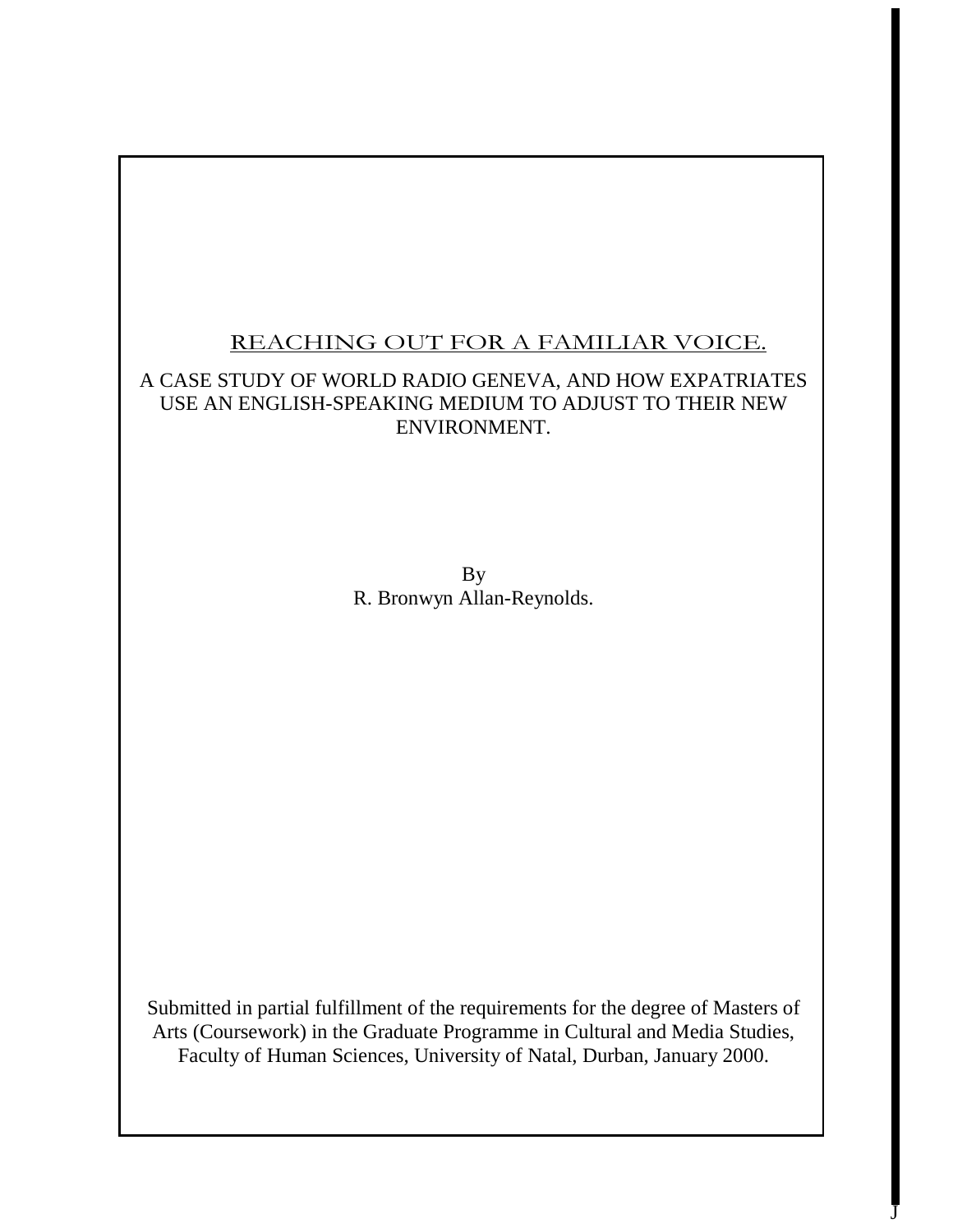## Table of Contents

Declaration Acknowledgements List of abbreviations and acronyms List of figures List of appendices Abstract Preface Introduction <sup>m</sup>About the location of study

Research methodology : The research questionnaire

The socio-cultural implications for expatriates

- The issue of relocation and identity
- What is culture and how does it relate to expatriatism?
- Travelling cultures and the fol nation of what I term 'expatriate culture'
- Cultural marginality
- Cultural differences
- The importance of language as a communication tool

The English language

- Culture shock
- Identity

The construction, the loss and the reconstitution of expatriate identity

• The importance of the expatriate community for identity

Expatriate media consumption

The 'uses and gratification's' approach

Community and commercial radio models

'Another Development' paradigm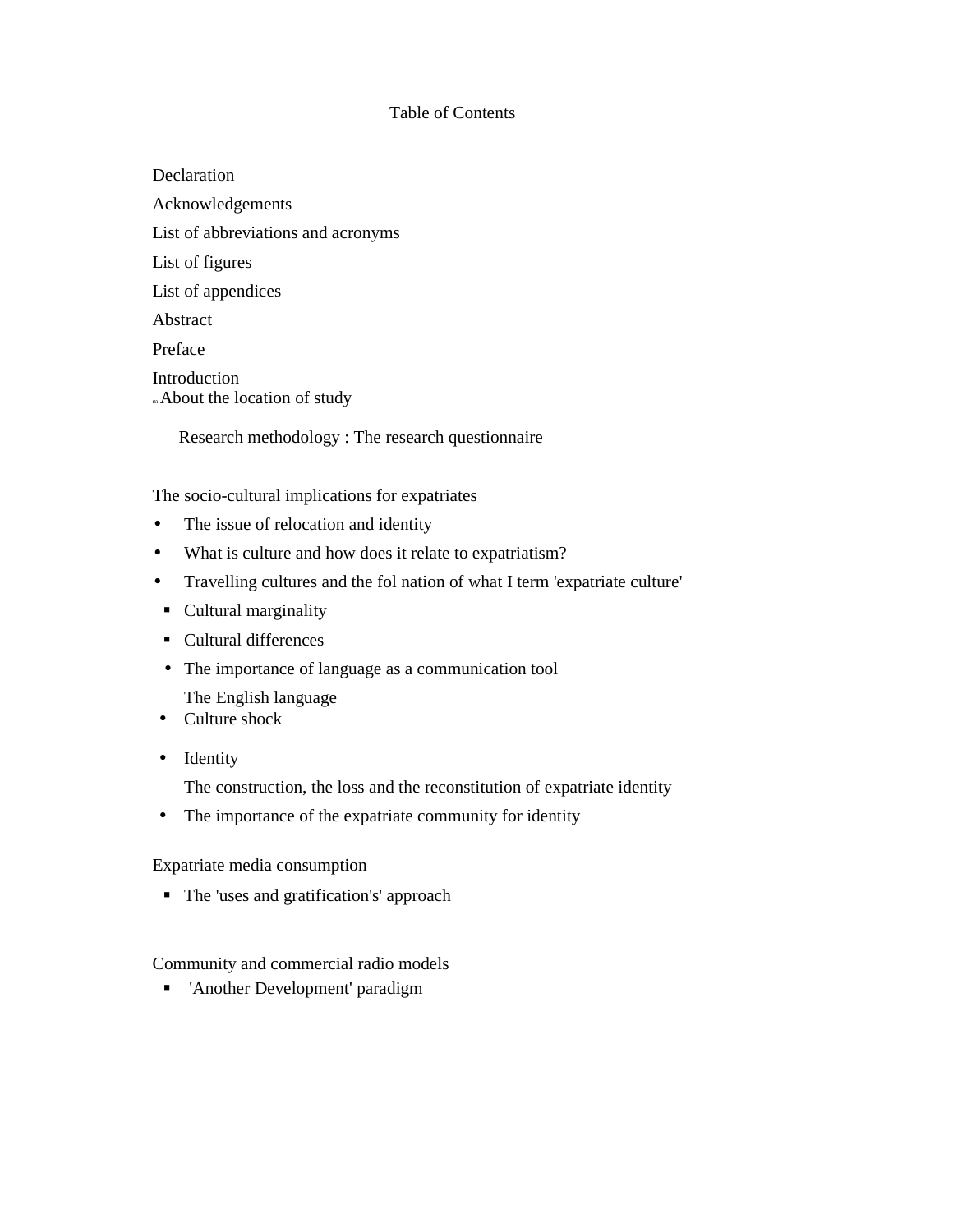Definition, origins and characteristics of community radio

Definition, origins and characteristics of commercial radio

- The normative theories that underpin World Radio Geneva
- World Radio Geneva a combination of community and commercial models

World Radio Geneva and an evaluation of the organization

- <sup>A</sup>brief history of World Radio Geneva
- Mission statement

The objectives of World Radio Geneva

- The structure and operation of World Radio Geneva
- Employee profiles and their short and long term goals The issue of training
- An evaluation of human resources and training
- The political economy of World Radio Geneva
	- An evaluation of World Radio Geneva's ownership 'Allocative' and 'operational' control
	- The WRG-FM Community Service Association

The issue of autonomy : internal and external constraints

Advertising

An evaluation of World Radio Geneva's advertising function

<sup>g</sup>i The commercial vs. community issue

- The audience
- Programming at World Radio Geneva
- An evaluation of the programming at World Radio Geneva
- An evaluation of the marketing and future plans of World Radio Geneva
- The problematic

Conclusion

Addendum

Notes

References

Appendices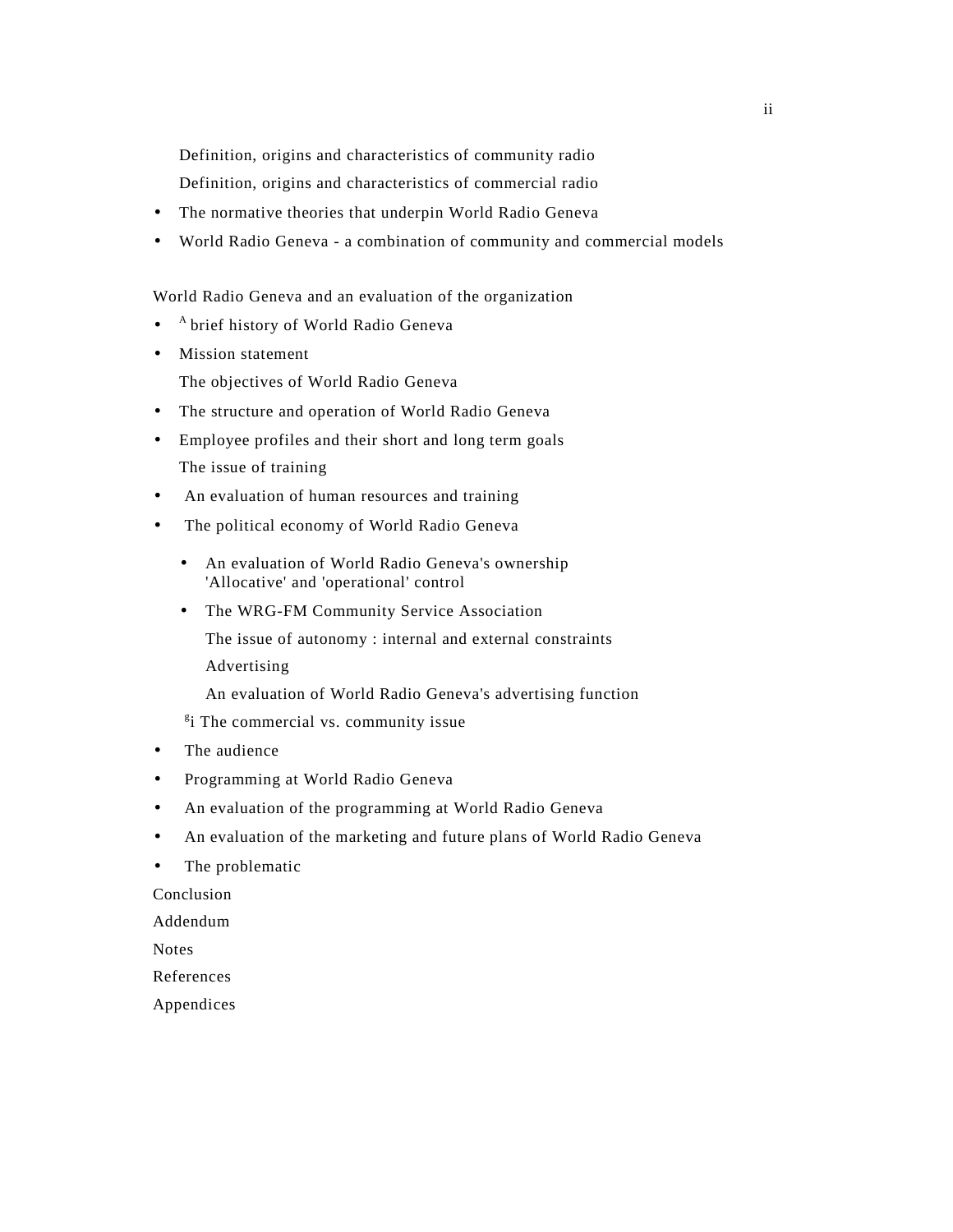## Declaration

I, R. Bronwyn Allan-Reynolds, declare that this dissertation is my own unaided work. It is being submitted for the degree of Masters of Arts (Coursework) in the Faculty of Human Sciences, University of Natal, Durban. It has not been submitted before for any degree or examination in any other university.

Graduate Programme for Cultural and Media Studies University of Natal, Durban January 2000.

R. B. ALLAN-REYNOLDS Student number : 801 - 807221,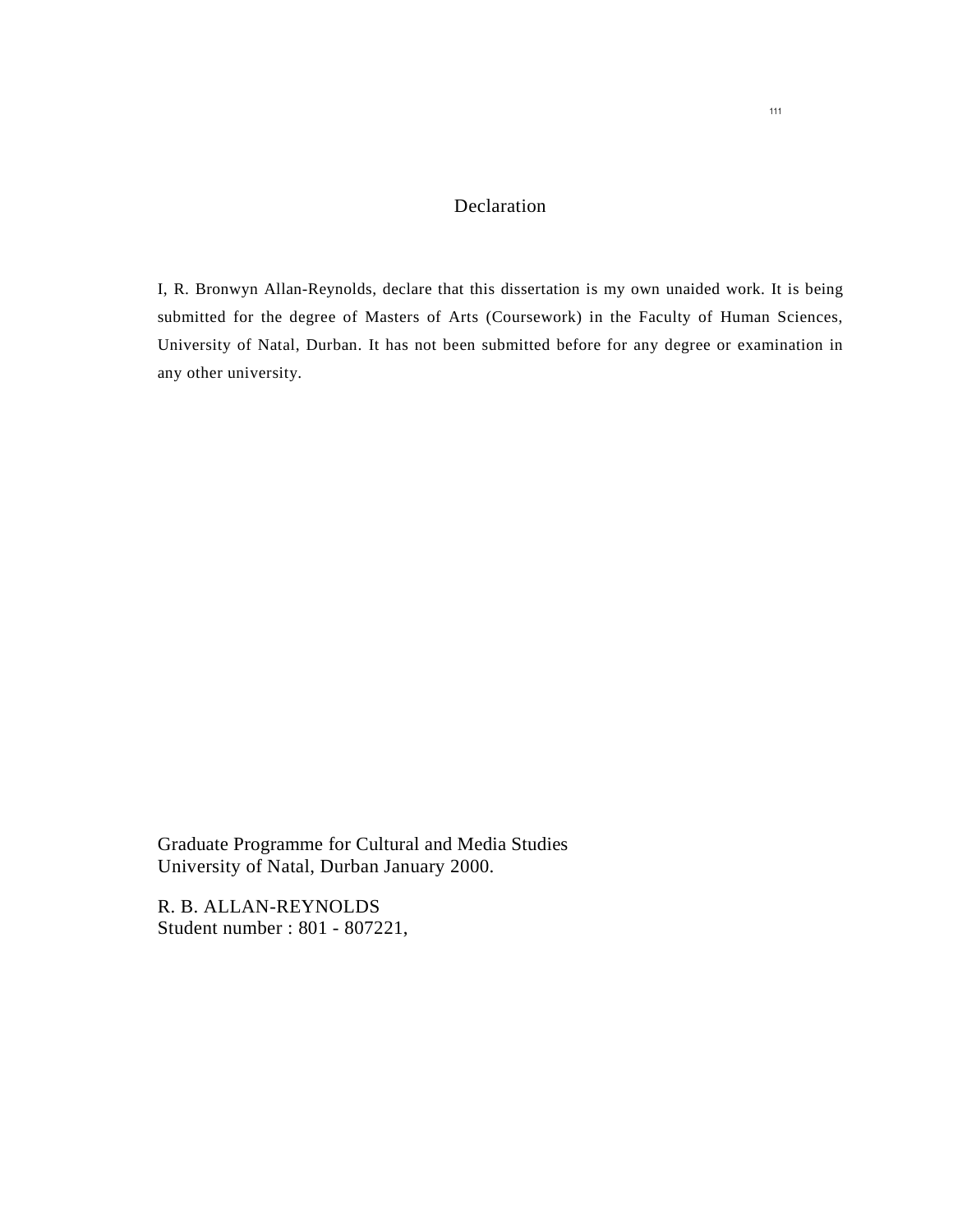## Acknowledgements

The financial assistance of the National Research Foundation towards this research is hereby acknowledged. Opinions expressed and conclusions arrived at, are those of the author and are not necessarily to be atiiibuted to the National Research Foundation.

I would like to thank my supervisor, Dr Ruth Teer-Tomaselli, for her assistance, the World Radio Geneva personnel, and my husband, children and parents for their continuous support.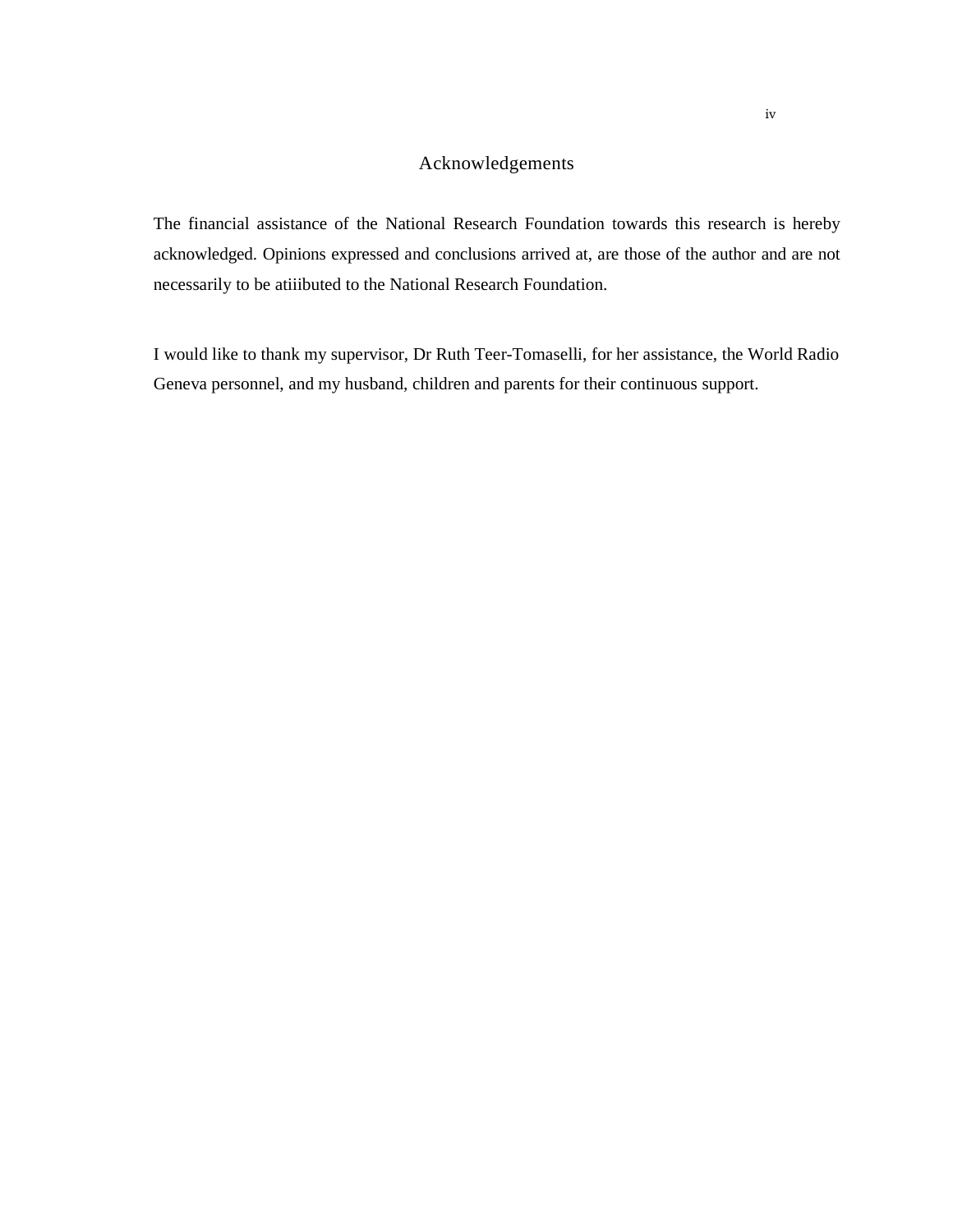#### List of figures

Figure One : The acculturation curve

Figure Two : World Radio Geneva organograr

Table One : Respondents - Country of origin Table Two : Respondents - Languages spoken Table Three : Respondents - Length of residence in Switzerland Table Four : Respondents - Sense of community belonging Table Five : Respondents - Radio listenership Table Six : Respondents - Newspaper readership Table Seven : Respondents - Media consumption by language Table Eight : Respondents - Readership of subscribed publications Table Nine : Respondents - Need for familiar media Table Ten : World Radio Geneva - internal budget Table Eleven : World Radio Geneva - present ownership Table Twelve : World Radio Geneva - future ownership Table Thirteen : World Radio Geneva - Board of Directors Table Fourteen : Total number of radio listeners in World Radio Geneva area Table Fifteen : World Radio Geneva - listenership breakdown per time period Table Sixteen : World Radio Geneva - Weekday programme schedule Table Seventeen : World Radio Geneva - Weekend programme schedule Table Eighteen : Respondents - preferred World Radio Geneva programmmes Table Nineteen : Respondents - likes and dislikes of World Radio Geneva programme fonnat.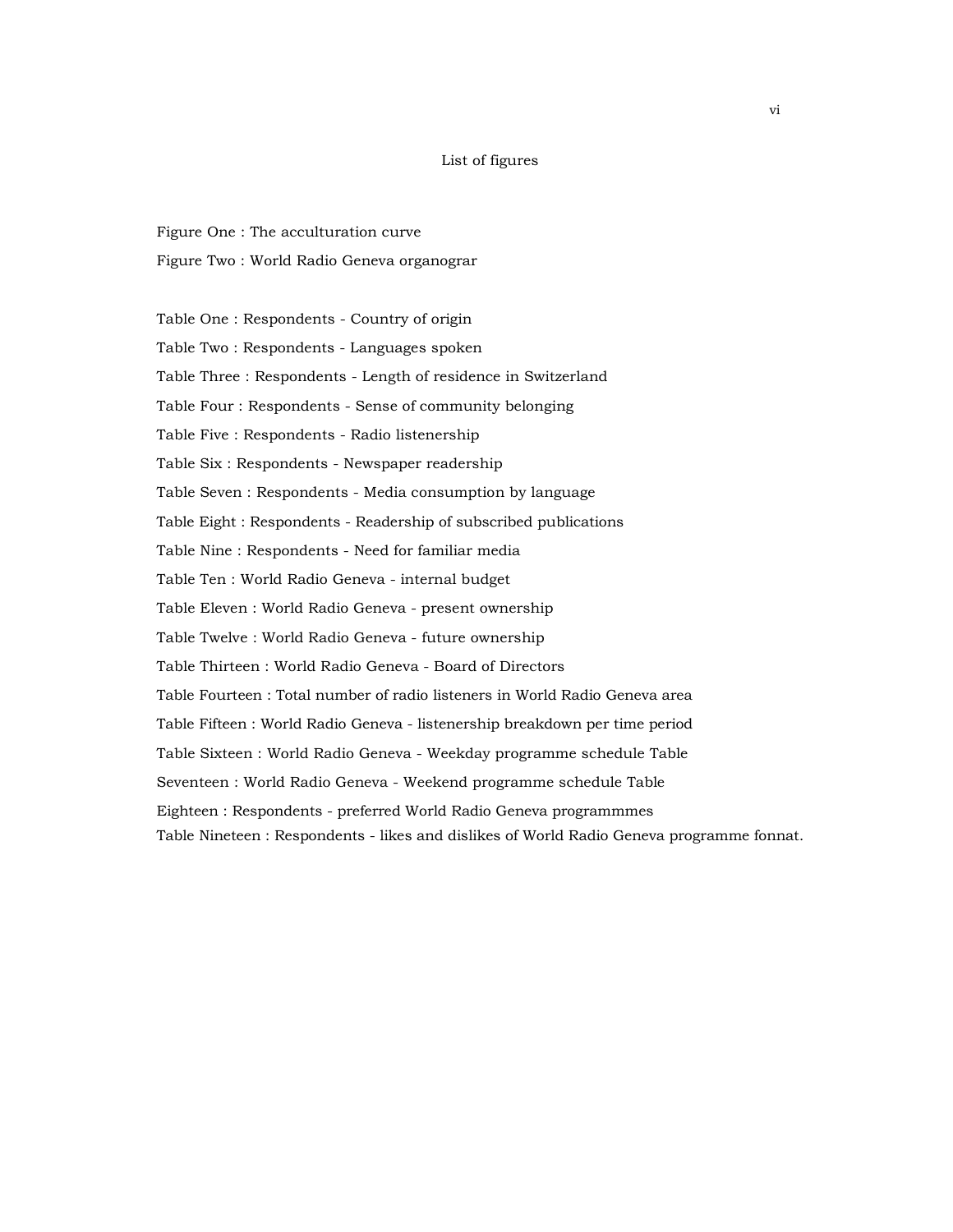## List of appendices

| Appendix One -    | The covering letter and research questionnaire                    |
|-------------------|-------------------------------------------------------------------|
|                   | The concession request, $7th$ February 1995                       |
| Appendix Two -    | The concession grant, 25 <sup>th</sup> September 1995             |
| Appendix Three -  |                                                                   |
| Appendix Four -   | Appendix to the concession grant, $25th$ September 1995           |
|                   | WRG coverage map                                                  |
| Appendix Five -   | WRG list of advertising clients                                   |
| Appendix Six -    |                                                                   |
| Appendix Seven -  | WRG advertising rate card                                         |
| Appendix Eight -  | WRG audience number analysis                                      |
|                   | WRG audience education analysis                                   |
| Appendix Nine -   | WRG audience remuneration analysis                                |
| Appendix Ten -    |                                                                   |
| Appendix Eleven - | Radio stations share of audience with remuneration above 7800 Sfr |
|                   | per month.                                                        |
|                   |                                                                   |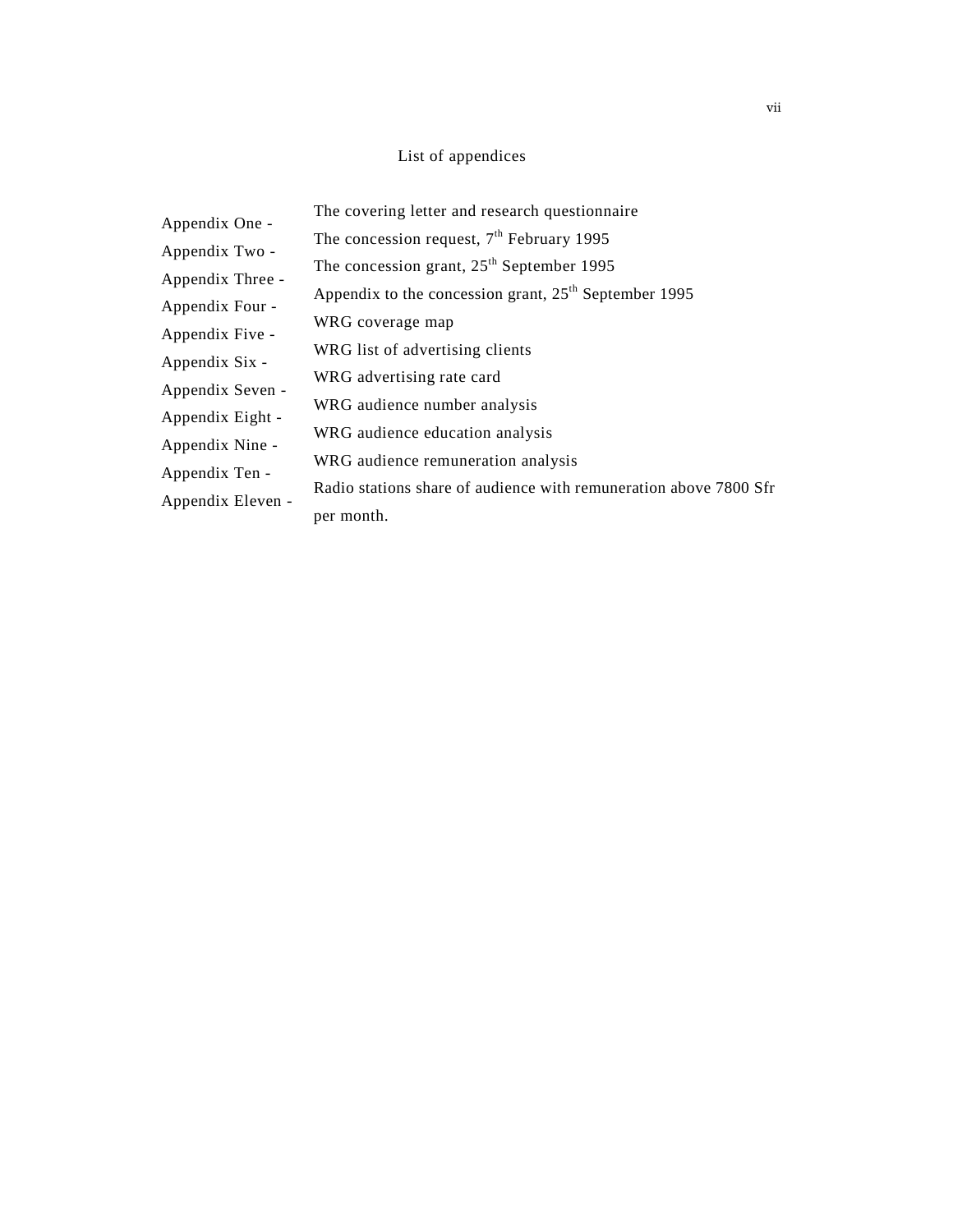#### Abstract

The focus of the study is a commercially orientated community radio station, World Radio Geneva, which is based in Switzerland. The radio station uses the English language as a medium of communication, and aims its broadcast programmes at the English-speaking expatriate community residing in the Geneva / Lausanne area. The study examines the extent to which an English-speaking medium can aid the adjustment and acceptance of expatriates into a foreign European society. To address the topic some preliminary investigation into the socio-cultural implications of living in a foreign country is undertaken before the in-depth examination and evaluation of World Radio Geneva.

The study is undertaken within the broad theoretical framework of what constitutes identity, specifically expatriate identity and what constitutes community and commercial radio and the relevant debates. Research questionnaires were sent to a selected number of English-speaking expatriates and were used as a survey method for investigation into the following areas : the socio-cultural implications for expatriates living in Switzerland; the 'uses and gratification's' gained from their media consumption; their views on and possible preferences for World Radio Geneva; and whether the radio station has helped with the integration and adaptation process into Swiss society.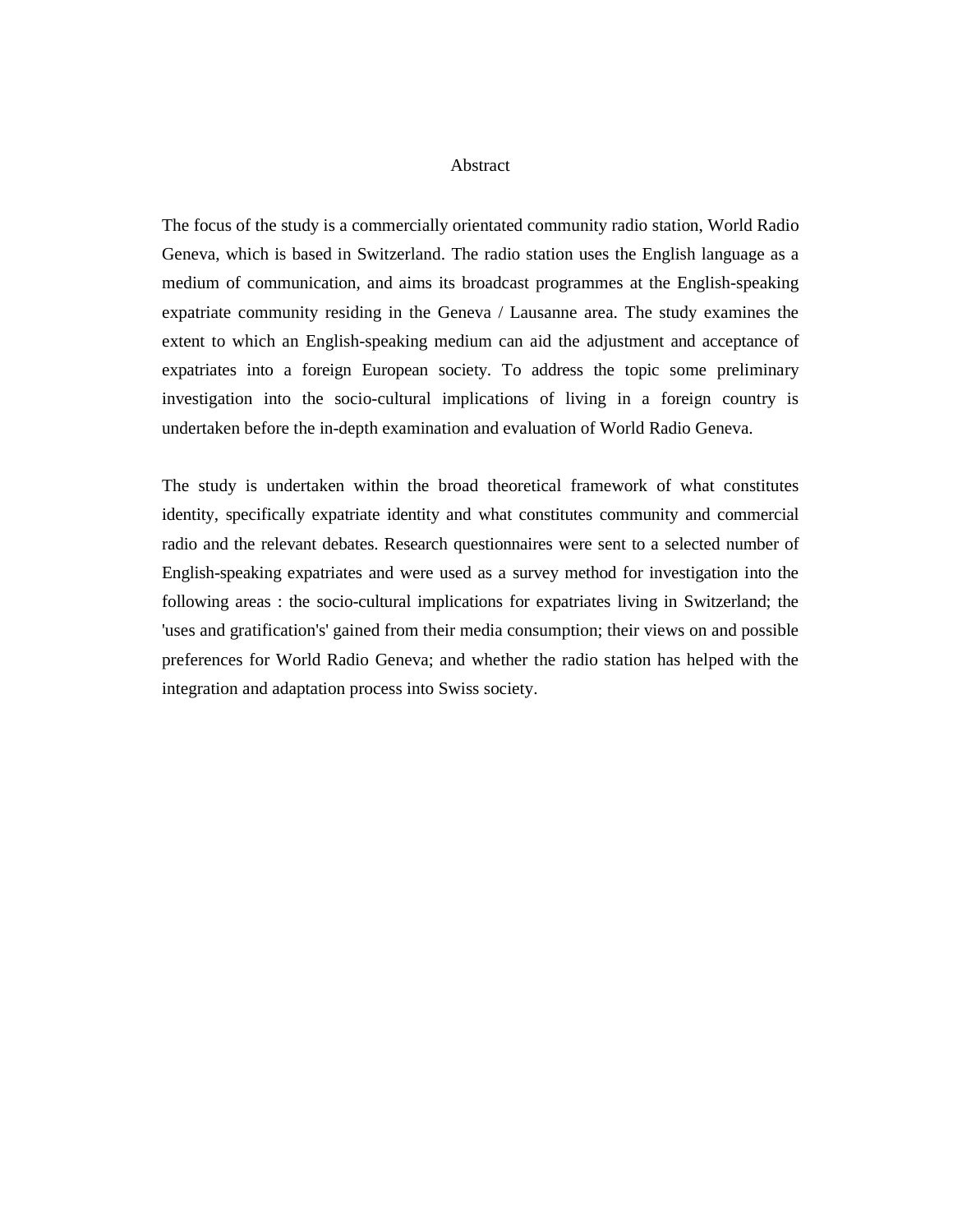#### PREFACE.

We're moving country'. Powerful, powerful words and by implication this means leaving behind one's family, friends, home and one's entire emotional support system. There is no way to make it simple. Moving is difficult and the logistics involved are really the very least of it. Much more complicated are the family's psychological needs. Whether you're happy to go or sad to leave, whether it's your first transfer or the latest of many, everything you do now takes place within the context of the impending move. Your sense of relative permanence is replaced by one of uncertainty and trepidation. An international move is an inherently stressful experience. It can also be a very isolating experience as the process of transition requires that those moving and those staying disengage from one another. Family, friends and colleagues can empathize but ultimately it's you and your family alone who board that aeroplane and leave behind all that is familiar. Its you and your family alone ...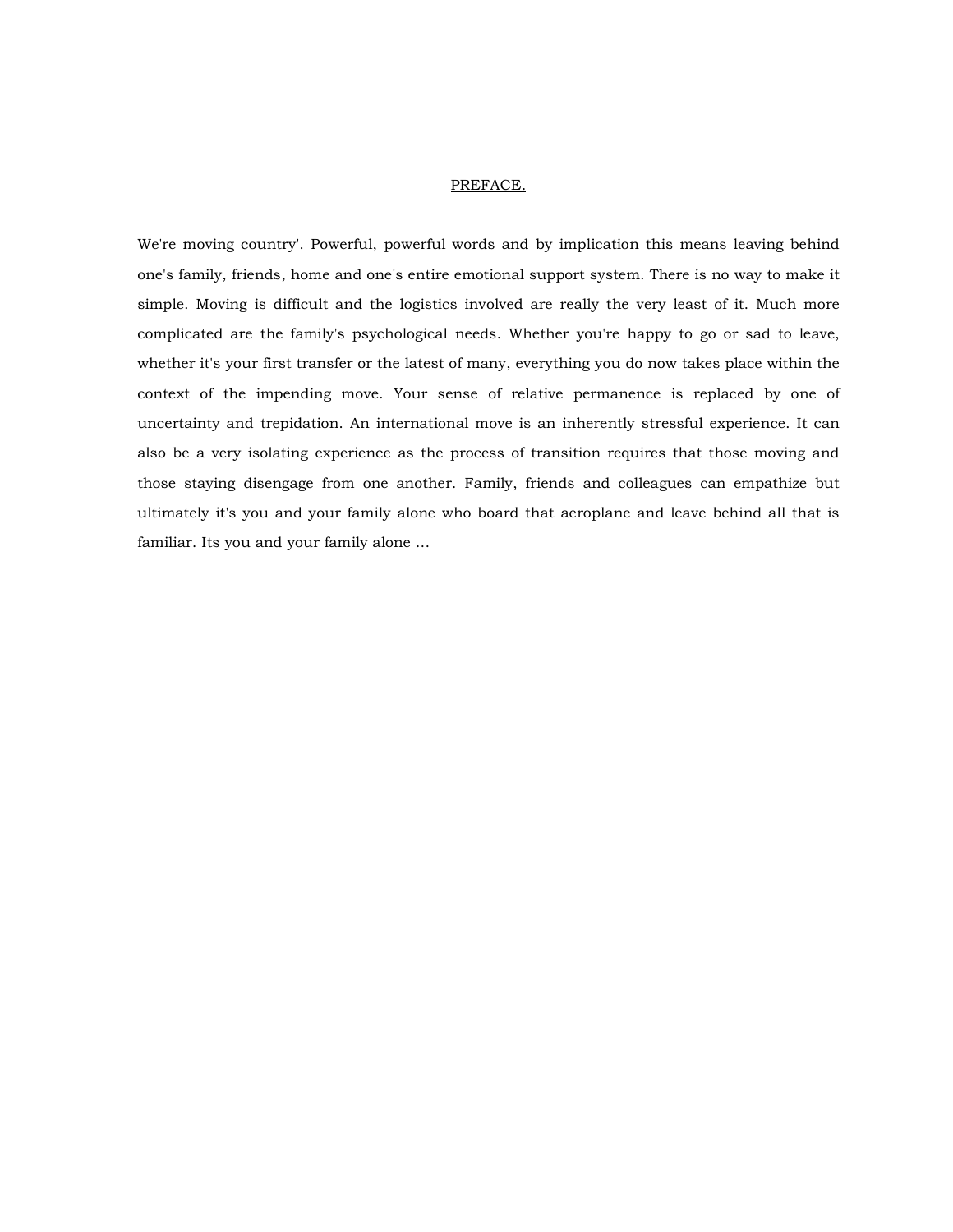#### INTRODUCTION.

The preface paints the scenario of every expatriate who arrives to live in the Geneva / Lausanne area of Switzerland which is the location of this study. Here begins an academic journey that encompasses the socio-cultural implications of relocation and living in a foreign country, a case study and an evaluation of World Radio Geneva (hereafter referred to as WRG), and how expatriates use an English-speaking medium to adjust to their new environment. The overall problematic will be whether the existence of an English language radio station plays a part in the integration and adaptation process of expatriates into a foreign European society.

The focus of the study is a commercially-driven community radio station, WRG, which is based in Geneva, Switzerland. This radio station uses the English language as a medium of communication, and primarily aims its programmes at the English-speaking expatriate community living in its small broadcast area. I have drawn on the experiences of expatriates in this area to help me understand the link between displacement and the need for a 'familiar voice'. Hence this work relies on both theory and empirical investigation with the use of interviews and questionnaires as part of the research process.

The reasons for choosing this topic are as follows :

We live today in media saturated societies. We inhabit a multi-media world with its multitude of messages, multi-signifying systems and numerous modes of discourse. The globalization of media is a well-documented phenomenon. With the increase in satellite transmissions has come the concomitant increase in localized radio stations. The audiences of these radio stations are divided by language (in this case English, in a country in which the official languages are Geinnan, French and Italian), and have common interests such as their shared expatriate experiences.

Community radio as a foini of communication has shown a remarkable resurgence in recent years. This is true not only of Third World countries, but also in the heartland's of Europe and America. There are very few contemporary studies which trace these developments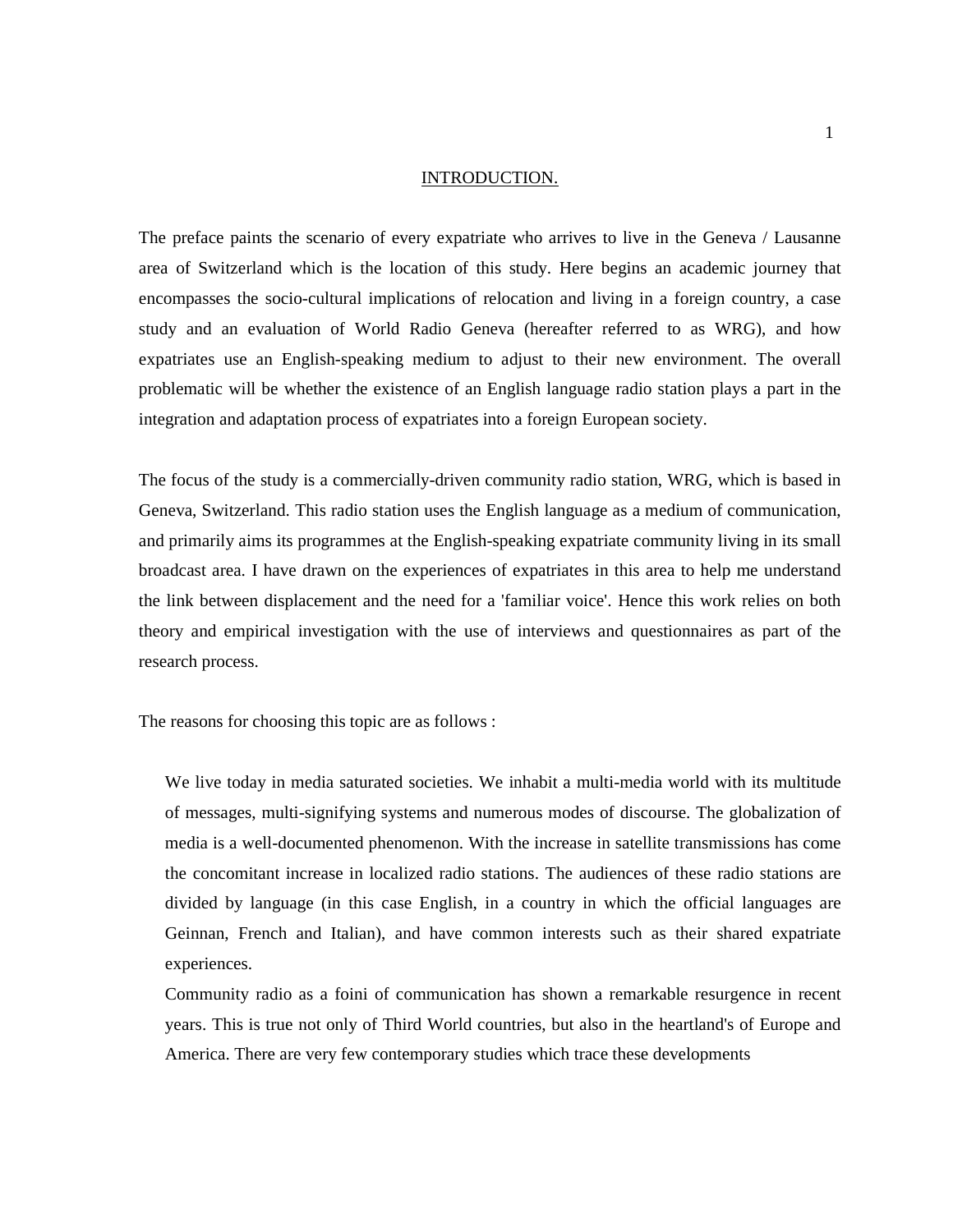empirically. It is hoped that this study will be useful in drawing attention to the importance of localized community radio within current debates on communications policy.

The closing years of the twentieth century have witnessed immense changes in all spheres of life. Amongst these changes there is the astonishing growth and pervasiveness of the mass media and infoinration technology as well as the increased mobility of people between countries and continents. With this increased travel and communication the world is becoming a smaller global village and intercultural encounters have multiplied at a prodigious rate. This growing trend of people moving between countries to both live and work raises the question of how they utilize the media in order to adjust to their new environments.

❖ Finally, good research ideas often start with who one is, what one does, or what one experiences in everyday life. This project is personally motivated by my experience of a fragmented sense of identity upon leaving South Africa and arriving in Switzerland. Predicaments are personal beliefs that are ideologically conflicted and are most salient for individuals whose identities have been challenged. As an expatriate it is part of the process of adaptation that one's identity is challenged and Rojek and Urry make an interesting point when they claim that in order to theorize one leaves home" (Rojek & Urry 1997 : 10).

## About the location of study.

Europe is a continent divided into two geopolitical spheres - Western and Eastern Europe. Business practices, media systems and social customs will to some extent vary according to whether the capitalist or socialist system is used. Europe is a dynamic and interesting place to research at the close of the millennium. The winds of economic, social and political change are sweeping throu<sup>g</sup>hout the whole continent, both in its Western and Eastern portions. Foreign companies are being invited to base their headquarters and facilities in Europe and especially in the financial and diplomatic paradise of Switzerland.

Switzerland is a small but wealthy First World nation centrally located in Western Europe. Here, there is no lack of communication infrastructure, professional skills or production resources.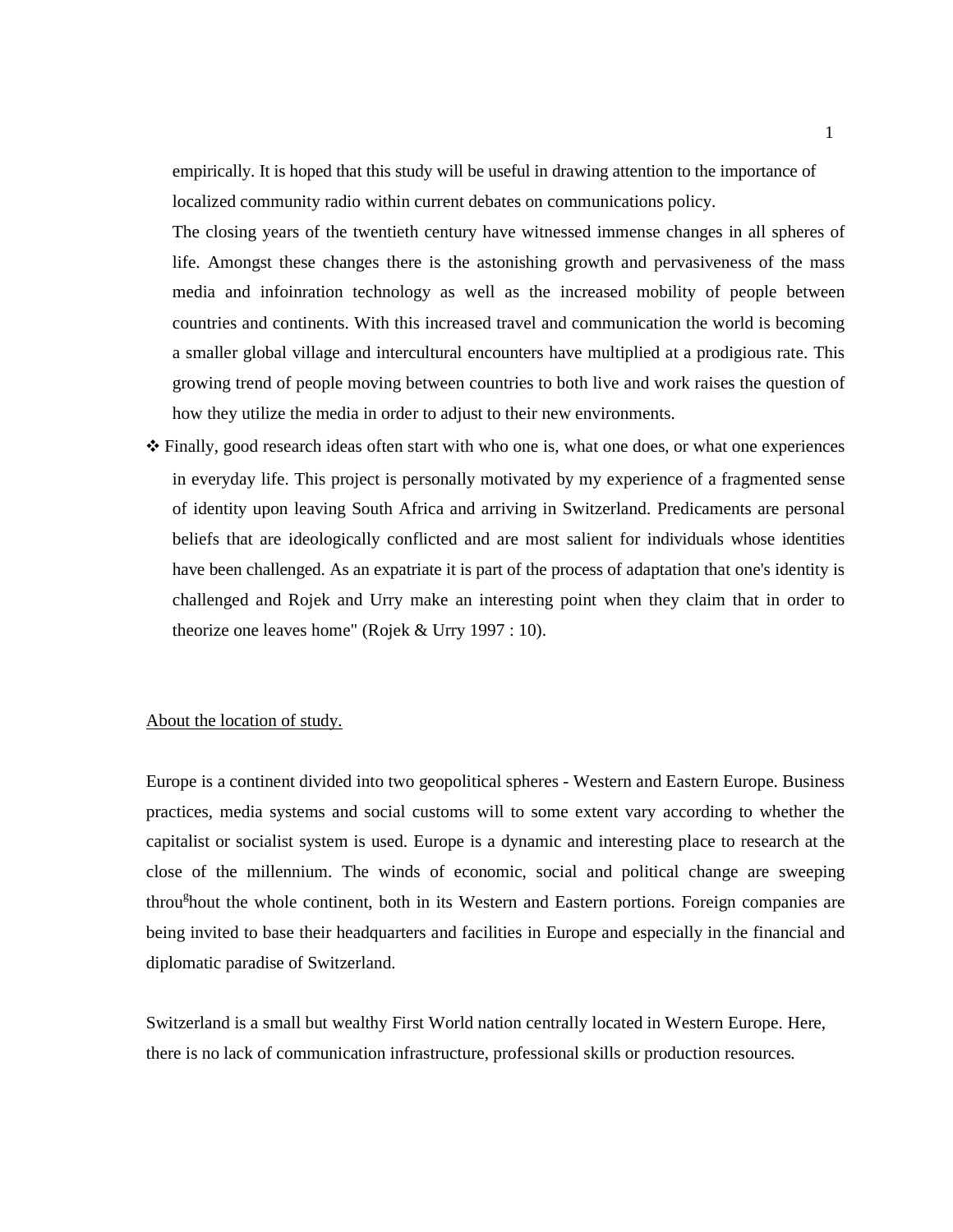Switzerland has a population of 7,260,350, according to the latest census conducted in July 1998. The population of Swiss nationals is divided into three groups, all with their own official language: German - 74%

French - 20%

Italian - 4%

The Romansch group counts for 1% and 'other' for 1% (http://www.about.ch).

Switzerland is a prosperous and stable modern economy with a per capita GDP approximately 10% above that of the large Western European economies such as France and Germany. Its leading sectors include financial services, biotechnology, manufacture of precision instruments, pharmaceuticals and machinery. It is therefore reliant on export markets. The unemployment rate is 5% and inflation shows a negative rate of -0,1% (http://www.about.ch).

Switzerland is a democratic and pluralist society. By pluralist, I mean it is a form of society in which members of different groups maintain their independent cultural traditions whilst retaining a strong sense of Swiss patriotism. It is a country that prefers stability to change and its people are inculcated with the Protestant work ethic' of hard work, not opposing or digressing from the law and punctuality. It also prescribes to the theory of autonomy for individual bodies in preference to monolithic state control. This is evident in the number of different cantons, all with their own administrative and judicial power. The Swiss Confederation was founded on 1 August 1291 and comprises twenty six fiercely independent cantons each with its own folklore and traditions. These cantons not only speak their own dialects and sometimes languages, they appoint their own public holidays, raise their own taxes and run their own education systems. Switzerland is a country that possesses highly developed communication systems. There are presently 5,24 million telephones; 7 AM and 50 FM radio broadcast stations (of the FM stations, 10 are state-owned and 40 are private); and 15 television stations (5 are state-owned and 10 are private) (http://www.about.ch).

Switzerland also has the highest percentage of foreigners in Europe - approximately 18% (Bilton 1994 : 42), and many of these live in the French-speaking Geneva / Lausanne area, which are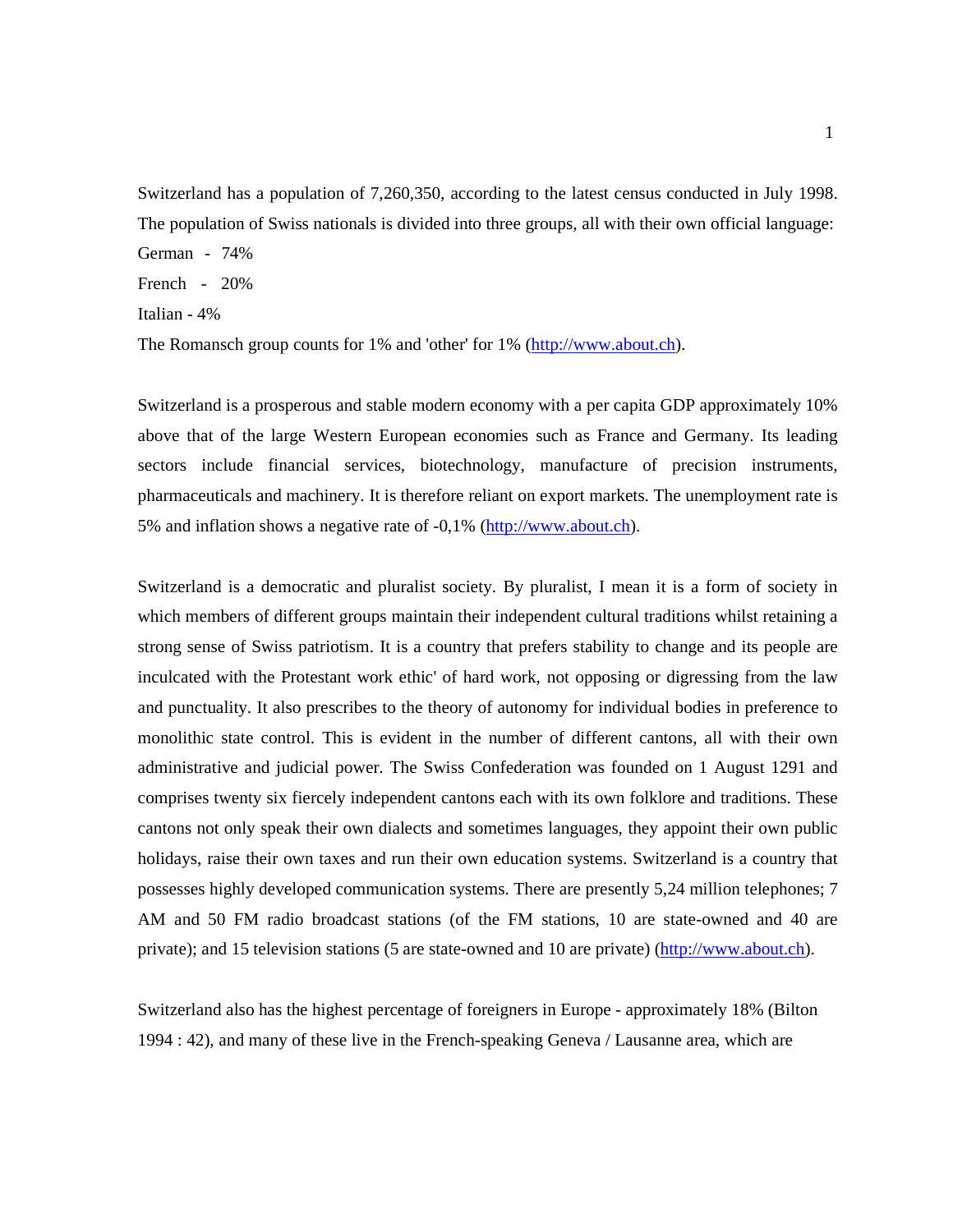two cities situated on the shore of Lake Geneva. This is the location of international or European headquarters for a large number of corporations such as Nestle, Tetra Pak, Philip Morris, Orange Communications and Proctor - Gamble to name a few; as well as many international organizations such as the United Nations, Red Cross society, World Health Organization, World Trade Organization and the Olympic Committee. Their reasons for choosing this location are two-fold: firstly, it is a convenient central point for both Europe and the world; and secondly, Switzerland is very active at encouraging companies to locate here with their attractive tax incentives. Here, the larger corporations can actually negotiate their tax percentage and payments.

The area is thus shaped by its unique expatriate population. Such a diverse community enriches the area by bringing a multitude of cultures, attitudes and beliefs to the fore. It also presents potential for conflict, not least of which is the internal conflict felt by the expatriates who are essentially displaced people in a new environment.

## Research methodology: The research questionnaire.

The research questionnaire is included at this early stage because references will be made to the research data from the outset. Since personality and reaction to expatriate living are autonomous variables that differ from individual to individual and are not fully revealed by literature or any other source of data, they must be elicited through individual questioning. An initial attempt to interview expatriates failed because the respondents felt pressed for time and were unable to fourrulate complete answers immediately. It was for this reason that I decided to embark on a small scale study using the survey questionnaire which was both affordable and relatively easy to compile and arrange. The respondents were chosen according to specific criteria. They had to:

Be English-speaking expatriates (not necessarily from an English-speaking country of birth,

but with a very good working knowledge of the English language);

❖ live in the Geneva / Lausanne area; and

°é- utilize the media.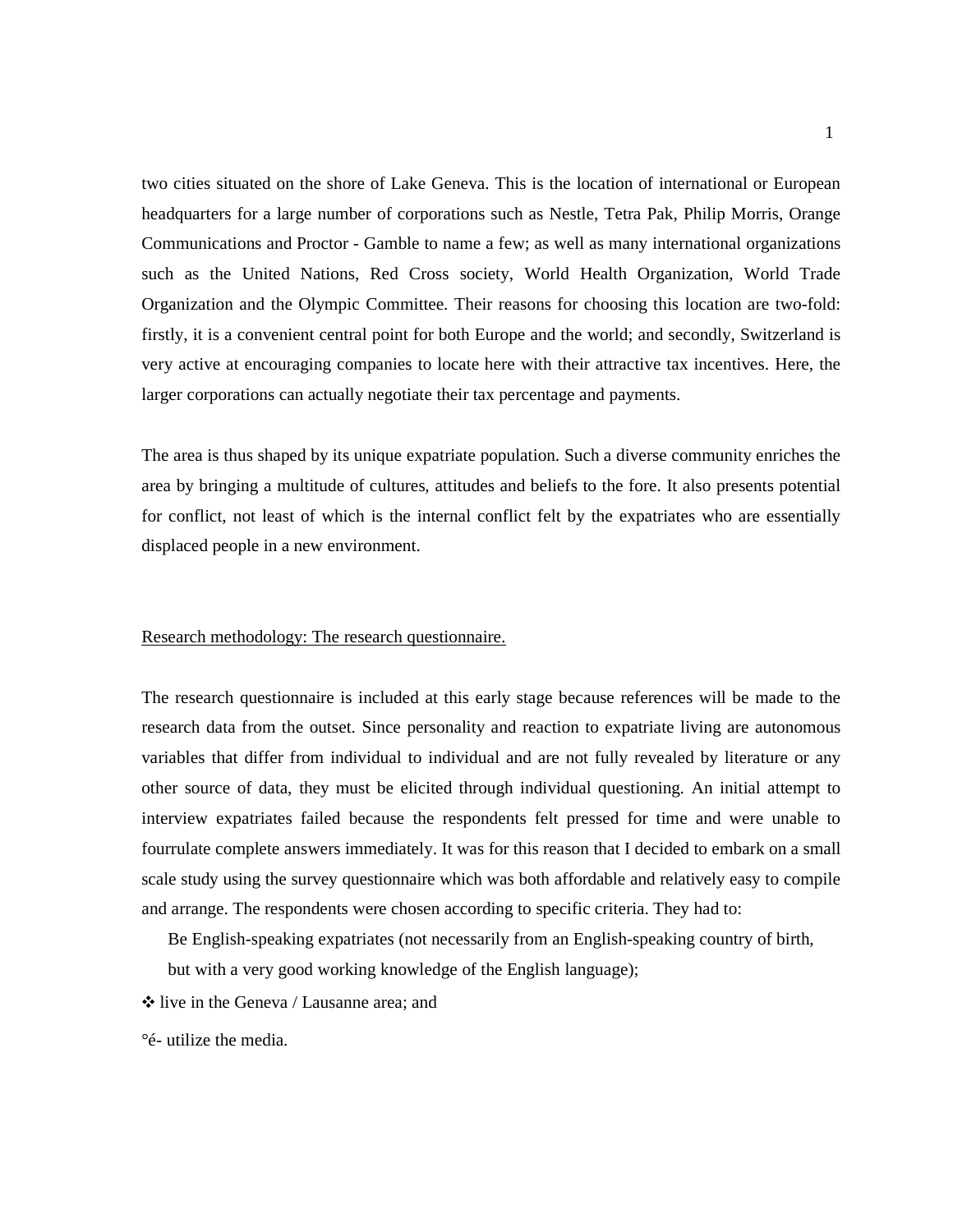Questionnaires were used as a survey method for investigation into the following areas: respondent demographics; the socio-cultural implications for expatriates living in Switzerland; their media consumption; their listenership habits, preferences and views on WRG; and finally whether WRG has helped with the integration and adaptation process into this society. The questionnaires were posted by myself and were accompanied by a covering letter explaining the purpose of the survey, who was conducting it and an assurance of the anonymity and confidentiality of the data being collected. The letter also made a point of thanking the respondents and included an address where the questionnaires could be returned to for analysis (see Appendix One).

Among the advantages sometimes claimed for questionnaires as research methods are "their accuracy, their access to a wide range or dispersal of respondents and their flexibility". Disadvantages include "problems of no return or delayed response, and difficulties or ambiguities in design and response" (O'Sullivan et al. 1998 : 335). Whilst the returned questionnaires were invaluable to this study, I did experience the usual problems mentioned above. For example, out of fifty five questionnaires posted, only thirty seven were returned and five were so incomplete that it rendered a final number of thirty two that were useable. My sample size was therefore fairly small and it must be noted that the answers I received do not guarantee absolute accuracy as they depend upon the reliability and attention to detail given by the respondents.

Developing the questionnaire involved a series of stages. After identifying the topic, a,sequence of appropriate questions correlating to sections of the dissertation was folniulated. In order to glean as much information as possible, I opted for open-ended questions which did not have predetermined options (the most common being yes/no tick boxes). The main purpose of open questions is to allow the respondent to express his/her own opinions on a given topic. It also allows for a much greater range of unpredictable responses which in turn makes for a greater degree of difficulty in the analysis of such answers. O'Sullivan et al (1998 : 343) suggest that researchers first familiarize themselves with the infolniation, "immersing" themselves in the different accounts and then identify common themes and patterns . The above advice is how I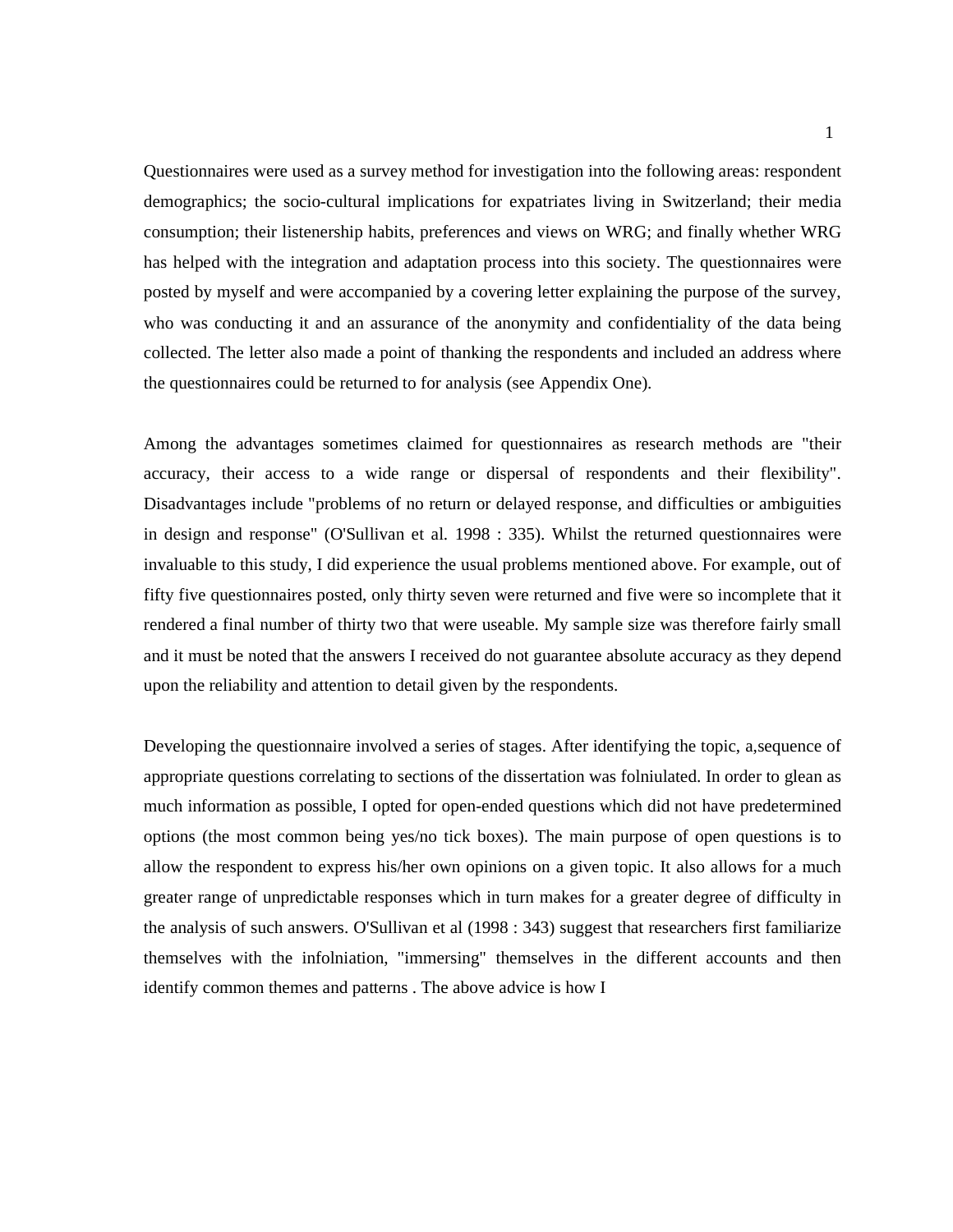chose to deal with the task of analyzing the data and different sections of this dissertation will be supported with quotations and extracts from the questionnaires (these will be in italics).

Section one of the questionnaire relates to the respondent's demographics which include gender, age, country of origin, languages spoken, occupation and length of residence in Switzerland. Of the thirty two respondents, thirteen were men and nineteen women. Eleven were under the age of 35, fourteen between 36 and 45, and seven over 46. Most spoke English as a first language, while six were from European countries.

| Number                      | Country                  |
|-----------------------------|--------------------------|
| English mother tongue.      |                          |
| 8                           | United States of America |
| 6                           | United Kingdom           |
| 6                           | South Africa             |
| 3                           | Australia                |
| $\mathcal{D}_{\mathcal{L}}$ | Canada                   |
|                             | New Zealand              |
| Non - English mother        |                          |
| tongue                      |                          |
| $\overline{5}$              | Sweden                   |
|                             | Gel many                 |

Table One : Respondents - Country of Origin Source: The research questionnaire.

All thirty two respondents spoke English and the other languages spoken were as follows :

|    | Number   Language        |
|----|--------------------------|
| 32 | English                  |
| 15 | French                   |
| 5  | Swedish                  |
|    | Spanish                  |
|    | German                   |
|    | Other (Afrikaans, Zulu). |

Table Two : Respondents - Languages spoken Source : The research questionnaire.

The thirteen men were all professionally employed, as were six of the women. Of the remainder of the women, seven were housewives and six were presently housewives having given up professional careers in order to accommodate their husbands' overseas postings. The length of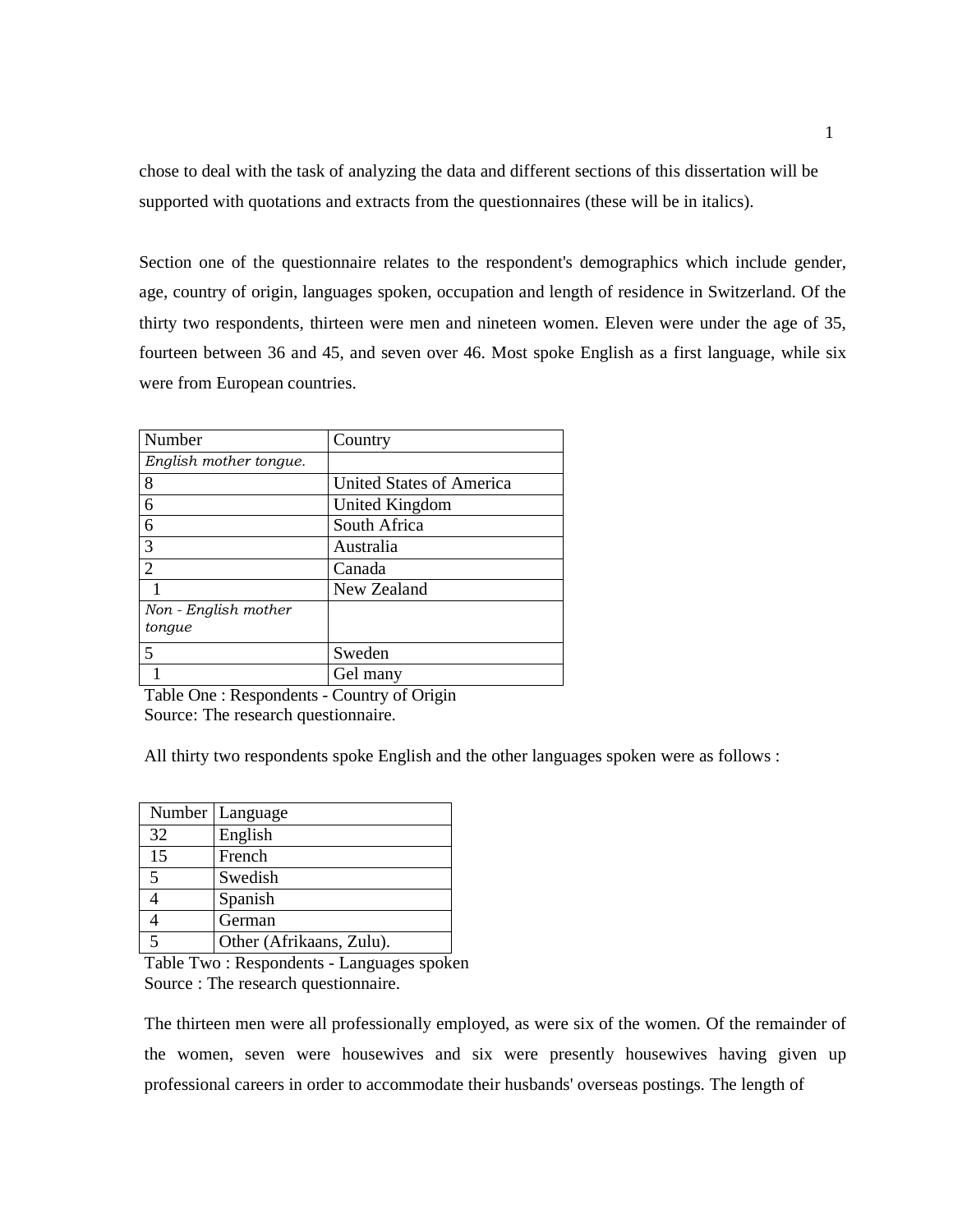residence in Switzerland varied with the majority of respondents having been here between one and two years, followed by ten expatriates who have stayed for five years and over.

| Number                      | Years          |
|-----------------------------|----------------|
|                             | $0 - l$ y e ar |
| 11                          | 1-2years       |
| 5                           | 2-3 years      |
| $\mathcal{D}_{\mathcal{A}}$ | 3-4years       |
| 10                          | $5+$ years     |

Table Three : Respondents - Length of residence in Switzerland Source: The research questionnaire.

The utilization of the survey questionnaires was very useful for gaining empirical knowledge about a sample of English-speaking expatriates in this area. The answers and responses provided an effective tool for analyzing the socio-cultural implications of expatriate life and the uses and gratifications gained from expatriates' media consumption. The responses to the questions were varied but there was a structure to be found in this variety and the fact that we are all expatriates in a foreign country served as a basis for mutual commonalities. From comments by the respondents, it would seem that this questionnaire provided a positive way to reconsider their expatriate motivations by sharing their experiences and exploring their emotions. As both a researcher and an expatriate, I learnt how important it is to be open to new experiences and to realize that no prejudice is unalterable.These learnt attributes helped me to confront new beliefs and by doing so I was able to realize certain inadequacies and work towards improving them.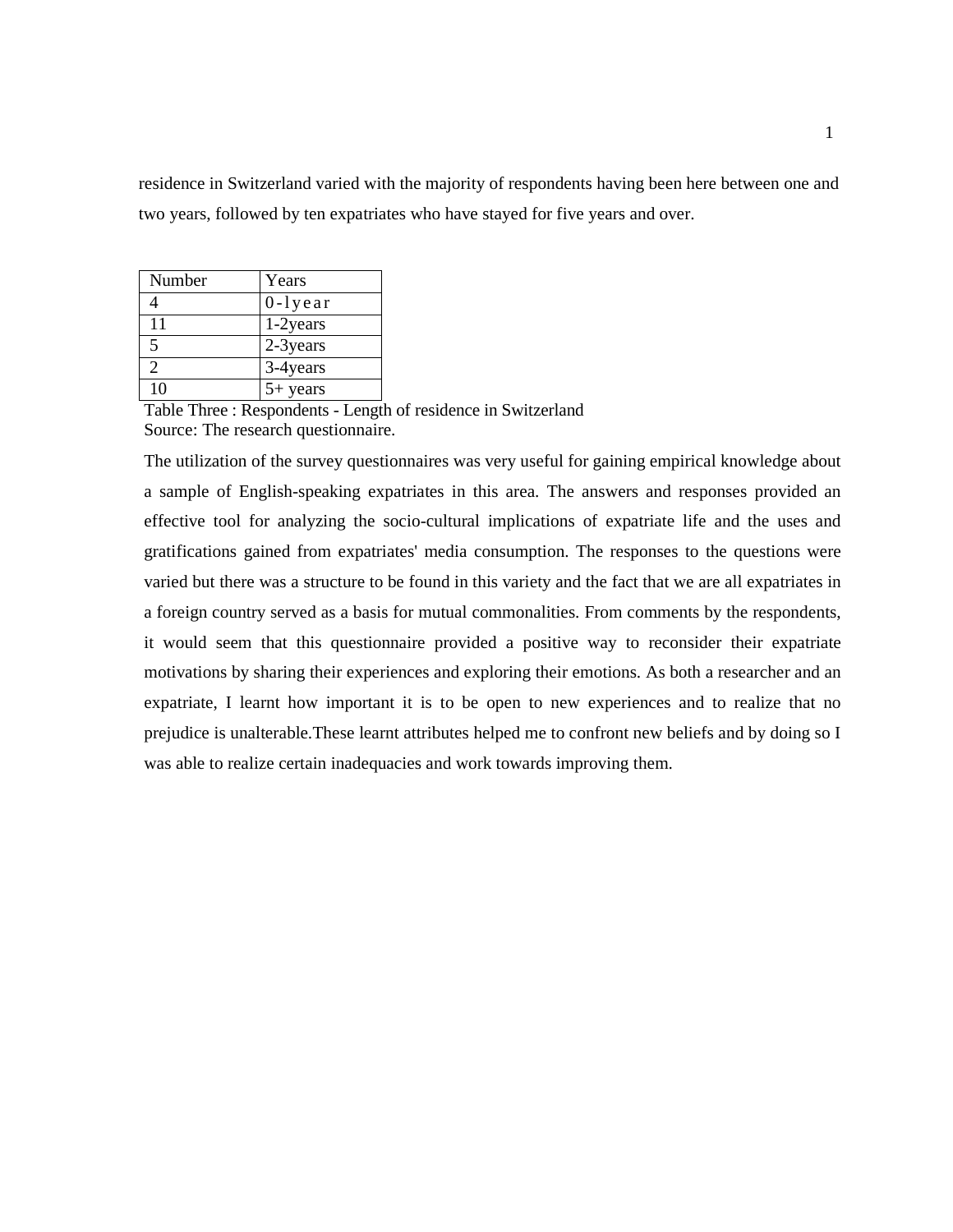#### THE SOCIO-CULTURAL IMPLICATIONS OF EXPATRIATISM.

Relocation and living in a foreign country results in changed socio-cultural conditions for expatriates and the purpose of this section is to show that expatriatism is a cultural practice, in that expatriatism and culture significantly overlap. Expatriatism as a cultural practice is highly significant within contemporary Western' societies that are organized around mass mobility. This can be examined through the topics, theories and concepts of : relocation; cultural analysis; cultural differences; culture shock and especially by examining the current foci on the issue of identity. Here I shall attempt to relate identity specifically to expatriate identity - namely the loss of and reconstitution of identity.

#### The issue of relocation and identity.

Expatriates who have travelled before relocation are at an advantage, but tourism is very different to living abroad. Tourism represents the most superficial foini of intercultural encounter. On holiday, the traveller may spend time in a place without finding out anything about the local culture. Tourism can nevertheless be a starting point for more fundamental intercultural encounters. It breaks the isolation of cultural groups and creates an awareness that people exist who have other ways. Rojek and Urry (1997 : 16) note that : "tradition in travel literature casts the home as a blank and empty space and connotes travel experience with adventure and excitement. It is as if the home is the place of the mundane...but abroad is the place one looks for peak experience". This is true as initially the expatriate experience is filled with adventure and excitement, but soon the reality of living in a foreign country sets in.

*The initial phase was busy and exciting. We settled into our new home and had outings every weekend. After a few weeks the reality set in - we had no family and friends to support us and my horizons, both geographical and emotional, collapsed (female, aged 34).* 

Two teinis that are useful in the context of expatriate mobility and relocation are 'global nomad' and 'third culture'. The first, 'global nomad' was coined by Noinia McCaig. In 1986, she founded a non-profit organization called Global Nomads International (GNI) to provide a forum for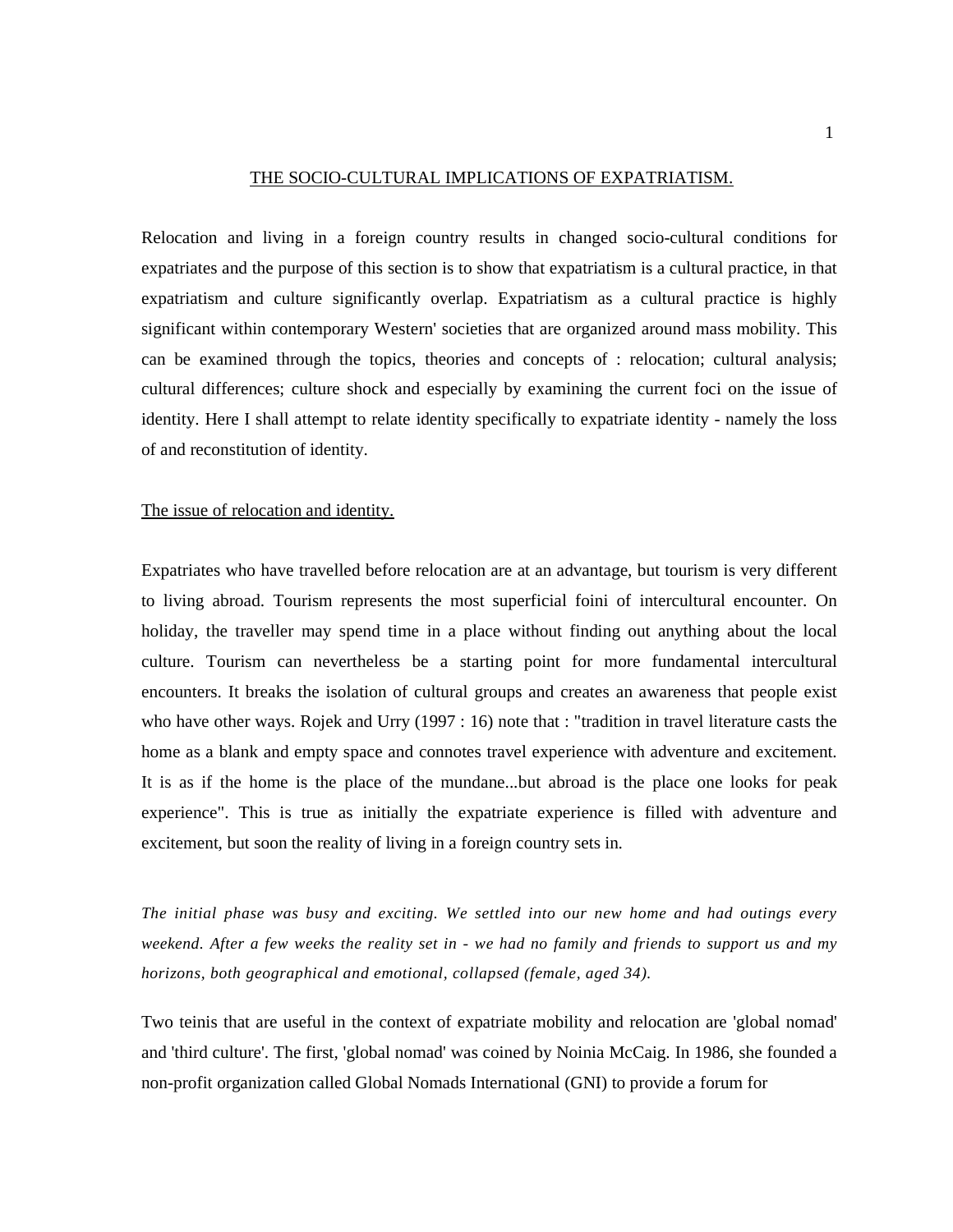<sup>g</sup>lobal nomads to explore the impact of their nomadic existence. In 1992, GNI joined several hundred other non-government organizations from around the world to become accredited with the United Nations Department of Public Information (http://www.globalnomads.association. corn/).

What is a 'global nomad'? It is a person whose individual experiences include many cultures and whose cultural identity is formed by these different cultures. As a result he/she may feel they belong to no culture and also appear to have no defined culture of their own. Interestingly, "there is a culture among people with this background, with valuable experience, insight, values and skills to share with a world struggling to manage diversity" (http://www.globalnomads. association.com/). The above relates well to expatriatism as many expatriates questioned for this study can be turned 'global nomads' due to their multiple international transfers and relocations. In speaking with them it would seem that they now have more in common with other expatriates, even those of different nationalities or cultures, than they do with people of their own country.

The founder of GNI describes the positive and negative aspects of being a 'global nomad' : "it underlies global awareness, skills of adaptation, appreciation of cultural diversity, adventuresome spirit and a willingness to risk change". On the downside there can be "the sense of belonging everywhere and nowhere, indecisiveness, uncertain cultural identity and difficulty with commitment which can be the legacy of high mobility" (http://www.globalnomads. association.com/). Personally I have found that a very negative aspect of leading a nomadic lifestyle is the unresolved grief stemming from constantly leaving friends, both at home in South Africa and newly found expatriate friends. This peripatetic lifestyle makes it difficult to form permanent relationships with others. What cannot be doubted is that the expatriate experience transforms a person in very deep ways.

This brings us to the second teiin. Since the 1950s, sociologists Drs. Ruth and John Useem have researched the 'third culture' experience. "TCK's or Third Culture Kids are children who have lived outside of their passport countries because of their parents' occupation". This term was coined by the Useems to focus on the experience of these children. They "are neither of their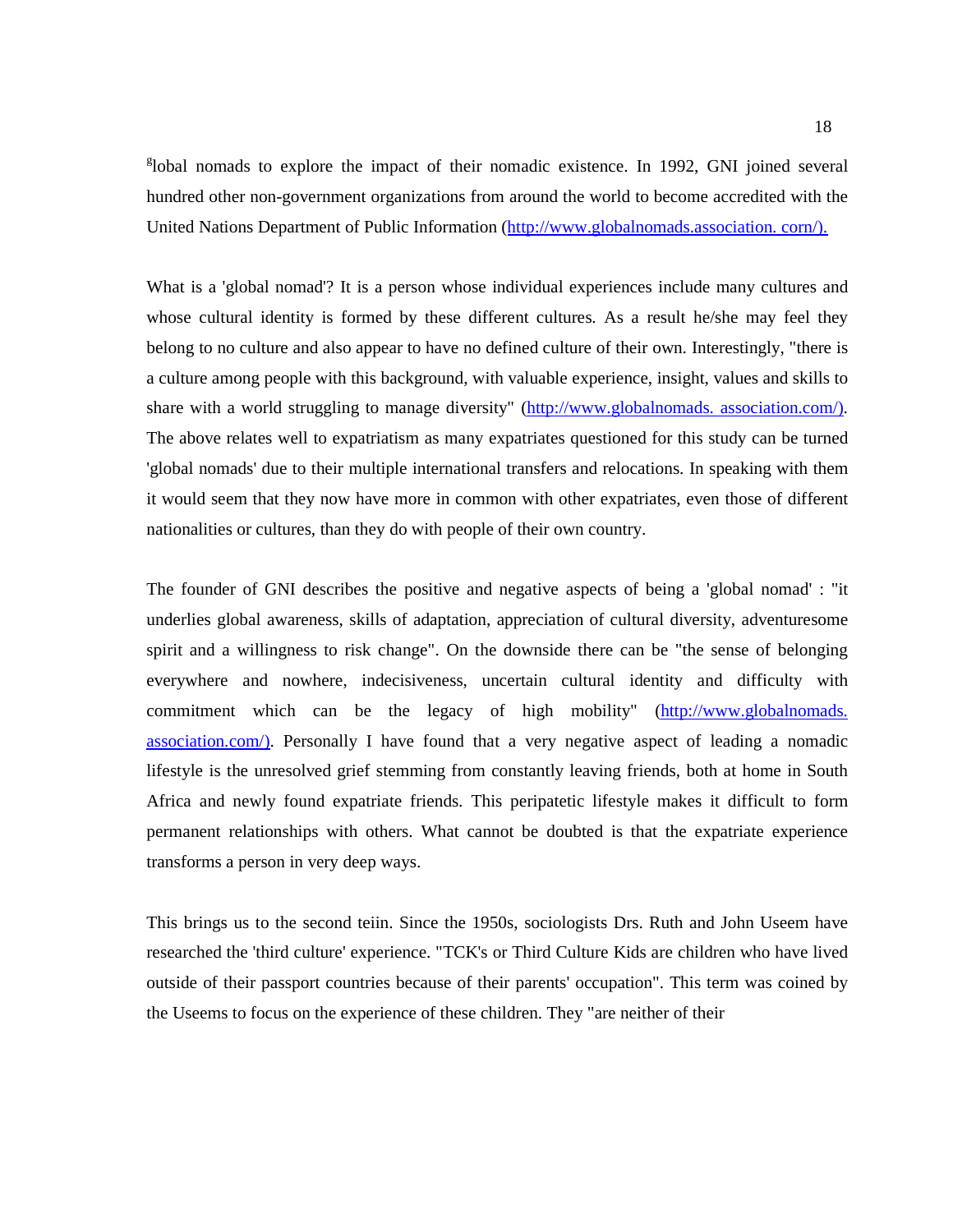parents' culture, nor the cultures in which they lived, but some combination, which forms the third culture" (http://www.globalnomads.association.com/).

It is also important to focus on the partners / spouses of expatriates. From research conducted for this study (both the literature survey and the questionnaires) it is evident that partners of expatriates are plunged into a new life in a different country, often without proper support.

I *have the support of my work environment and colleagues, but I worry for my wife at home alone. The children are at school, but she has lost all that is familiar including her family and many friends (male, aged 36).* 

*I miss my family and friends and am very dependent on my husband for any emotional needs (female, aged 35).* 

Frequently professionals marry professionals and when a working person gets transferred to another country, it is likely that he/she will have a partner who also has a career to consider. Findin<sup>g</sup>s from a recent Global Relocation Trends Report conclude that "nearly three-quarters of expatriates are married" (http://www.transition-dynamics.coml). The partner is asked to leave the work that she/he enjoys as well as the support of family and friends, often resulting in a loss of self-esteem. She/he must begin life in a foreign community without the support available to the employed transferee, and must seek a new, significant support system. According to the Employee Relocation Council it is expected that there will be a continuing increase in the percentage of accompanying partners who are male, but presently the majority are female *(Mobility,* May 1999: 8). These women are often referred to as "trailing spouses" and in Switzerland they face both cultural and language barriers(http://www.transition-dynamics.com/). Due to only a handful of countries allowing spouses access to work permits, many are relegated to the position of housewife'.

I *have experienced and am still experiencing culture shock, isolation and social dislocation. Not working is my biggest frustration. Here I am reduced to a 'homemaker and family co-ordinator' which is not satisfying (female, aged 43).*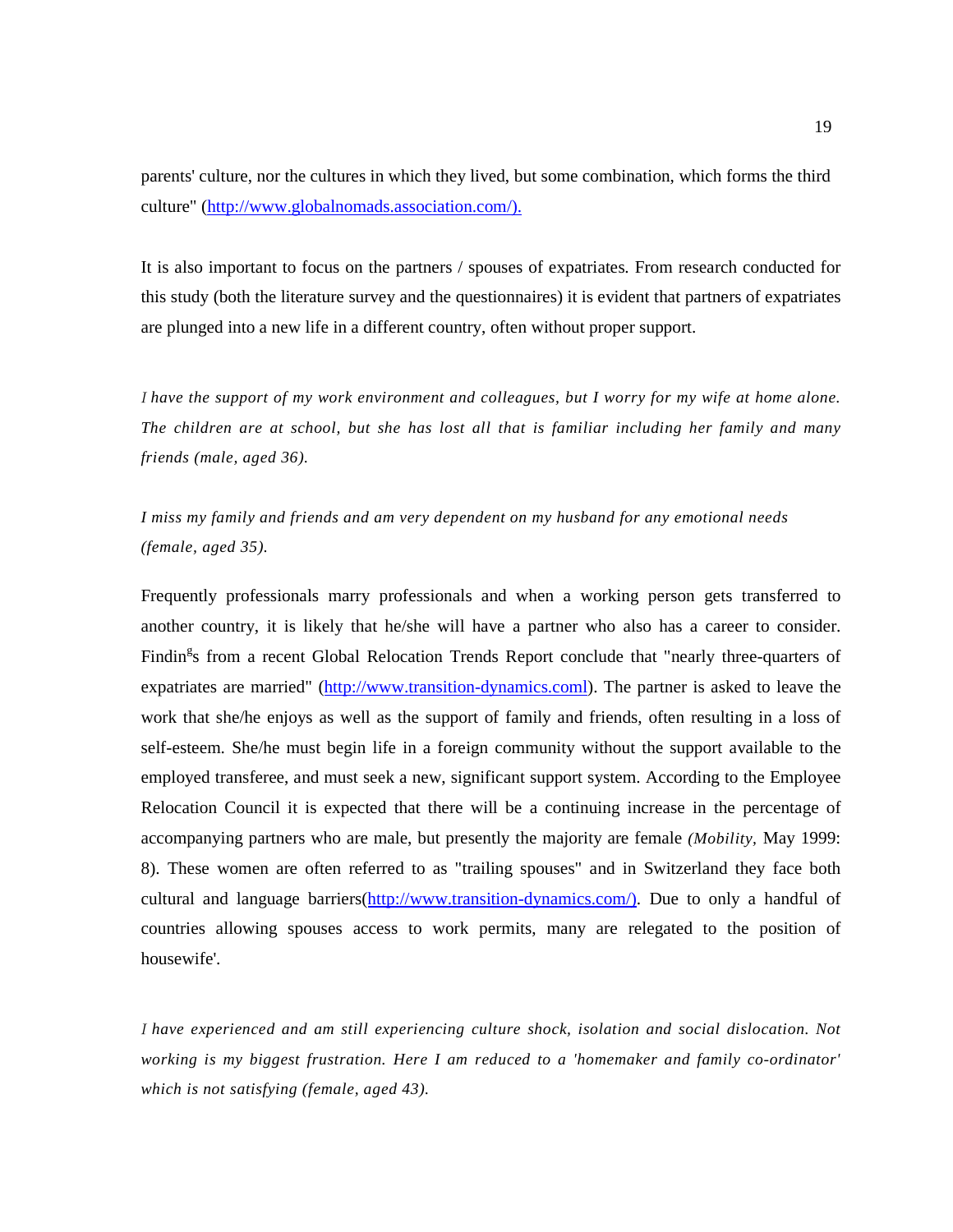This group, that is the housewives, fonns an important part of the listenership profile of WRG and will be discussed later on in this study.

## What is culture and how does it relate to expatriatism?

Definitions of culture are many and varied but the one that seems fitting in relation to the expatriate experience is as follows:

Culture is described through the metaphor of 'mental software' - a usually unconscious conditioning which leaves individuals considerable freedom to think, feel, and act but within the constraints of what his or her social environment offers in teens of possible thoughts, feelings, and actions (Hofstede 1994: 235).

An increased consciousness of the constraints of our mental programmes versus those of others is essential for our common survival. Through my experience and those of other expatriates studied, it is evident that such a consciousness can be developed and while we will never all be the same, we can at least aspire to become more cosmopolitan in our thinking.

*Through being an expat I now have a greater tolerance for national differences than ever before. By realizing my constraints I can empathize with other people's cultural constraints (female, aged 37).* 

The role of culture in this process is multi-faceted - it is simultaneously a resource, an experience and an outcome. Culture is fundamentally a tool for daily coping and interaction and provides a means to integrate into a particular environment. It :

enables people to create a distinctive world around themselves, to control their own destinies, and to grow in self-actualization. Sharing the legacy of diverse cultures advances our social, economic, technological and human development on this planet (Harris & Moran 1991 : 23).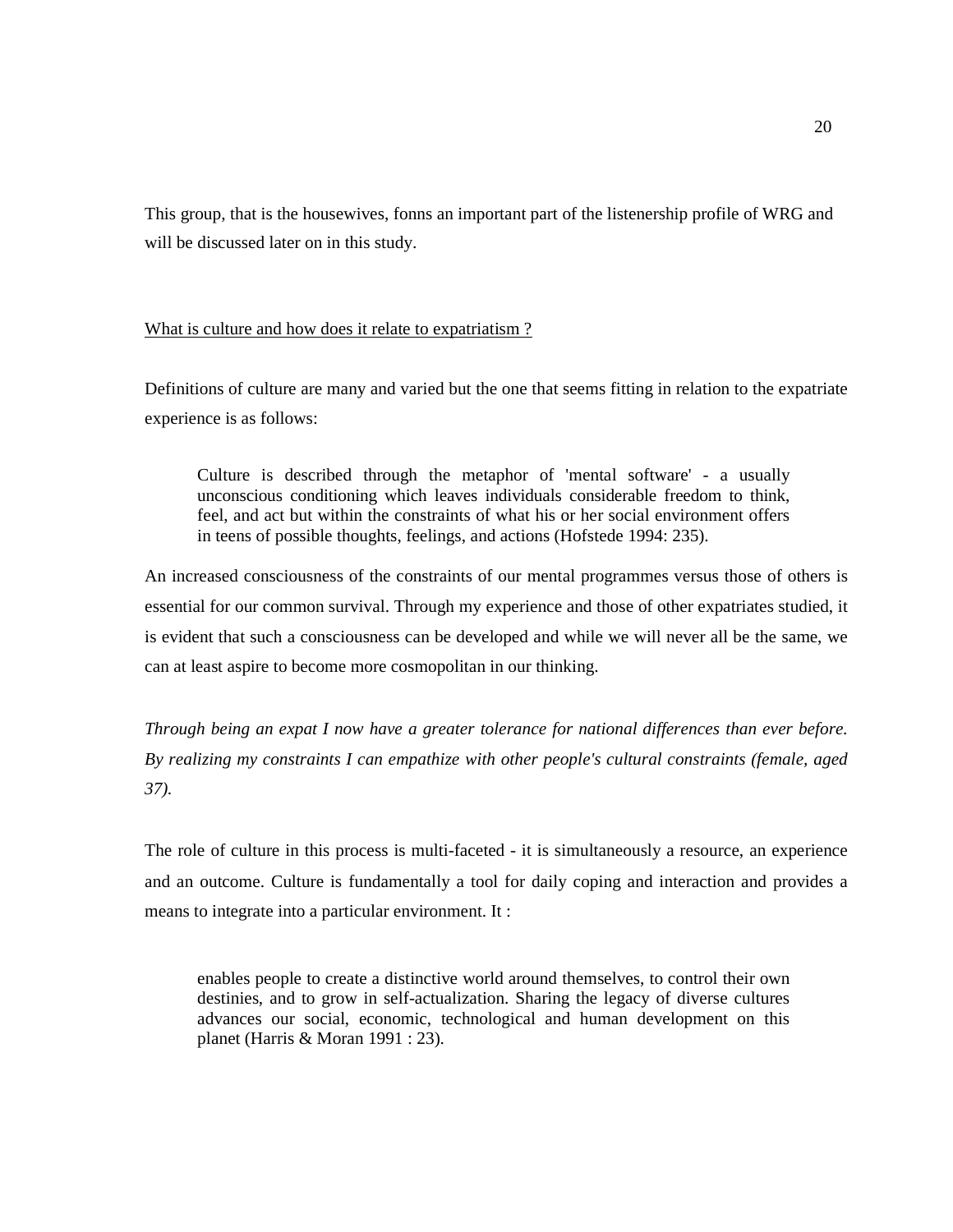## Travelling cultures and the formation of what I term 'expatriate culture'.

People and cultures migrate. With the increase in human mobility it is clear that "people tour cultures, and that cultures...themselves travel" (Rojek & Urry 1997: 1). Within cultural analysis, narratives of home and displacement have become common and a major reason for this significance of mobility is because cultures travel as well as people. "If cultures travel they cannot be closed-off from other cultures. The admixture of elements and the unintended production of new cultural values are an inevitable consequence of movement" (Rojek & Urry 1997: 11).

All cultures are constantly remade as a result of the flow of people and the kinds of culture, such as the expatriate culture, that result from such mobilities are more fragmented, complex and disjointed than conventional geographically stable cultures. For each individual or family, the expatriate culture is transitory and is being continually reinvented. It is not a pure culture in that cultures cannot be sealed off from each other and the Geneva / Lausanne area possesses a pastiche of cultures that are always shifting and being recontextualized into new provinces of meaning. Furtheiinore, expatriate participants do not simply adopt this culture. Evolving a new expatriate culture involves work, interpretation and reconstruction, and most significantly it involves travel and the crossing of international boundaries.

### Cultural marginality.

Cultural marginality describes an experience typical of expatriates and others who have been moulded by exposure to two or more cultures. Such people don't tend to fit perfectly into any one of the cultures to which they have been exposed but may fit comfortably on the edge, in the margins, of each.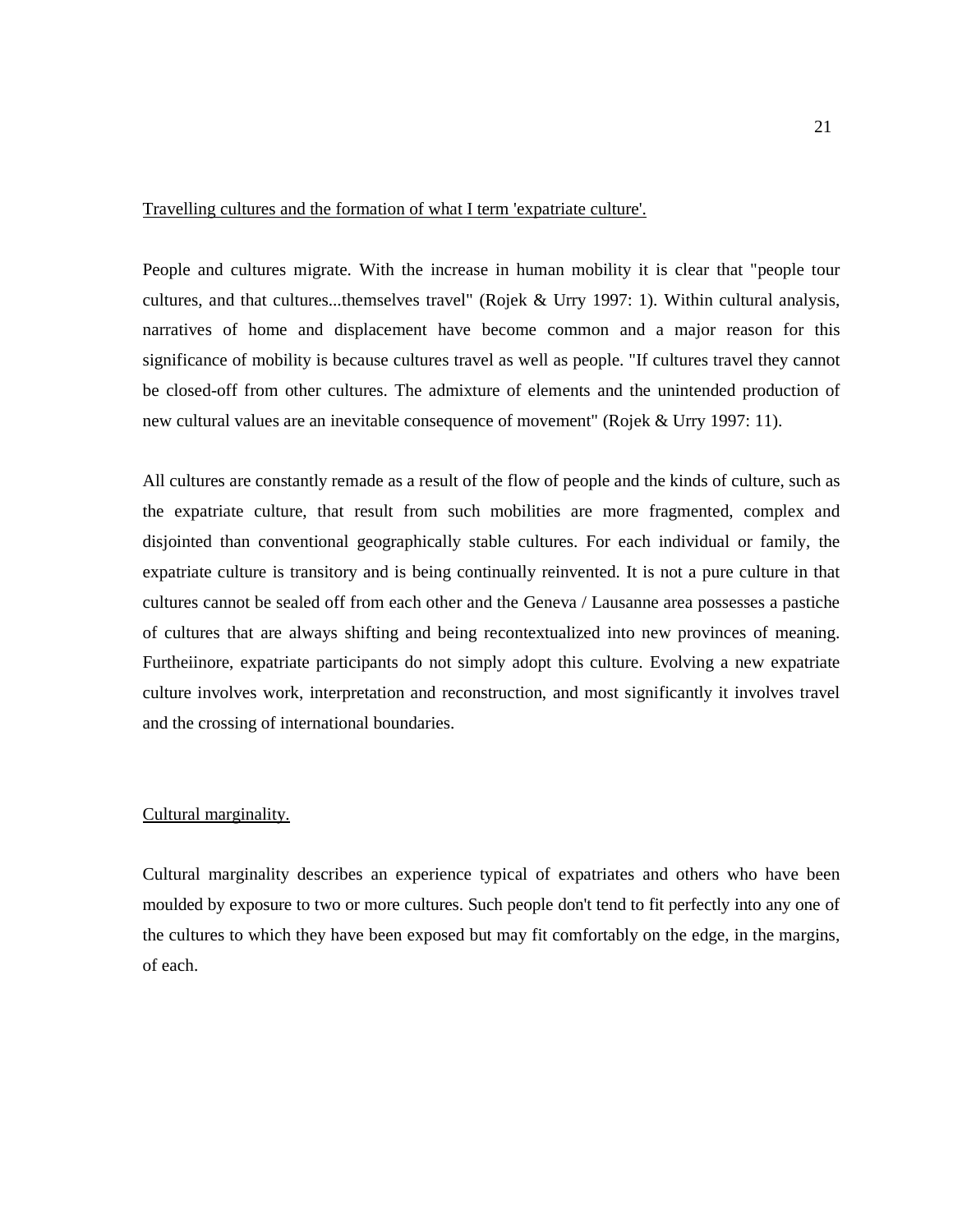*One of the implications of living here is that I don't seem to fit into any particular culture or group, but rather balance between a few. This is unsettling but does not make me unhappy (male, aged 39).* 

Janet Bennett is co-director of the Intercultural Communication Institute in the United States of America. In her paper titled 'Cultural marginality : Identity issues in intercultural training' she discusses two possible responses to marginality - encapsulated and constructive. Encapsulated marginality refers to those who are trapped in their marginality and tend to be unsure of who they are. As Bennett (1993 : 113) puts it, they are "buffeted by conflicting cultural loyalties". They surrender their own opinions, their own concerns, to follow somewhat aimlessly the action of those around them. They may have difficulty making decisions, defining their boundaries and identifying personal truths. They often feel alienated, powerless and angry that life is devoid of meaning. Encapsulated marginals typically experience themselves as isolated and they cannot envision a peer group with whom they can relate. This situation may seem irresolvable to the individual and he/she "may report feeling inauthentic all the time, as if any engagement in society is simply role-playing, and there is no way to ever feel 'at home' (Bennett 1993 : 115).

I *definitely don't feel part of the Swiss community nor really the expat community which has the feeling of here today, gone tomorrow and it is therefore very superficial...Right now I feel very isolated (female, aged 41).* 

People who are constructive in their marginality have also been buffeted by conflicting cultural loyalties. However, in struggling to understand themselves they have come to understand their cultural marginality. They have developed a strong sense of who they are. They have a clear commitment to personal truth and are able to "form clear boundaries in the face of multiple cultural perspectives" (Bennett 1993: 118). Bennett (1993 : 118) notes a teen coined by Muneo Yoshikawa - "dynamic in-betweenness" which suggests that the constructive marginal is able to move easily between different cultural traditions, acting appropriately and feeling at home in each, and in doing so maintains an integrated, multi-cultural sense of self. Constructive mar<sup>g</sup>inals tend to put their multi-cultural experiences to good use. As 'global nomads' they recognize that the knowledge and skills they gain through their internationally mobile lifestyles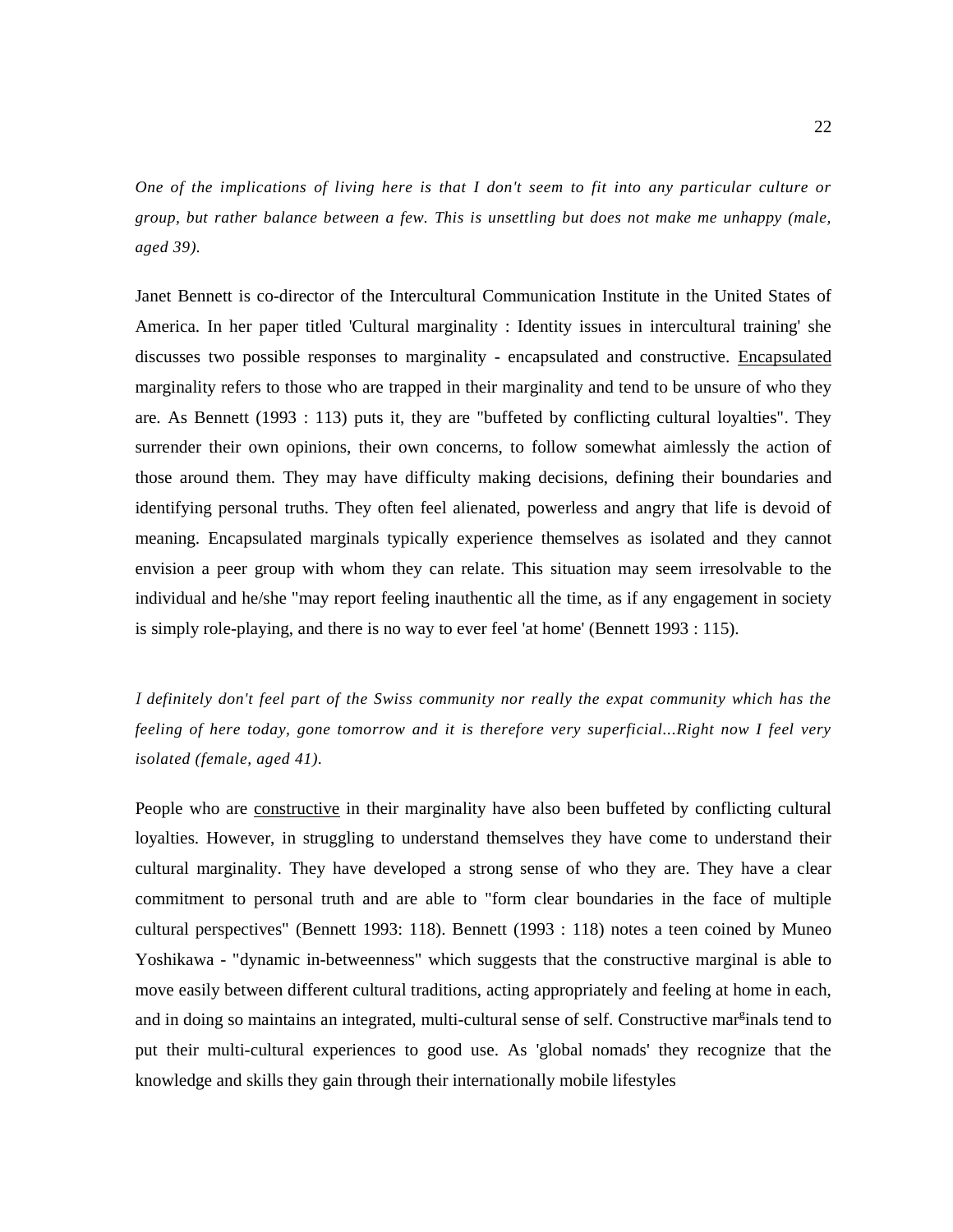can further their personal and professional goals. They are never not at home and feel comfortable within the expatriate community where they don't need to explain themselves and where their expatriate experiences are understood and celebrated. So whether our cultural marginality hinders us or helps us depends on how we manage it.

*My sense of belonging is to and with the expat community because we have similar adjustments to make (female, aged 37).* 

*I feel a sense of belonging to the international community...expats in general like to help each other settle. The expat community here is great to help newcomers fit in (female, aged 52).* 

#### Cultural differences.

Given the location of this study, Switzerland and its peoples are the macroculture and the Englishspeaking expatriate community can be likened to a microculture. We are a subgrouping of people possessing certain traits (displacement, English-speaking) that set us apart and distinguish us from the macroculture. It is within such a setting that expatriates experience cultural differences. Harris and Moran (1991 : viii) remind us that "culture is like an iceberg - only part of it is seen, but most of it is not" and there is an "underbelly" of cultural differences that exists between the local Swiss and the expatriate community; and also between the different nationalities that make up the expatriate community. Expatriates arriving in a new country already possess a pre-interpreted world of meanings from their home country and culture. All cultures have myths and values which explain the origins of their people and their ideals. It is this enormous cultural bridge that expatriates have to cross.

In analyzing the questionnaires, it became obvious that one of the most critical factors that highlights cultural differences between the expatriate group from the Swiss hosts is tradition. This is a very important aspect of culture that is often expressed in unwritten customs and taboos. It can programme people as to what is proper behaviour, the correct procedures relative to dress. food etc., and what to value and avoid. Traditions provide people with a mindset and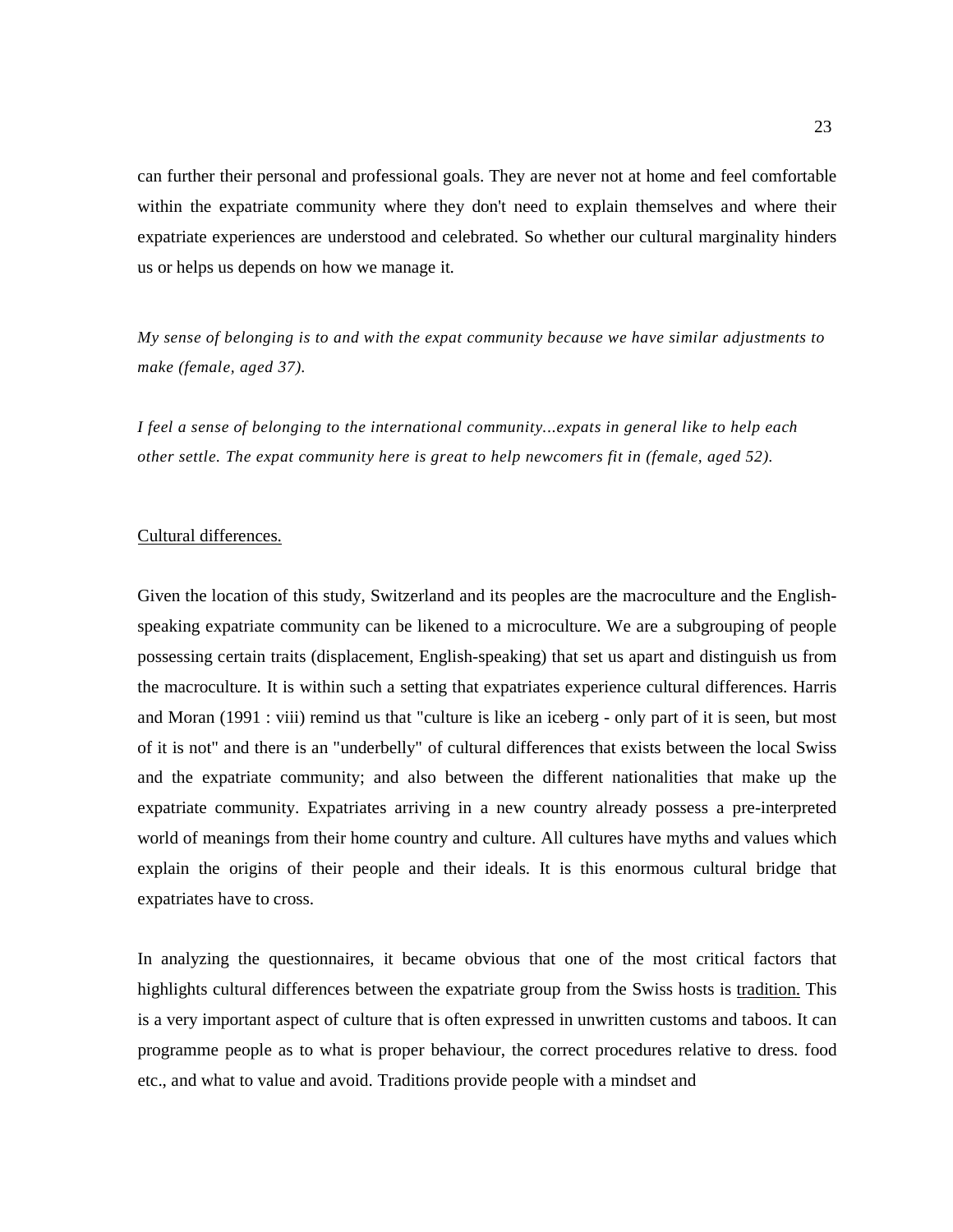have a powerful influence on their moral system for evaluating what is acceptable or unacceptable. Traditions express a particular culture, giving its members a sense of belonging and uniqueness so it is no wonder that so many expatriates feel peripheralized especially in a country rich in tradition with a large number of national and regional festivals and a very precise structure of behaviour.

*Initially I experienced a strong out-of-control feeling which could be described as uncertainty and insecurity. I certainly noticed a difference in culture and traditions, particularly the increased level of formality in work and social settings (male, aged 36).* 

Through cross-cultural experiences, expatriates become more broadminded and tolerant of cultural peculiarities and gain new insights for improving their human relations. Cultural tolerance and understanding minimize the impact of culture shock (more on this later in the study) and maximizes intercultural experiences. Learning to manage cultural differences effectively is the first step in the process of increasing general cultural awareness and thereby aiding expatriates' adaptation to their environment and its changing conditions. Such then are some of the qualities that expatriates must cultivate if they are intent on creating cultural synergy which is "building upon the very differences in the world's people for mutual growth and accomplishment by cooperation...emphasizes similarities and common concerns, integrating differences to enrich human activities and systems" (Harris & Moran 1991 : 11).

To *be exposed to their cultures and languages is very enriching and living in another country opens up personal possibilities to see what is happening outside of the small environment I was in before (female, aged 39).* 

*Moving away from your comfort zone - physically and emotionally - is a great aid to personal development. Through cross-cultural meetings you test and build your own skill sets and the cultural perspective gained makes you more understanding of others and aware of one's self (male, aged 39).*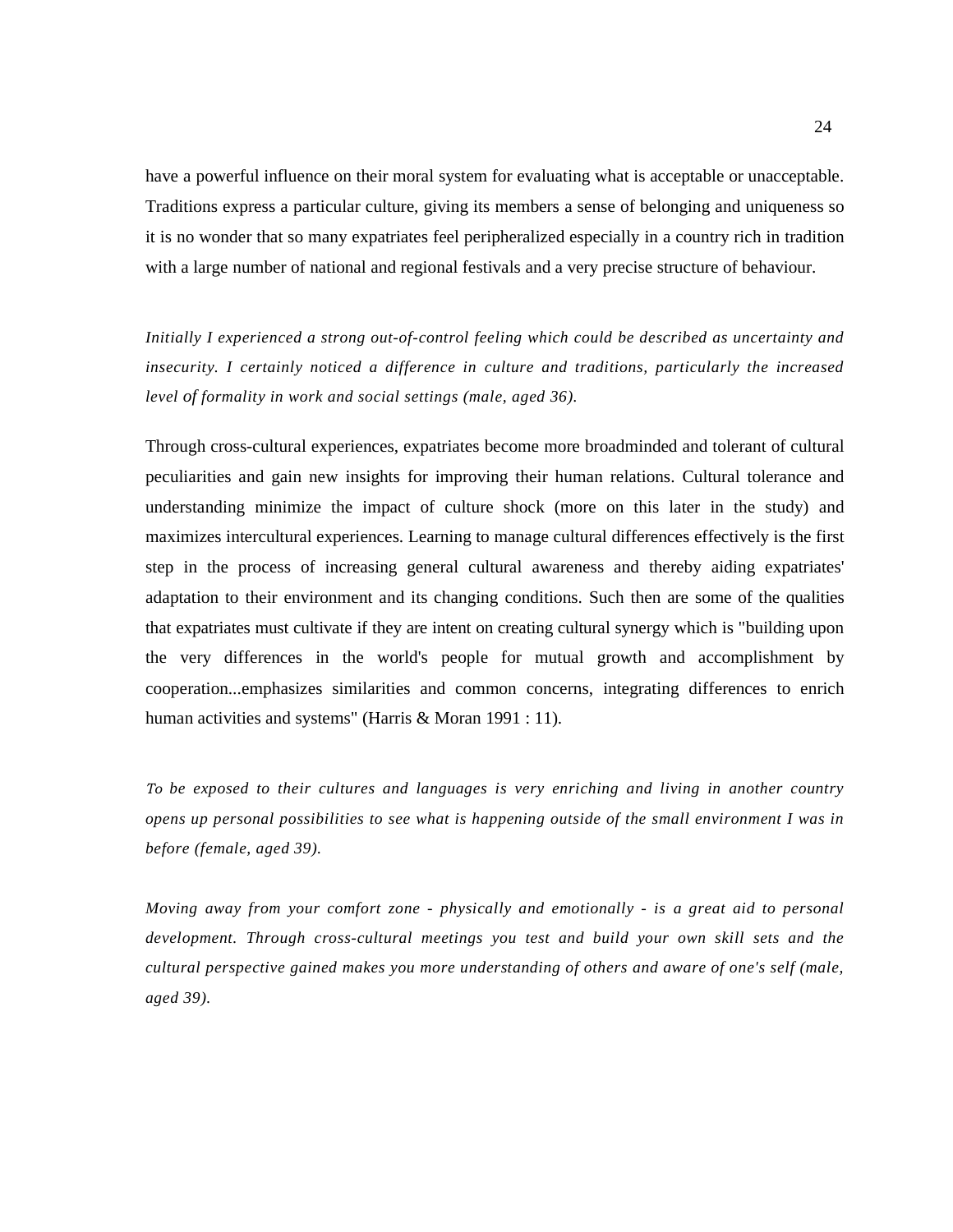### The importance of language as a communication tool.

The difficulties encountered with foreign languages are one of the most important cultural differences for English-speaking expatriates living in Switzerland. This is because language is the means by which we select and organize our experiences, and it is the medium through which we learn how to behave, react and what to believe. We learn to find, explore and understand our own individuality and society's norms within the framework of language. Hans-Georg Gadamer is a German philosopher whose notion of understanding emphasizes the importance of language. According to Bleicher (1980) Gadamer regards language as the medium of understanding, that is, that all understanding ultimately takes place in language. Through language we all communicate, and it is this everyday communication that sustains existence. Gadamer thus sees language as being the medium through which all social life is conducted. English-speaking expatriates who live in Switzerland gain a new appreciation of the significance of language and readily elevate the importance of verbal communication. This is because through language we have a form of social control and moving to a foreign country where English is not spoken induces psychological illiteracy, it implants anxiety and insecurity and induces uncertainty and self-negation.

*The feeling I have for my own language, English, was not evident until I moved to Europe and encountered so many other languages which I don't understand (female, aged 28).* 

*Not understanding French is daunting... any small issue magnifies due to the language barrier (male, aged 37).* 

Language differences contribute to mistaken cultural perceptions and this is nowhere more evident than with the issue of humour. Without knowing the host language one misses a lot of the subtleties of a culture and is forced to remain a relative outsider. One of these subtleties is humour, and what is considered amusing is highly culture-specific. Some of the respondents noted that they considered the Swiss to have no sense of humour, but this probably means that they have a different sense of humour.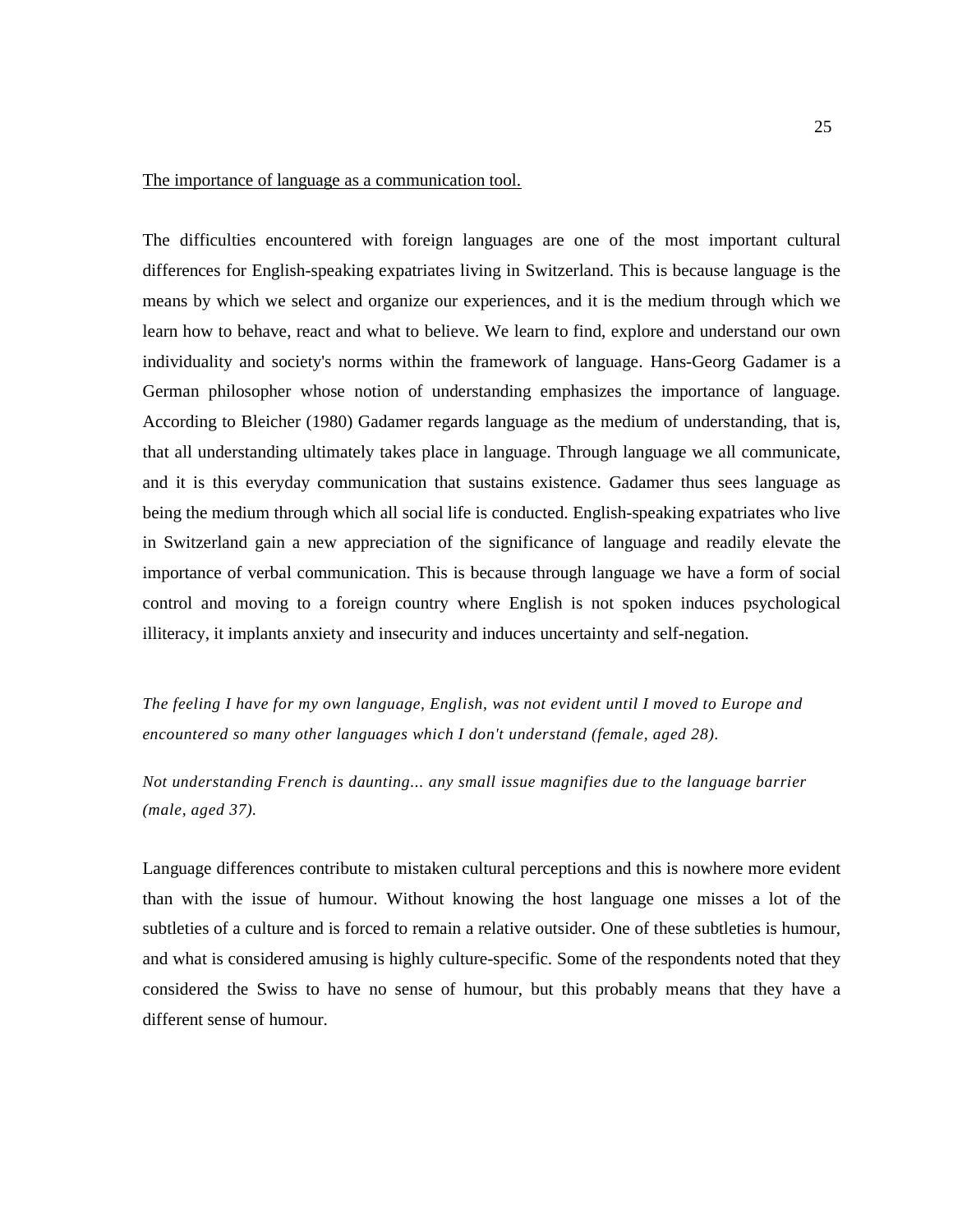*I cannot mix with the locals... they are so dry and humourless (female, aged 41).* 

Culture and language are inseparably related and the way in which we communicate is influenced by our cultural conditioning.

Each of us has been socialized in a unique environment... Culture poses communication problems because there are so many variables unknown to the communicators. As the cultural variables and differences increase, the number of communication misunderstandings increase (Harris & Moran 1991: 33).

#### The English language,

Whilst it is true that "English is the international language of business, diplomacy and science" (Harris & Moran 1991 : 48) this cannot be considered as a cushion for expatriates living in the Swiss Romande, where knowledge of English cannot be expected. "The fact remains that the overwhelming majority of the world's population neither understands nor speaks English" (Harris & Moran : 49). From the questionnaire responses it is interesting to note that the average European speaks several languages and this is not true for expatriates from English-speaking countries. "Europeans are becoming ever more polyglottal. More than half the European Union's people say they speak at least one European language other than their mother tongue" *(The Economist,*  October *1997 :* 27).Of the fifteen questionnaire respondents who speak French as well as English, ten are European ( five Swedes, one Gelman, four British). Of other European languages spoken the five Swedish nationals naturally speak Swedish; the four who speak Spanish comprise one Geiinan, two Swedes and one American citizen; and of the four who speak German one is German by nationality, two are Swedish and one is British. From the research conducted there was a startling lack of European language competence amongst the American, Australian and South African contingent. One feels that this small survey bears out the truth on a larger scale and places the En<sup>g</sup>lish-only nationalities at a disadvantage and renders them linguistically isolated in Switzerland.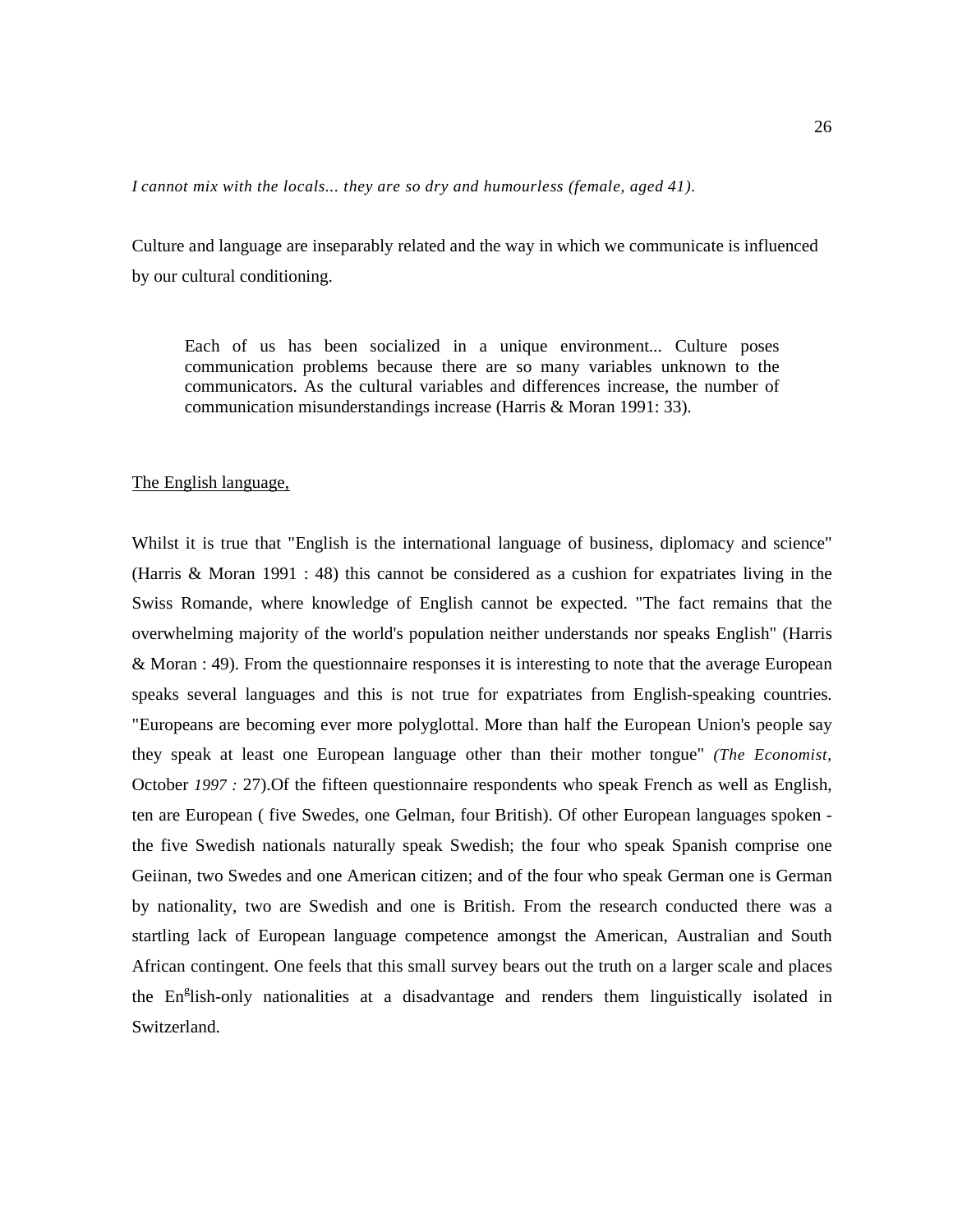*It's frustrating not being able to understand properly, not to be able to pick up a phone or communicate with people in shops. This makes you into an 'island' within the Swiss community (female, aged 39).* 

Thus the most basic skill that expatriates should cultivate is foreign language competency. To establish a better intercultural understanding and to facilitate interactions with the host nationality, the expatriate should ideally learn the host language. For those who strive to be competent in global communications, cultural awareness and sensitivity are not always adequate and some foreign language skills are necessary.

#### Culture shock.

The number of people in today's world who have left their native country and moved to a completely different environment is larger than ever before in human history...The effect...is that people and entire families are parachuted into cultural environments vastly different from the ones in which they were mentally programmed, often without any preparation (Hofstede 1994: 222).

Questions one and two (from section two in the questionnaire) have been analyzed together. Of the thirty two respondents nineteen experienced / are experiencing culture shock; two did not experience any culture shock; five are uncertain; and six reported experiencing a sense of isolation and social dislocation, but not real culture shock.

Interestingly, the two who reported not experiencing any culture shock both speak fluent French, as do five out of the six who claimed a sense of isolation but no culture shock.

Leaving one's home country leads to a particular way of experiencing, interpreting and being in the world. Initially the expatriate's thoughts are in a rapid development phase and the encounter between the expatriate and the new cultural environment may lead to what is called "culture shock" (Oberg 1979 : 43). Grammatically, the term should be 'cultural shock' but it is popularly known as culture shock. This phenomenon often occurs during a major transitional experience. Upon arriving in Switzerland I experienced and identified three initial cultural encounters, all of which were sites for culture shock. The first encounter was with Switzerland itself, a country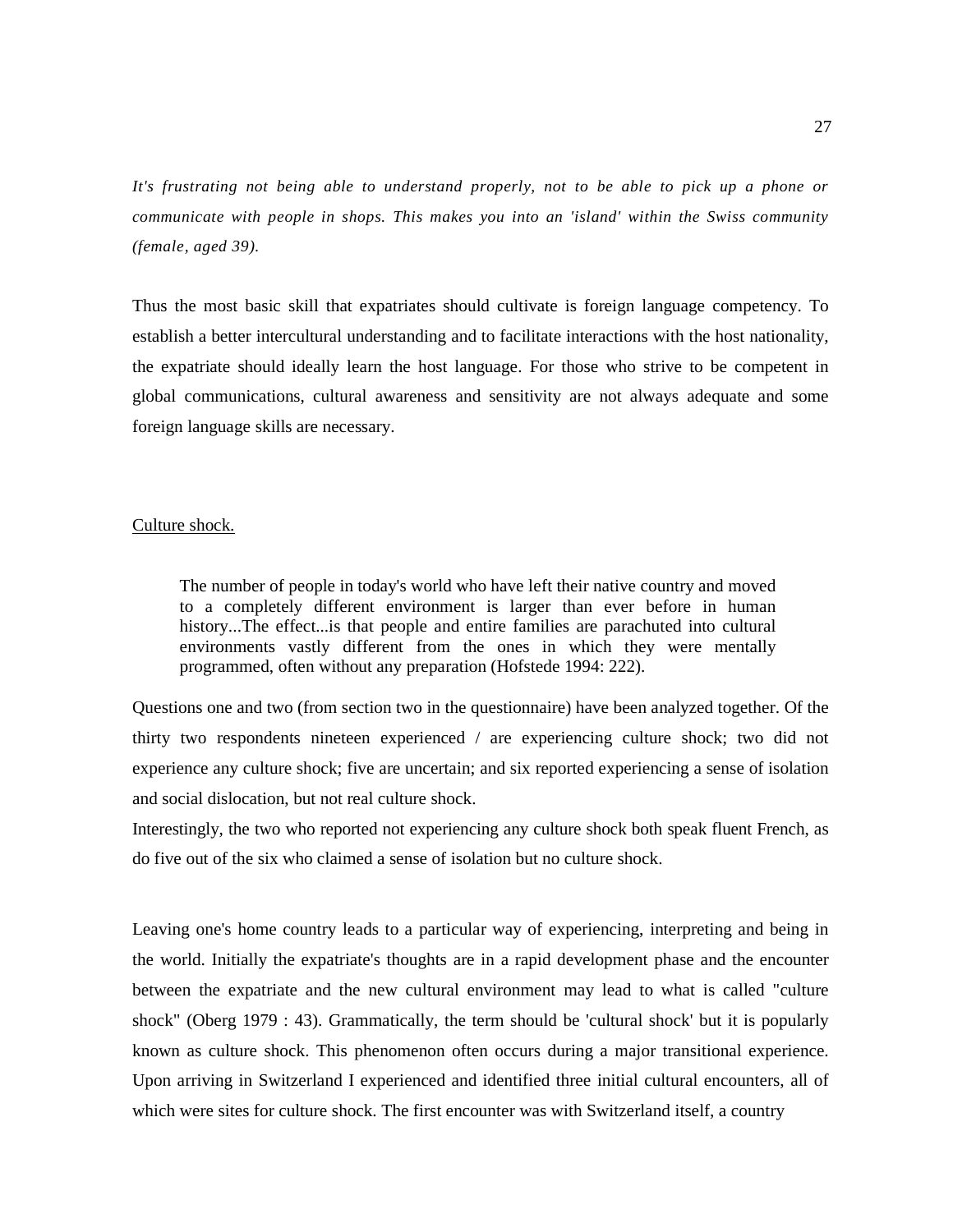very different to South Africa; the second encounter was with the Swiss people, few of whom spoke English; and the third with other expatriates who had different cultural frameworks to myself.

#### What is culture shock ?

Dr Kalervo Oberg, an anthropologist, referred to culture shock as the "trauma one experiences in a new and different culture because of having to learn and cope with a vast array of new cultural cues and expectations, while discovering that your old ones probably do not fit or work". More precisely he notes : "culture shock is precipitated by the anxiety that results from losing all our familiar signs and symbols of social intercourse" (cf. in Harris & Moran 1991 : 223). Another definition is from Professor WJ. Redden (1975) who premises that "culture shock is a psychological disorientation caused by misunderstanding or not understanding the cues from another culture. It arises from such things as lack of knowledge, limited prior experience, and personal rigidity" (cf. in Harris & Moran 1991: 224). Oberg developed the well-known model of culture shock which is sometimes referred to as the "acculturation curve" (see Figure One). In this model, feelings (positive or negative) are plotted on the vertical axis and time on the horizontal axis.



Figure One :The acculturation curve Source : Hofstede 1994 : 210.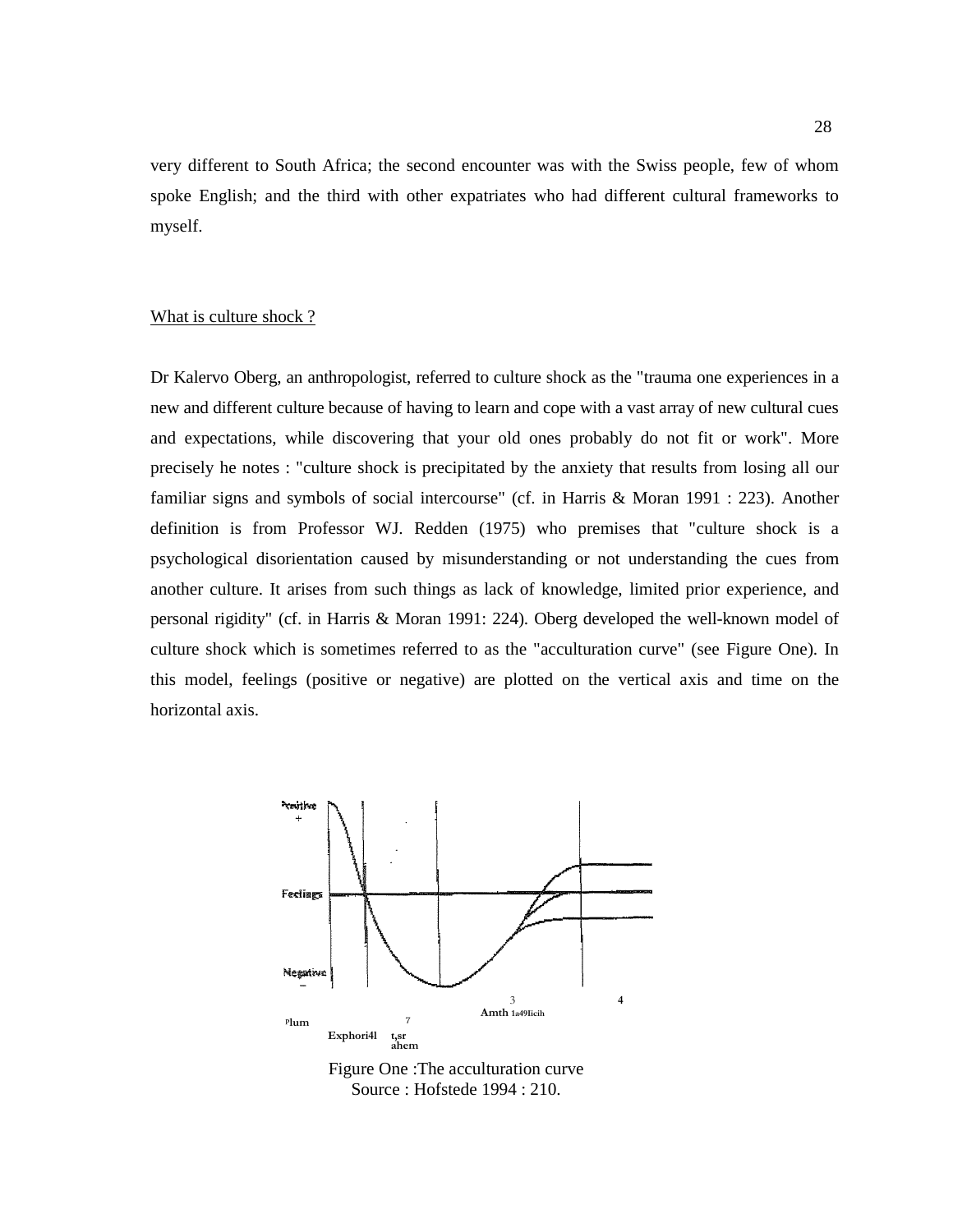Phase 1 marks a period of euphoria, also known as the honeymoon' phase. This is usually a short phase in which the expatriate is fascinated by the new environment, the excitement of travelling and seeing new sights.

*It is so exciting to explore the unknown and live this adventure. I travel every weekend and am learning to ski (male, aged 36).* 

Phase 2 is the period of culture shock experienced when real life starts in the new environment. The ideologies of your home country and those of the host country seem irreconcilable. The disorientation experienced can lead to disenchantment. The world temporarily loses its magic and homesickness is an overriding factor. This second stage is characterized by feelings of distress, helplessness and of hostility towards the new country and its people. This hostility arises from the genuine difficulty the expatriate experiences in the process of adjustment.

*Nothing can prepare you for the lonely and depressing first few m onths...after the initial excitement has worn off (female, aged 50).* 

*I experienced real feelings of isolation, confusion, anger and depression at first as you are overwhelmed by trying to get your life in order whilst desperately trying to maintain an atmosphere of calm for the children (female, aged 41).* 

Phase 3 acculturation, sets in when the expatriate has slowly learned to function under the new, but more familiar, conditions. The individual may have some knowledge of the new language, may have adopted some of the local values, and may have begun to open the way into the new cultural environment. A sense of humour may return to the expatriate who finds increased selfconfidence and becomes integrated into a new social network.

I *am at the stage of feeling a little more happier and settled. I still get frustrated, especially with the teachers at my children's school, but I don't feel so alienated anymore and my French is improving (female, aged 38).*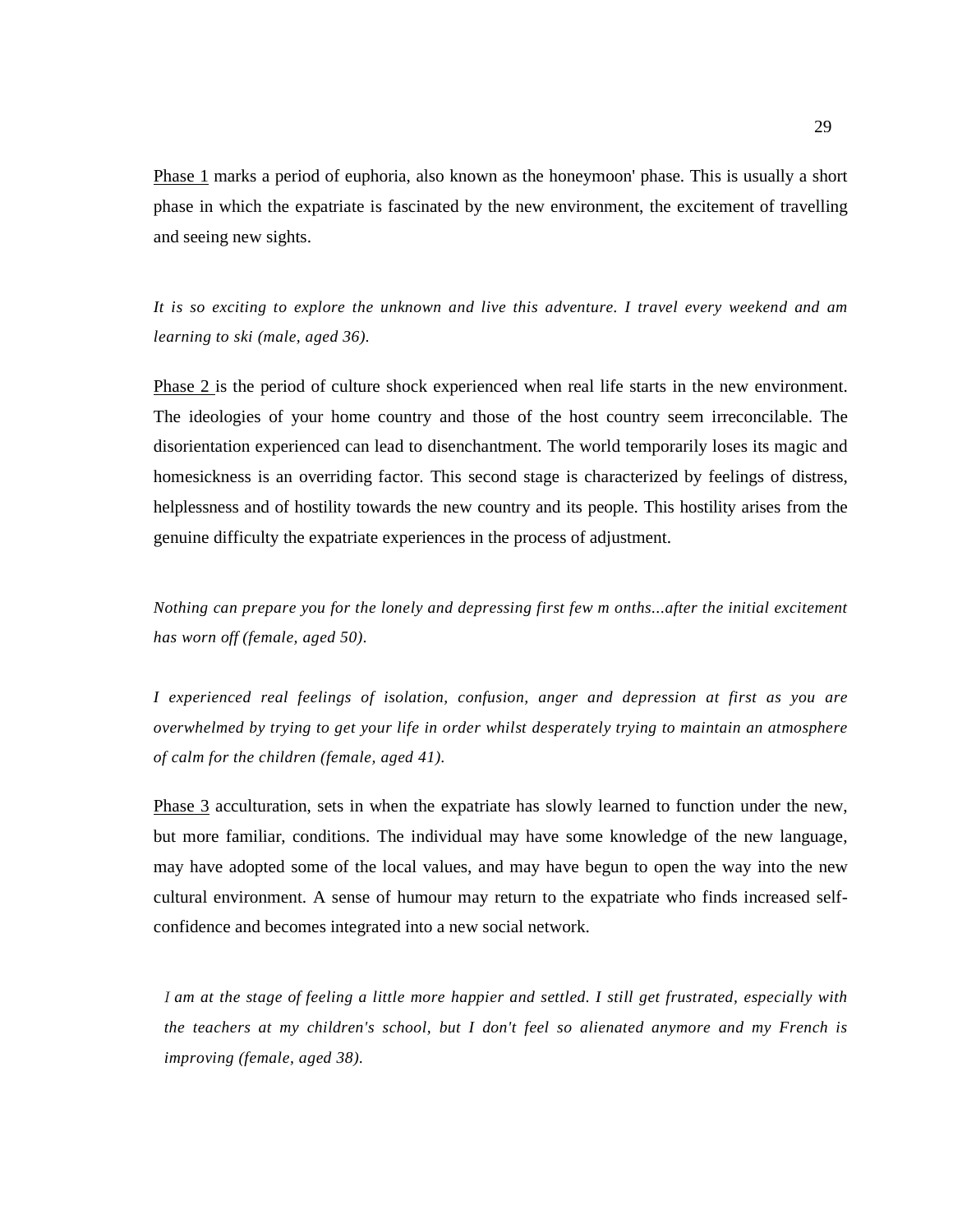Phase 4 is when a stable state of mind has been reached. The expatriate now accepts the customs of the host country as just another way of living and functions without feelings of overwhelming anxiety. Whilst retaining core identity, the expatriate has reached a stage of complete acculturation. (Hofstede 1994 : 209 - 11; Oberg 1979 : 43 - 5).

*My family and 1 have lived here for 2 years and are finally settled and have made friends...mainly from the expat society but a few Swiss too (male, aged 41).* 

The length of the time scale in Figure One varies and it seems to adapt to the length of the expatriation period. People on short assignments of "up to three months have reported euphoria, culture shock and acculturation within this period; people on long assignments of several years have reported culture shock phases of a year or more before acculturation sets in". Interestingly, "culture shock problems of accompanying spouses, more often than those of the expatriated employees themselves, seem to be the reason for early return. The expatriate, after all, has the work environment which offers a cultural continuity with home" (Hofstede 1994: 210).

Companies responsible for relocating the expatriate and his/her family look for enthusiasm, acceptance and commitment. Individuals commit to change in varying degrees and at different levels and some struggle to respond positively to the shocks of relocation. This is when communication can break down, results will fall short and this is often due to "resistance to change", also known as the "RC factor" *(Harvard Business Review,* May-June 1996 : 42). From the small-scale research amongst expatriates that I conducted, it would appear that personality, intolerance, unwillingness to adjust and having a demeanor of superiority are the main causes for failure to integrate into the Swiss and/or expatriate community. An example of this attitude would be:

I *just cannot fit in to this country and get so annoyed at the lack of English language competence here. This is an international country and they should learn English too...This feeling of not belonging and not being accepted is leading to great personal unhappiness (female, aged 29).*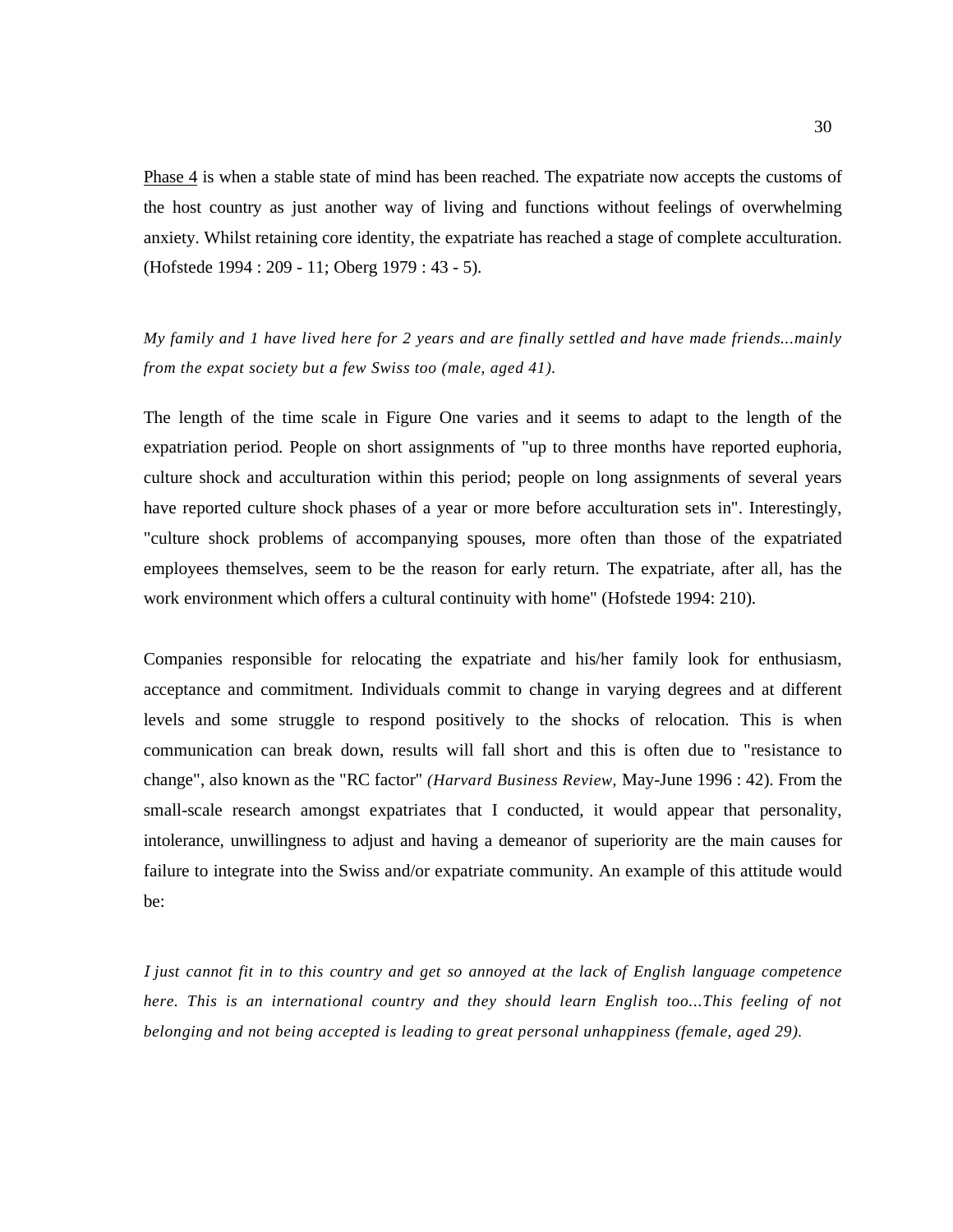For expatriates there is a lack of precise information or criteria concerning the factors that are related to cross-cultural adaptation and the concomitant culture shock that often hinders its effectiveness. There is such literature available but in Switzerland it is difficult to source in the English language, and not all expatriates have access to the Internet. People who have been uprooted from their secure homebases need assistance in integrating into the new setting, especially when there are significant geographical and cultural differences between the two locations. Change is a reality for expatriates and this change must be managed if it is not to cause a disastrous dislocation effect in their lives. The phase of culture shock and the individual cultural reconstruction that each expatriate must accomplish can be likened to a necklace : "the cement of the culture was gone...Like beads from an old broken necklace, they were still usable - but only when threaded onto a new necklace, combined in a new pattern" (Tomaselli 1989 :60).

#### Identity.

David Hooson (1994) in his introduction to 'Geography and National Identity' wrote : "The urge to express one's identity, and to have it recognized tangibly by others, is increasingly contagious and has to be recognized as an elemental force even in the shrunken, apparently homogenizing, hightech world of the end of the twentieth century" (cf. in Castells 1997 : 28). My discussion of the socio-cultural implications for expatriates concludes with a section on identity which requires a measure of theoretical background. I have attempted to mobilize the most useful insights into the nature of identity and how it relates to expatriate identity from noted authors such as Stuart Hall (1996: 1-17; 1997 : 1-15); Paul du Gay (1996: 151-169); Lawrence Grossberg (1996 : 87107) and Manuel Castells (1997: 1-70).

Identity is a core concept of culture - as Paul du Gay (1996: 152) says : "the focus on culture...is intimately bound up with questions of identity". Identity gives people a sense of who they are, of belonging, of how they should behave, and of what they should be doing. It provides permanence, cohesion and recognition, and thereby allows one to negotiate a cultural space for oneself. Moving to a foreign country and the resulting cross-cultural transition threatens the expatriate's sense of identity. Relocation into a strange environment forces expatriates to rethink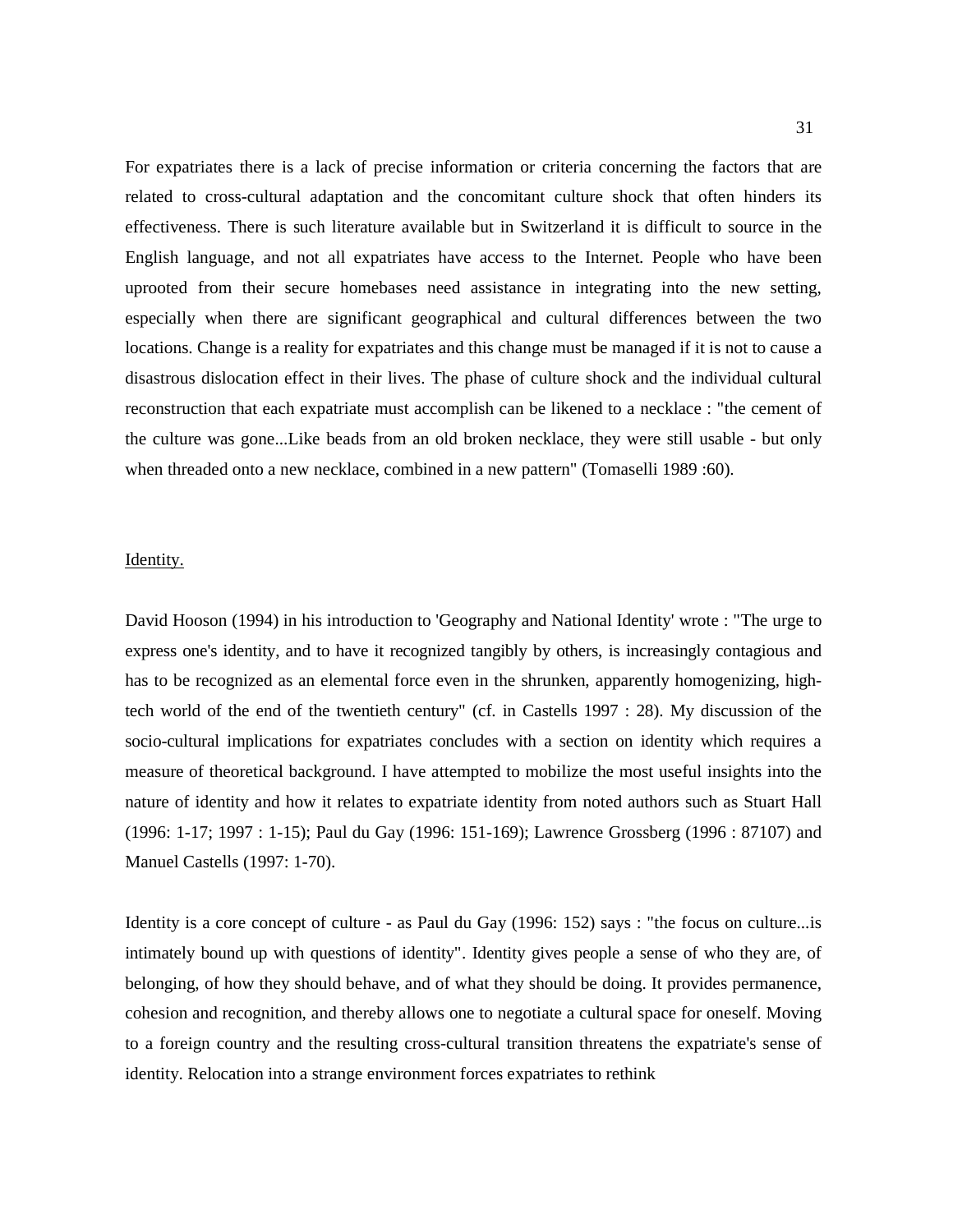and reevaluate the way they read meaning into their private world. Expatriates need to rediscover their social identities for without identity you cannot have agency, nor therefore a programme for social adjustment.

*Who am I ? I need to readjust my identity and find where I fit in ...it has to do with fitting in and belonging, .with my intent to be a part of society rather than apart from it. It has to do with finding integrity and direction in my experience as an American expatriate (female, aged 37).* The construction, the loss and the reconstitution of expatriate identity.

Lawrence Grossberg (1996 : 89) discusses two models pertaining to the production of identities. The first model is concerned with trying to find the 'authentic' and 'original' content of identity. The struggle over representations of identity here takes the form of offering one fully constituted, separate and distinct identity in place of another". The second model rejects the first one and emphasizes the impossibility of a separate, distinct and fully constituted identity. "It denies the existence of authentic and ordinary identities based on a universally shared origin or experience. Identities are always relational and incomplete, in process". As an expatriate myself, and from the respondents questionnaire answers, it is apparent that there is indeed no such thing as a static, integral and unified identity. Hall (1996: 4) comments :

identities are never unified and, in late modern times, increasingly fragmented and fractured; never singular but multiply constructed across different, often intersecting and antagonistic, discourses, practices and positions. They... are constantly in the process of change and transfo\*ination.

Hall speaks about the processes of globalization and the coterminous migration movements which have become an accepted phenomenon of our modern world. So he speaks of the movements and the plurality of identities which, by implication, four the basis of expatriates' lives. What he omits to detail is how disruptive and unsettling these processes can be and how such pluralities are sources of stress and contradiction in both self-identity and social action.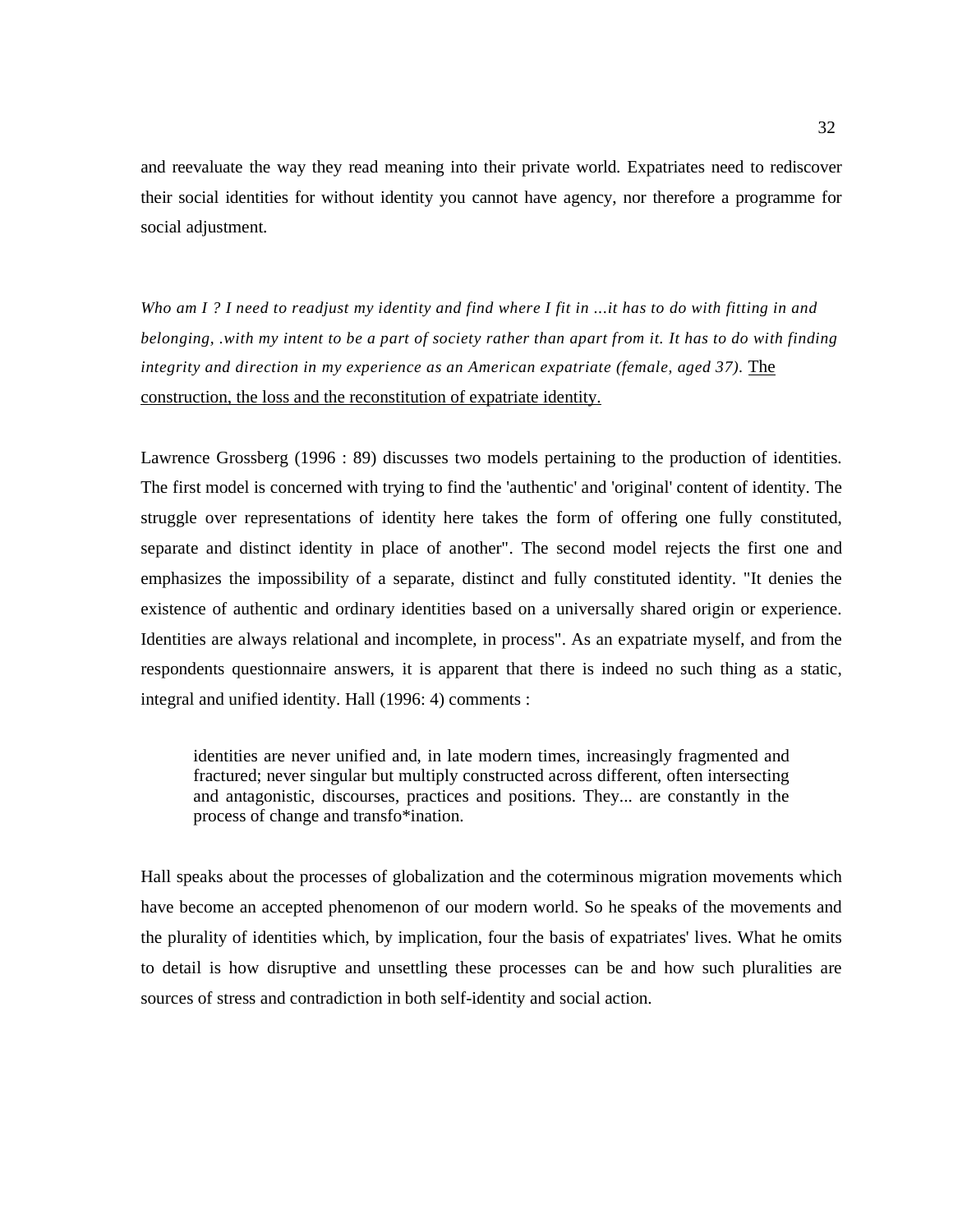*This feeling of not really knowing who I am and where I fit in is very stressful and having an expat identity is also disturbing because you are aware that it is temporary (male, aged 30).* Identity is almost always constituted out of difference. Nowhere is this more evident than in expatriate identity as it is precisely due to one's location and relationship with 'others', here both the local Swiss and the multi-national expatriate community, that one's identity changes and becomes reconstructed in order to fit in with the new said community.

Identities...are more the product of the marking of difference and exclusion, than they are the sign of an identical, naturally-constituted unity...Above all, ...identities are constructed through, not outside, difference. This entails the...recognition that it is only through the relation to the Other, the relation to what it is not, to precisely what it lacks, that the positive meaning of 'identity' can be constructed (Hall 1996: 4-5).

*By meeting other nationalities I learn more readily who I do not want to become like...sadly, I seem to identify other people's (both Swiss and expats) faults before their good points (female, aged 39).* 

*Yes, I identify most readily with an expat identity and like most expats I know I have followed the path of least resistance and developed a new identity as well as various coping skills and mechanisms to deal with this new life. This means seeking out familiar media as well as other expats who are different to me. In six months I have learnt more about who I am by being with people who are different from me (male, aged 36).* 

As can be seen from the above extracts it is through coming into contact with other nationalities, races and creeds who bring a multitude of varying values and beliefs to our consciousness, that we become aware of who we are and what we stand for. As expatriates, we should acknowledge our identities in terms of these relationship experiences and this again validates the construction of identities as a dynamic ever-changing process.

Lawrence Grossberg (1996: 90) names five figures which "define the space within which cultural studies has theorized the problem of identity". In dealing with the loss of identity issue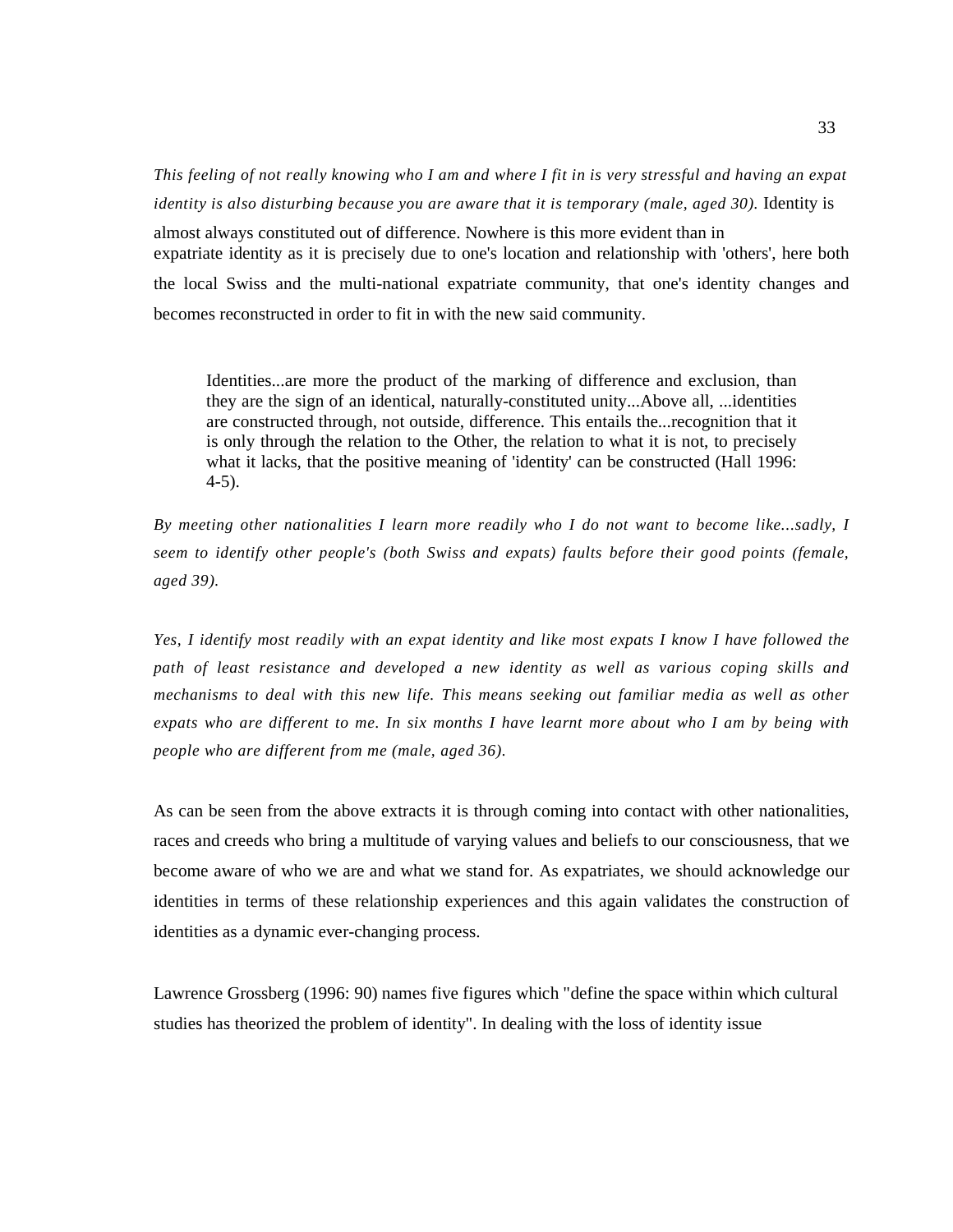Grossberg's "figure of fragmentation" is relevant. This places emphasis on the multiplicity of identities and is applicable to a newly arrived expatriate. In Switzerland, expatriates can be issued with a number of different permits, the most common being the 'permis B' which is renewable annually. The problem is that this legal status does not help with one's sense of selfidentity. It tells you what you are, not who you are. Grossberg (1996 : 91) correctly emphasizes that identities are always contradictory, made up of partial fragments in a "kind of disassembled and reassembled unity".

Change implies the capacity to relinquish at least aspects of a given identity. However, this is likely to provoke feelings of anxiety and fear in the expatriate. From the research conducted it is clear that expatriates actually attempt to construct alternative identities in order to fit into their new location and way of living. This does not imply abandoning their sense of identity, nationality and heritage, but rather expanding it to embrace their expatriate lifestyle. It is a common mistake to lo'se your sense of identity and one that leads to much aggrievement and confusion. This was evident from a large number of responses in the questionnaires, for example:

*When I first arrived here I tried so hard to fit into both the Swiss and the international societies that I lost my own sense of who I was. This made me very unhappy (female, aged 33).* 

Some feared losing their identity so much that they became over-zealous in their patriotism for their home country. Loss of identity threatened everything and their reaction involved the reassertion of origins and home traditions.

*The real problem is not how to build identity but how to preserve it. Living in a foreign country makes me feel even more American and I admit to craving all things American (like CNN news, food, music and TV) (male, aged 35).* 

*I have lost my professional identity as I am now a housewife, but still feel very Swedish and proudly so (female, aged 43).* 

You *become more parochial - I have never felt more Australian (female, aged 37).*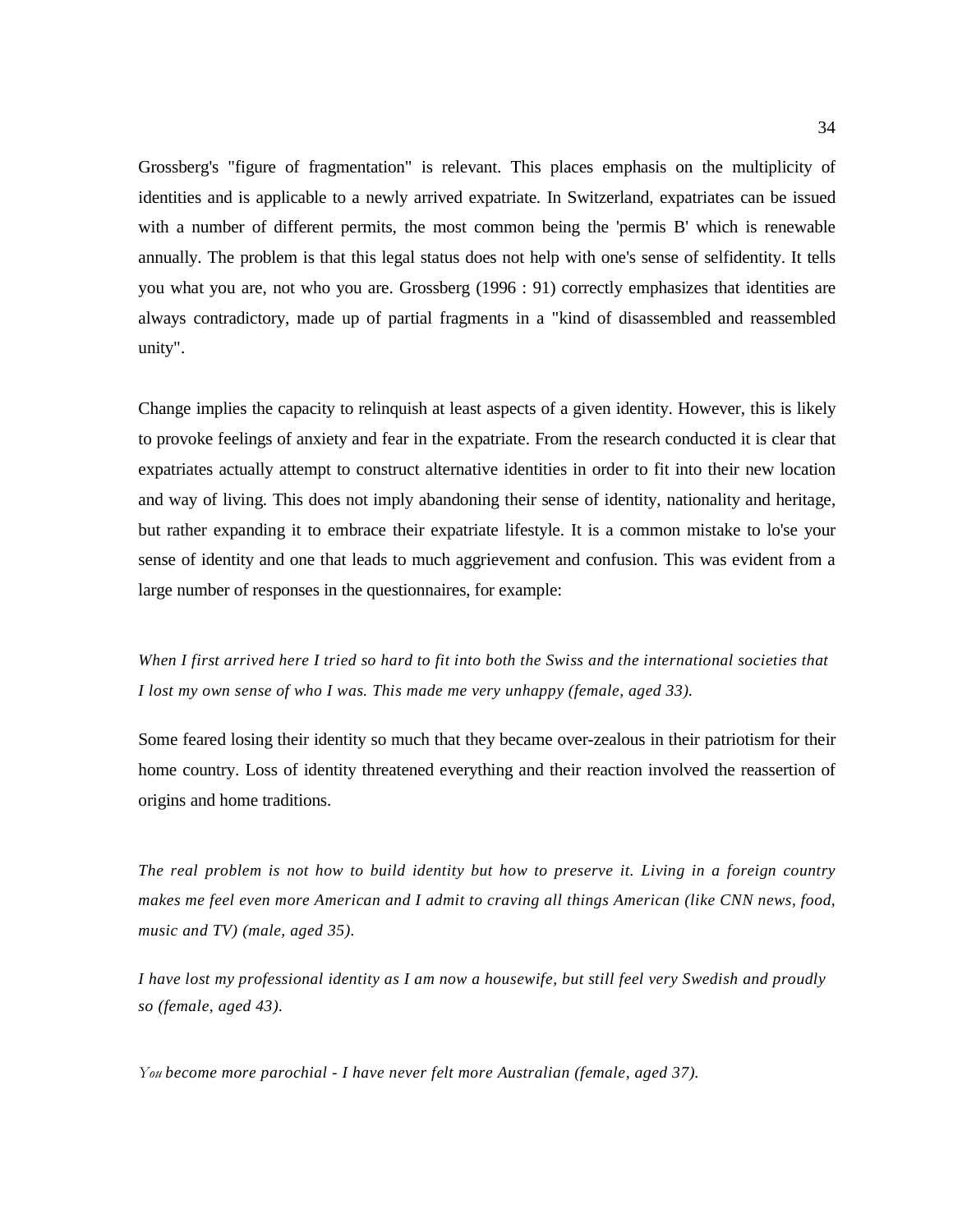I *definitely feel more Canadian when living abroad. This unusual level of patriotism is I assume a reaction to being so out-numbered (male, aged 39).* 

From learned experience, the basic skill for survival in a multi-cultural environment is firstly understanding one's own cultural values and limitations ( and that is why one needs a cultural identity of one's own), and next the cultural values of others. Progress in the area of identity reconstitution can only be achieved through cultural receptiveness and reciprocity. From the respondents, I learnt that expatriates who moved from thinking in terms of identity loss to considering the significance of cultural and identity exchange were able to move forward. Once these elements had shifted from the periphery to the core of their perception, they contributed to their sense of reconstituted identity.

# I'm *learning from other people more about who I am than ever before in my life. This is a positive and satisfying aspect of being an expatriate and one I didn't expect (female, aged 44).*

Paul du Gay (1996 : 154) argues for persons to become more "entrepreneurial" in response to globalization and its dislocatory effects. For the expatriates in question, international moves have changed their "conditions of existence" (du Gay : 153) and this creates an environment that is characterized by massive uncertainty and identity challenges. Du Gay believes that this scenario calls for persons to be adaptable, flexible and creative because they will be constantly restructuring their identities. He sees this as a means to self-development and a way to both survive and flourish in the dislocated expatriate environment.

*Be open and honest and accept change and new ideas - it makes living here a hell of a lot easier (male, aged 38).*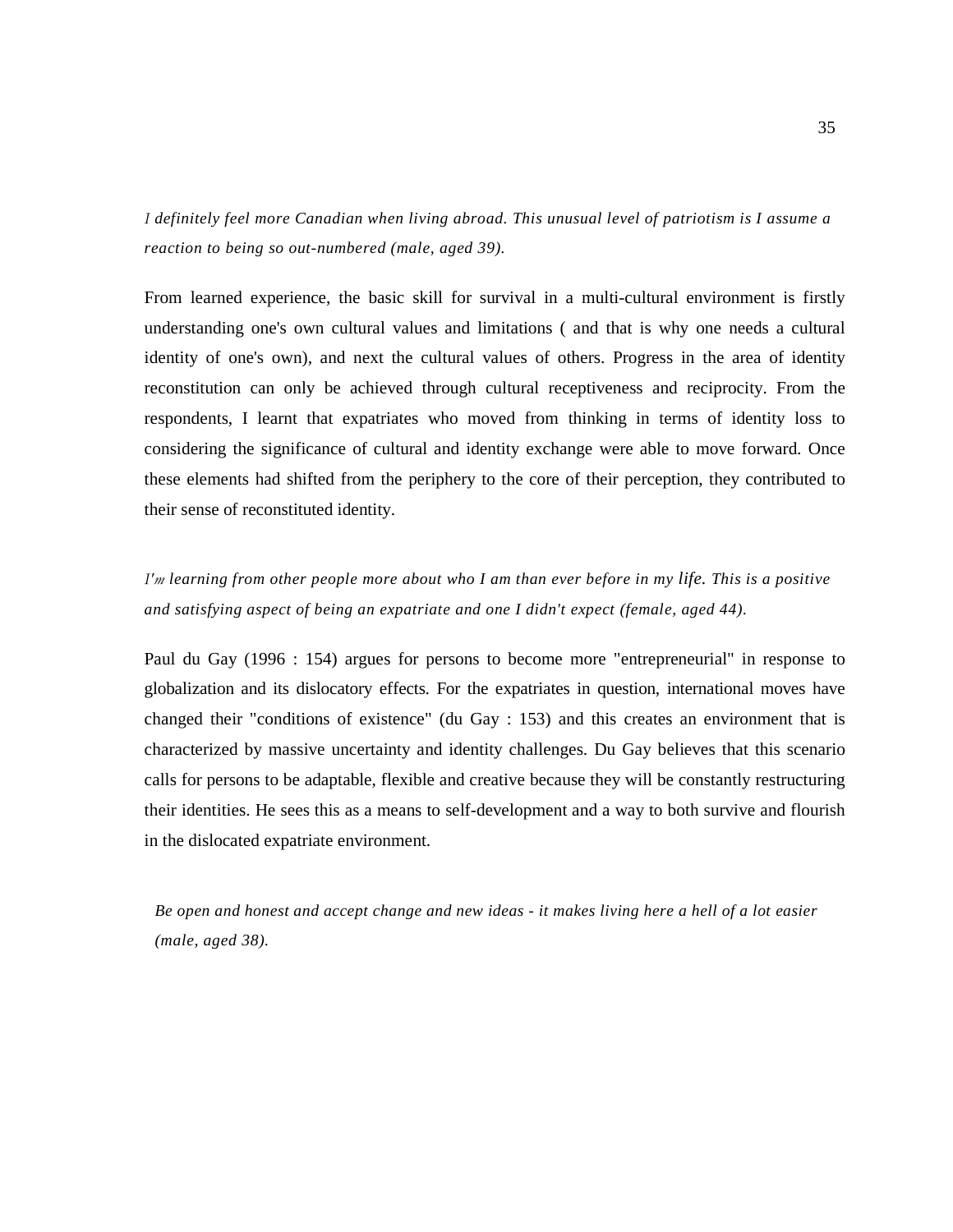The importance of the expatriate community for identity.

For the question Do you feel a sense of belonging in this community?' the respondents answered as follows:

| Number | Response                                           |
|--------|----------------------------------------------------|
| 20     | Yes, in the expatriate community                   |
|        | In both the expatriate and local Swiss community   |
|        | In neither the expatriate or local Swiss community |

Table Four : Respondents - Sense of community belonging Source : The research questionnaire.

The majority of respondents felt a sense of belonging within the expatriate community :

*Here you never really have a sense of belonging to the country. The Swiss are very private people and it's hard to get to know them so you gravitate towards people in the same situation as you (female, aged 32).* 

*I am an outsider to the Swiss and feel as if I'm invading their 'quiet'. Its also very difficult to feel a sense of Swiss community belonging when you are unable to vote... I feel at ease amongst the expatriate community... it is here I belong (male, aged 44).* 

Eight respondents felt that they belonged to both the expatriate and the local Swiss community. Interestingly, two were single working men who had joined local sports clubs; three commented that they resided in small villages and also spoke French; two had lived in the area for over seven years and their children attended the local schools; and one had a Swiss wife. Four respondents felt no sense of belonging to either community:

*Having moved so much I feel a reluctance to become involved with the Swiss or the expat coinmimnity as soon we'll be moving again...and it's so hard to say goodbye (female, aged 40).*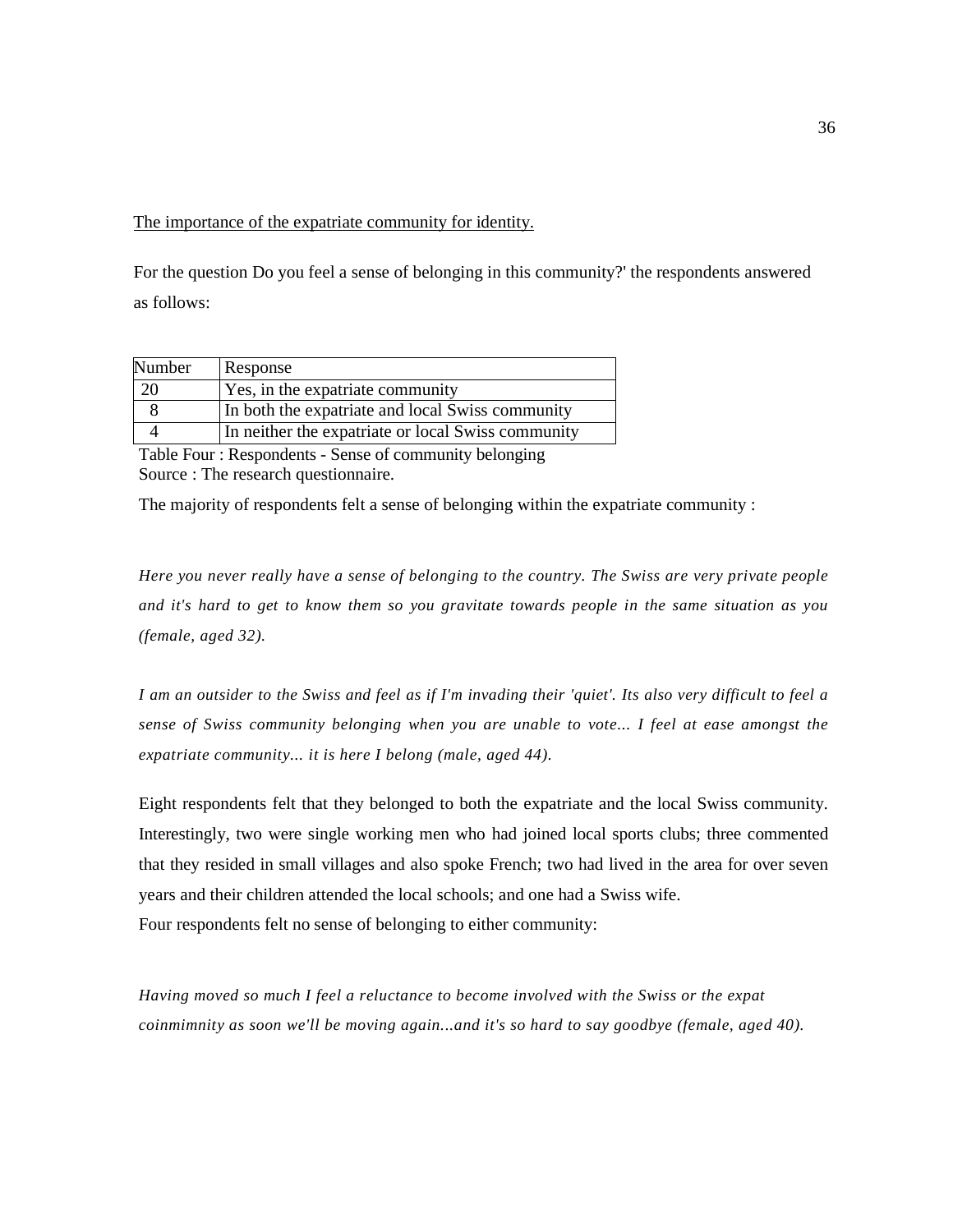I *don't feel part of the local or international communities although I do mix with both sometimes. However, I have been here for so long that the familiarity is enough to compensate for the lack of belonging (female, aged 28).* 

It is also interesting to note that many of the male respondents commented on how important their work environment was for their expatriate identity. This highlights once again how much more difficult it is for the non-working spouses to integrate into the new society as they do not have the support and stimulation of this work environment.

*My expatriate identity stems from my work environment which I easily relate to (male, aged 35). My* 

*sense of identity is derived from my professional work life (male, aged 41).* 

*My sense of identity is based on one thing only and that is my job and position within the company (male, aged 61).* 

From the respondents it can be learnt that next to an understanding of one's own cultural identity, the following most important aid for the reconstitution of expatriate identity is the sense of belonging to an expatriate community, be it in a social or work environment. The Geneva / Lausanne area is unique in that it has such a large expatriate community and because of this there are many opportunities to meet and socialize with persons in the same situation. "Identification is constructed on the back of a recognition of some common origin or shared characteristics with another person or group...and with the natural closure of solidarity and allegiance established on this foundation" (Hall 1996: 2). Manuel Castells (1997 : 60) also recognizes both the need and the existence of such communities :

people...tend to cluster in community organizations that, over time, generate a feeling of belonging and ultimately...a communal, cultural identity...through which common interests are discovered, and defended, life is shared somehow, and new meaning is produced.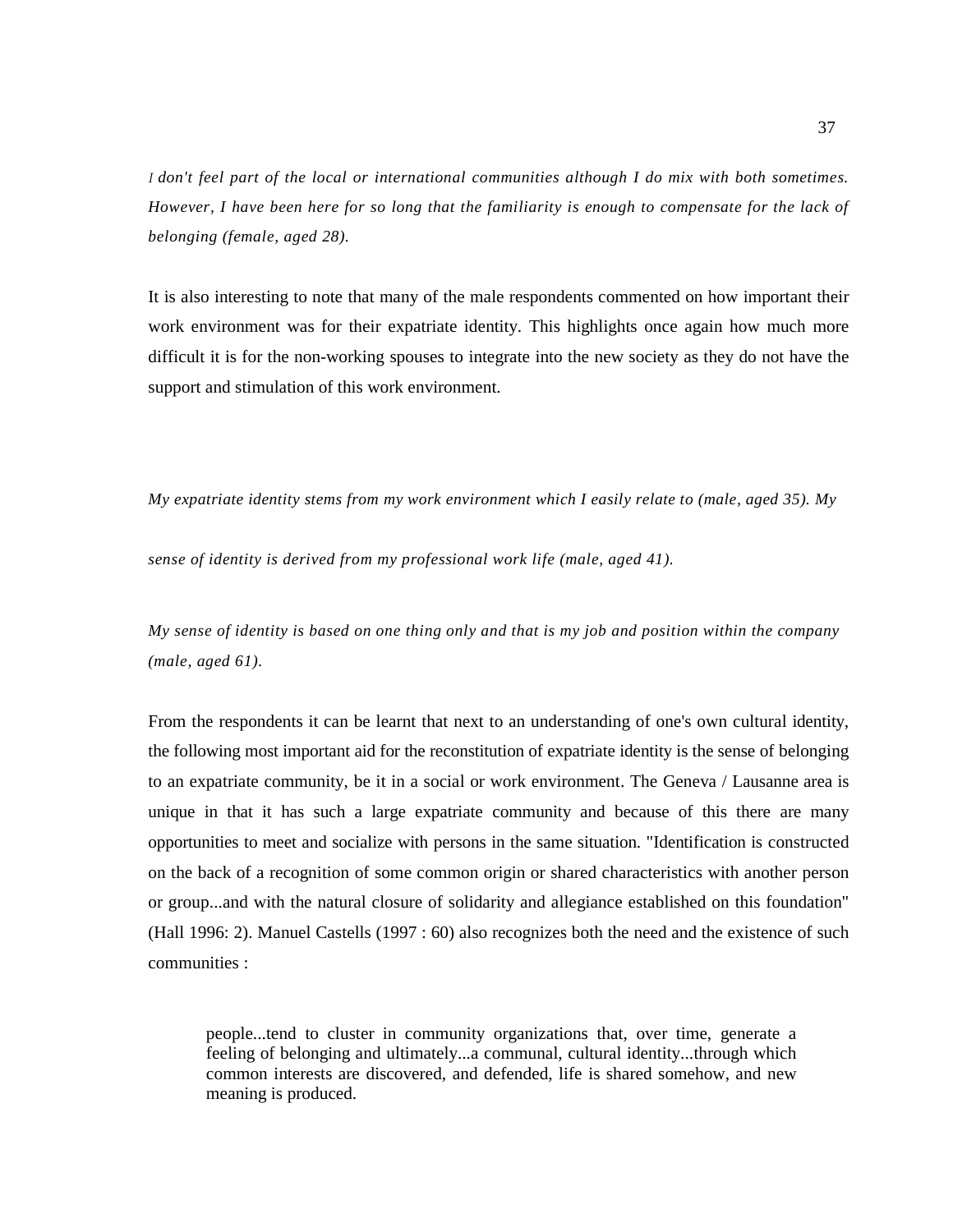Castells (1997: 64) further expounds that such communities are specific sources of identities but these very identities are "defensive" in that they function as a refuge to protect against the unfamiliar and sometimes hostile world. These defensive reactions become sources of meaning and identity for the members of the expatriate community. Such a group's strength and its ability to provide social identity, refuge, cohesion and protection comes precisely from its communal character and from the expatriates' collective responsibility.

Hall too, whilst acknowledging the formation of such communities argues that such a shared experience is imaginary :

we don't actually know, we never actually know all the other people in communities. If we feel bound to a community, it is because we have taken an *imaginative identification* with other people like us...that is what identification means. It has much to do with what is in your imagination ( Hall 1997 : 13. Italics in original).

Imaginary or not, what cannot be denied is that for the expatriate, such a community makes a whole out of the fragmentary and allows a tangible sense of identity. This in turn provides the feeling of security from which one can encounter other cultures with renewed confidence.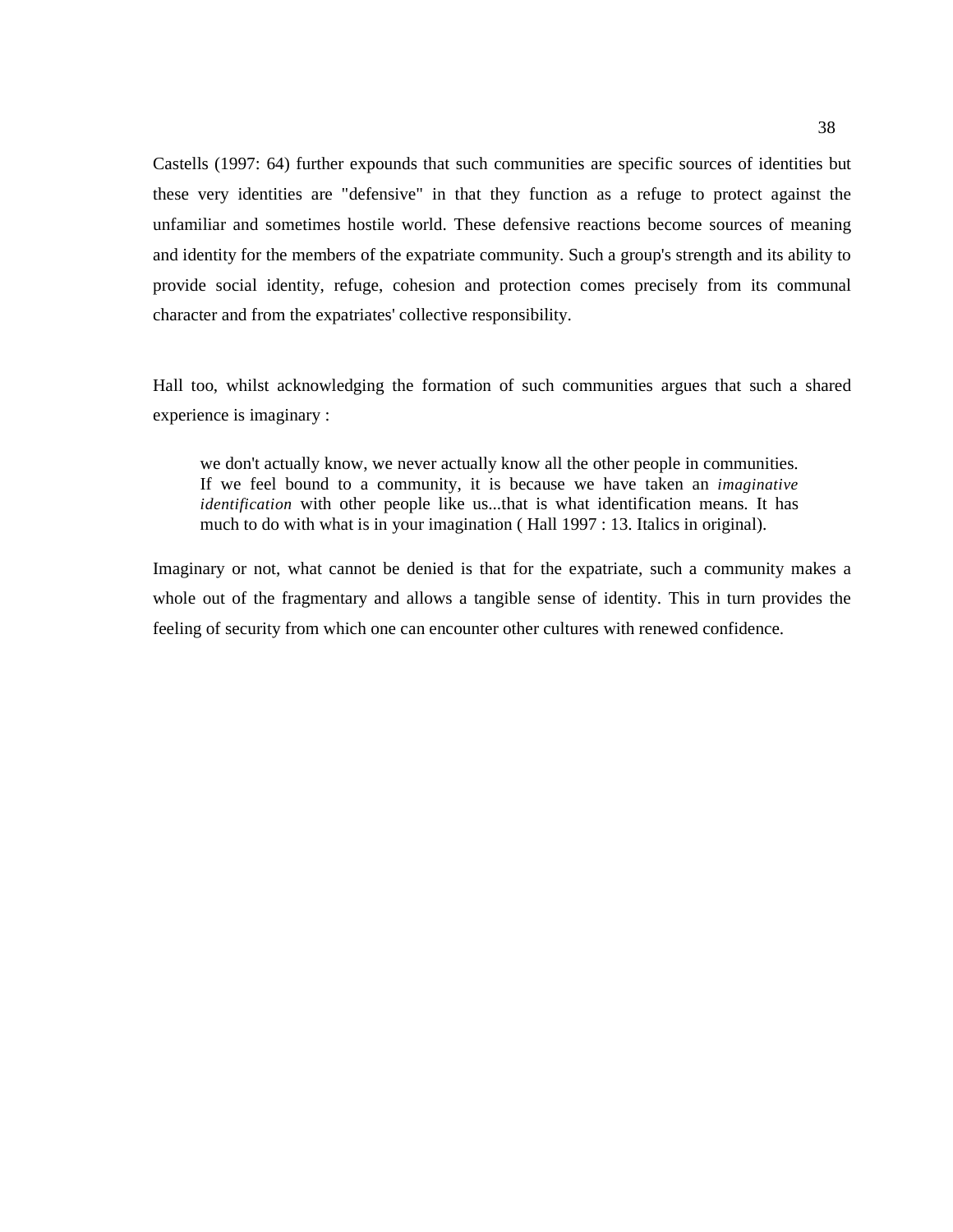## EXPATRIATE MEDIA CONSUMPTION.

Following are the results to section three of the questionnaire which indicates the respondents media habits and needs :

## Television.

All thirty two respondents watch television. Twenty two out of thirty two subscribe to satellite television. This is for Sky satellite which originates from the United Kingdom. With satellite, expatriates feel that they can keep in touch with the English-speaking Western world. The immediacy of satellite television is important as it allows news stories and events to be instantly distributed from their sources all around the world, and in your mother tongue (English in this case). Out of twenty two satellite viewers seventeen watch only satellite television, and five watch both satellite and local cable television. Ten watch local cable television only, but most of them would mainly view the three English-speaking programmes - BBC Prime, BBC World and CNN.

## Radio.

Twenty seven out of thirty two respondents listen regularly to the radio. **Eighteen listen to WRG**  (eleven exclusively to WRG, seven to WRG and other stations). Other radio stations that were mentioned are:

| Number of mentions | Radio station   |
|--------------------|-----------------|
| 10                 | Radio Framboise |
|                    | Radio Lac       |
| 5                  | Radio 74        |
|                    | Lausanne FM     |
| 3                  | Radio Thollon   |
|                    | Espace 2        |
|                    | Coleurs 3       |

Table Five : Respondents - Radio listenership (excluding WRG) Source : The research questionnaire.

#### Newspapers.

Twenty five out of thirty two read a newspaper/s. Seventeen out of twenty five read only English language newspapers, and eight read both English and French newspapers.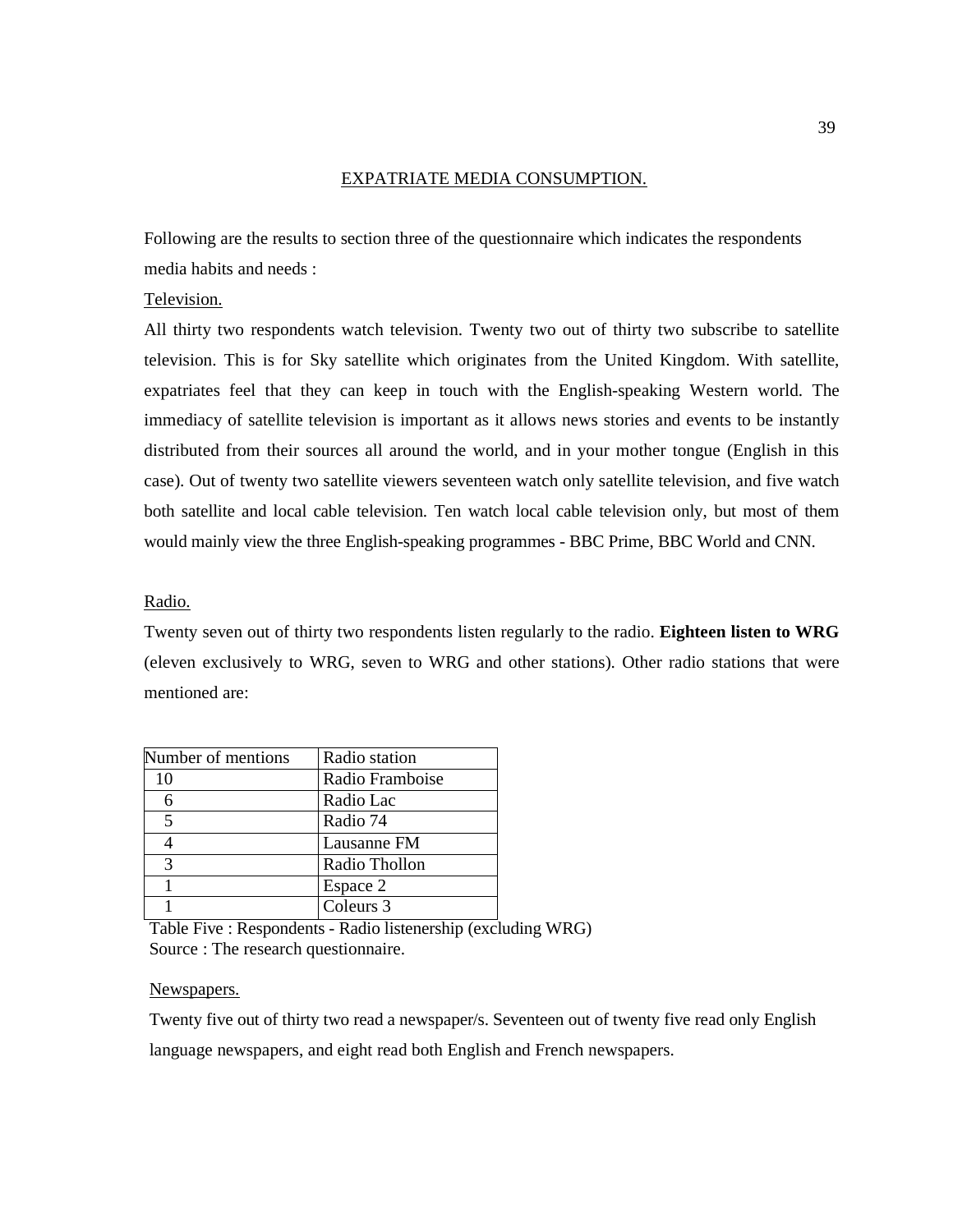| The most read English newspapers (in descending |  |  |
|-------------------------------------------------|--|--|
| order)                                          |  |  |
| Herald Tribune (from USA)                       |  |  |
| Sunday Times (from UK)                          |  |  |
| Weekly Telegraph (from UK)                      |  |  |
| Sunday Independent (from UK)                    |  |  |
| The most read French local newspapers<br>(in    |  |  |
| descending order)                               |  |  |
| 24 Heures                                       |  |  |
| Lausanne Cite                                   |  |  |
| Le Matin                                        |  |  |
| Le Temps                                        |  |  |
| La Presse                                       |  |  |

Table Six : Respondents - Newspaper readership Source : The research questionnaire.

# Ma<sup>g</sup>azines.

Twenty eight out of thirty two respondents read a magazine/s. Twenty six read exclusively English language magazines, one reads both English and French magazines, and one reads Swedish magazines. Twenty five respondents subscribe to magazines from their home countries (or from the UK), and three read English magazines purchased or printed here (Swiss World and Lakestyle).

Predominant media consumption : twenty six mostly watch television, two mostly listen to radio, one reads newspapers most, and one reads magazines most ( two failed to indicate which medium they used most).

Other media used : Twenty three out of thirty two respondents have access to the Internet and to electronic mail (e-mail) and six out of thirty two go to the cinema.

The concept of 'redundancy' is closely related to information. Redundancy refers to that which is conventional or predictable in a message (highly predictable = highly redundant). Redundancy is not merely useful in communication, it is absolutely vital. Messages that are probable are determined by 'convention'. Convention is thus a major source of redundancy and thus of easy decoding (Fiske 1990). This bears out expatriates' obvious need for English media that is both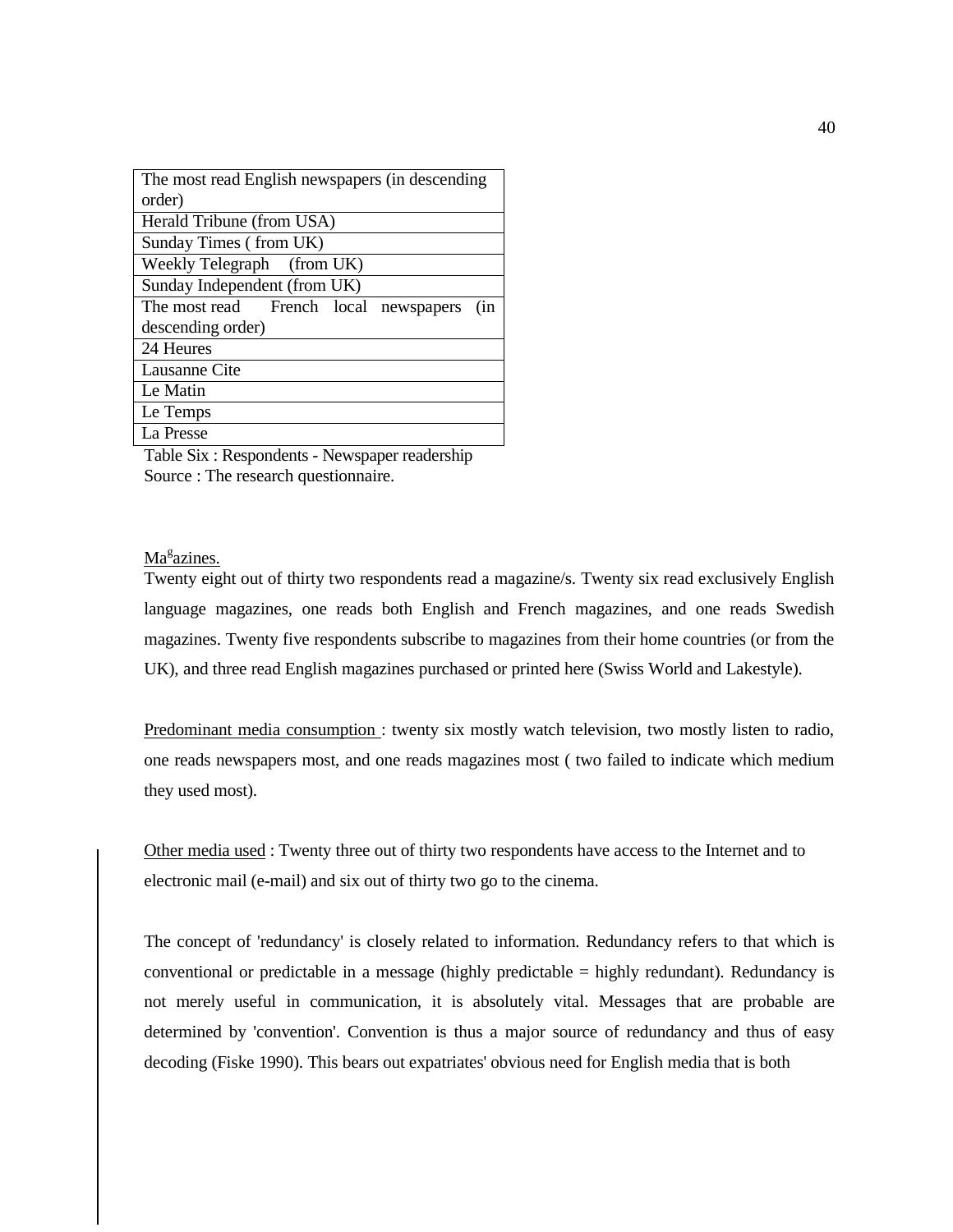informative and comforting in its familiarity and ease of decoding. Many respondents reported back on their need to regularly communicate with family and friends from their home countries. This is accomplished by means of the telephone, letter or e-mail - and the most commonly used of these appears to be the e-mail which is easy to use, conveniently located in either home or workplace, instantaneous, and cheap to use. This type of communication is what is known as 'phatic' communication (Fiske 1990) and refers to acts of communication that contain nothing new but use existing channels simply to keep them open. It maintains and strengthens existing relationships which is so very important to the expatriate who feels alone and away from loved ones.

#### Media consumption by language.

| Number | Language                                      |
|--------|-----------------------------------------------|
| 22     | respondents use mainly English language media |
|        | use mainly French language media              |
|        | use both English and French language media    |
|        | use mainly Swedish language media.            |

Table Seven : Respondents - media consumption by language Source : The research questionnaire.

Do the respondents subscribe to any written material (magazines / newspapers) from their home countries? Twenty five respondents do, four do not and three did not answer. It is interesting to note that the majority do subscribe to written publications from home. Following is the number of mentions for the various publications which are listed in descending order. It should be noted that sixteen out of nineteen female respondents subscribe to women's magazines which is very high and shows the importance of this particular medium.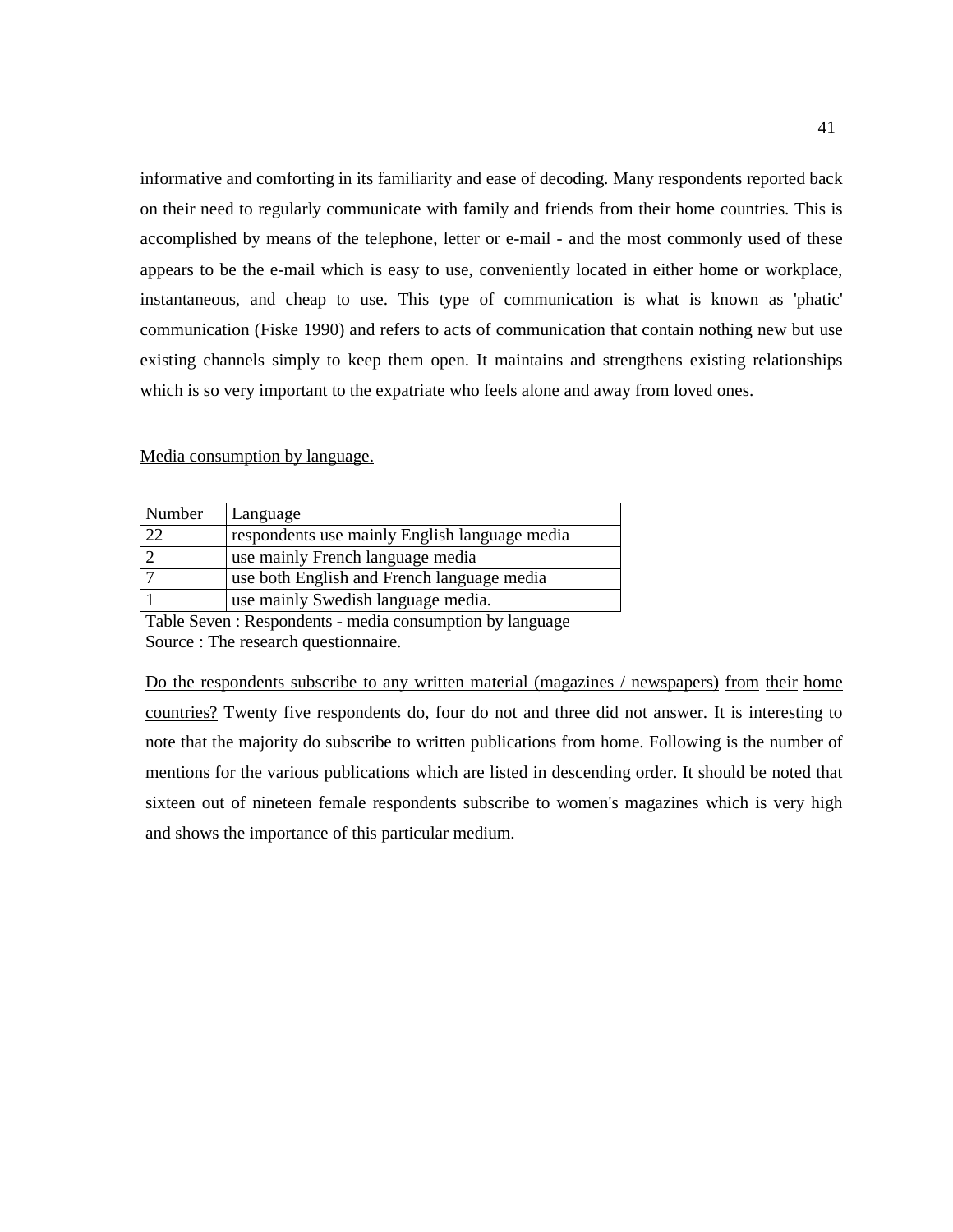| Number         | Publication                    |
|----------------|--------------------------------|
| 16             | Women's magazines              |
| 9              | Newsweek                       |
|                | Sports magazines               |
| 5              | Weekly Telegraph               |
| 5              | Fortune magazine               |
| 4              | Time magazine                  |
| 3              | <b>SA Times UK</b>             |
| 3              | Svenska Dagbladet              |
| $\overline{2}$ | Forbes magazine                |
| $\overline{2}$ | The Economist magazine         |
| 1              | <b>Harvard Business Review</b> |
|                | New York Times                 |

Table Eight : Respondents - Readership of subscribed publications Source : The research questionnaire. The 'uses and gratification's' approach.

In order to explain the limited power of the media to impose effects on people, some communication researchers during the 1970s focused on the uses audiences make of the media and the gratification's they receive in order to satisfy their needs. This became known as the 'uses and gratification's' approach. This perspective does not view audience members as passive receivers or victims of the mass media. Instead, it claims that people actively use the media to gratify certain human needs. One of the main proponents of this theory was Denis McQuaid (1987) and it provided an important and I believe, realistic counterbalance by emphasizing how audience members positively influenced their own media experiences.

James Lull (1995 : 98 - 101) further discusses the issue of gratifying needs. He emphasizes psychological needs such as social belongingness, self-esteem and social stability - all of which are pertinent to an expatriate's well-being. "The very term 'need' implies a state of deprivation" (Lull 1995 : 99) and how apt this is to the plight of the English-speaking expatriate in Switzerland. Their need for comforting and familiar English media was evident in their response to the question 'Why do you feel the need for familiar media?' Some respondents mentioned more than one need and the answers were as follows: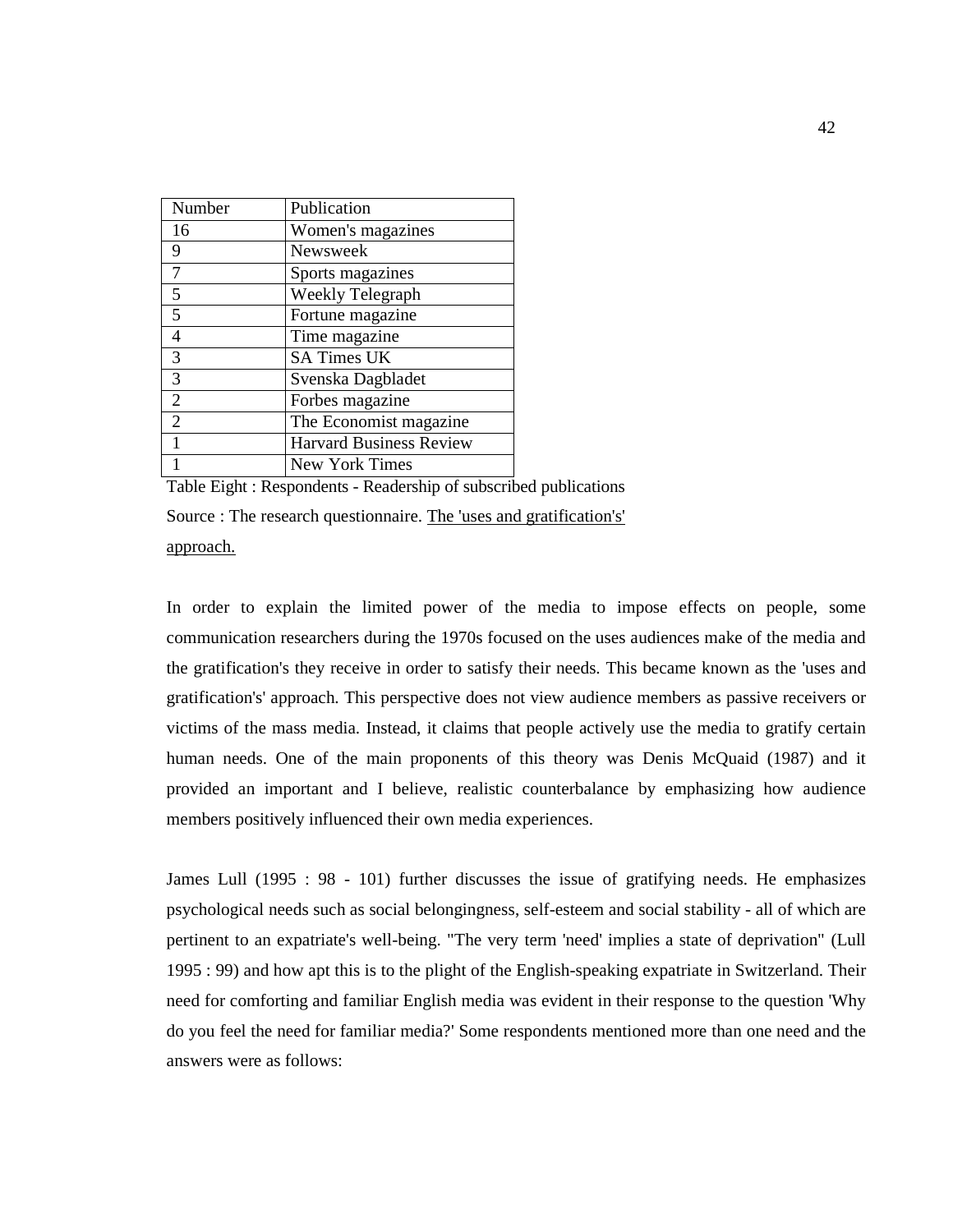| Number of   | Need for familiar English media                                                                                                                                            |
|-------------|----------------------------------------------------------------------------------------------------------------------------------------------------------------------------|
| 14          | don't speak French so ease of comprehension / no effort required / more<br>enjoyable / familiar and therefore comforting.                                                  |
| 9           | so as not to lose contact with home news (interesting that 8 of these carne from<br>Americans) and to provide topics of conversation with family and friends back<br>home. |
| 8           | keep in contact with world news, events and sports.                                                                                                                        |
| $\mathbf 3$ | familiar humour.                                                                                                                                                           |

Table Nine : Respondents - Need for familiar media Source : The research questionnaire.

What became clear from this research study is the complexity of expatriate audience members' involvements with the media. It would seem that listeners to WRG put themselves at ease socially, were informed and entertained. They thus advanced their personal and social interests. Lull explains how psychological needs can imply a deeper meaning. He writes:

McQuail and his colleagues (1972) discuss a need for information, diversion, and social integration. By talking about needs this way, the meaning of the concept shifts away from its...psychological origins. From a psychological perspective, a basic need cannot be for information. Instead, it could be a need for personal security, something that infoiniation may be perceived to provide...we must think of information or entertainment not as something needed by the person, but rather as something *used* to gratify a deep personal requirement or yearning (Lull 1995 : 100).

Hence, individuals create their own meanings from media texts in order to control certain aspects of the expatriate experience. From the sample studied, it was confirmed that expatriates need familiar English media for information, social integration and for gratifying deep personal yearnings. These needs are fundamental to an individual's well-being. The study also validates the idea that all groups, including expatriates, have the right to speak for themselves, in their own voice, wherever they are, and have that voice accepted as legitimate. The following section deals with the models of community and commercial radio stations.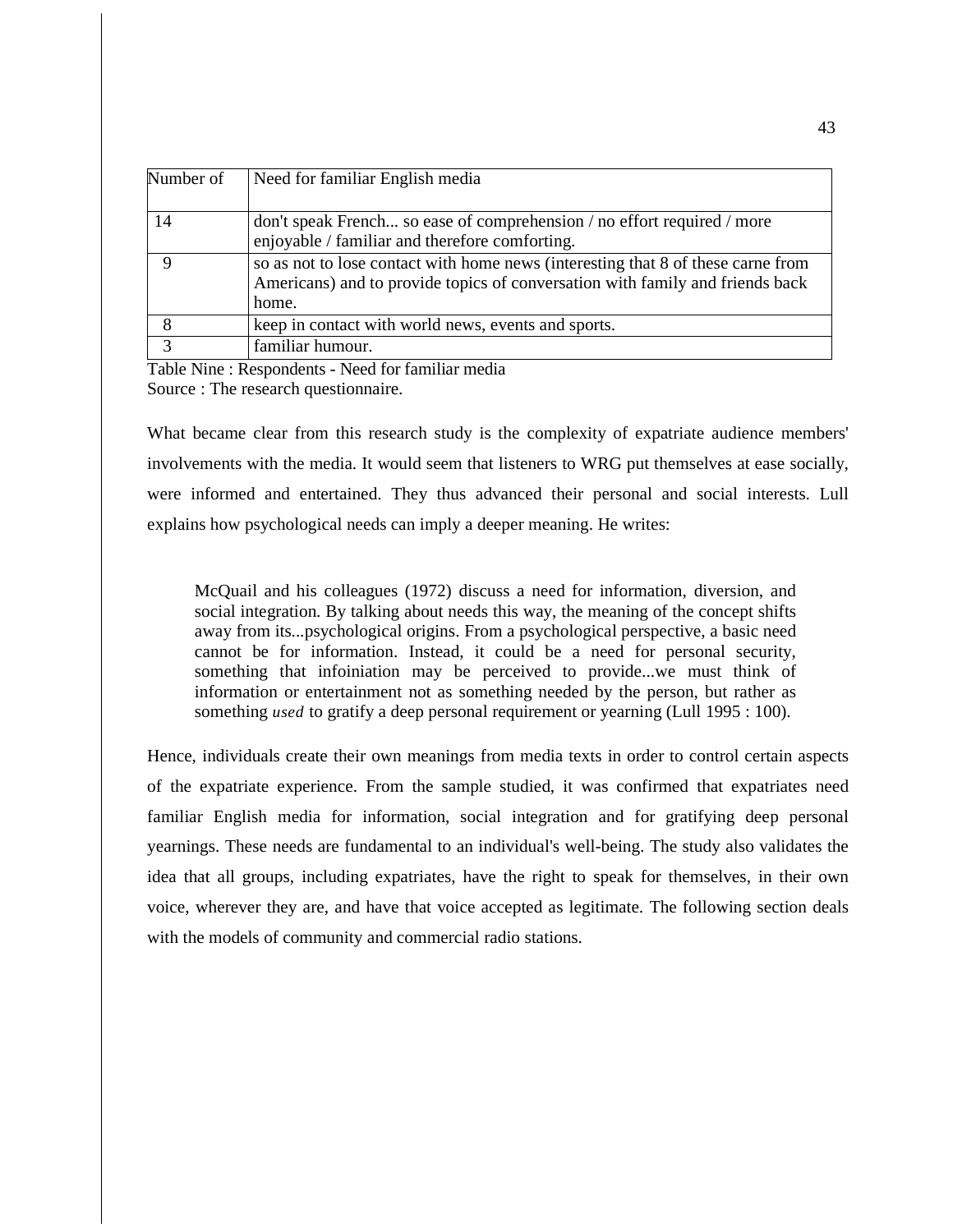#### COMMUNITY AND COMMERCIAL RADIO MODELS.

Radio appears in many guises - commercial, public service and community, or a combination of these. It has been referred to as the "chameleon" of the mass media because of its ability to move with the times and with its audience (de Villiers 1993 : 125). It is a multi-faceted, personal and portable medium and has the ability to adapt and readily fill the gaps left by other media. Such is the role that WRG fulfills for the English-speaking expatriates in the Geneva / Lausanne area.

In Switzerland, the Federal Office of Communication, Transportation and Energy (OFCOM) is based in Bienne, just outside the capital city of Berne. It is the authority in charge of issuing licenses and supervising Swiss radio and television performances. About five years ago OFCOM set out to encourage a new tier of radio services which fits between national and regional radio stations and aims to target "communities identified through culture, language or location". OFCOM sees community broadcasting services as "geographically founded" or established due

"a specific common interest" - both of which are applicable to the expatriate community served by WRG (Ribi interview : August 1999). Interestingly, community radio in Switzerland depends largely on the same source of revenue as private commercial stations - advertising - since membership subscriptions have proved insufficient to keep the stations on air, and there is no subsidy mechanism to support community broadcasting.

To effectively deal with the models of community and commercial radio, the assignment requires a measure of theoretical and historical background. This includes a discussion on the 'Another Development' paradigm; a definition of community radio; a brief history of the origins of community radio; the characteristics of community radio (as seen by Robert White);a definition and brief history of commercial radio; the characteristics of commercial radio; and lastly the primary normative theories that underpin WRG.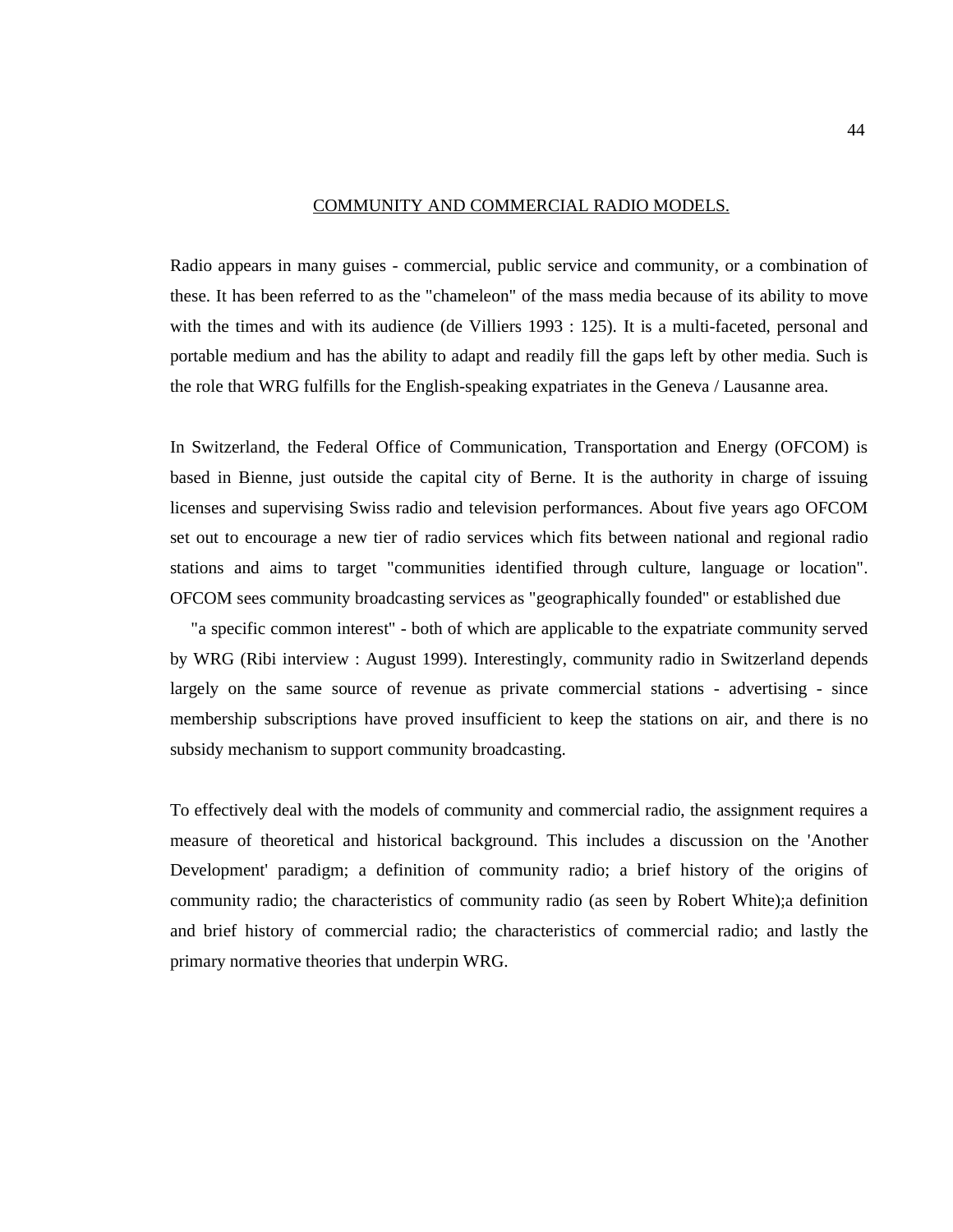## 'Another Development' paradigm.

Development priorities have changed over the last decade. The 1980s was a time for development and communication scholars and administrators to reassess the previous decades' attempts at development using the 'modernization' paradigm. The new paradigm of the late 1980s and 1990s is commonly called 'Another Development'. It is :

pluralistic and does not have the authoritarian characteristics of the earlier modernization paradigm. The new approaches focus on both human and economic concerns. Consequently, increased attention is being paid to basic needs of people...ecology, structural transfoiuiation, and participatory democracy (Melkote 1991 : 234).

In this new paradigm, priorities are more focused on the needs and problems of individual countries and the communities within them. Communities are expected to set their own priorities, goals and standards which are unique to themselves and will eventually lead to the solution of their own problems. Jan Servaes defines this as "multiplicity in one world" (cf. in Melkote 1991 : 234). The paradigm thus recognizes the social aspects of development (as opposed to the economic priorities of the modernization era), and this includes the issue of community participation. In order to meet the ideals of this new paradigm, new forms of communication have taken preference. Community radio is one of these as it is flexible and can be adapted to help a certain group of people, like the expatriates in this study, to prosper and develop.

Advocates of 'Another Development' have questioned mass communication for being vertical and unidirectional in its sending of messages. During the modernization paradigm of the 1950s, 60s and 70s, the mass media served mainly as vehicles of 'top-down' persuasion to convey information from experts or the authorities to the people. It generally demonstrated a lack of respect for local cultures and its objective was cultural, economic and political domination.

The paradigm of 'Another Development' considers participation as central and fundamental to the development process. One of the instigators of this way of thinking was the Brazilian teacher Paulo Freire. Through his pedagogy he was one of the initiators of participatory communication.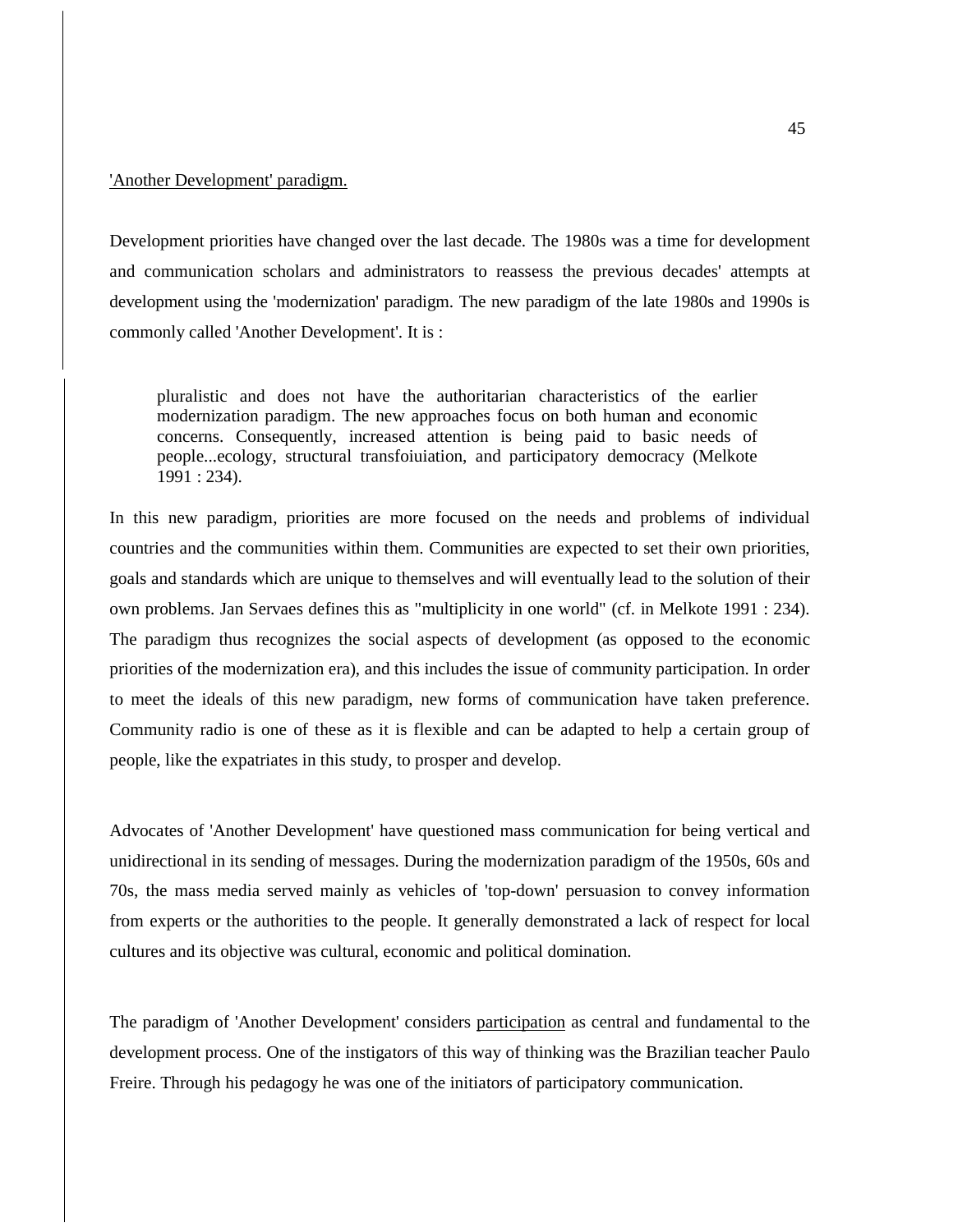He especially "condemned the authoritarian, 'banking', vertical characteristics of traditional education and communication" (White 1990: 6). From Freire a new insight was gained on how people should be the initiators of their own development and destiny, and the creators of their own culture. Thus the role of a radio station is not to force a certain culture on to the people, but it should rather offer them an opportunity to express their own views and goals in "a spirit of participatory, dialogical communication" (White 1990 : 7). Community radio attempts to encourage people to reflect on their own reality and to express themselves through the media. It promotes participation at all levels, recognizes that the public has a voice and that it is important to listen to it, and thus makes the community the protagonists of their own communication. Participation is, after all, a basic human right and nobody should be denied the right to participate.

The need to : think, express oneself, belong to a group, be recognized as a person, appreciated and respected, have some say in crucial decisions affecting one's life, etc. are as essential to the development of an individual as eating, drinking, and sleeping (Diaz-Bordenave cited in Melkote 1991 : 337).

A discussion on the paradigm of 'Another Development ' would not be complete without including another of its key concepts - the 'democratization of communication'. Both participation and democratization are principles that mark the alternative media theory from which community radio arises. A central problematic of 'Another Development' is how to enable citizens to have a <sup>g</sup>reater control over the process of public communication. The use of small and local media, which includes community radio, is believed to be the solution. The most fundamental objective of the democratization of communication is to provide information which is necessary for basic human needs such as education, personal development and participation in both local and national public decisions.

Democratization su<sup>g</sup>gests that communication systems should be reorganized to permit all sectors of a population to contribute to the pool of information that provides the basis for local or national decision-making and the basis for the allocation of resources in society. All sectors of a population should have the opportunity to contribute to the fomration of the cultures that define their social values...Audiences should have the opportunity collectively to criticize, analyze, and participate in the communication process (White 1995 : 96).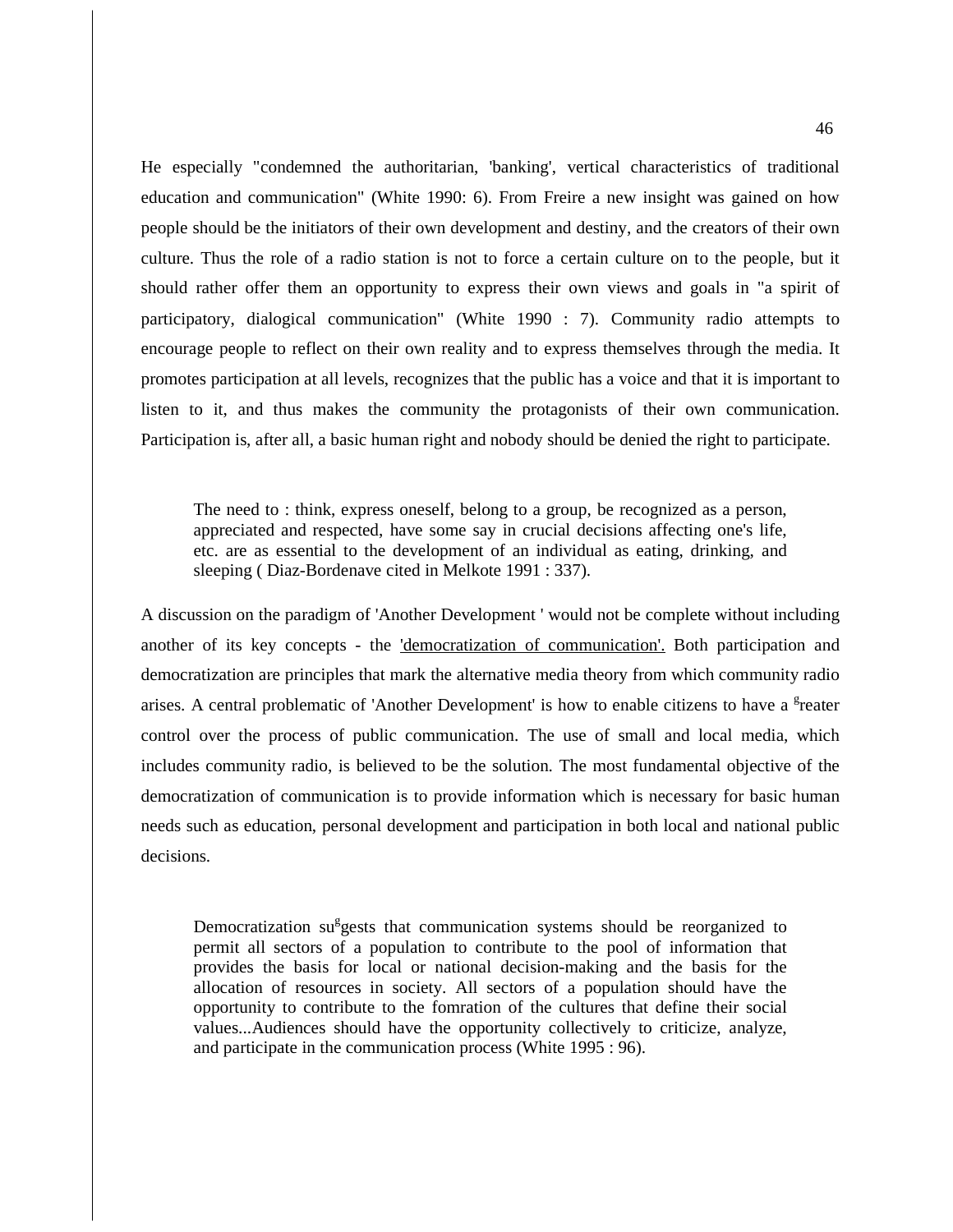Helge Ronning (1997) expresses the position succinctly when he says that for their physical survival people need food, shelter and healthcare. For their social well-being, they need communication. For their human dignity people require reason, responsibility, mutual respect and freedom of expression - all Of which are intrinsic to a genuine democracy and are mediated by communication. Therefore, he concludes, a prerequisite of democracy is the democratization of communication.

## Definition of community radio.

It is difficult to give an exact definition of community radio since there are many different models of community broadcasting. One that is apt for the expatriate situation is provided by Sue Valentine:

In the 'Global Village' of the late  $20<sup>h</sup>$  century, access to the airwaves is vital to the basic human right to communicate. Community radio offers a forum in which ordinary people can exercise this fundamental human right. It is the modern means by which ordinary people discuss their worlds - the village square of the 20th century. Community radio is an essential aspect of building a strong civil society, one in which citizens are encouraged to express themselves and to exercise control over their own lives and environment ( Valentine, 1992 cited in Rama & Louw 1993 : 71).

AMARC ( Association Mondiale des Artisans des Radios Communautaires) is an international nongovernment organization serving the community radio movement. Its goal is to support and contribute to the development of community and participatory radio along the principles of solidarity and international cooperation. AMARC defines a community radio station as one that offers a service to the community in which it is located, or to which it broadcasts, while promoting the participation of this community in the radio" (O'Sullivan et al 1998 : 213). Interestingly, the above definitions make no mention of the issue of self-funding and not being commercial in nature.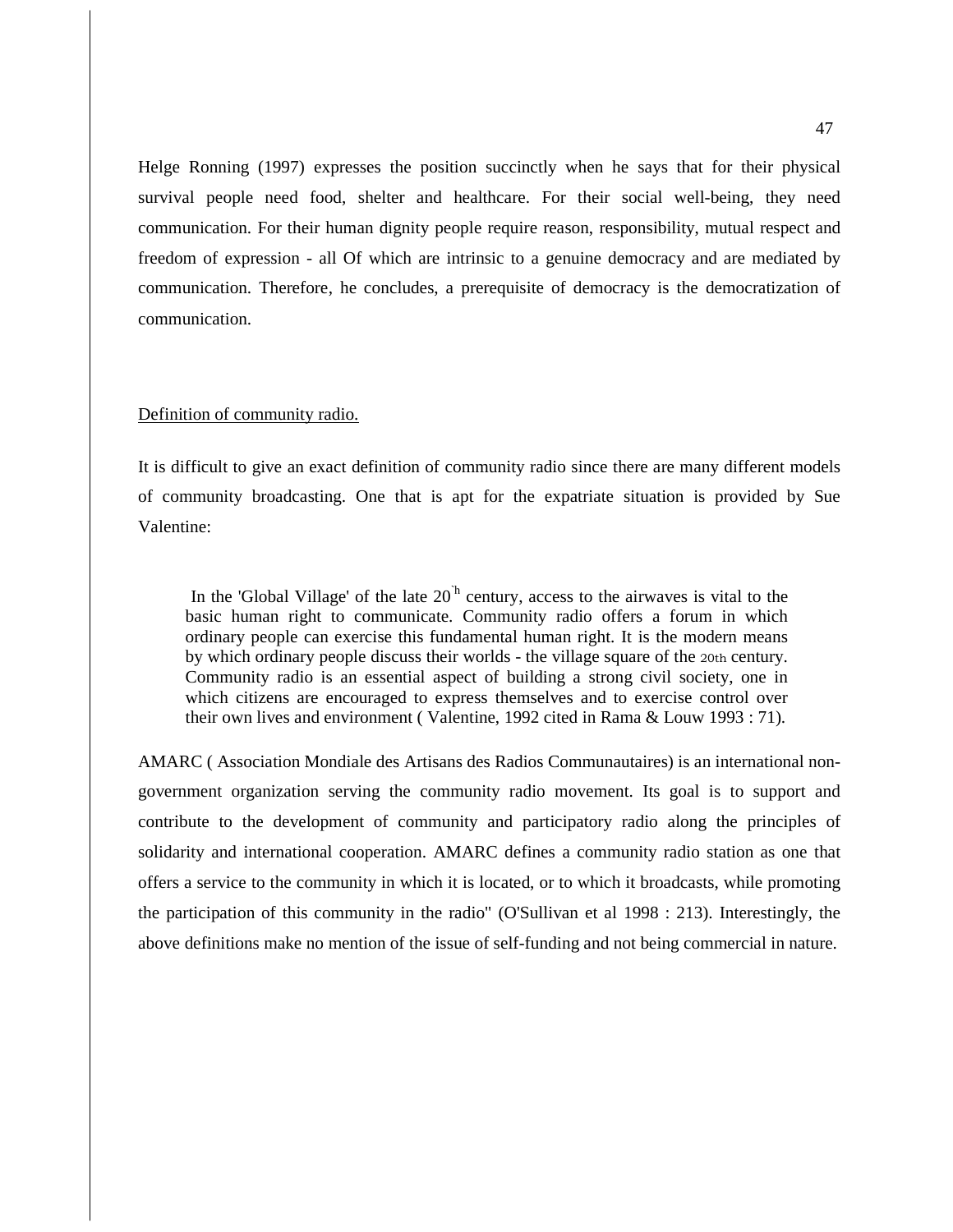# The ori<sup>g</sup>ins of community radio.

Robert White in his 1990 article 'Community radio as an alternative to traditional broadcasting' provides us with a history of the early origins of community radio. The United States of America has always had a strong belief in decentralization and has placed great importance on the local community. Thus the principle of a local radio station serving a local community was established. Ideally, but this is not always possible, the radio station should be owned and operated by people from the local community and it should emphasize the broadcasting of local news and events. White (1990) further points out that historians of community radio agree that Station KPFA in California, which began broadcasting in 1949, was one of the first stations that tried to implement the principles of community radio.

## The characteristics of community radio.

According to White (1990) community radio is generally considered to include all or some of the following characteristics:

> It is an autonomous radio station serving no more than a single city with its immediate geographical hinterland, all with a distinct political-cultural identity.

°s° The station avoids as much as possible commercial criteria and seeks support primarily from the contributions of users supplemented by grants from community organizations, foundations etc. ...with a board of management elected by the people of the community or by the users of the medium.

Community volunteers play an important role in the production of programming and distinctions between 'professional staff and ordinary users are played down. Every user is also a potential producer.

The major objectives are to encourage widespread community participation in broadcasting, provide an opportunity for horizontal communication between individuals and groups in the community, stimulate more free and open debate of community issues and reflect the cultural and social diversity of the community.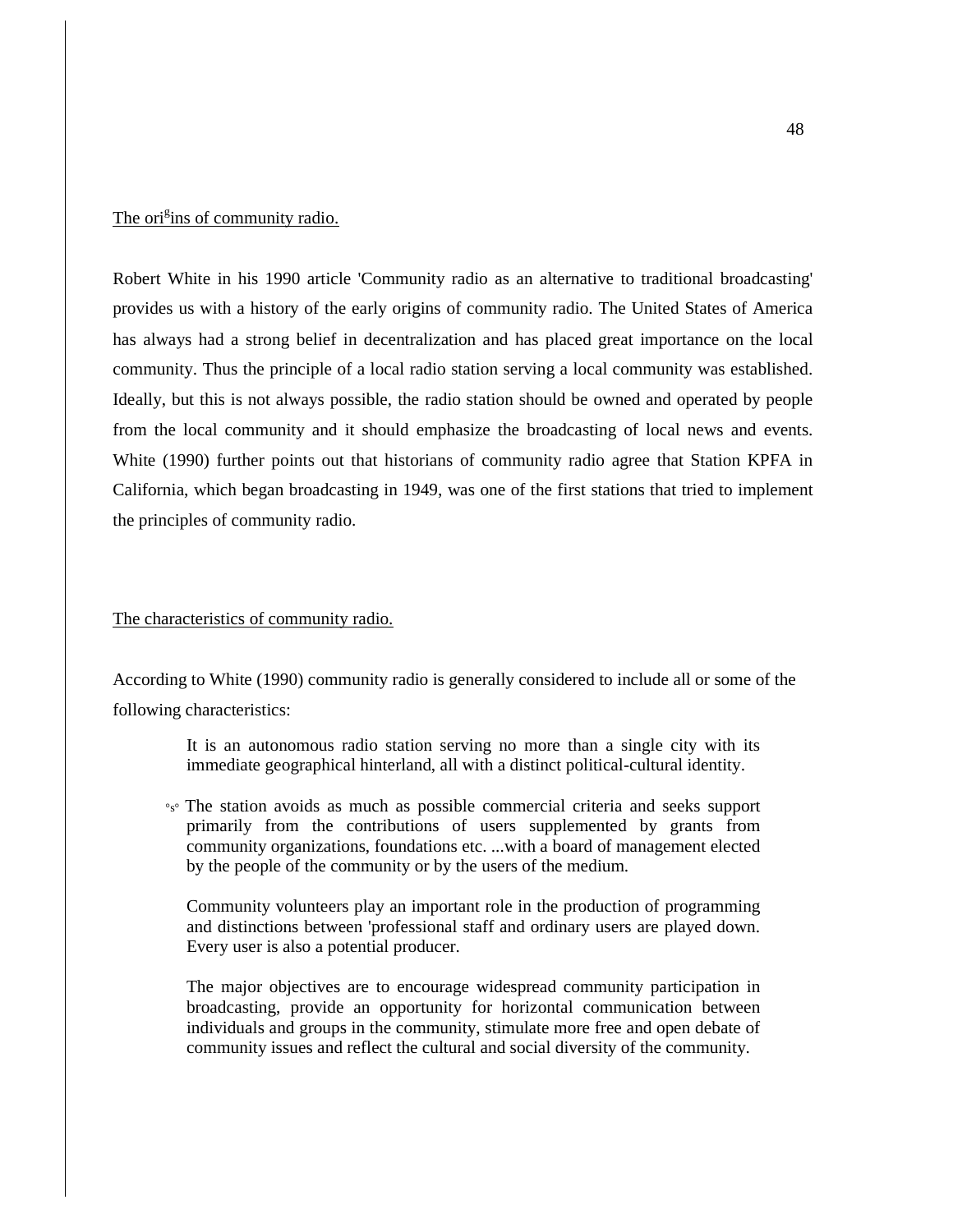A special effort is made to provide an active voice for less powerful majorities of the community and to allow minorities a chance to make known their alternative views and styles of life (White 1990 : 4-5).

WRG does not conform to all the above principles, most notably the second principle that discusses the non-commercial nature of a community radio station and the third principle which relates to community volunteers. All of the other points are relevant to WRG.

### Definition of commercial radio.

Commercial radio is "radio financed by advertising and sponsorship whose ultimate purpose is to make a profit" (Lewis & Booth 1989 : 5). Put another way : "commercial radio...operates for profit by providing advertisers with access to consumers" (Louw 1993 : 307).

# The ori<sup>g</sup>ins of commercial radio.

1922 in the United States of America marked a change in direction for radio broadcasting. The advent of commercial radio arrived as the result of increased pressure for an expansion in advertising. This expansion coincided with the financial interests of those who lobbied for the introduction of a commercial system. In America at the time the American Telephone and Telegraph Company (AT  $\&$  T) owned both the rights and the cables for national and international telephone and telegraph services. "AT  $\&$  T hit on the idea of what it called 'toll broadcasting' - the use of studio time in return for payment" (Lewis & Booth 1989 : 37). The first commercial programme was broadcast on 28 August 1922 from the AT & T station, WEAF, based in New York. Anyone could use the station by paying a fee, and sponsoring a programme meant buying the entire time segment (Lewis & Booth 1989 : 37).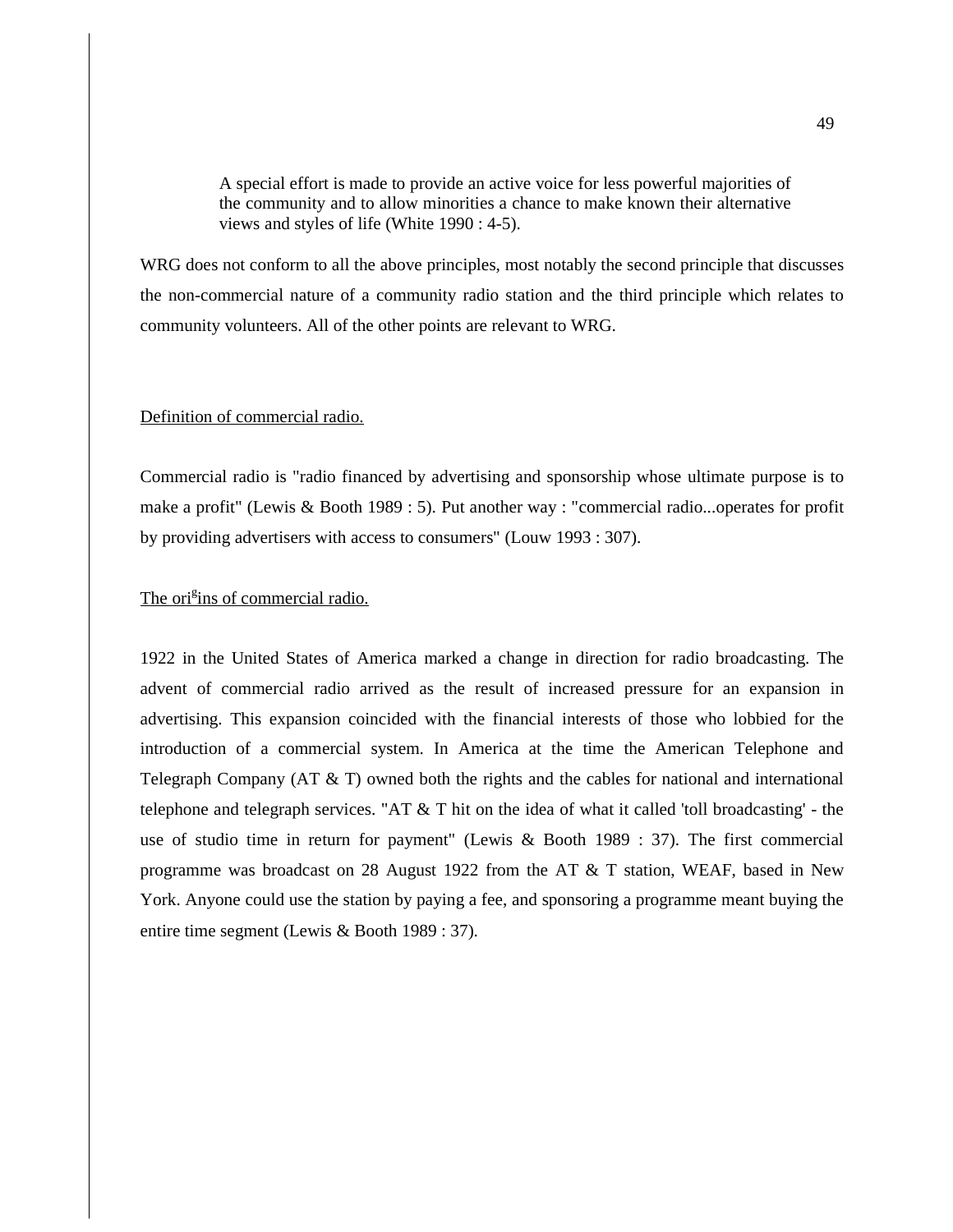## The characteristics of commercial radio.

"Commercial broadcasting operates on notions of individualism and free enterprise" (Lewis & Booth 1989: 1).

The major objective is to make a profit by selling airtime to advertisers.

"Radio for commercial purpose must acquire and transmit programmes which cost as little as possible, and maximise its profits by giving advertisers and sponsors access to as large a number of...consumers as possible" (Lewis & Booth 1989 : 5).

In a specialized niche market, such as the English-speaking expatriates targeted by WRG, the aim is to reach as large a number as possible of a particular sort of consumer.

Unlike the community radio model, it is not a criteria to have community participation in station policy-making decisions, programme selection and station operation.

## The normative theories that underpin World Radio Geneva.

Normative theories lay down foundational conditions and values according to which media organizations ought to operate. They provide the criteria by which media performance should be judged in a given society. It is realistic that each organization offers its own distinctive mix of approaches, and this is true of WRG. I understand that the principle normative theory that WRG subscribes to is the 'Democratic - Participant ' media theory , and this is the one I will primarily concentrate on. However, it should be noted that there are also elements from both the 'Development ' and ' Social Responsibility ' media theories that are applicable to the station (McQuail 1987).

The 'Democratic - Participant' media theory is a later addition to the nonnative theories and mainly arises in developed, liberal societies - Switzerland being such an example. Media theorists saw the need to foinrulate a media theory that was in keeping with the move towards new fonus of media found in the 'Another Development' paradigm. A primary reason for the formulation of this theory was as a reaction against the monopolization and commercialization of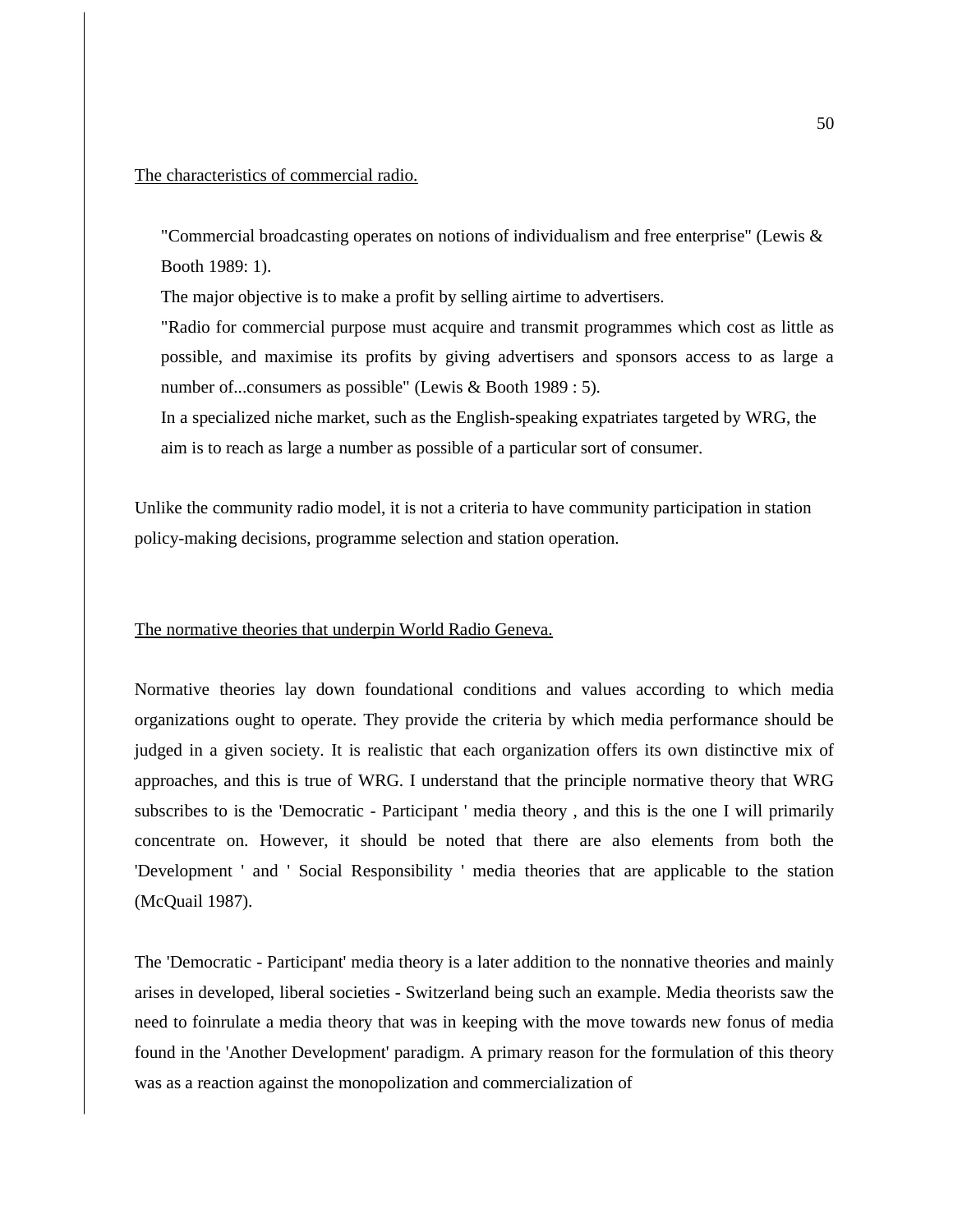both private and state-owned media, and the bureaucratic and uni-directional flow of infoiination from public broadcasting institutions (such as the Swiss Broadcasting Corporation). These institutions were perceived to have become detached from community development and concerns, and were not meeting the needs that arose from the daily experience of citizens. The Democratic - Participant' media theory :

Has to do with the right to relevant information, the right to answer back, the right to use the means of communication for interaction in small scale settings of community...The theory rejects the necessity of uniform, centralized, high cost, highly professionalized, state-controlled media. It favours...smallness of scale, locality, horizontality of communication links at all levels of society, interaction. There is a mixture of theoretical elements, including libertarianism, utopianism, socialism, egalitarianism, localism (McQuail 1987 : 97).

The main principles of the Democratic - Participant ' theory are as follows :

• Individual citizens and minority groups have rights of access to media (rights to communicate) and rights to be served by media according to their own determination of need.

The organization and content of media should not be subject to centralized political or state bureaucratic control.

+ Media should exist primarily for their audiences and not for media organizations, professionals or the clients of media.

 $m_{Q}$  Groups, organizations and local communities should have their own media.

• Small-scale, interactive and participative media forms are better than largescale, one-way, professional media.

Certain social needs relating to mass media are not adequately expressed through individual consumer demands, nor through the state and its major institutions. (McQuail 1987 : 97).

It is also important to include the principles from the 'Social Responsibility' media theory as WRG

aims to provide such a role for the expatriate community : Media should accept and fulfill

certain obligations to society.

í.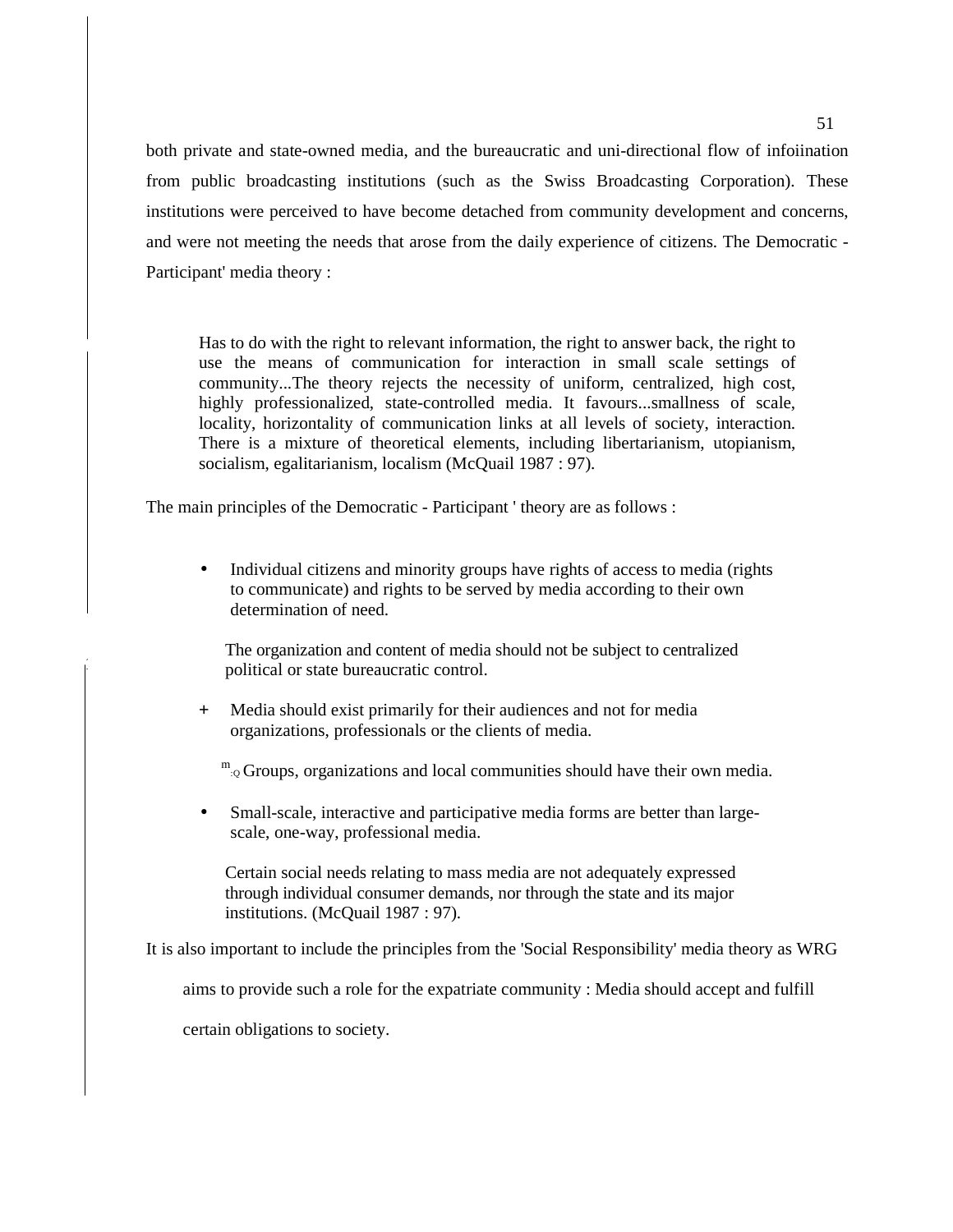These obligations are mainly to be met by setting high or professional standards of info nativeness, truth, accuracy, objectivity and balance.

In accepting and applying these obligations, media should be self-regulating within the framework of law and established institutions.

The media should avoid whatever might lead to crime, violence or civil disorder or give offence to ethnic or religious minorities.

 $x \rightarrow x+1$  The media as a whole should be pluralist and reflect the diversity of their society, giving access to various points of view and to rights of reply.

Society and the public, following the first named principle, have the right to expect high standards of performance, and intervention can be justified to secure public good. (McQuail 1987 : 91-92).

## World Radio Geneva - a combination of the community and commercial models.

WRG is an interesting case study in that it is both a community station and a small-scale commercial enterprise. While traditional community radio stations are ideally meant to be nonprofit organizations, there are many examples in Europe of community stations that are funded by advertising - Radio LoRa in Zurich, Switzerland; Radio Popolare in Milan, Italy; Riveria Radio in Monte Carlo and Sunshine Radio in Luxembourg (Butcher interview : July 1999). It would seem that "the push for... community radio has been overtaken by commercial radio operating under the same label and indeed deliberately co-opting it" (Lewis & Booth 1989: 9).

In developing- countries community radio is seen as a powerful agent for social change and democratization. In the West, it is only one small actor in the wide media landscape but it often fulfills specific needs of community groups. This is true of WRG - it is very much a community radio station due to its small broadcast area and because it is aimed at a very distinct target community, that is, the English-speaking expatriates living and working in its reception area. For these listeners, WRG aims to provide a forum for community expression and a primary means of access to the broadcasting system. Whilst conforming to many community radio principles, WRG also subscribes to the commercial radio model as it is driven by its need for advertising income but also speaks of serving the community.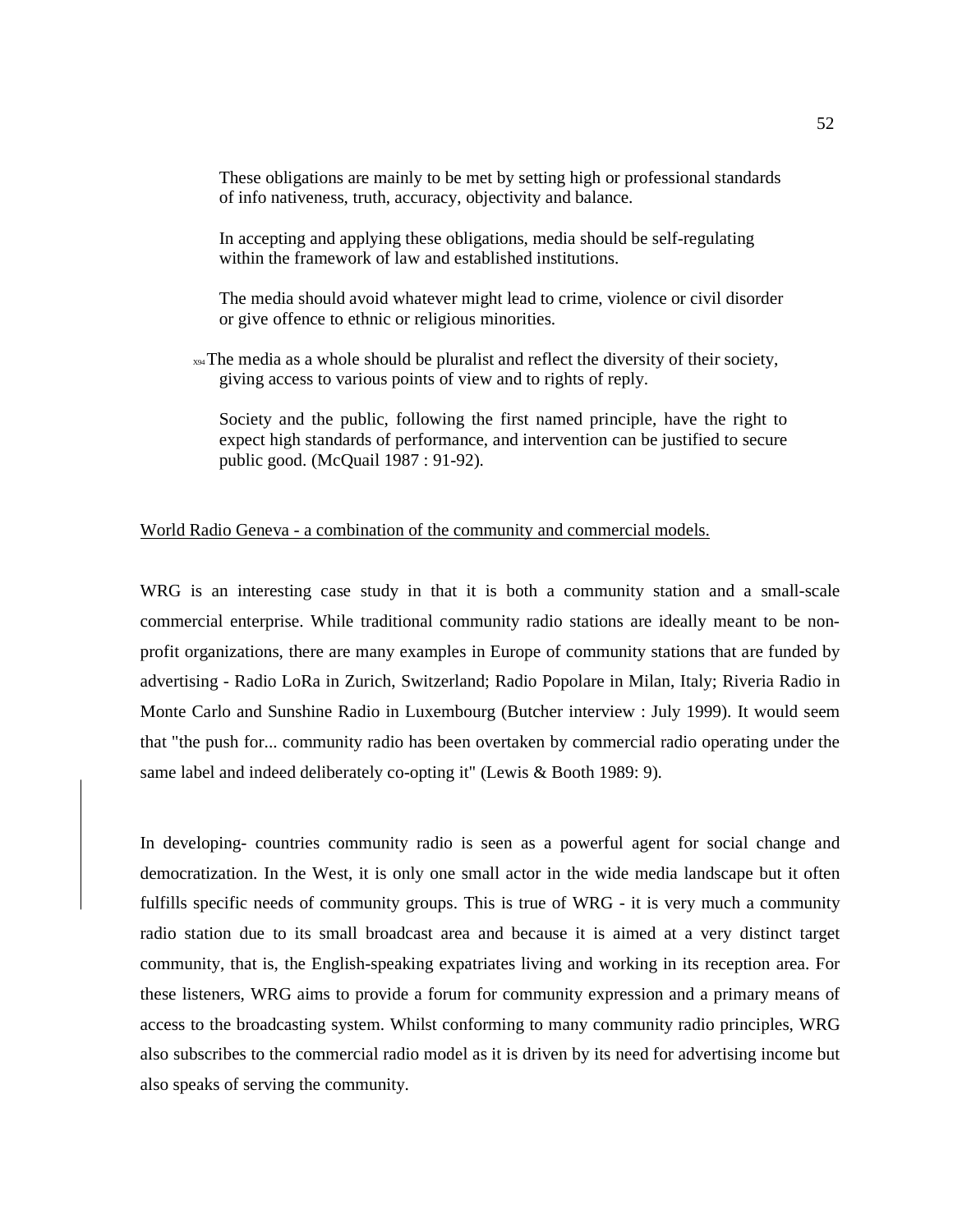Switzerland needs integrative media institutions because of the high degree of cultural segmentation and linguistic pluralism within the country. Media organizations such as WRG cater for the different needs of a multicultural society. WRG illustrates the difficulties that can arise from mixing commercial with community radio principles. "A key difference is that, while the commercial...model...treats listeners as objects, to be captured for advertisers...community radio treats its listeners as subjects and participants" (Lewis & Booth 1989 : 8). Each of these models presupposes a different way of looking at the target audience and each comes with its own history, principles and mode of operation. The issue of whether WRG is more community or commercially orientated will be dealt with in the following section.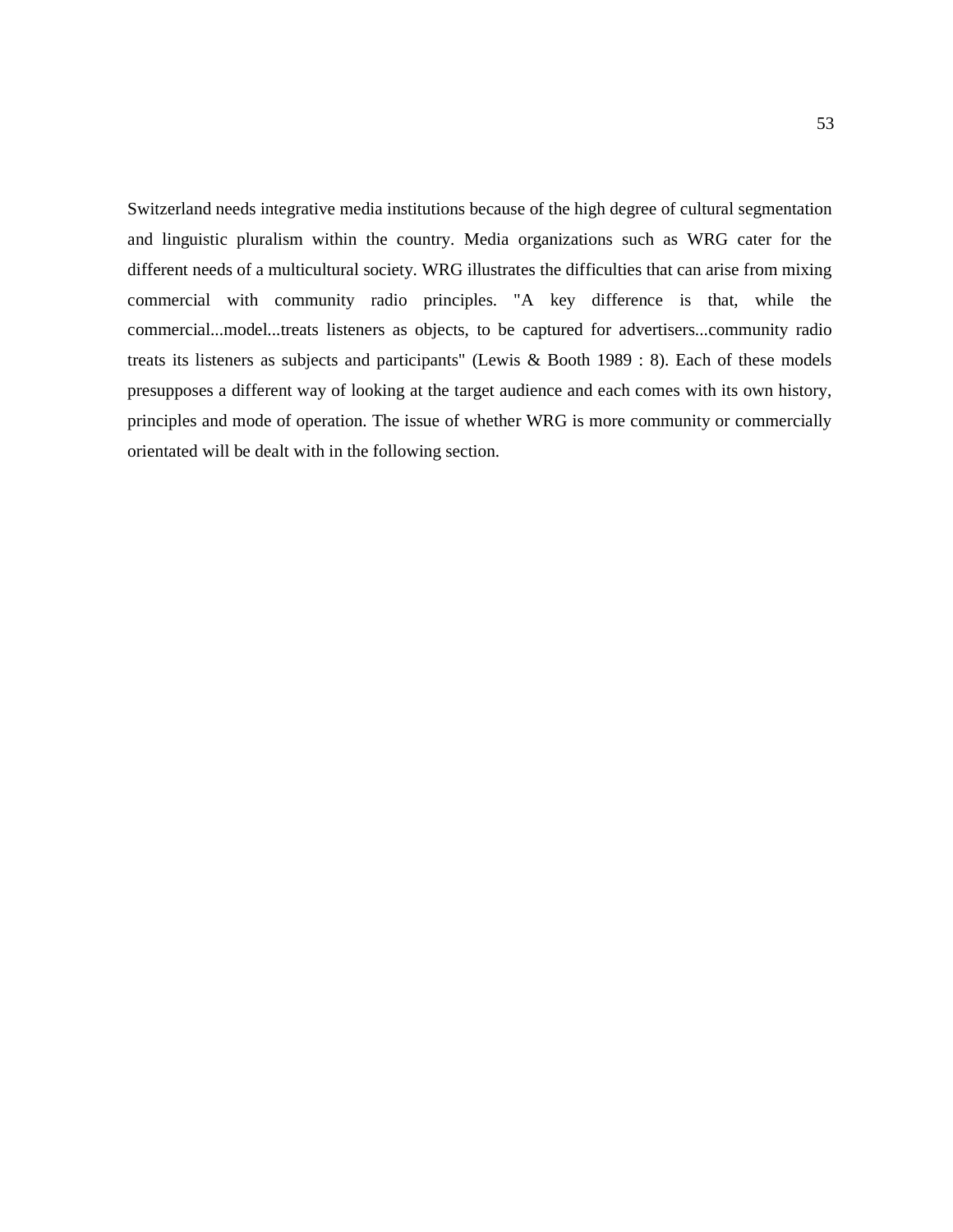## WORLD RADIO GENEVA AND AN **EVALUATION** OF **THE** ORGANIZATION. A

## brief history of World Radio Geneva.

Pietro Ribi was appointed General Manager of WRG in March 1999 and was involved with the original licence application. He gives a brief account of the station's history : **"The idea came from Swiss Radio International (SRI) which belongs to the Swiss Broadcasting Corporation** (SBC) **in the mid 1980s. They recognized a need for an English-speaking radio station serving Geneva and the surrounding environment. They obtained a temporary licence to launch a station called 'Radio X-tra'. This broadcast for a few months and the trial was** a **big success"**  (interview : August 1999). This launch coincided with the establishment of localized commercial and community radio stations in Switzerland. Despite Radio X-tra's' success, it was decided that there was no budget for such a station and the idea was shelved. Then in 1994, the new General Manager of SRI (Mr Felix Bollman) decided to implement the idea again. At the time Ribi was asked to conduct a full feasibility study to assess the need for a radio station in the area. It was confiuned that the number of affluent Englishspeaking expatriates would serve as a large enough audience to attract advertisers. The potential for a lucrative radio station was identified.

A number of the present management team were involved in the formation of WRG. In 1994, the present Operations and Production Manager, Paul English, was working in Berne for the SBC. He was approached to work on the WRG Project and did preparation work for the concession (licence) application. He worked specifically on the formation of the WRG Community Service Association that was one of the original investors (more on this later). He also collated population statistics from the Geneva Tourist Office and the Department of Home Affairs and together with the Arthur Andersen Group in Geneva, gathered figures for the number of Englishspeaking people in the area (Ribi & English interviews : 1999).

In February 1995, a concession request was submitted to OFCOM (see Appendix Two). In September of that year, OFCOM granted an eight year licence to WRG which is valid until December 31, 2004 (see Appendix Three). In the original request the WRG Project had asked for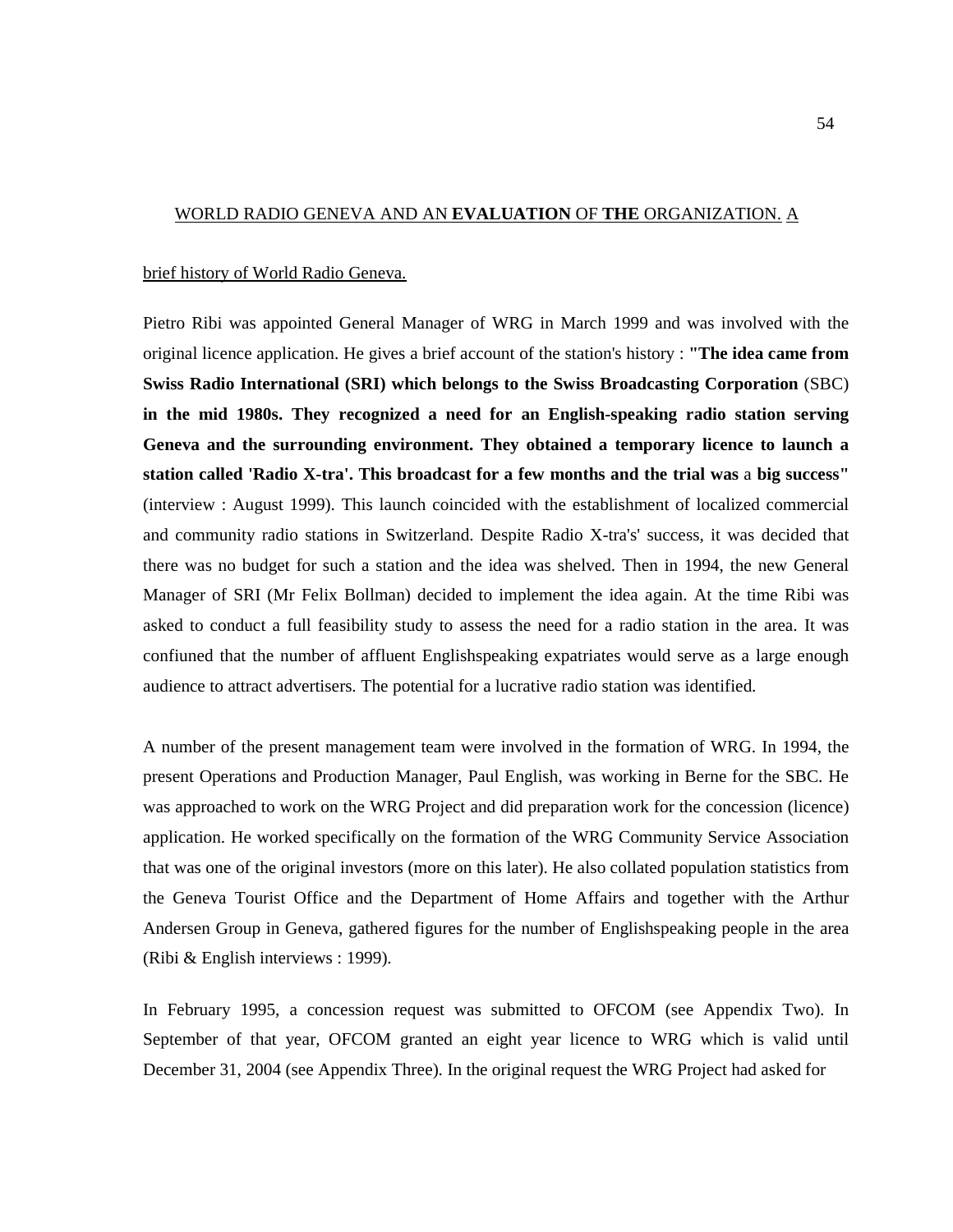a broadcast area stretching from Geneva, through Lausanne to Montreux. They were denied this, and instead were allocated the 88.4 FM frequency which extends from Geneva to Rolle, a much smaller area (see Appendix Four). The result is that not all of the city of Lausanne can receive WRG, but large portions of West and Central Lausanne can clearly pick up the frequency ( see Appendix Five for the exact coverage map). The type of private licence granted is **"a local commercial licence for a community area"** (Chevaillier interview : August 1999). WRG thus combines the principles of both a commercial and a community radio station. The actual date of the first broadcast transmission was  $25<sup>h</sup>$  May 1996, although strangely the station celebrates its birthday in September of each year. The reasons for this are practical - the weather is generally better in September which suits the annual WRG birthday street party held in Geneva; and Spring is also a very busy time of the year because the annual two week Fete de Geneve is held. **"WRG always have an outside broadcast unit at this festival and we have no time to concentrate on birthday celebrations too"** (Chevaillier interview : August 1999).

The limitations of the licence are few but these must be strictly adhered to. They primarily concern the advertising regulations. WRG is not allowed more than nine minutes per hour of advertising and is not allowed to advertise cigarettes, alcohol or scheduled prescription medicines. Unlike other state-owned radio stations, it is permitted to advertise feminine sanitary products and contraceptives. Also, no company is allowed to sponsor the news because this client could then be seen to influence news selection. However, companies are permitted to reserve the advertising slots before and after the news. Presently CrossAir advertise before and after the BBC News which is broadcast three times a day (Coletti interview : September 1999). OFCOM have also stated that all air time must be kept on tape for a period of ninety days. Within the daily broadcast content WRG is allowed to change up to fifteen percent of anything (except advertising). For example, they can add fifteen per cent more news or take away fifteen percent music air time etc. More than this requires permission from OFCOM (Chevaillier interview : August 1999).

There are three levels of radio in Switzerland - national, local (commercial, community or a combination of these like WRG), and international (SRI). Pietro Ribi explained who WRG's main competitors are :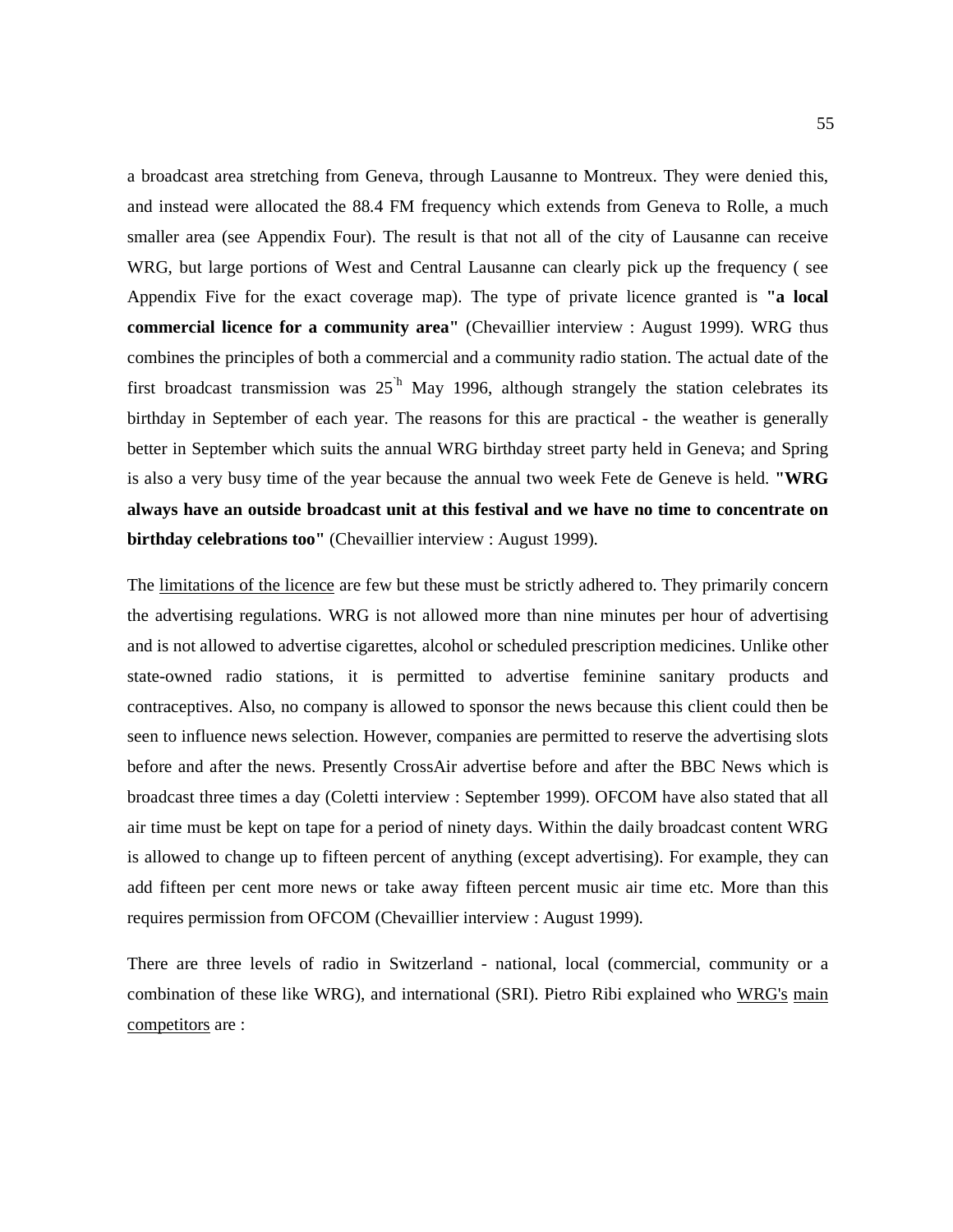There are four SBC stations available in the Swiss Romande (the French-speaking area)

- −La Premiere (a general talk radio station)
- Espace 2 (classical music)
- − Coleurs 3 (rock and alternative music)
- − Option Musique (a mix of music styles).

The competitive local commercial stations (all French-speaking) are Radio 1, Radio Lac, Radio Cite, Radio Framboise and Lausanne FM. Radio 1, Radio Lac and Radio Framboise are very similar to WRG in that they are adult contemporary stations offering a mix of music and talk. The first two are broadcast from Geneva and Radio Framboise from Lausanne. Radio Cite is a predominantly religious station operating from Lausanne, and Lausanne FM is a talk radio station. Radio 74 is an English-speaking religious community station that broadcasts from just over the border in France, but it can be received in Geneva and Lausanne.

Swiss Radio International is owned by the SBC and broadcasts from the capital city of Berne in mainly the English language, but also in German, French, Italian, Spanish and Arabic (Ribi interview : August 1999).

Other English media that compete with WRG : there are three English stations on Swiss cable television - BBC Prime, BBC World and CNN. Two local English language magazines are published - Swiss World (monthly) and Lakestyle (quarterly). There used to be an English newspaper called the 'Geneva Post' but its publishing house went bankrupt four years ago.

### Mission statement.

From the interviews I conducted with the WRG General Manager, the management team and staff, it became apparent that there is no clearly defined mission statement. The interviewees gave me what they thought to be the station's mission statement and all were similar in content: **"To produce** a **radio mix to help the expatriate community"** (Ribi interview : August 1999). **"To provide** a **full service radio station for the Anglo-professional expatriate community"** (Butcher interview : July 1999).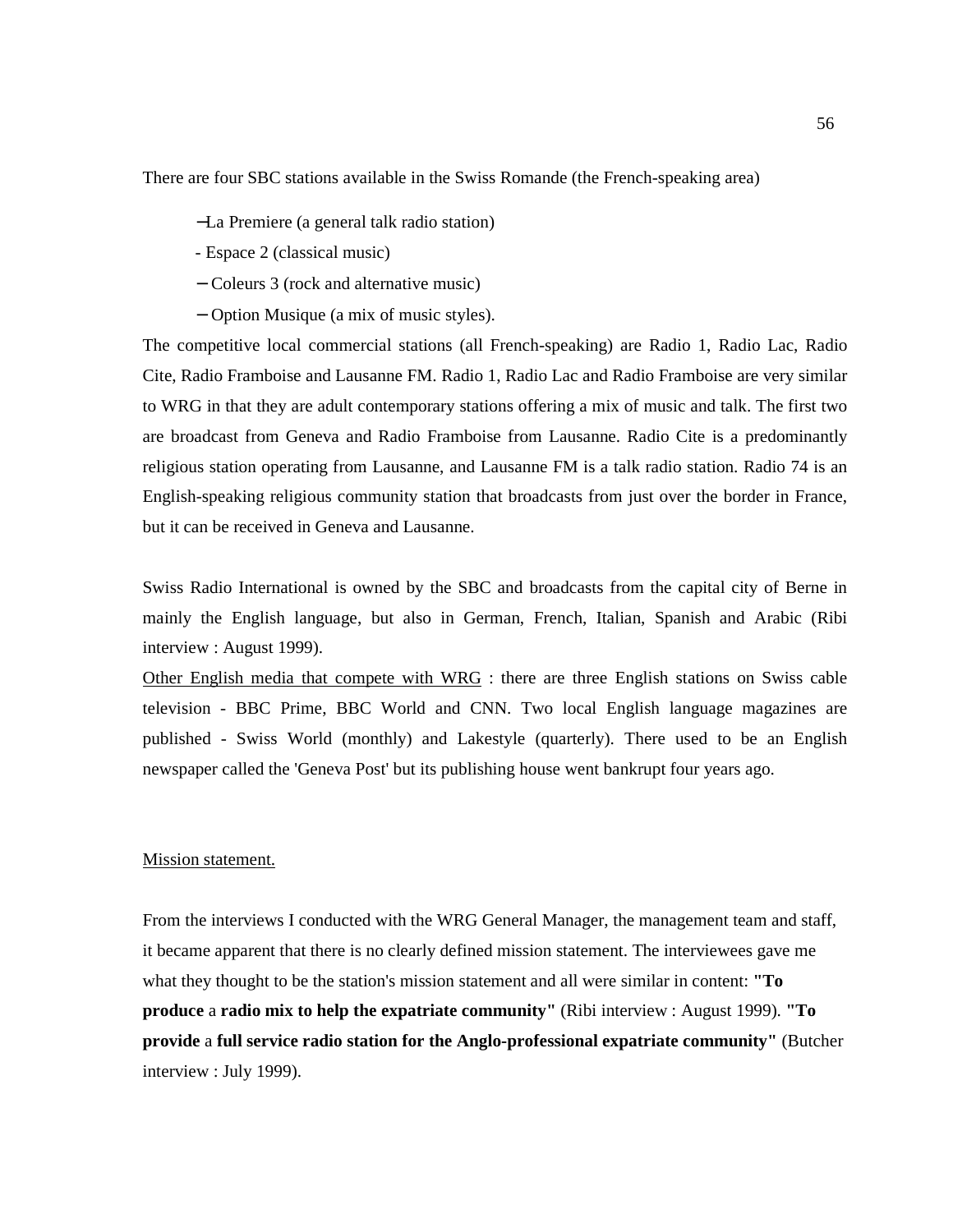**"To keep the public informed and link the Geneva local community with the expat community. To allow the international community to partake in local Swiss activities"**  (Chevaillier interview : August 1999).

**"To provide** a **link** between **the different communities. Not just between the local Swiss and expats, but also** between **the various international communities"** (McMullen interview : July 1999).

## The objectives of World Radio Geneva.

The objectives listed in the concession request are as follows:

°Q° To broadcast news and animation allowing a better integration of the international community into the social, cultural and economic life of Geneva and its surroundings. To throw a bridge between the various communities. To offer a very high level of economic news at set hours and spontaneously when required by markets. To broadcast information about helpful services to the guests and tourists. To explain the Swiss institutions to the foreign guests. To promote and consolidate the international position of Switzerland in general and of Geneva in particular.

WRG -FM will be the forum, the meeting point between communities as well as a place for dialogue between the various economic or political decision-makers and the Swiss or foreign public in the area (concession request : February 1995).

As Louise McMullen stated : **"ideally we are working towards a radio station based on** 

**community participation, access and dialogue"** (interview : July 1999).

The structure and operation of World Radio Geneva.

World Radio Geneva is an adult contemporary music station to be found on the 88.4 FM band, and it broadcasts to its coverage area twenty four hours a day. The adult contemporary format is : "very strong in the 25-49 age group, which makes it particularly attractive to advertisers. The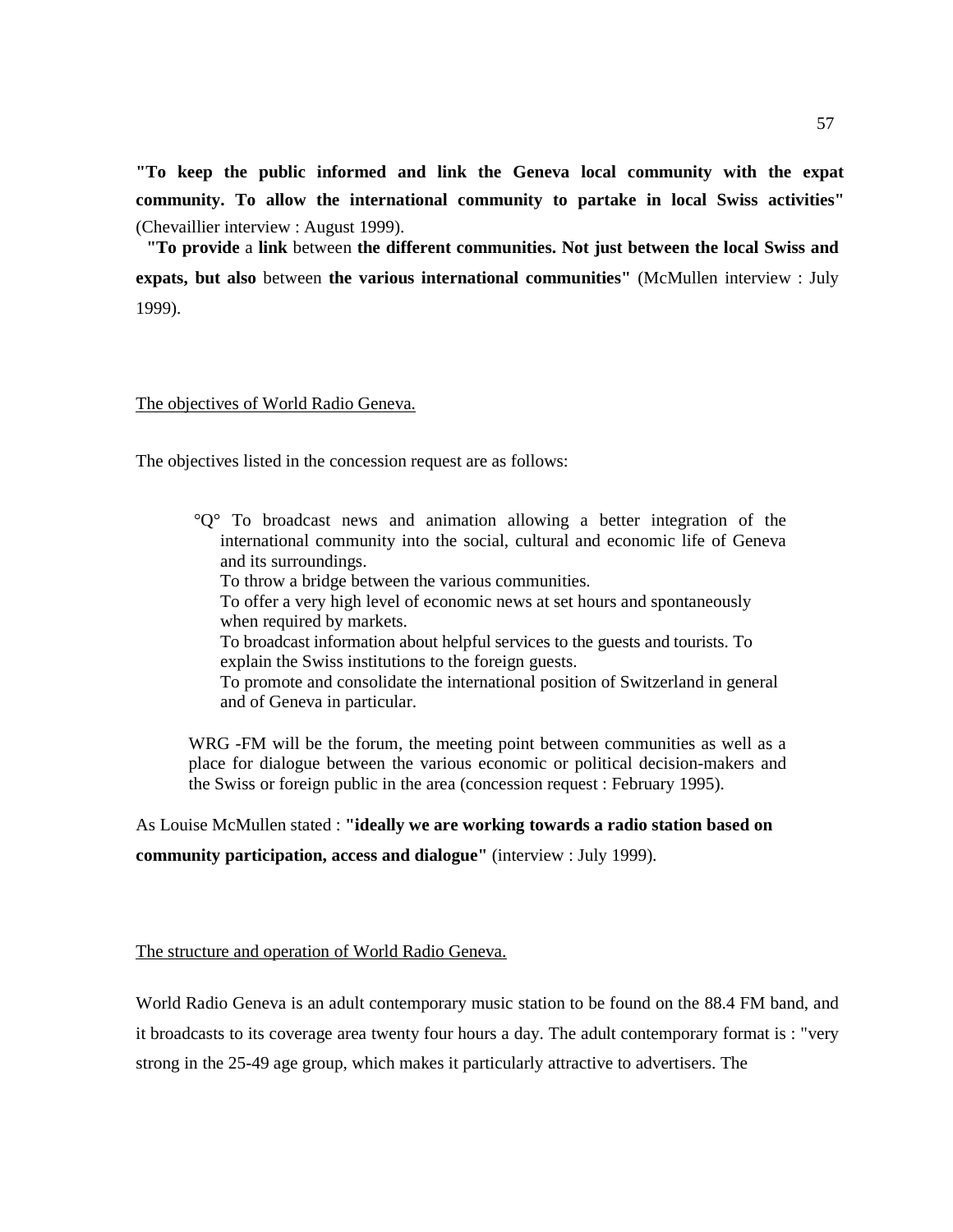emphasis is on music, commonly presented in uninterrupted sweeps, with commercials clustered at predetein ined times" (de Villiers 1993 : 141). The station is located in Passage de la Radio 1 in Geneva, Switzerland, and its financial year runs from 1 January to 31 December. WRG is officially a semi-automated station and its geographic broadcast limits are set by the wattage (500W) of its transmitter. It is a utilitarian enterprise because all of the full-time staff are paid set salaries. WRG is a small-scale operation and following is an organogram showing the station's personnel and their functions :



# Employee profiles and their short and long term <sup>g</sup>oals.

Pietro Ribi is a Swiss German who was appointed as WRG's General Manager in March 1999 after the previous General Manager, Mr Michael Hedges (British) was asked to resign due to the station's audience decline and concurrent financial difficulties. Mr Ribi brings with him a wealth of media experience which is helpful for the rigorous reassessment that is in progress. He has worked in radio for twenty five years - thirteen years as a radio journalist for SRI (he speaks fluent German, French, Italian and English); he was also head of the Swiss Cable Radio Network for ten years; and presently has dual job positions. He is the General Manager of WRG and works at the station two full days a week, and is also the head of Swiss Satellite Radio based in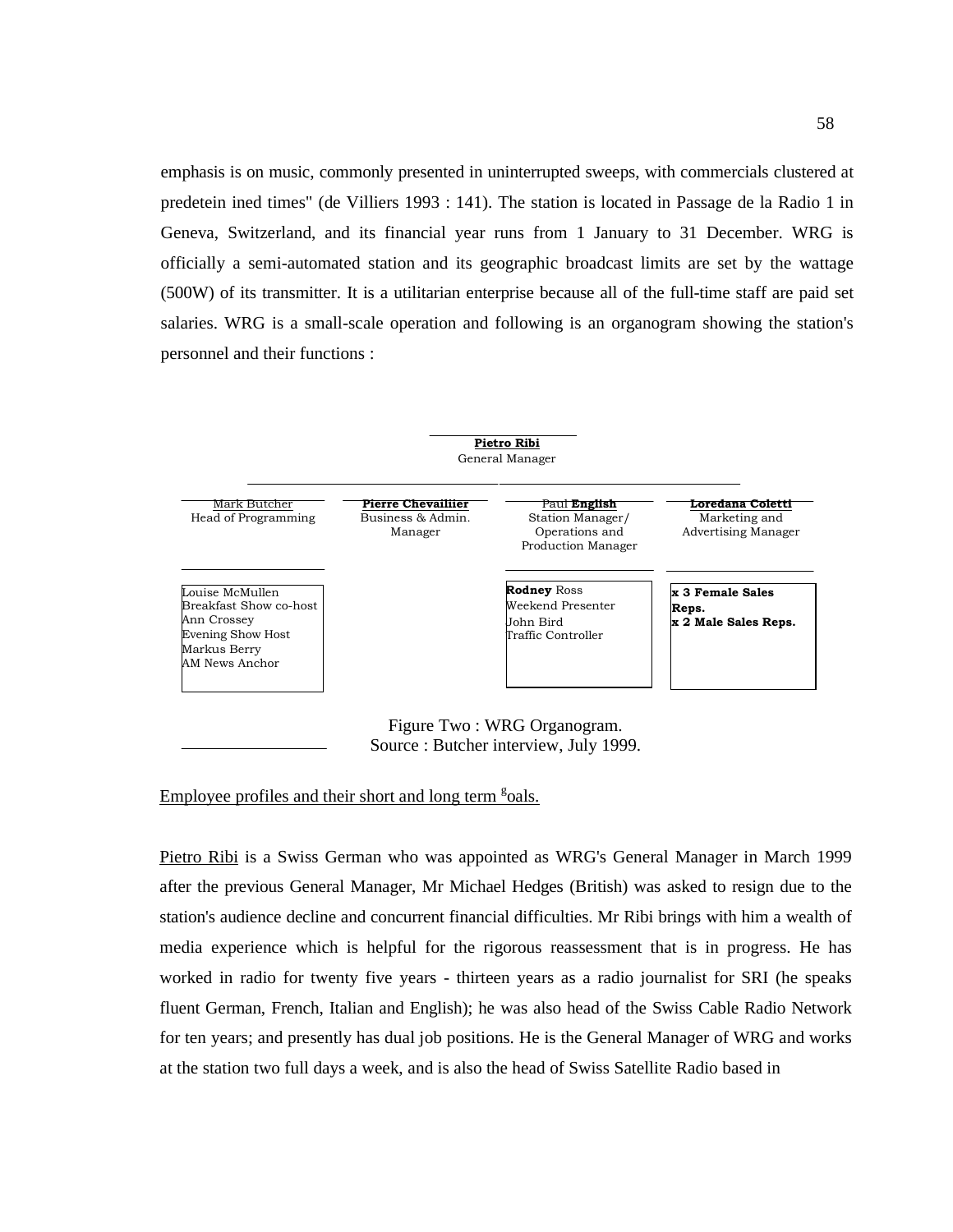Berne. He refers to his position of General Manager as a **"strategic position"** and describes his job as **"implementing the agreed upon format of the radio station, ensuring WRG maintains the correct mix of music, talk and news".** His goals for WRG are : **"to be the number one radio station in the expatriate community. To cover our costs, we aim to be self-sufficient by next year...we won't ever be a huge and massively profitable business, but we must provide for our own overheads and expenses"** (Ribi interview : August 1999).

Paul English is an Australian and originally a teacher by profession. He has lived in Switzerland since 1992 and has been involved with radio since 1994. He has been with WRG since its inception and has recently been appointed Station Manager and is effectively second-in-charge after the General Manager. He also holds the specific designation of Operations and Production Manager; In 1996 he started as the afternoon and evening talk show host , before moving into the technical function he now holds. He has however kept the weekly Friday "classifieds" programme slot. His job functions include : responsibility for the functioning of technical equipment; updating the studio and broadcast equipment; responsibility for the weekend and contract staff; overall responsibility of commercial scheduling (John Bird does the traffic function); production of the station's identity jingles and promotional material; and copywriting and production for **"99 percent of all commercials aired".** 

He lists his short term goals as upgrading the production facilities and the studio design, acoustics and soundproofing. Long term goals include enlarging WRG's broadcast area. He would like to see the station **"go national throughout Switzerland and eventually go onto satellite...but getting reception to Montreux is the first step"** (English interview : September 1999).

English explained that there is not one technical system that WRG use, but rather a number of different systems that work together. From a technical point of view, the station has an almost fully digitized studio, although staff still use an analogue mixing desk.<sup>2</sup>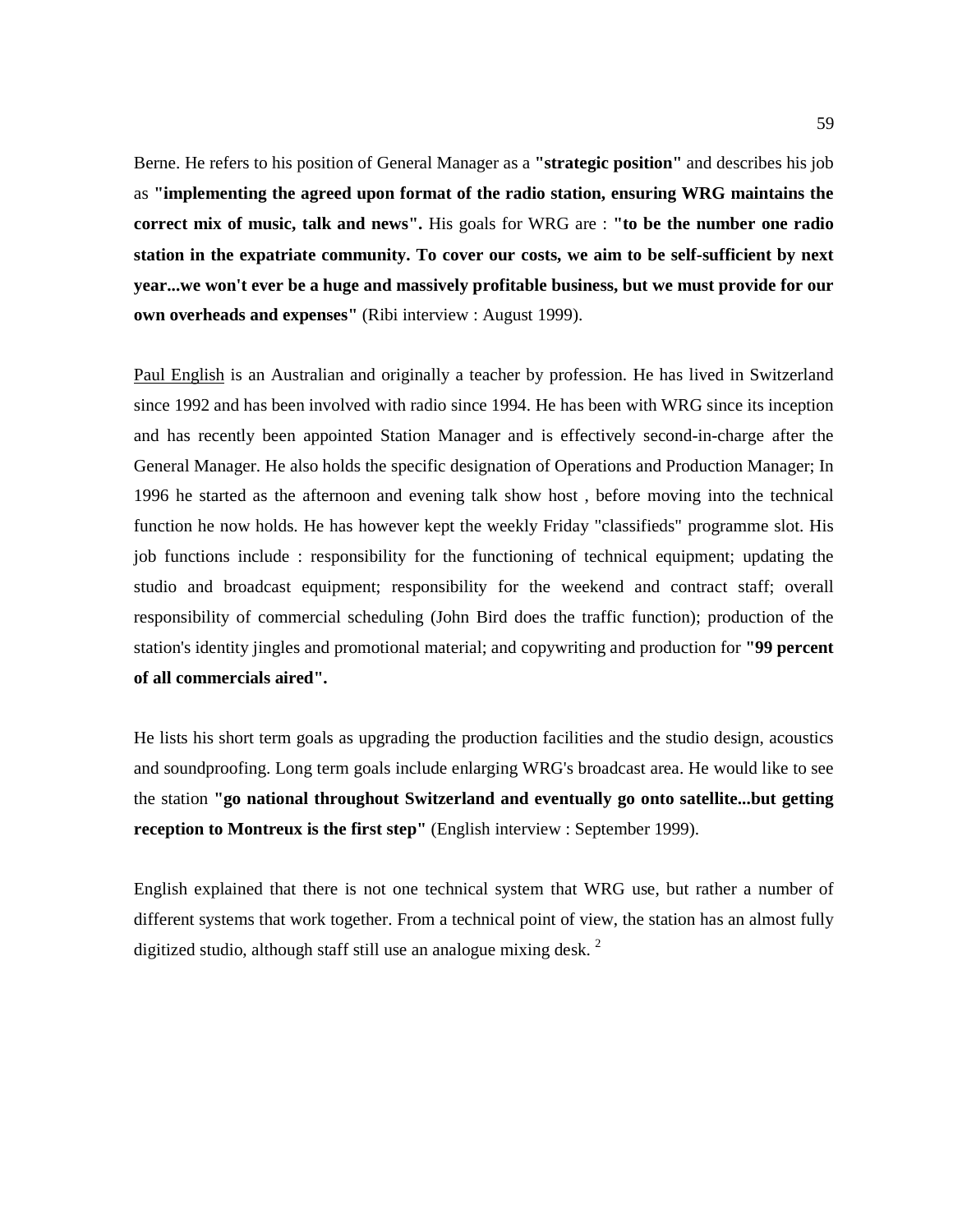Mark Butcher is British and has lived in Switzerland for seven years. He worked previously at SRI and has been with WRG since its first broadcast in May 1996. He is the Head of Programming and is thus responsible for all on-air time as well as policies regarding the programme content. He is also a co-host of the weekday Breakfast Show and is in charge of the radio presenters and news anchors. His goals include extending the amount of live' radio broadcasting to have a new early afternoon show and to reinstate the evening talk show (Butcher interview : July 1999).

Loredana Coletti is Swiss, the only female on the management team, and was employed in March 1996 as the Marketing and Advertising Manager. Loredana explained that it is best to have a native Swiss in this position as it requires dealing with mainly Swiss advertising clients on a daily basis. Her job description is divided into two functions - marketing WRG and sales. This includes : responsibility for the sales team (three females - two French and one Italian; and two males - one British and one Canadian). They are in the process of employing one additional sales representative. Loredana is responsible for their employment, training and motivation; identifying the objectives and setting targets for each sales person; liaison with all clients; increasing the client base; and initiating and maintaining promotional events for WRG in order to increase the visibility of the station. She also has overall responsibility for producing the WRG Guide (summer and winter editions) with a print number of one hundred thousand. This is an effective marketing tool used by WRG and is a very comprehensive information guide to events in the area. It is published twice yearly and is distributed to tourist offices, airlines, international and local businesses, hotels and as a newspaper insert in Le Temps. According to Coletti, WRG must strive to be **"the biggest success story of an English-speaking radio station in Europe".** Her internal goals include doubling the size of the sales team and becoming totally self-sufficient (Coletti interview : September 1999).

Pierre Chevaillier is Swiss by nationality and is the newest member of the management team. He started at WRG in August 1997. His job description is the overall responsibility for all administrative functions at the station. He looks after staff needs (not recruitment), but medical aid, work permits etc., and deals with authorities such as OFCOM and the Department of Internal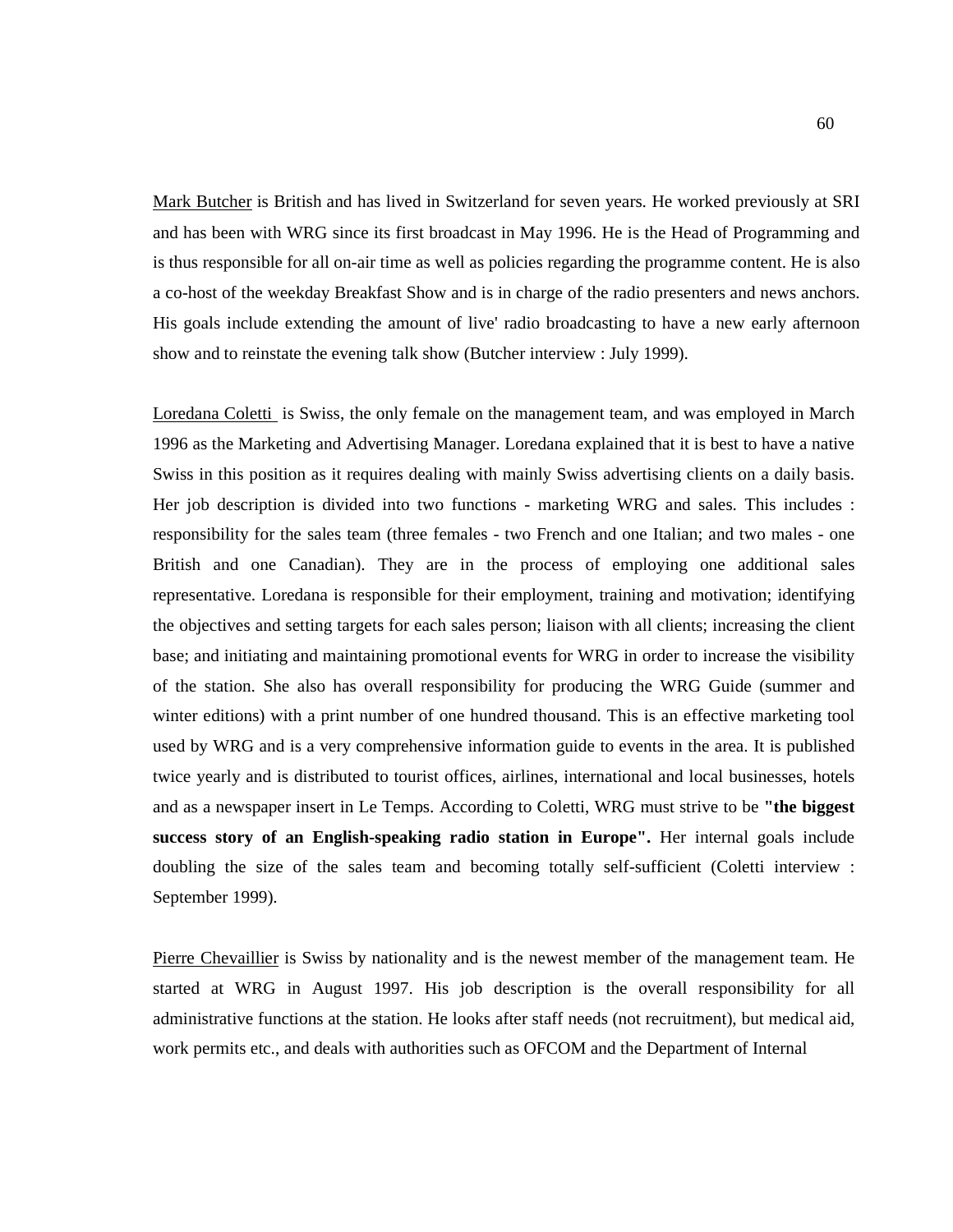Revenue. He is also responsible for finalizing budgets and for submitting all financial reports. Both Chevaillier and Ribi would not allow me access to any financial statements or operating costs, but agreed to give me the following percentage breakdown of the monthly internal budget which reveals that the major expenditures are for staff salaries, officé and studio rental costs and for programme purchase and production costs.

| $\%$   | WRG - Internal Budget                       |
|--------|---------------------------------------------|
| 67,0 % | spent on staff salaries                     |
| 12,8 % | overheads (renting office and studio space) |
| 9,6 %  | programme and production costs              |
| 4,6 %  | office maintenance and purchases            |
| 3,3 %  | service fees (lawyer and accountant)        |
| 2,7 %  | research costs.                             |

Table Ten : WRG - internal budget Source : Chevaillier interview, August 1999.

He listed three goals for WRG - to have an increased concession area; have more on-air programming; and to be self-sufficient in financial terms (Chevaillier interview : August 1999).

Louise McMullen is British but was schooled in Geneva and has lived here for over ten years. She holds a Masters degree in Broadcast Journalism. In 1998, she was retrenched in an effort to cut costs but was re-employed in March 1999. Her job description is Breakfast Show co-host and journalist. As a journalist she researches stories; organizes, produces and edits pre-recorded interviews; and researches and conducts live interviews. As a presenter she researches the latest stock market figures, business news and inforrrration on daily events. To show how limited and stretched human resources are at WRG, at the time of the interview Mark Butcher was on leave and Louise had to produce and host the Breakfast Show for three weeks by herself. McMullen outlines the station's goals as being : **"to provide an improved link between the different communities and between the locals and expatriates, and to expand more and include more**  'live' programming" (McMullen interview : July 1999).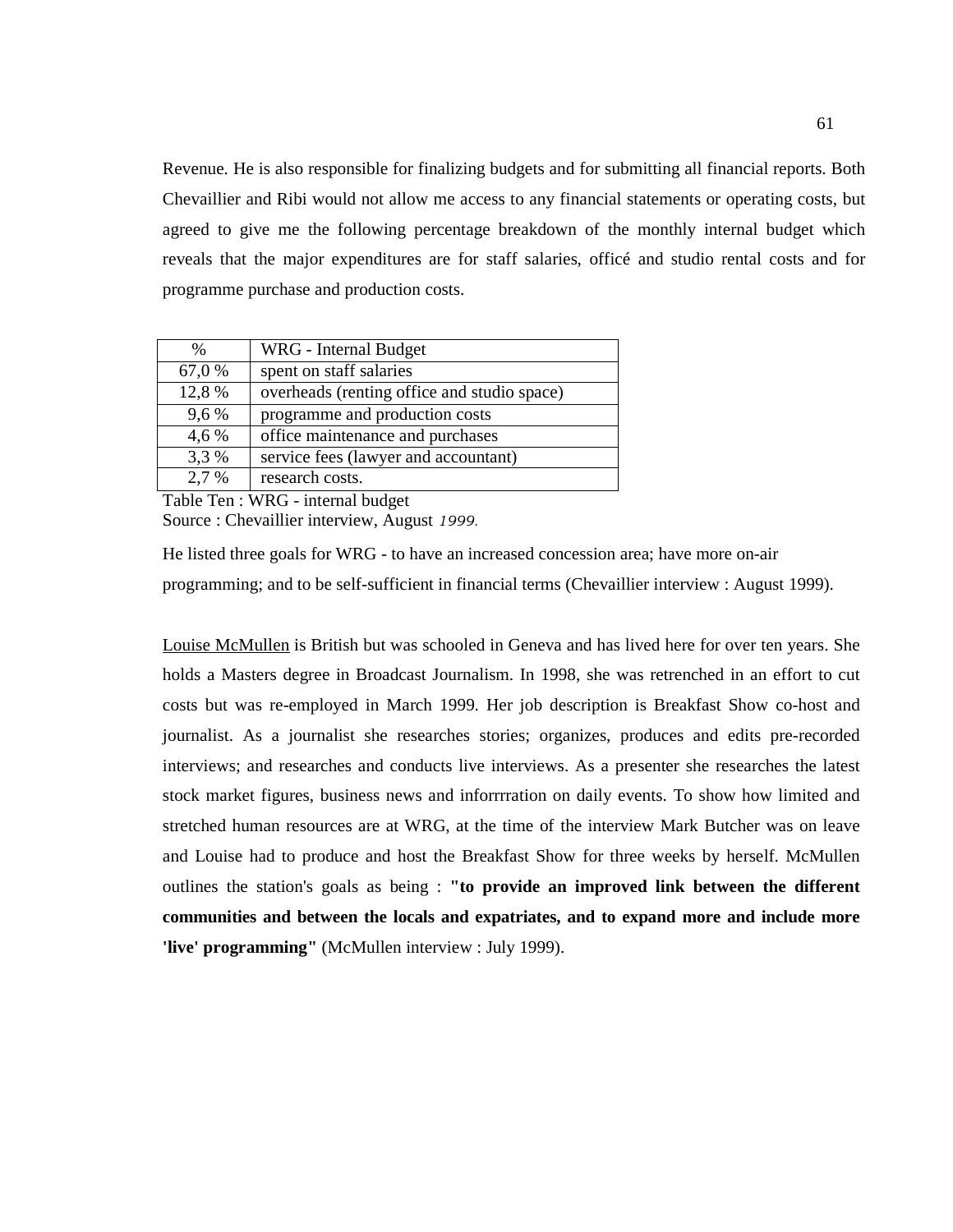#### The issue of training.

I asked all of the interviewees about the status of training and from the responses it is evident that little or no external training takes place. This is largely due to budget constraints and Ribi's comment was : **"no, we do not provide training but we already have an experienced management team and journalists"** (interview : August 1999). The majority did not seem too concerned except for Paul English who said he'd like to see more staff attend training courses - **"there is a lot of in-house training, myself and Mark do all the technical training, but there is not enough time and the existing staff are too pressed and already do too much...so training takes** a **backseat and what is done could be done better"** (English interview : September *1999).* 

## An evaluation of human resources and training.

Due to limited finances WRG is in need of additional human resources. The present employees are dedicated and hard-working but are stretched beyond their means. This can result in certain aspects of their jobs not being given the proper time and attention resulting in poor effectiveness. I believe that there is a vast pool of untapped potential to be found within the expatriate population, especially in the unemployed 'housewife' sector. Many female expatriates are what they term 'trailing spouses', having given up careers in their home countries in order to accommodate their husbands' transfers. Generally, as expatriates, their family incomes would be favourable and some might be happy to give their time as volunteers. The presence of volunteers would help alleviate the work load and allow the employed WRG staff to concentrate on their areas of expertise. Importantly, it would not only be a cost-saving device but would also provide an essential and much needed means of contact with the community. This would ensure that the expatriate community are represented in the daily operation of the station.

Over weekends WRG could engage the help of expatriate teenagers of a school-leaving age. For some of these volunteers, it may be an opportunity to gain experience, especially if they are interested in pursuing media careers. It is understood that the use of volunteers would require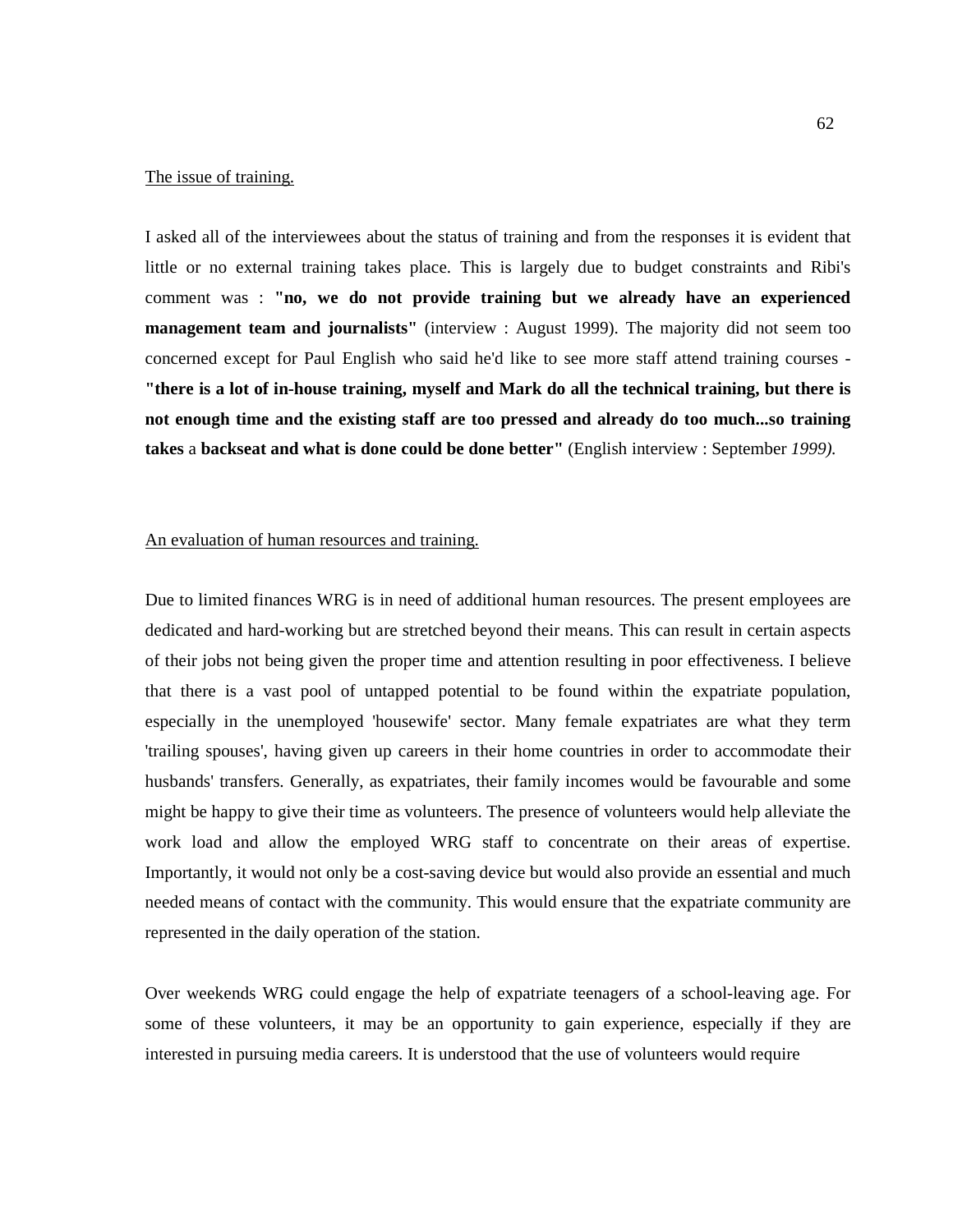some training and supervision time from present WRG staff, but I feel that this would be worth it in order to gain additional free help. Another idea would be for WRG to become a member of the "Community Radio Webring" (http://www.cnt.org/tnw/l9/192radio.htm.). This is a free and voluntary membership organization that connects radio stations around the world with one another. Members share computer software, exchange compact discs and more importantly exchange personnel. This would provide opportunities to increase WRG's human resources, even for a limited period, and to obtain working knowledge of how other radio stations operate.

The issue of staff trainin<sup>g</sup> at WRG requires improvement because there is a lack of organized formal training courses with most training taking place in-house on an ad hoc basis. As soon as funds become available, it is suggested that the General Manager allocate a budget for training because the more knowled<sup>g</sup>eable the employees, the more productive they will be. I identified two areas in particular that require urgent external training - to improve the marketing and sales skills of the five sales representatives and also in the area of cross-cultural communication skills. The latter would be valuable for all of the employees but especially useful for the presenters in order to identify and function more effectively with their target market.

## The political economy of World Radio Geneva.

The media provide us with accounts of the contemporary world. They play a pivotal role in shaping social consciousness, and it is this special relationship between economic and cultural power that has made the issue of their control a continuing focus of academic concern. All media have their own purpose and function, intended audience, type of content, relation to society and state and lastly economic basis. WRG clearly serves two audiences - the listener market and the advertising market. According to Ribi, if WRG wants to **"continue offering a permanent service then commercial viability is necessary to guarantee regular income and support** a **nucleus** of fulltime staff " (interview : August 1999).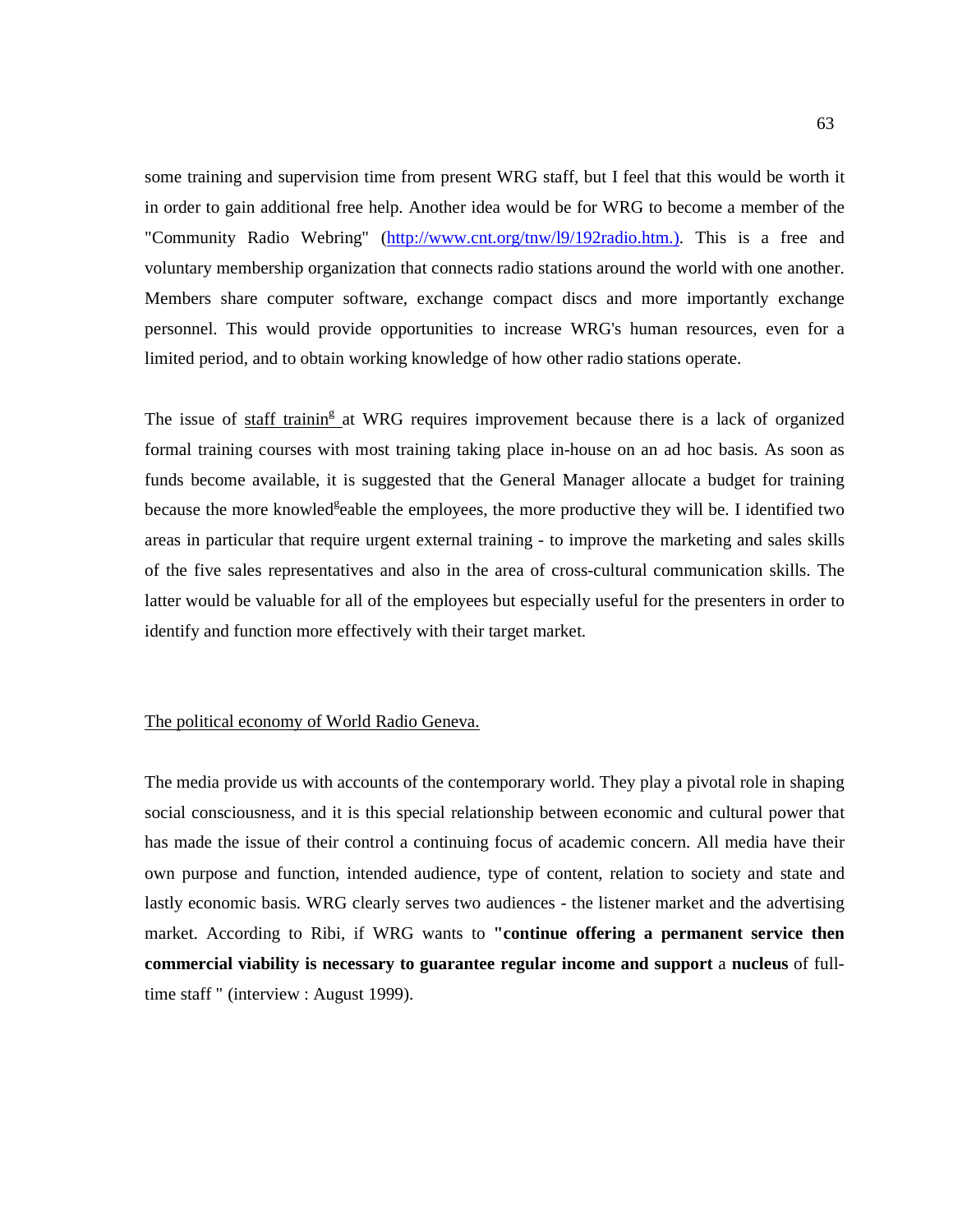Who owns WRG ? The present ownership is as follows:

| $\%$ | Ownership                               |
|------|-----------------------------------------|
| 42%  | Reuters                                 |
| 42%  | <b>Swiss Broadcasting Corporation</b>   |
| 9%   | Journal de Geneve / Journal de Lausanne |
| 4%   | Fondation de Geneve Place Financiere *  |
| 3%   | WRG-FM Community Service Association**  |

Foundation of Geneva Banks

An association created by the WRG Project so as to have a direct involvement in the expatriate community.

Table Eleven : WRG - present ownership

Source : Ribi interview, August 1999.

It is important to note that this ownership percentage breakdown is soon to change. The Board of

Directors has already recently changed in preparation for the following adjustment:

| $\%$ | Ownership                                   |
|------|---------------------------------------------|
| 25%  | Reuters                                     |
| 51%  | <b>Swiss Broadcasting Corporation</b>       |
| 17%  | Journal de Geneve / Journal de Lausanne     |
| 4%   | Fondation de Geneve Place Financiere        |
| 3%   | <b>WRG-FM Community Service Association</b> |

Table Twelve : WRG - future ownership

Source : Ribi interview, August 1999.

As can be seen, Reuters have relinquished a large proportion of ownership and SBC now owns the controlling shares. The Journals have also increased their share percentage with the last two remaining the same. The operational money for WRG still comes from the SBC and Reuters (Ribi interview : August *1999).* 

An evaluation of World Radio Geneva's ownership.

The major shareholders of WRG are the SBC (51%) and Reuters (25%). The station is thus ultimately governed by a group that is not representative of the community, and whose overriding motive is profit maximization. The SBC being the majority shareholder represents a clear example of "horizontal" integration or expansion, which refers to the merging / acquisition of the same type of media in a market. This is one of the more insidious forms of integration as it restricts free competition (Sanchez-Taberno 1993 : 6).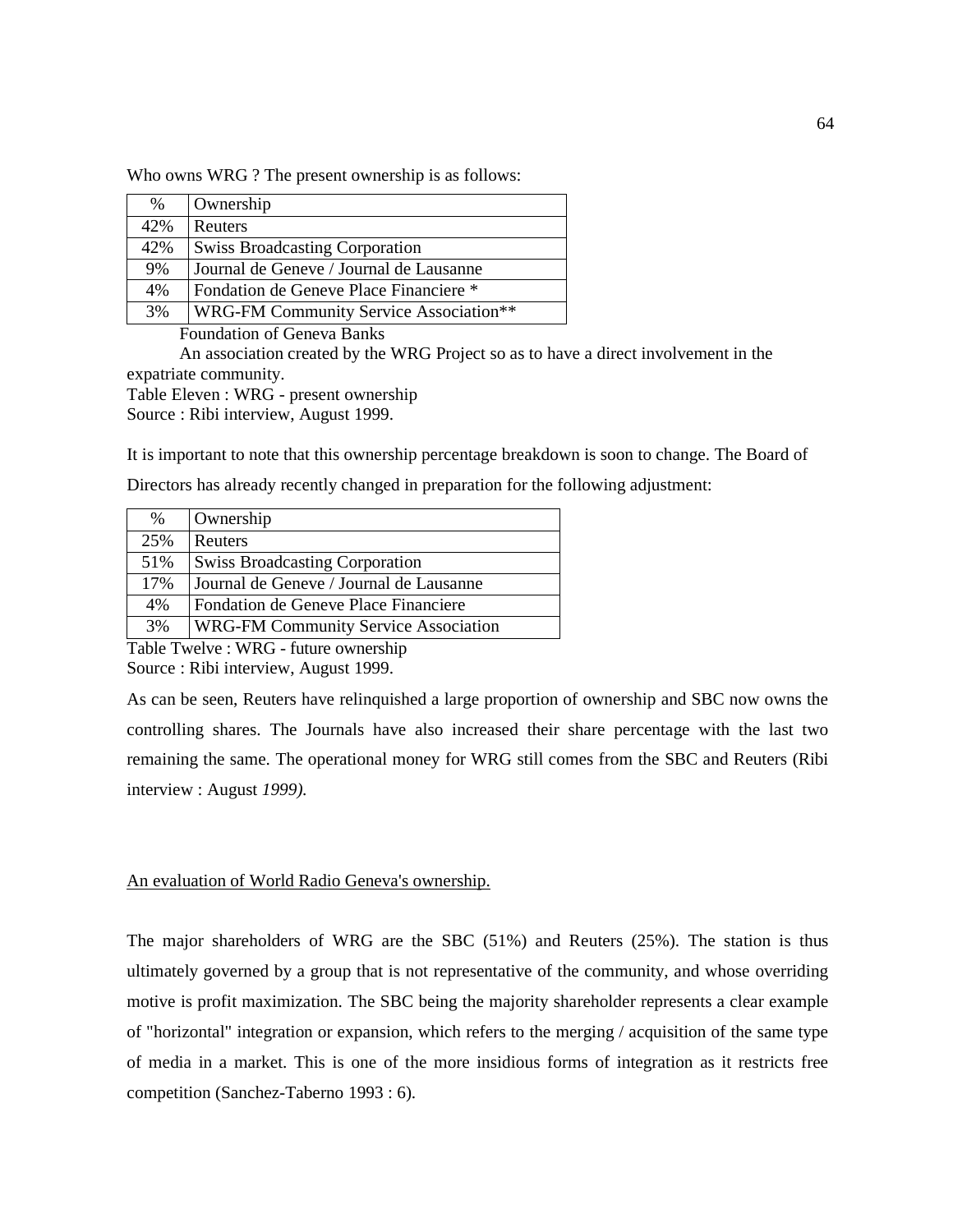The recent change in ownership shareholding indicates a shift in the locus of control over resource allocation and policy. It should be noted that Reuters and especially the SBC, who allocate the operational budget to WRG, are in a position to exercise a great deal of influence because of this financial assistance. They also wield the power to appoint or terminate the services of employees, as seen by the dismissal of the former General Manager earlier this year and the appointment of the SBC's Pietro Ribi in his place. The majority shareholders are also in control of the degree of autonomy they allow Ribi to hold. He admits : **"I have a clearly defined** business plan **as** agreed **by the Board, and inside this plan I am free to do as I want...they (the Board) want me to achieve their goals...and that is to be the number one radio station in this niche market"**  (interview : August 1999).

## 'Allocative' and 'operational' control of WRG.

Graham Murdock (1982 : 122) distinguishes the basic levels of control - "allocative and operational". WRG use both of these levels in their operation, but ultimately it must be said that the major financial and economically-driven decisions are made at the 'allocative' level, which is the most influential level of control..Allocative control consists of the power to define the overall goals of the corporation and determines the general way it deploys its productive resources. It entails four main areas of activity:

- (1) The formulation of overall policy and strategy.
- (2) Decisions on whether and where to expand (through mergers and acquisitions or the development of new markets) and when and how to cut back by selling off parts of the enterprise or laying off labourers.
- (3) The development of basic financial policy...whether to seek a major loan, from whom and on what turns.
- (4) Control over the distribution of profits...and the level of remuneration paid to directors and key executives. (Murdock 1982: 122).

The most powerful allocative control stems from the Board of Directors of WRG. These are: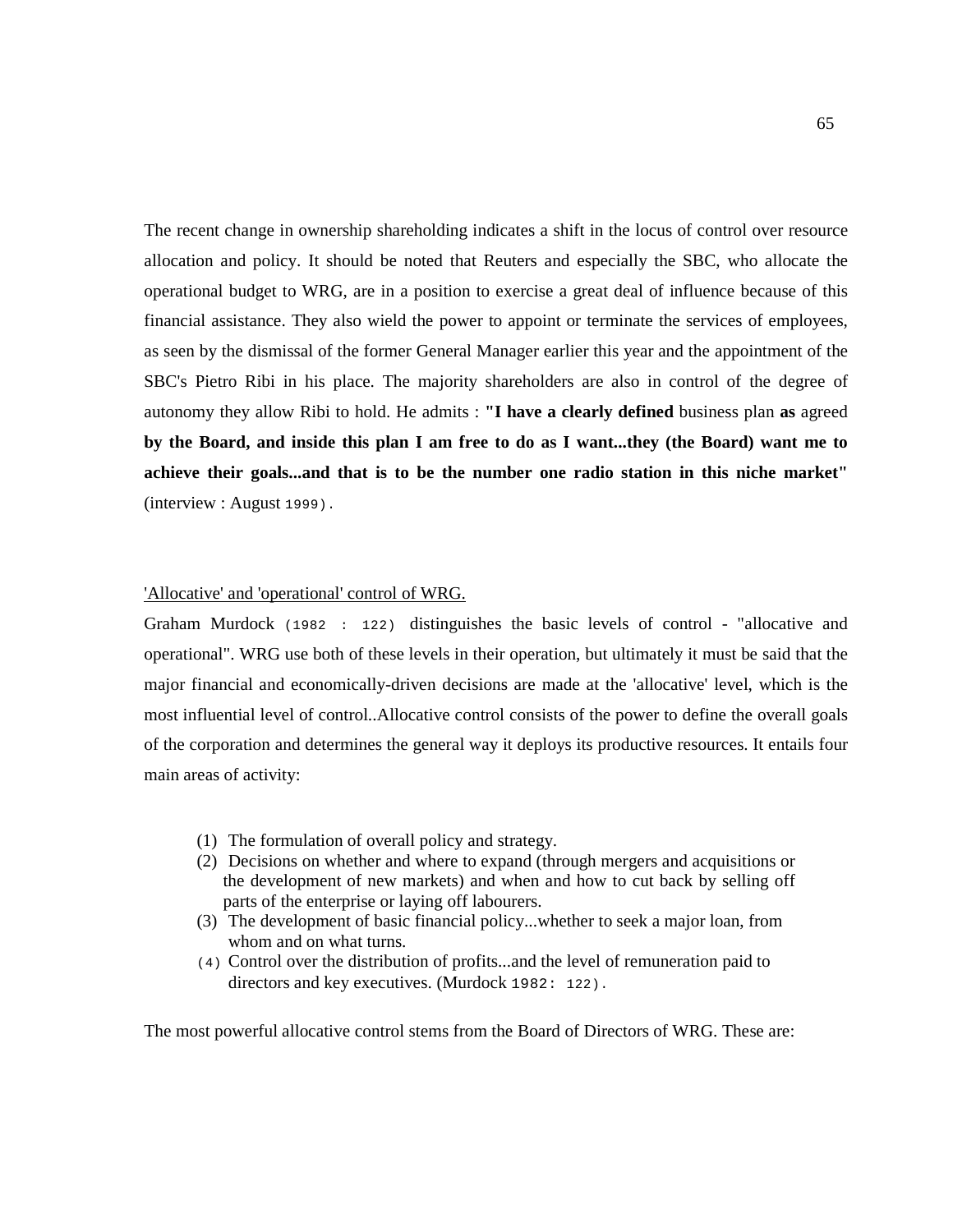| Name           | Position Held                                                    |
|----------------|------------------------------------------------------------------|
| Nick Lombard   | President of SRI (owned by SBC)                                  |
| Daniel Jorio   | Financial manager of SRI (owned by SBC)                          |
| Gerard Tschopp | Director of Swiss Radio Romande (owned by SBC)                   |
| Marcus Ferrar  | Vice - President of Reuters                                      |
| Gilbert Coutau | Representing the two journals and the Foundation of Geneva banks |
| Michael Type   | President of the WRG Community Service Association               |

Table Thirteen : WRG - Board of Directors Source: Chevaillier interview, August 1999.

The above Board was appointed in July 1999. Previously Reuters had two representatives and now have only one. The SBC, in line with their increased shareholding, have an extra member and now have three representatives on the Board. According to Ribi it is still fairly balanced as there are three SBC members and three non-SBC members. It is these above members who are WRG's 'economic' owners.

Operational control on the other hand, "works at a lower level and is confined to decisions about the effective use of resources already allocated and the implementation of policies already decided upon at the allocative level" (Murdock 1982 : 122). In the WRG scenario, this operational control falls mainly to the management team and senior employees such as Ann Crossey and Louise McMullen. Even though operational controllers work at a lower level to allocative controllers, they are still responsible for making important and effective choices and decisions. In fact, "at the level of control over immediate production they are likely to have a good deal of autonomy" (Murdock 1982 : 123). It would also be true to say that this same management team are in a full-time position to keep track of developments and it is they who control the flow of information to the Board of WRG. They can thus present the available options in ways that favour the policies they would like to see implemented. Also, while their primary imperative is profit maximization, personal motivations must come into the picture. These motivations revolve around career and promotion, not only profit. Concerns can also include building up the autonomy of their departments and thus gaining added prestige and status.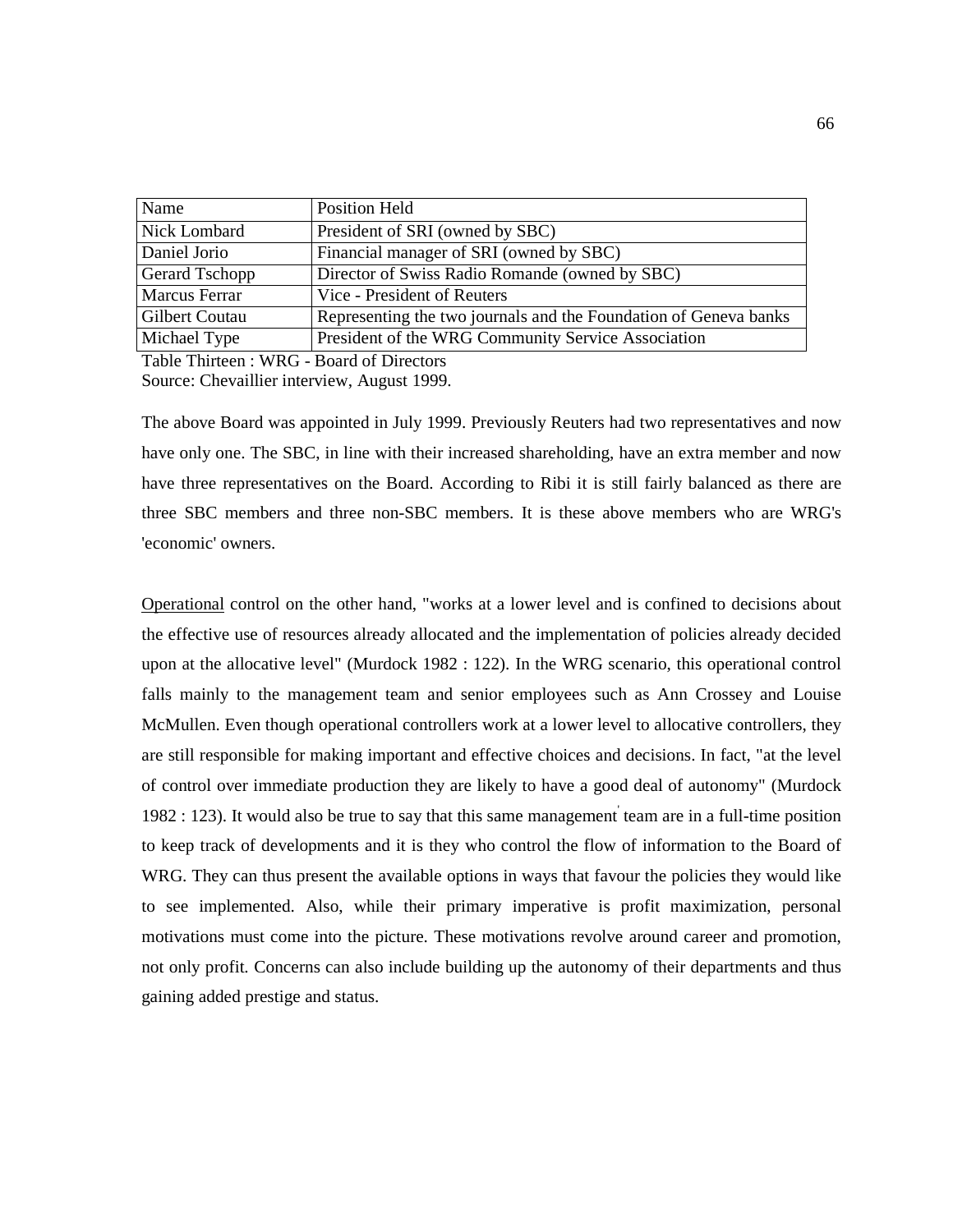#### The WRG-FM Community Service Association.

The Association was created in January 1995 by members of the international community in order to acquire an equity shareholding in WRG. The purpose of the Association is to enable non-profit organizations and individuals in Switzerland to collectively participate in and support the radio station. What can the Association offer members ?

privileged access to air time;

- + programme time can be made available for special events;
- \*.4 members are offered free publicity for activities of a non-profitmaking nature;
- $0^P_4$  the Association publishes a regular newsletter about its activities and developments and those of the radio station; and

<sup>4</sup>) the Association promotes social activities with WRG staff to develop mutual communication.

There are two membership categories - individual and collective. Collective membership is open to groups of at least ten members and these must be non-profit organizations operating under Swiss law. There is a one time capital contribution of 1200 Swiss francs plus an annual due of 100 Swiss francs. Individual members pay a capital contribution of 125 Swiss francs plus an annual due of 50 Swiss francs. The capital contribution is refundable in the event of retirement from the Association (http://www.wrg-fm.com).

Mr Michael Type (British) has been the President of the WRG Community Service Association for the past three years. In a telephonic interview I asked him what benefits the Association and WRG gained from the arrangement. He said that it was a mutually beneficial relationship. The Association's benefits have been already listed but he elaborated saying that in theory there is no limit to the number of announcements a client can put forward. These are free and on average clients use the station eight times per year, although the American Women's Clubs of Geneva and Lausanne tend to use it more because of their numerous events. Members can also have onair interviews to promote their or anizations and results from these seemed very favourable and proved to be an effective means to advertise their services. He stated that ultimately it is the expatriate community that benefits as they are kept well informed about events and groups that are specifically designed to meet their needs.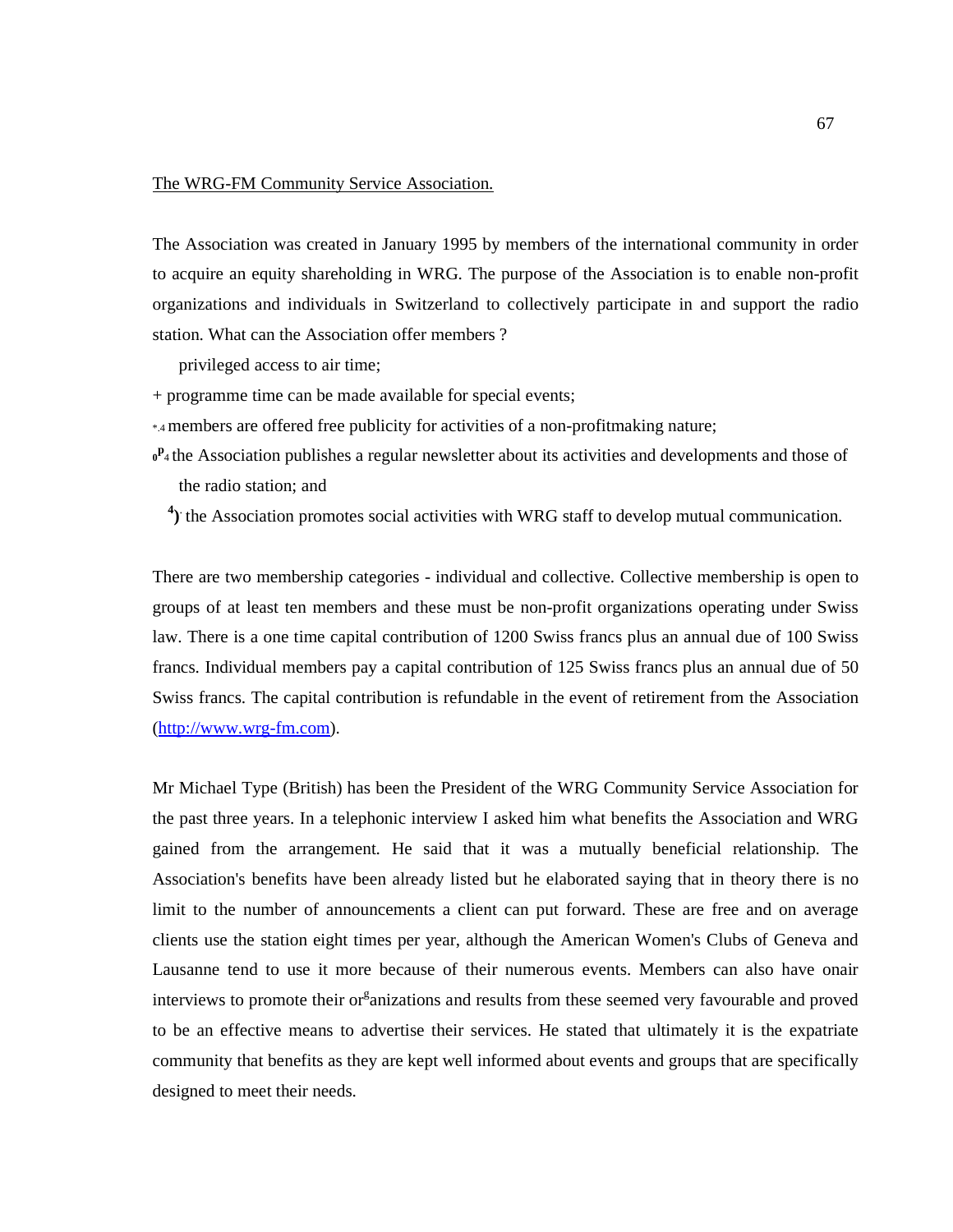The Association benefits WRG as the station gets good coverage at clients' functions and meetings and is provided with feedback on expatriate activities. "The Association acts as a filter, we know what can and can't be done and feed this information to the station manager. We act as a gobetween for the station and its listeners, a kind of listener panel". Importantly, Hedges also mentioned that "without the creation of the Association I am ninety nine percent sure that the station would not have got its licence. OFCOM saw this as a crucial community factor as it confillned the station's support from the English-speaking expatriate sector" (Hedges interview : October 1999).

## The issue of autonomy : internal and external constraints.

In her well-known article, 'Negotiation of control in media organizations and occupations', Margaret Gallagher (1982 : 154-171) stresses the importance of understanding the nature of control in the media. Here, 'control' refers to the extent to which communicators are able to shape output. These controls are divided into 'external' and 'internal' constraints. In the case study of WRG, external constraints would include the majority shareholders of the station (SBC and Reuters); the licencing authority (OFCOM); the advertising clients and lastly the listeners. Hence external constraints are both commercial and political in nature.

Although *ownership of the media* implies possible power over production by the supposed omnipotent owners, the daily operational management of media organizations such as WRG lies with the employed media professionals. According to O'Sullivan et al (1998) the ability of media professionals to achieve autonomy is subject to two key restraints:

*Profitability...Few* owners of the media are content to maintain a 'hands-off policy if there is not a healthy flow of profit or at least the prospect of one *...Regulation...media* professionals operate within codes of practice designed to prevent unacceptable, standards of production or irresponsible behaviour. If members adhere to such codes, then there are less likely to be attempts made to impose conditions from outside the industry (O'Sullivan et al 1998 : 169 -171. Italics in original).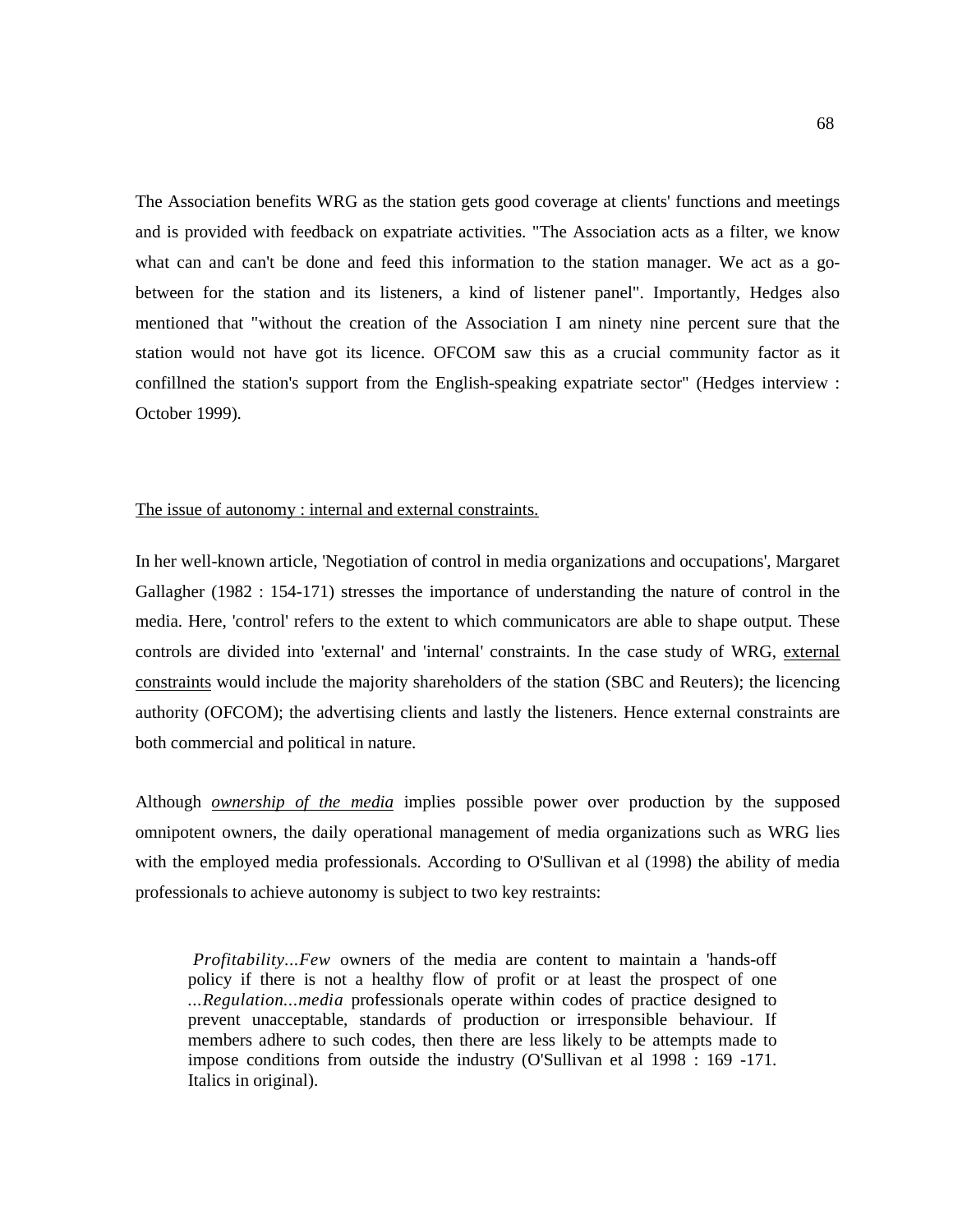The majority shareholder of WRG is the SBC which is state-owned. The relationship with SBC means that even if not directly, WRG are under constant review, at times under direct scrutiny, and occasionally under threat. In 1998 WRG was under direct threat as they were experiencing serious financial difficulties, audience numbers were rapidly declining and a new General Manager was appointed. Under Pietro Ribi, WRG is in the process of turning this situation around, and they hope to be financially independent by the year 2000. Nowadays, it would seem that the SBC and other owners rarely intervene directly as this would be perceived to be antidemocratic. No doubt they are observing closely but are allowing Ribi the freedom to continue the upward financial fortunes of the station. He meets with the Board three times a year, but sends them information from the weekly management meetings and regular monthly financial reports. Also, it must be observed that having worked for the SBC for twenty five years, he is a well known, respected and trusted figure. As Paul English noted : **"Due to Pietro's career in radio and his experience at the SBC, the Board is probably** a **little less autocratic and** a **little more lenient"** (interview : September 1999).

*The licencing authority. OFCOM,* monitors the broadcasting of all radio stations including WRG who are required to log all their output and keep this record for a period of ninety days. This is a means of control to ensure that each presenter is aware of his/her programme content as well as conforming to other legal constraints such as the avoidance of slander and racism. It also allows OFCOM a means to check if the strict advertising regulations are being adhered to. The media operate relatively freely in Western European countries like Switzerland, compared to those under repressive regimes. Nevertheless, there are laws and regulations in place which act as effective constraints on media output. It would seem that in the WRG - OFCOM relationship, these regulations are kept in reserve for when and if WRG digress from the rules. **"OFCOM won't**  intervene **unless things got very bad, we stepped out of line and they received complaints from the public"** (Butcher interview : July 1999). All the WRG personnel agreed that the station, as is the noun in Switzerland, observes the rules and hence OFCOM keeps its distance and is largely a non-interventionist association. When necessary OFCOM will send new regulations via the post, and a representative has visited the WRG premises a few times, but never unannounced. Pierre Chevaillier believes they have a **"good, open and trusting**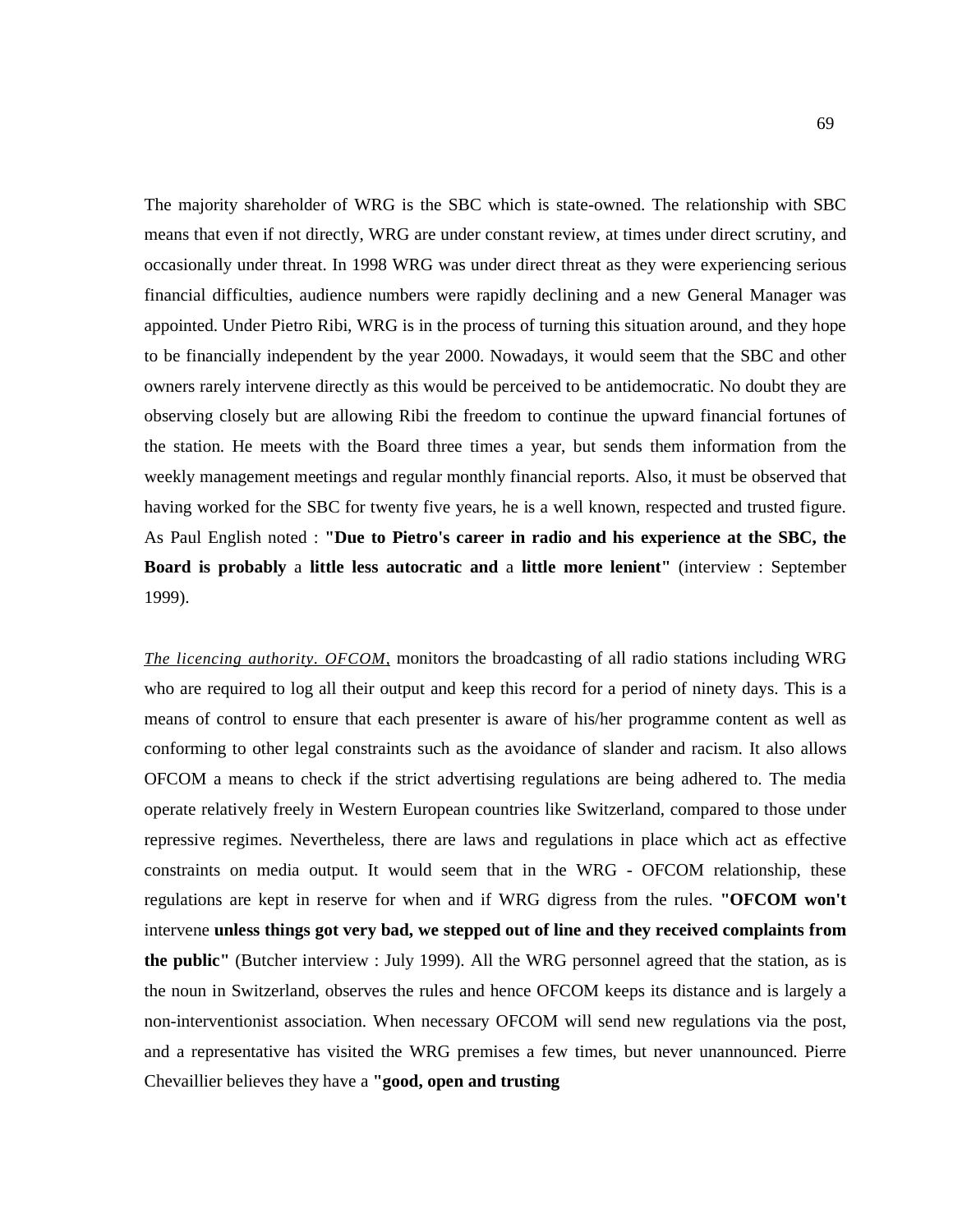**relationship"** (interview : August 1999). After further research I believe that WRG are fortunate in this relationship for two reasons. Firstly, their licence is valid for eight years, this is quite a long period for a local radio station and it frees them from continual checking and the feeling of constantly having to impress the licencing authority in order to renew their concession. Secondly, the Head of OFCOM is Dr Mark Furrer and he is a close personal friend of Mark Butcher. This must aid the relationship and keep the lines of communication open.

The *advertisers* are also a source of external constraint as it is in their interest to reach as large an audience as possible. According to WRG personnel, the advertisers want a bigger audience and **"are pushing for** a **wider reception area"** (Ribi interview : August 1999). The relationship WRG has with its advertisers appears to be a strong and friendly one. Ms. Coletti and her sales team seem determined to service their existing clients well in addition to broadening their client base. The *listeners* of WRG are also putting pressure on the station to increase and improve their reception ability. Ribi also revealed another area of listener constraint : **"WRG is a niche radio and appeals to a very specific audience. They are English-speaking, so in a way language becomes a barrier because it is limiting as the number of English-speaking residents in the area is not necessarily increasing. This can definitely be seen as a constraint for the station"** (interview : August 1999).

The internal constraints include the autonomy of the employees, human resources, financial restrictions and technical limitations (station set-up: space, studio and equipment). Starting with emplovee autonomy, all the staff interviewed stated that they are happy within their, working environments and have a sense of independence which enables them to operate relatively freely. Some comments are as follows:

**"very high degree of autonomy which gives me tremendous job satisfaction...I am able to implement tasks and goals with relative ease"** (English interview : September 1999).

**"I feel I have ,.,lmost complete independence in managing the sales team but I do work very closely with Paul and Mark from a promotional and programming point of view"** (Coletti interview : September 1999).

**"WRG** doesn't **have the feel of a hierarchical institution and I feel I have lots of freedom from both Mark and Pietro. However, I do observe legal restrictions and the set format of**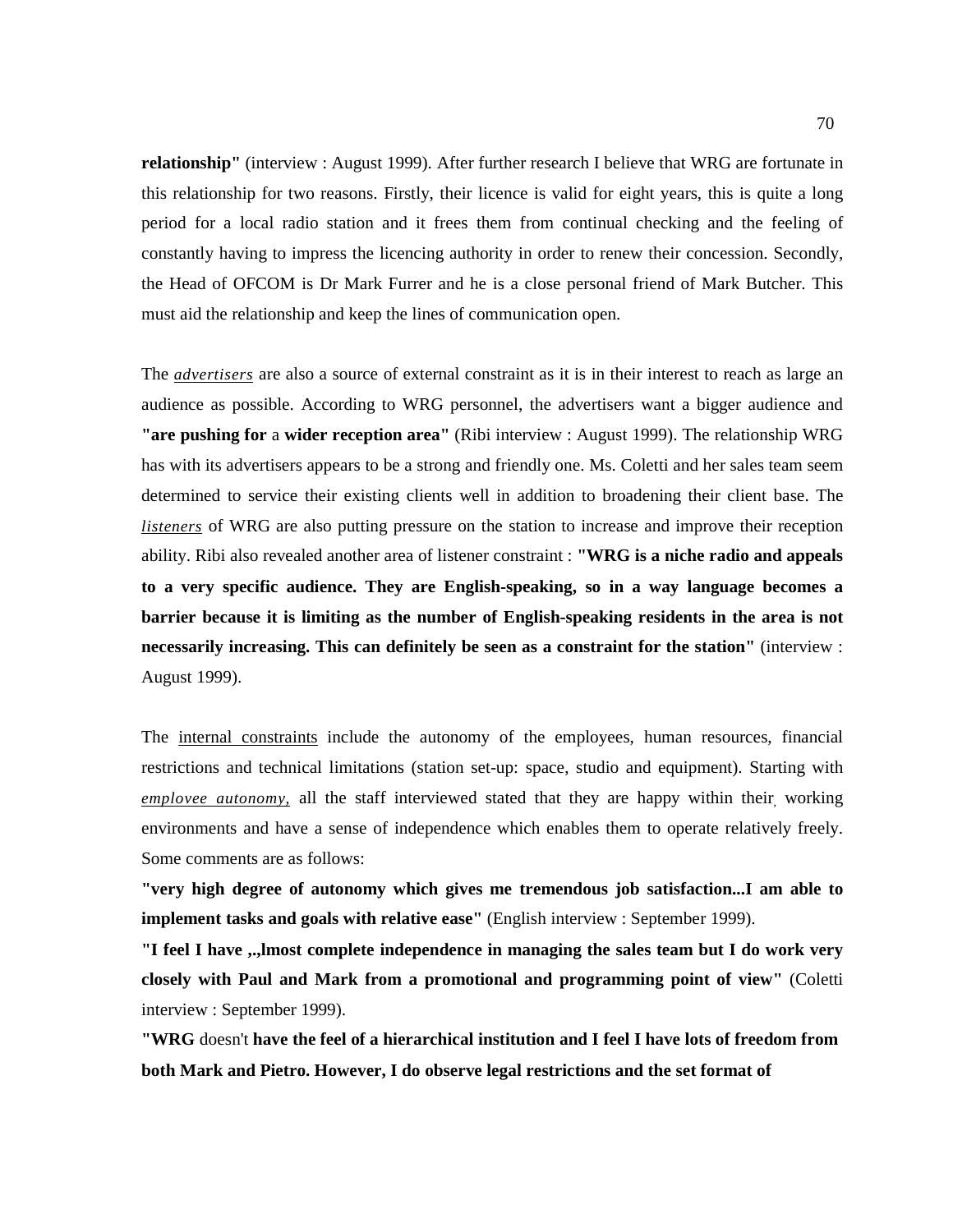# **the show...but use my own discretion in choosing topics for discussion and for interviews"**  (McMullen interview : July 1999).

It is obvious that despite their perceived sense of autonomy, WRG employees definitely work within set boundaries as confiitied by the General Manager : **"The managers are free to** operate **within their schedules, each person has clear responsibilities but these are defined** by **myself "**  (Ribi interview : August *1999).* 

WRG is a small scale operation and it is still in the process of becoming financially independent. This leads to strict *financial constraints* and internal budgets are extremely limited and adhered to. Mark Butcher comments : **"Yes, we are a small station which has its frustrations. We work on** a **limited budget, with limited staff and do have technical restraints"** (interview : July 1999). For Ribi, the most crucial internal constraint is *human resources -* **"I have a small team and they are pushed to their limits"** (interview : August 1999).

## Advertising.

According to Pietro Ribi, Switzerland is in an interesting predicament regarding radio advertising. Despite it being such a well-developed market, the share of radio advertising in the total media advertising pie is only 2,9 percent. In France for example, radio advertising accounts for 10 percent of all media spend and this figure is consistent with most developed European markets. The reason for this situation is two-fold : (1) local commercial radio stations were not initially professional and newspapers brought majority shares in these fledgling stations so as to avoid competition. (2) the SBC is the main player in the Swiss radio market as it owns about 50 percent of all stations. The SBC radio stations are not allowed to carry advertising. This archaic law was made ten years ago to protect the newspaper industry and it is still in existence today. Although the SBC is the majority shareholder of WRG , it holds a private radio station licence and this is how the SBC has gained entry into the radio advertising market. There is still a huge potential for increased radio spend in Switzerland (Ribi interview : August 1999).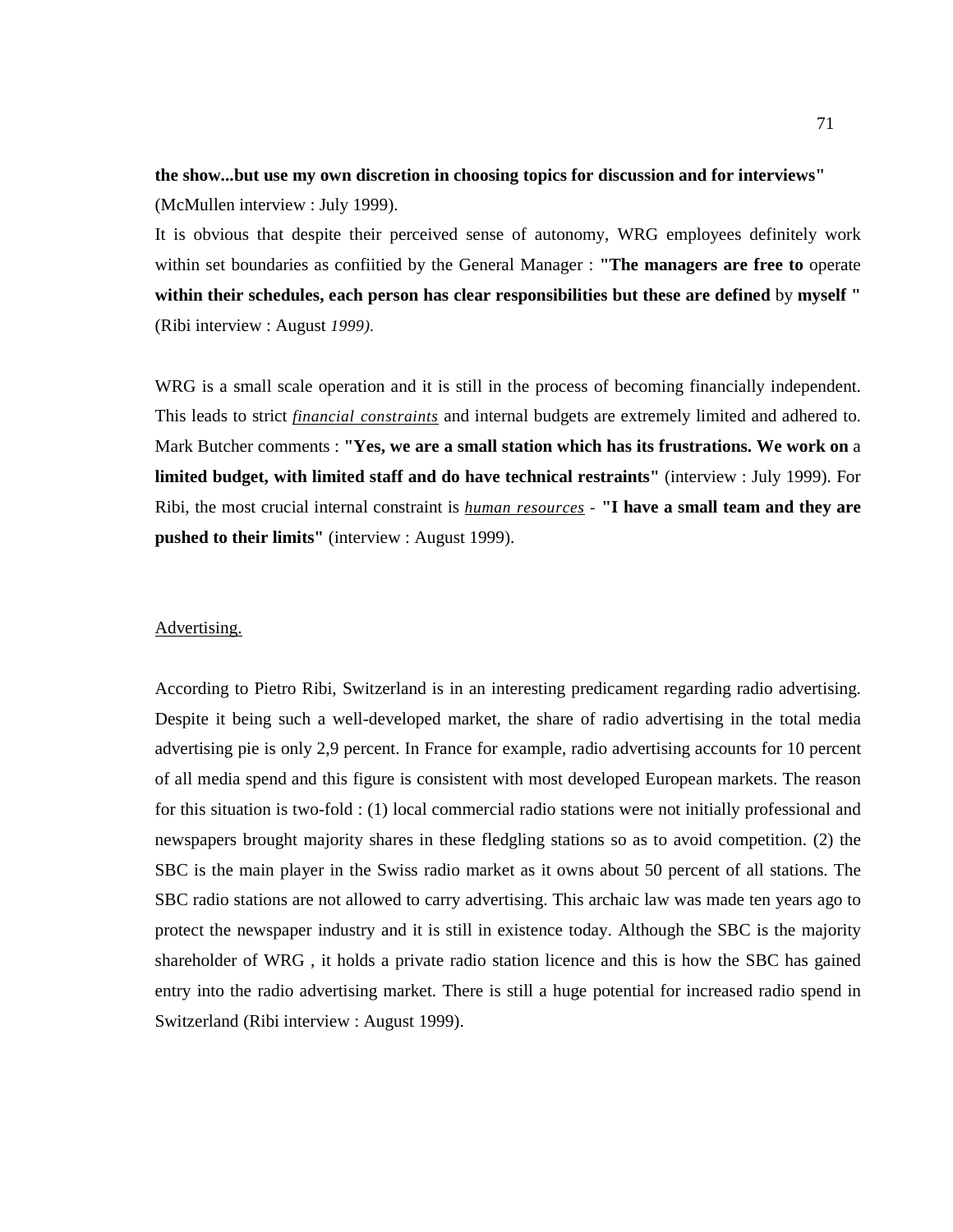Radio stations such as WRG, that hold a 'commercial licence for a specific community', are allowed up to 80 percent of revenue from advertising, and not more than 10 percent from any one client. Thus they have a **"nixed funding status"** (Coletti interview : September 1999). The other 20 percent of funding is obtained through sponsorships, community donations and fundraising activities. From a commercial perspective, the function of WRG is to capture the audience which it sells to the advertisers. Some products simply need to be advertised to the largest number of people possible, but there is a vast range of products and services where the market is more accurately defined. In WRG, advertisers find a niche market of professional expatriates who are high income earners and have the discretionary income to spend (for a list of WRG's advertising clients see Appendix Six). The station's policy is that they do accept competitive advertising, for example they have a number of hotels, airlines, telephone companies and banks that are in competition with one another. They do have an agreement to ensure that there is a minimum of twenty minutes between competitive advertising slots. This is the function of John Bird who is the traffic controller at the station. If a client requests exclusivity this can be arranged but they must obviously pay a premium for this service. Most advertising slots are either thirty or sixty seconds, and the rates differ throughout the day depending on the number of listeners (for the advertising rate card see Appendix Seven). WRG is happy to accommodate advertisers who wish to run twenty or ten second advertising spots and are always available to discuss promotional packages in accordance with their clients' marketing strategies (Coletti interview : September 1999).

An interesting facet to WRG's business is the production of radio commercials. Ninety nine percent of all commercials broadcast on WRG are produced in-house by Paul English, the Operations and Production Manager. He does both the copywriting and the production and on average the cost is 500 Swiss francs (R2000) per commercial. This is broken down into approximately 100 Swiss francs for copywriting, 150 for studio costs and 250 for the voice over/s. For their clients, the use of local advertising agencies is difficult - the production costs would be exorbitant and thus prohibitive for many of the smaller clients, and also most local agencies do not have the resources or the experience to produce English language commercials. WRG has a library of sound effects and music and Paul English himself operates a voice agency business. When questioned, he stated that his voice is used in **"perhaps five percent of all**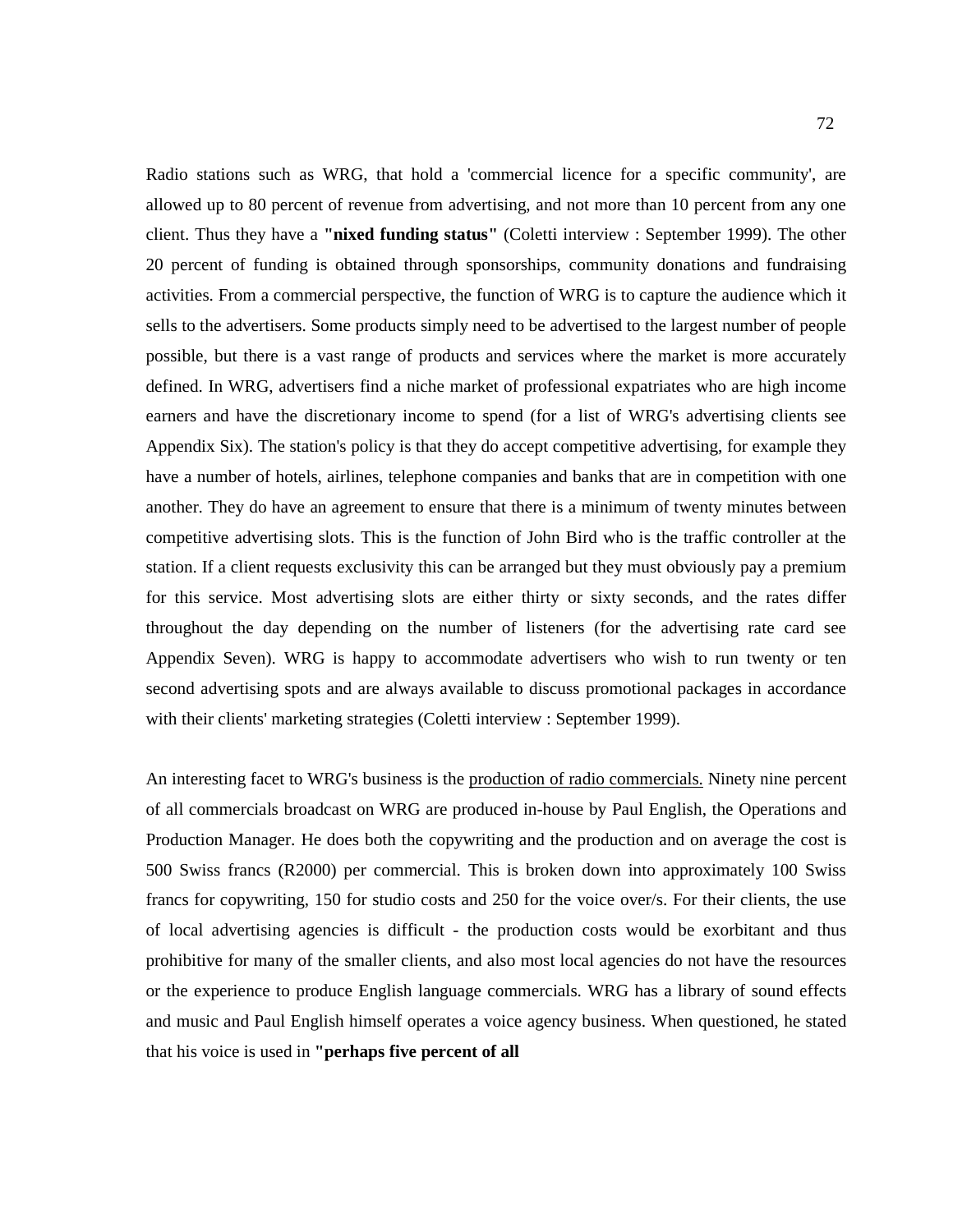**commercials produced".** This production package is offered to advertisers as an attractive drawcard. The commercials are professionally produced at a reasonable cost to the client, and WRG manages to cover their costs and make a small profit too (English interview : September 1999).

# An evaluation of World Radio Geneva's advertising function.

WRG obtain 80 percent of their income and profits from their advertisers and not from their audience. This could arguably make the advertisers the real figures of power.

However, the advertiser's dominant role in financing the core commercial media need not necessarily mean that audience wants are secondary or insignificant. On the contrary... since advertisers are interested in reaching as many of their target audience as possible, consumer preferences are still the most important factor in the situation (Murdock 1982: 145).

Commitment to 'social responsibility' in their advertising is evident in that WRG flight an unusually high percentage of non-commercial advertisements which originate primarily from members of the WRG-FM Community Service Association. This makes their advertising mix more community orientated.

I believe an area for concern is WRG's production of '99 percent of all commercials aired'. Whilst this is a good service to provide their clients and the quality of the commercials is certainly good, it must be stated that the similarity and familiar tone of many of the advertisements is evident. A suggestion would be for Paul English to relinquish some of the copywriting duties and let another member of staff ( for example, Louise McMullen who holds a Masters degree in broadcast journalism and is also creative) share this function. This would also be an ideal opportunity to use a freelancer from the community.

As part of the political economy evaluation, a discussion on the commercial versus community issue would be appropriate. One of the set questions I asked all the WRG interviewees was 'Whether WRG is more of a community or a commercial radio station ?' The responses were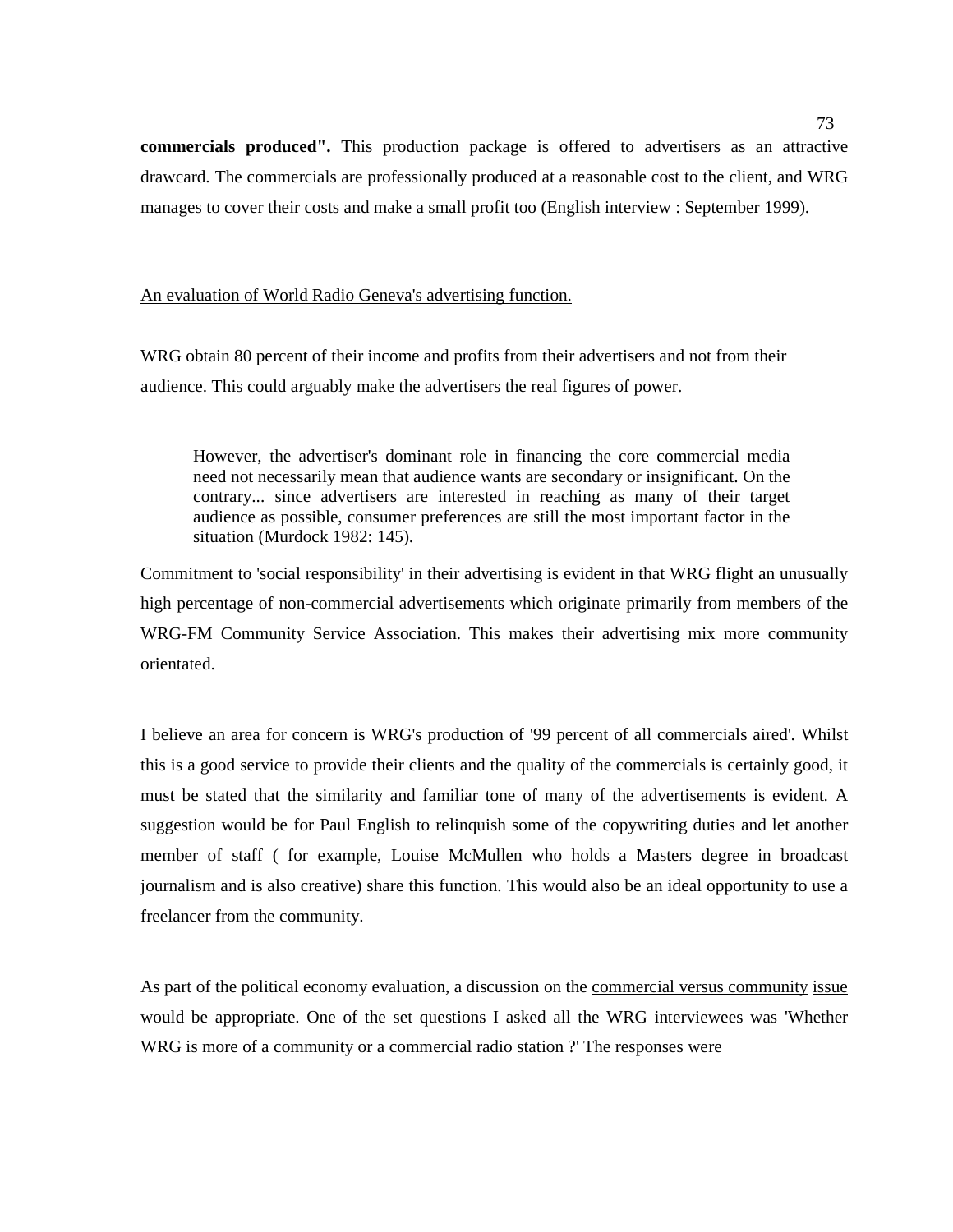varied which shows that there is a certain amount of confusion, although the commercial aspect does seem to be the primary determinant.

**"it has an odd combination of a commercial and a community licence but it primarily has to earn its money. It broadcasts to a highly specific, heavily differentiated community and the main market from** a **revenue point of view is the expatriate sector -** we **need these listeners to help us survive financially"**  (Ribi interview : August 1999).

**"commercial, primarily because WRG exists from** air-time sold, **but** we **never forget our community of listeners and it is for them that our programmes are geared"** (English interview : September 1999).

**"we have a clearly defined community but we are a commercially driven community radio station"** (Butcher interview : July 1999).

**"definitely commercially biased, but we would not exist if it wasn't for the expatriate and**  other English-speaking **communities in the Canton Geneve and Canton Vaud"** (Coletti interview : September).

"both really, I feel both carry **an** equal weight of importance - **without our** community links we would **have** no station" (Chevaillier interview : August 1999).

**"it is definitely** both a **community and** a **commercial radio station...the** commercial **aspect is the driving force, but this does not determine the editorial content in any way, our community goals and objectives do not suffer"** (McMullen interview : July 1999).

An almost total reliance on advertising revenue has forced WRG towards the conventional commercial model. A central feature of media organizations such as WRG is their relationship to other sources of power in society. However, as was evident from speaking with Ribi and the mana<sup>g</sup>ement team, overriding all of these external and internal demands is the issue of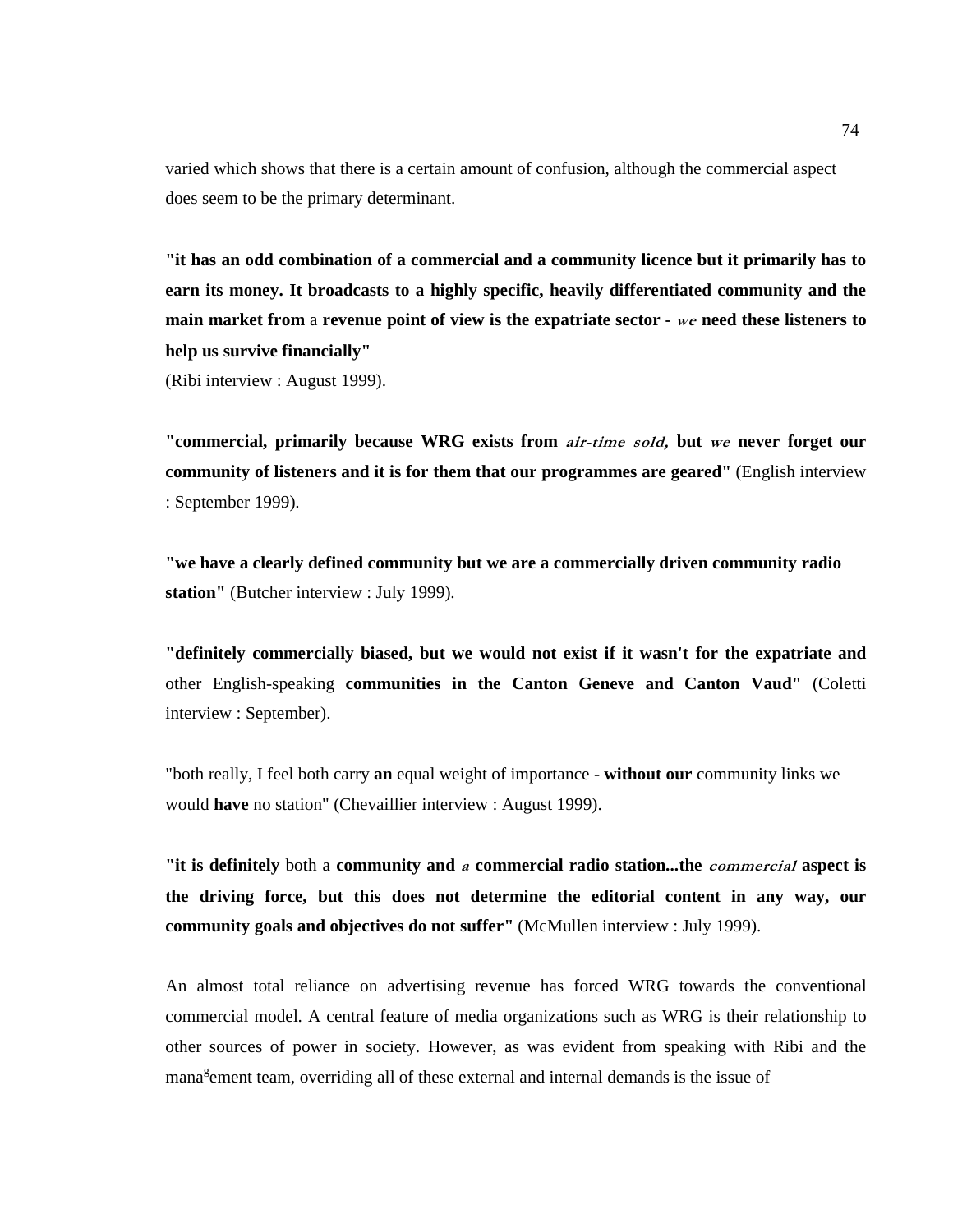commercial survival. WRG's main concern is to stay in business. Their aim is to become financially independent as soon as possible. Thereafter they will be able to generate substantial profits, as is the objective of all commercial operations.

A determinin<sup>g</sup> factor in the commercial versus community debate depends on whether or not the community-based approach is represented at all levels of the station and within the management structure - from links with the community, recruiting policy, training resources, and to top management and policy making. In the study of WRG, this is clearly not the case. Community intentions, whilst evident, have been overtaken by the logic of the marketing and commercial dynamic.

Whilst it may be true that to describe WRG as a community radio station is rather a misnomer, it is also true to say that they cater to a small, local and very distinct community of people, they are distinguished by their community support and are committed to localism. It is my opinion that it is possible to be both profit-driven and retain a sense of social responsibility. Even though WRG is at the commercial end of a community radio station, their broadcasting invigorates the local community and adds a local voice to the media environment. The programming on WRG attempts to reflect and serve the community and they do retain an element of community control in the form of the WRG-FM Community Service Association, who own three percent of the station.

WRG would do well to define their mission statement as much of the idealism behind community radio is in its goal to produce worthy programmes aimed at a minority audience. This is often limited by external constraints such as the need for commercial viability. WRG is neither owned nor ultimately controlled by the community and is thus more of a radio station for the community rather than by the community. This is an area that needs to be urgently addressed and I believe that it is possible to allow the community greater access to the station in order for them to play a more participative role in its functioning. Finally, it must be mentioned that WRG does provide an alternative to the wholly state-owned and larger stations such as Swiss Radio International, and it does provide a much-needed friendly English' voice.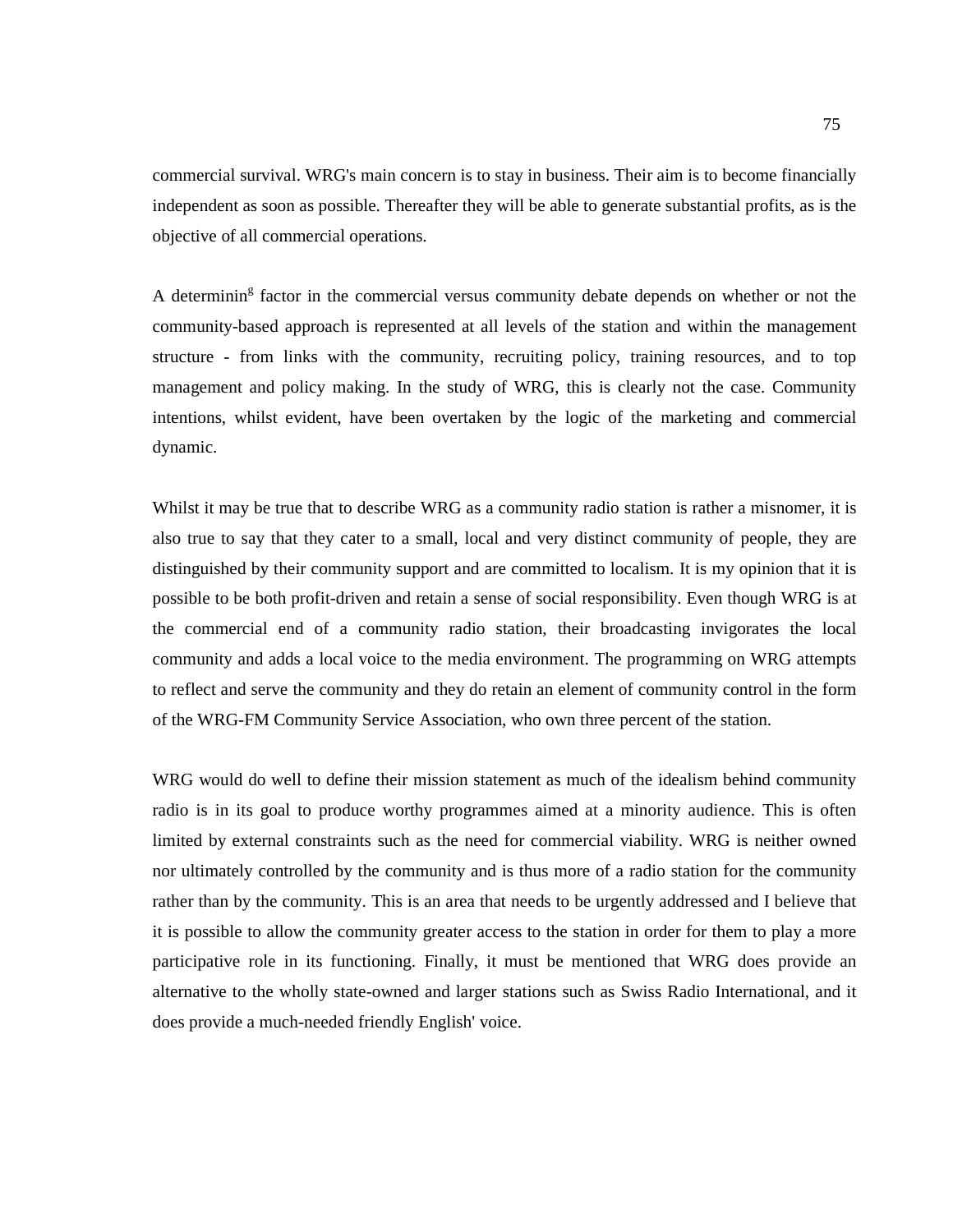# The audience.

WRG is shaped by its unique audience - thousands of English-speaking international professionals and their families living in the Geneva / Lausanne area. In the reception area of WRG there are a total of 710,000 radio listeners:

| Number      | Listeners                                                                |
|-------------|--------------------------------------------------------------------------|
| 160,000     | 76,000 : have English as their mother tongue.                            |
|             | 84,000 : are 'Anglo professionals' - Europeans, South Americans etc. who |
| expatriates | speak and understand the English language.                               |
| 100,000     | Swiss locals who speak and understand English.                           |
| 450,000     | Swiss locals who do not speak English.                                   |

Table Fourteen : Total number of radio listeners in WRG reception area Source : Publicadata / M.I.S. Trend : 1998.

WRG claims a regular audience of 58,200 and a daily audience of 32,500. The listenership figures for the different time periods of the day are as follows:

| Time        | Listenership |
|-------------|--------------|
| 6 - 9 am    | 13,400       |
| $9 - 11$ am | 5,700        |
| $11 - 2$ pm | 6,000        |
| $2 - 4$ pm  | 3,000        |
| $4 - 7$ pm  | 10,700       |
| 7 - 12 pm   | 3,300        |

Table Fifteen : WRG - listenership breakdown per time period Source : Publicadata / M.I.S. Trend : 1998.

WRG enjoys its highest listenership during the Breakfast Show and the evening drive-time show (see Appendix Eight). The demographic profile for the audience is : 48 percent male and 52 percent female, and their core market is drawn from the 25-45 age group (Coletti interview : September 1999). Further research data reveals that the Anglophones in the Swiss Romande area have an above average education (see Appendix Nine) and are likely to hold professional and managerial positions. Hence, their earning power is primarily between 5,800 - 7,800 Swiss francs per month (27% of all Anglophones in the area earn this) and upwards of 7,800 Swiss francs per month (46% earn this per month) (see Appendix Ten). Of this last group of high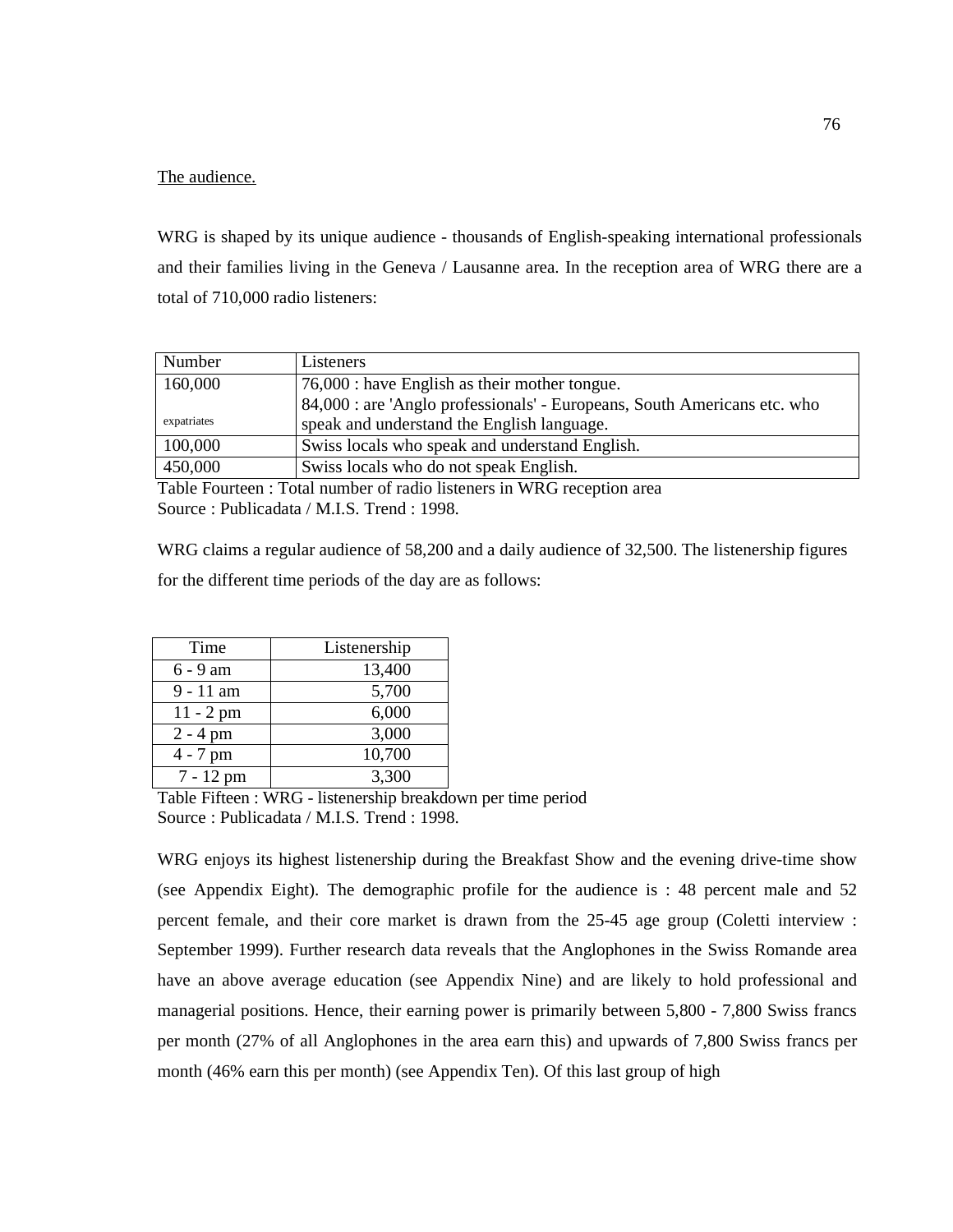earners, 39,2% regularly listen to WRG which has obvious advantages for advertisers due to the large discretionary income available (see Appendix Eleven) (Publicadata : 1998). Considered in teilus of listeners' diverse nationalities, the target market is fractured; however it is homogeneous in that the majority are well educated professionals, high income earners and they bring with them a wide provision of skills to the area.

Of the thirty two respondents who answered the questionnaire, **twenty one** claimed to be familiar with WRG, and eleven were not. In answer to the question 'low frequently do you listen to WRG ?' out of twenty one respondents : eleven listened frequently (almost daily); six fairly frequently (approximately four times per week); and four listened rarely (however, three of the four commented that this was due to the poor reception signal in their area).

Interestingly, twelve respondents made specific mention of listening to WRG whilst driving, and this brings us to a brief discussion of audience reception. The assumption that full undivided attention is given whilst listening to the radio has been discarded in favour of theories which differentiate between levels of attention. One example is Jeremy Tunstall's (1983) definition of levels as *primary* (close attention), secondary (the medium in question is relegated to the background) and tertiary (although the medium is present, no conscious monitoring of it is taking place)" (cf. in O' Sullivan et al 1998 : 149. Italics in original). Andrew Crisell (1994) agrees with the above and argues that the defining characteristic of radio is the "flow" that comes from a lack of clear programme boundaries. This allows listeners to concentrate solely on the radio programme or to be free to perfoinl other activities whilst listening. This flexibility means that listeners can dress, make meals, drive the car etc. simultaneously and these actions clearly relegate radio to a "secondary or background medium" that is used to "structure their day and as a companion" (Crisell 1994 : 212).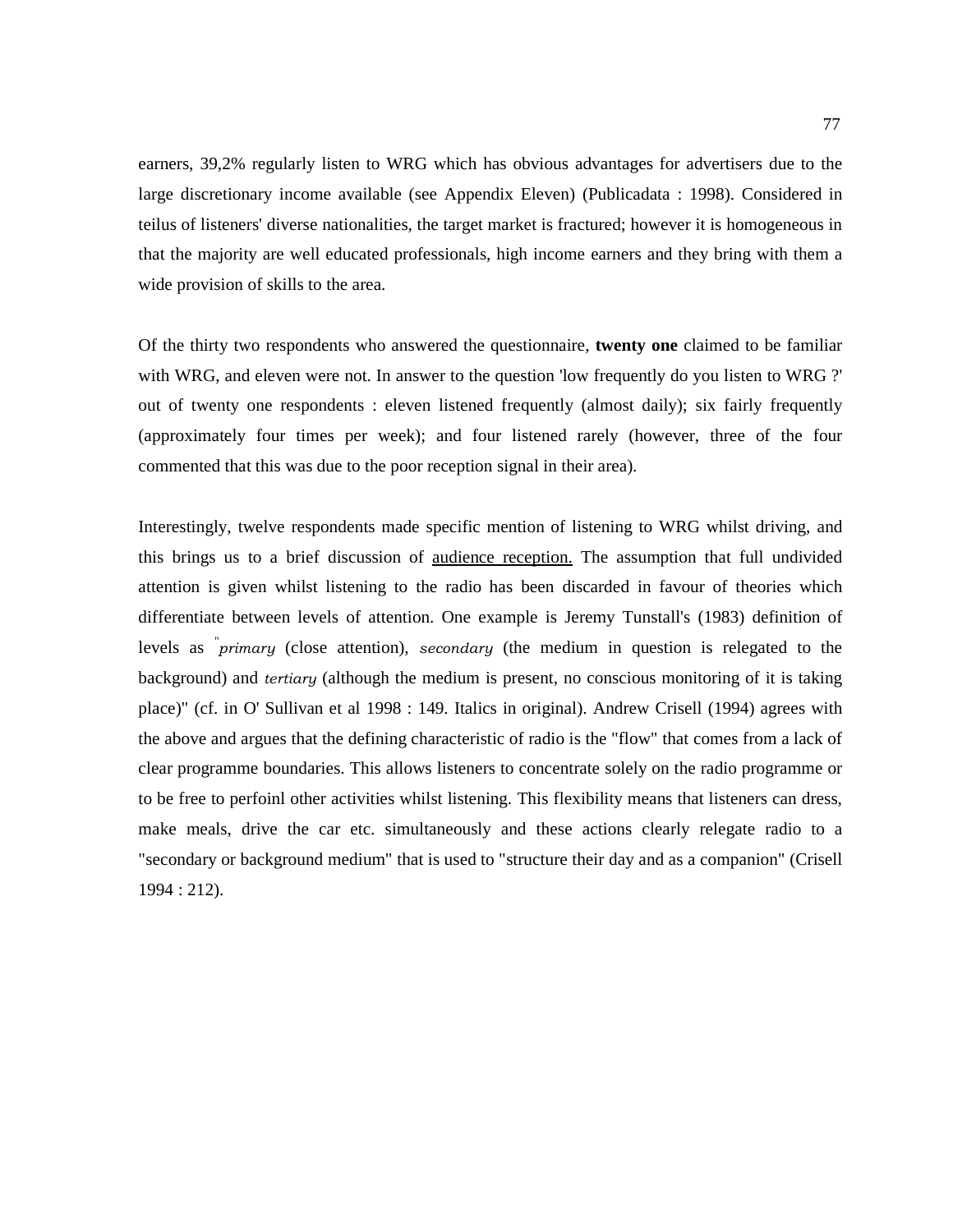# Programming at World Radio Geneva.

WRG addresses a broad international and multi-cultural audience and has attempted to design programmin<sup>g</sup> which they believe will appeal to their target listeners. Butcher, Head of Programming comments : **"the content should reflect a positive and unifying view of the expatriate community"** (interview : July 1999). Due to severe budget limitations they are not a strongly speech-oriented station and a large proportion of broadcast hours is occupied with semiautomated music as this is much cheaper to programme. Partly to meet the expectations of. their listening public, and partly due to their financial restrictions; **WRG's** schedule replicates those of mainstream media with 'live' drive-time shows in the morning and evening, and 'soft adult contemporary' music in between and throughout the night.

The regular programme schedule is as follows:

| Time            | Programme                     |
|-----------------|-------------------------------|
| $24.00 - 06.30$ | Music                         |
| $06.30 - 10.00$ | The Breakfast Show            |
| $10.00 - 13.00$ | Music                         |
| $13.00 - 13.30$ | <b>BBC World Service News</b> |
| $13.30 - 16.00$ | Music                         |
| $16.00 - 19.00$ | The Evening drive-time Show   |
| $19.00 - 19.30$ | <b>BBC World Service News</b> |
| $19.30 - 24.00$ | Music                         |

Monday to Friday.

Table Sixteen : WRG - Weekday programme schedule Source : Butcher interview, July 1999.

The Breakfast Show is hosted by Mark Butcher and Louise McMullen. It features international, business and local news; current affairs; music; sports and chat with local news from Markus Berry. There are generally two interviews daily, one pre-recorded and one live. At 9am is What's On' which is written by a freelancer from the community, Jennifer McDermott, and e-mailed to the station daily. At 9.20 am there is 'Health Minute' which is sponsored by a private hospital. There are numerous weather and traffic reports too. On Friday mornings the schedule is a little different between 9 - loam Paul English hosts The Classifieds' which involves the buying and selling of goods and services in the community. Listeners can call in and have their classifieds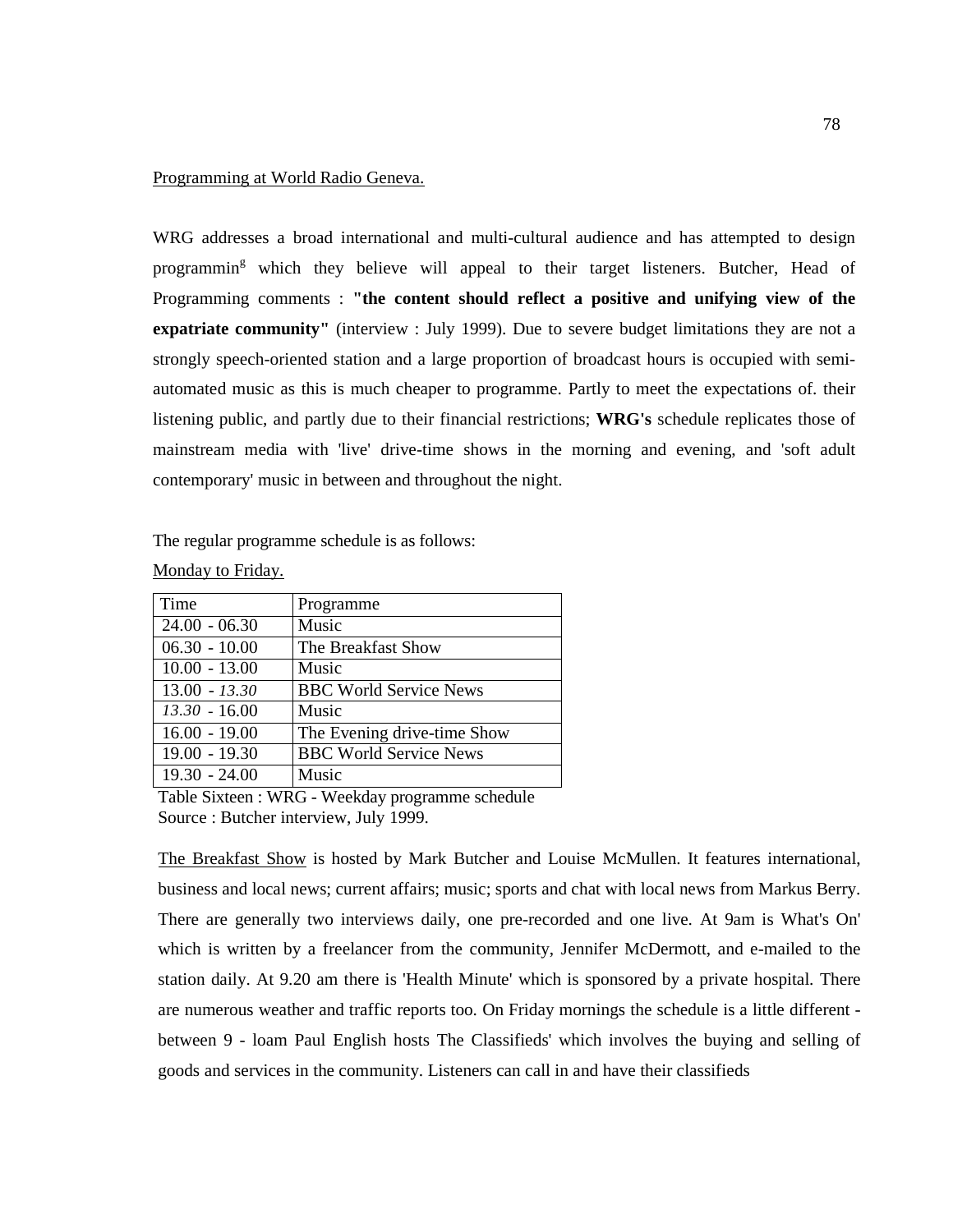announced on air. Also on a Friday there is a live phone link with New York for the 'Gabby Cabby' featuring American news. Often on a Friday in the second interview slot, Louise McMullen will interview a local band who will play in the studio.

The Evening drive-time Show is hosted by Ann Crossey. It features international and local news, current affairs, sports and music as well as regular weather and traffic reports.

## Saturday.

| Time            | Programme                                                                     |
|-----------------|-------------------------------------------------------------------------------|
| $24.00 - 09.00$ | Music                                                                         |
| $09.00 - 14.00$ | 'Saturdays' hosted by Rodney Ross. International news plus a light round-up   |
|                 | of sports and weather                                                         |
| $14.00 - 18.00$ | <b>Music</b>                                                                  |
| $18.00 - 20.00$ | Pure Country' hosted by Martha Martinez. This is a solid two hours of country |
|                 | music 'live' from Dallas, Texas.                                              |
| $20.00 - 24.00$ | <b>Music</b>                                                                  |

Sunday.

| Time            | Programme                                                                                                                                                                                    |
|-----------------|----------------------------------------------------------------------------------------------------------------------------------------------------------------------------------------------|
| $24.00 - 09.00$ | Music                                                                                                                                                                                        |
| $09.00 - 12.00$ | 'Sundays' hosted by Rodney Ross, the same format as his Saturday show.                                                                                                                       |
| $12.00 - 14.00$ | <sup>1</sup> A Prairie Home Companion' hosted by Garrison Keillor. Two hours of pre-<br>recorded music, sketches and a look at what's happening from Minnesota,<br>United States of America. |
| 14.00 - 24.00   | Music                                                                                                                                                                                        |

Table Seventeen : WRG - Weekend programme schedule Source : Butcher interview, July 1999.

The questionnaire respondents were asked to name their 'preferred programmes'. The most popular programme is undoubtedly the Breakfast Show for which there were fourteen responses. The news broadcasts were the next most mentioned with eight responses.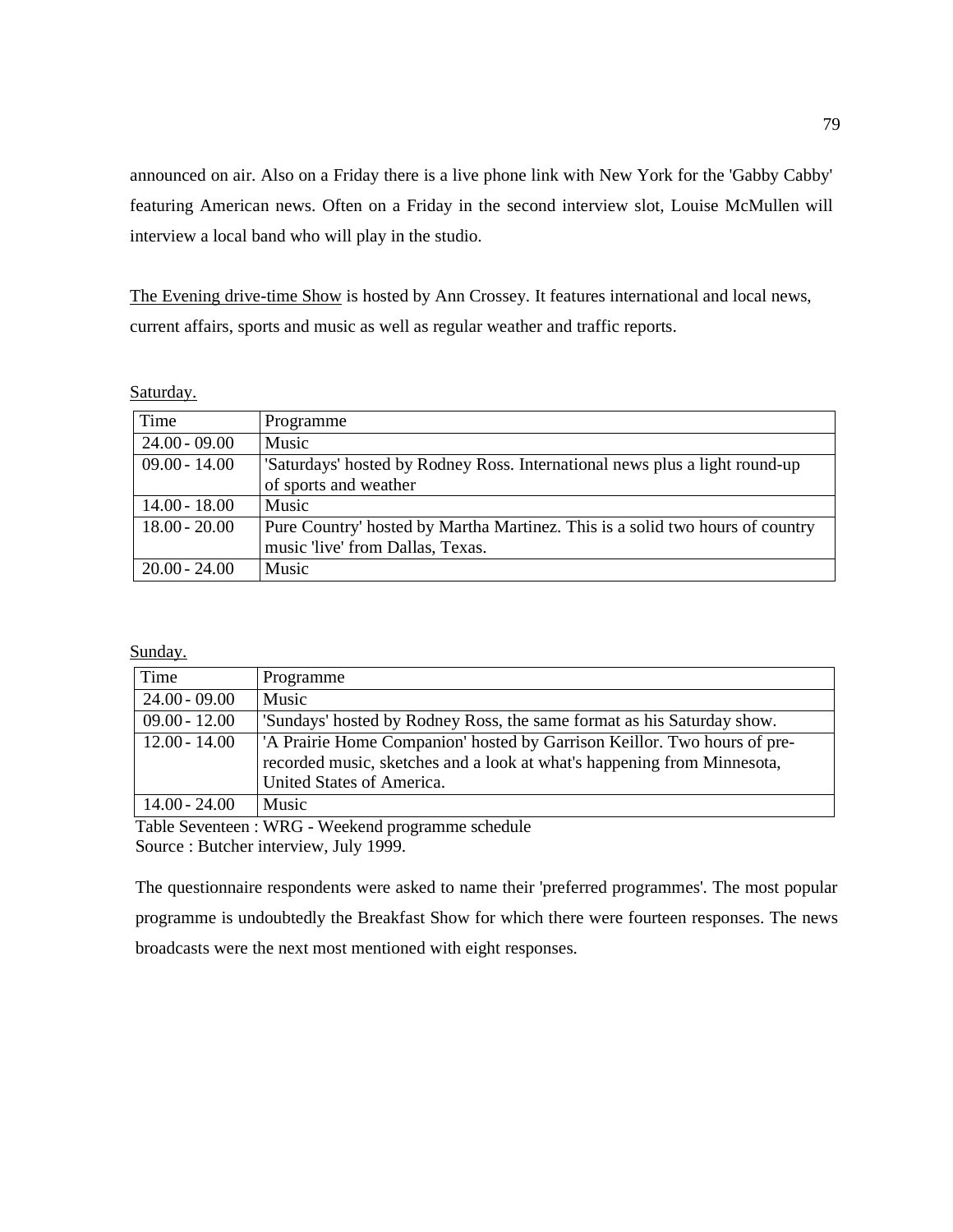| Responses      | Programme              |
|----------------|------------------------|
| 14             | The Breakfast Show     |
| 8              | <b>News</b>            |
| 7              | What's On              |
| 6              | The Evening Show       |
| 5              | Special interviews     |
| 4              | Weekend shows          |
| 3              | Music                  |
| 3              | Prairie Home Companion |
| $\mathfrak{D}$ | Classifieds            |

Table Eighteen : Respondents - Preferred WRG programmes Source : The research questionnaire.

I believe that the popularity of the Breakfast Show has much to do with its two presenters who are professional, witty and friendly. It is also aimed very much at the community and discusses real community issues which imparts a warm societal feeling. There is a fair amount of 'live' interaction with the listeners, for example, phone-ins regarding competitions; views on certain issues; callers to the station who report a traffic jam get a free bottle of jam as a gift, and music requests. Localized community stations seem to use the phone-in more extensively than national networks and this is an example of "the community talking to itself and with each other" (McMullen interview : July 1999). Lewis and Booth (1989) have the following to say about phone-ins:

Phone-ins are the most economical form of broadcasting since all they require is a presenter who is prepared to guide the discussion and deal with whoever wishes to call. The phone-in is perhaps the closest most stations to...allowing...public expression of nolnially private concerns...The 'intimacy' of the phone-in is part of its appeal...This sense of eavesdropping is an essential part of the entertainment for many listeners...they have two aims: firstly to foster a sense of personal interaction with the caller and secondly to make the programme entertaining for the audience (Lewis & Booth 1989 : 102).

Each morning on the Breakfast show Louise McMullen features two interviews. The first broadcasts in the 7.10am time slot and is usually pre-recorded. It is often a serious interview regarding business, technical or financial topics so as to appeal to the predominantly male audience. The second interview at 8.40am is noinially 'live' with a studio guest. This interview is geared to appeal to the 'housewife' which is a very important sector of the listenership profile. "In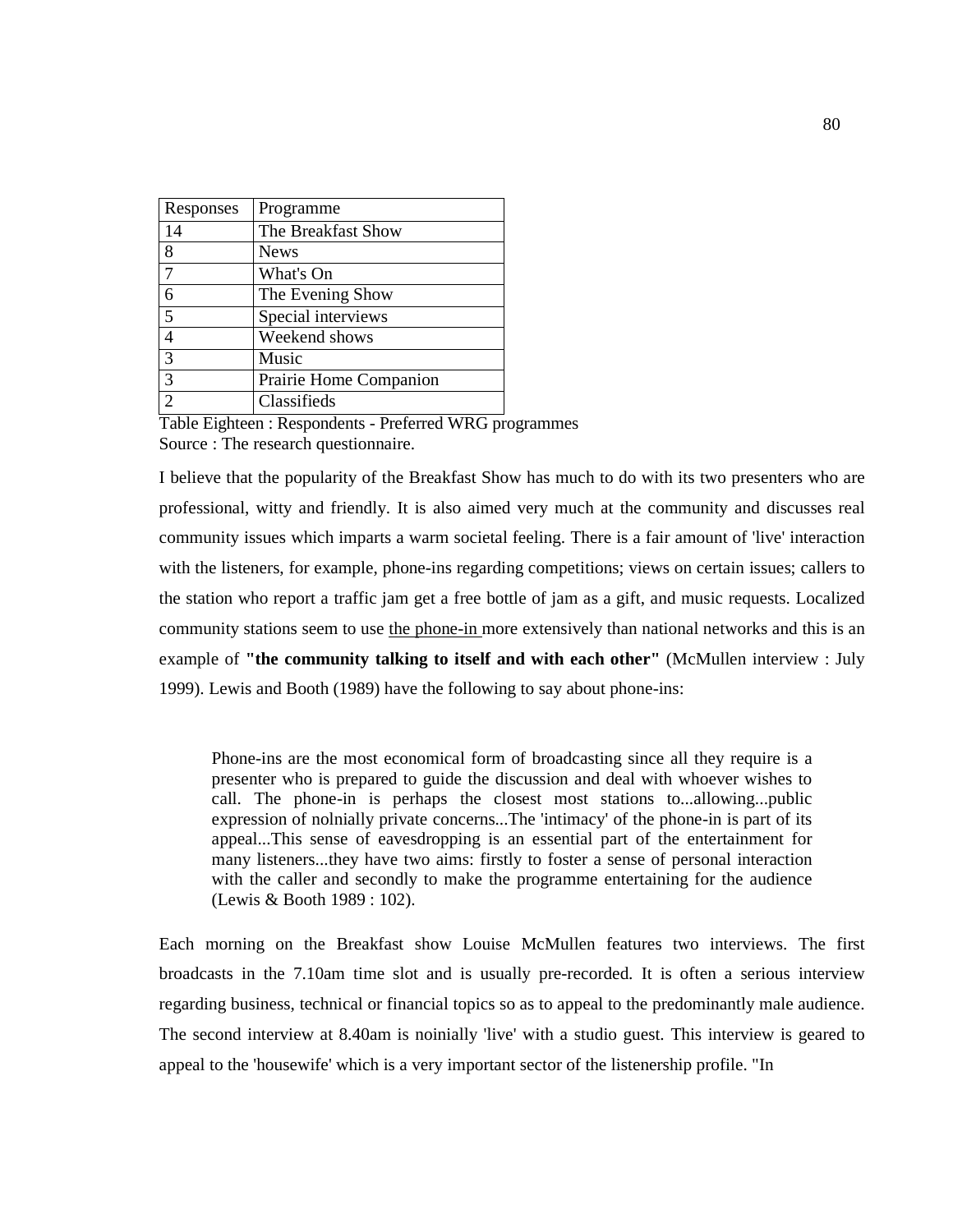a study of housewives and radio (Hobson 1980) it was stressed that radio gives the isolated listener a feeling of community not simply with the broadcasters but with other isolated listeners too" (cf. in Crisell 1994: 212). These special guest interviews rated highly amongst WRG listeners, especially housewives, who at 8.40am are alone because the husbands are at work and the children at school.

News acts primarily as a source of factual information, but it also provides social and entertaining information. This aids the listeners as it allows them to participate in society. News as a genre is a commodity and is a very important part of WRG's programme schedule. It is expensive to gather and distribute and should produce an audience that is of the right size and composition to be sold to advertisers. Following is a breakdown of the news format and schedules broadcast on WRG :

## International News and weather.

From the BBC World Service. This is a 'live' feed Monday to Friday at 8.00 (15 minutes), 13.00 (30 minutes) and at 19.00 (30 minutes). WRG pay for this service.

# National News and weather.

From Swiss Radio International. This is a 'live' feed from Berne with an English-speaking newsreader at 7.00, 9.00, 10.00, 12.00, 16.00, 17.00 and 18.00 on Mondays to Fridays; and from 9.00 - 14.00 every hour on Saturday and Sunday. Each broadcast lasts approximately four minutes and this is a free service to WRG as SRI is owned by the SBC, who are also majority shareholders in WRG.

# Local News.

This is compiled and presented by Markus Berry at 6.30, 7.30 and 8.30 on Mondays to Fridays. It is sourced from computer information, newspapers and local organizations and institutions - WRG is on the press release list of the United Nations, the World Health Organization, local businesses, Geneva University and the Geneva and Lausanne police headquarters.

(Butcher interview : July 1999; http://www.wrg-fm.com).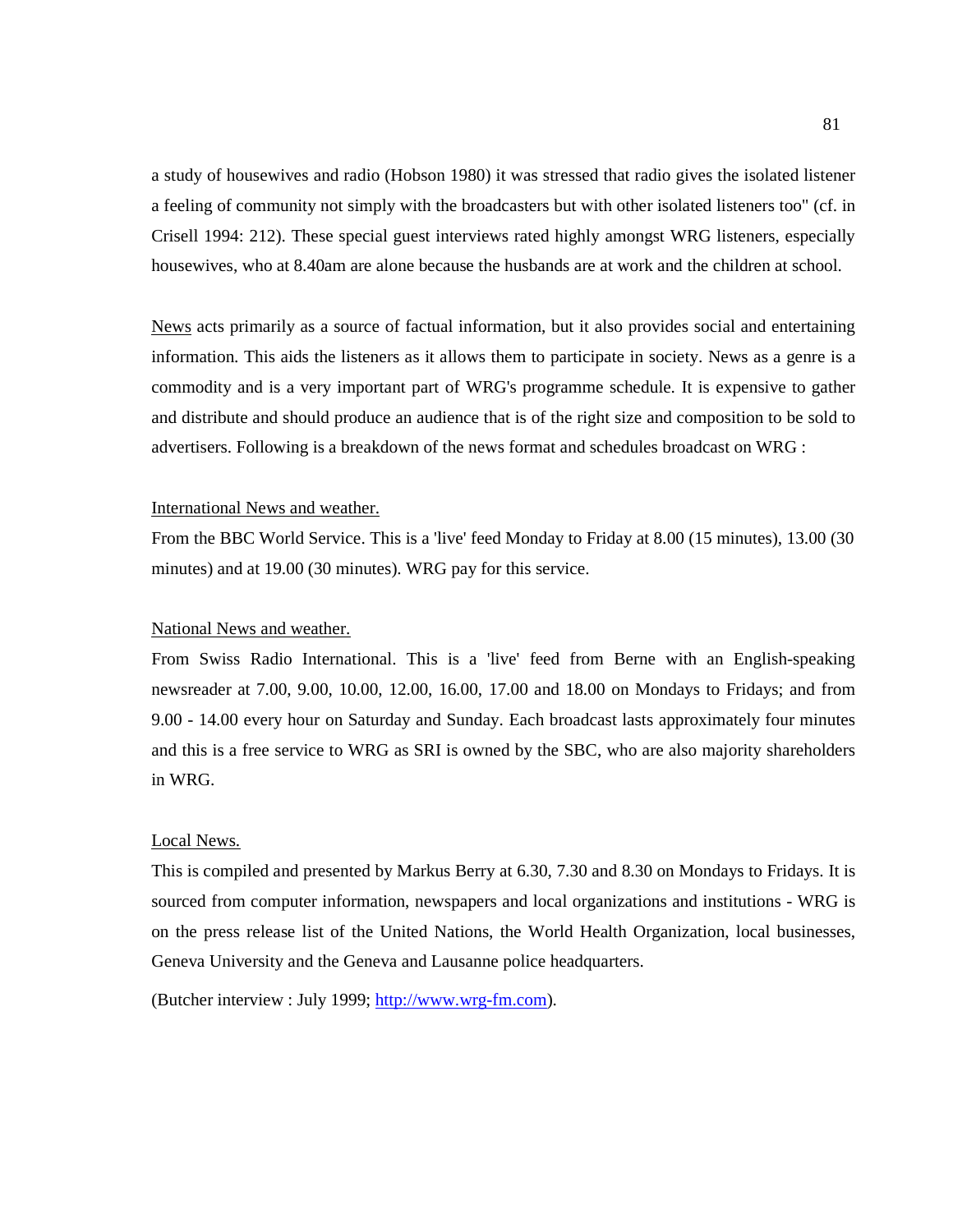Lastly in this section on programming - one telling clue to a station's sense of identity is its choice of signature jingles, which are repetitively broadcast between programmes or segments within programmes. These jingles are often given as much thought and attention as the rest of the station's schedule. WRG have five pre-recorded jingles that are rotated on a daily basis:

− Lock us in at number one - WRG : 88.4 FM.

− 88.4 is World Radio Geneva.

− Don't forget - 88.4 means WRG FM.

− Smooth music, sharp news - WRG 88.4 FM.

− Your kind of station - World Radio Geneva 88.4 FM.

(English interview : September 1999).

### An evaluation of programming at World Radio Geneva.

The issue of audience research is of primary importance. According to Ribi, the last audience 'likes and dislikes' research was conducted in 1996, prior to the opening of the station. This was overseen by Colman Research (an American company with offices in Europe) and proved invaluable at the time (interview : August 1999). Radio stations can no longer take their audiences for granted as they will ultimately fail if they get cut off from the needs and aspirations of their listeners. As McMullen comments : **"we desperately need more research done so we can have** a better **idea of who our listeners are, what problems they experience and what exactly they like or dislike about the station"** (interview : July 1999). WRG's website has a 'guest page' where members of the public are free to comment on various topics of their choice. I reviewed this for eight months, and it would seem that the comments are either praiseworthy or critical but they do not provide actual suggestions. Due to financial restraints, I would recommend that WRG conduct their own audience research. Using current resources this can be done for an affordable amount and the cost factor would not compromise its effectiveness. For example, the presenters (or even the General Manager / Station Manager) could announce the need for audience research and explain their need for audience participation in order to ultimately improve their service to the public. They could request that listeners phone in / fax / email their addresses to the station and pre-designed likes and dislikes' questionnaires and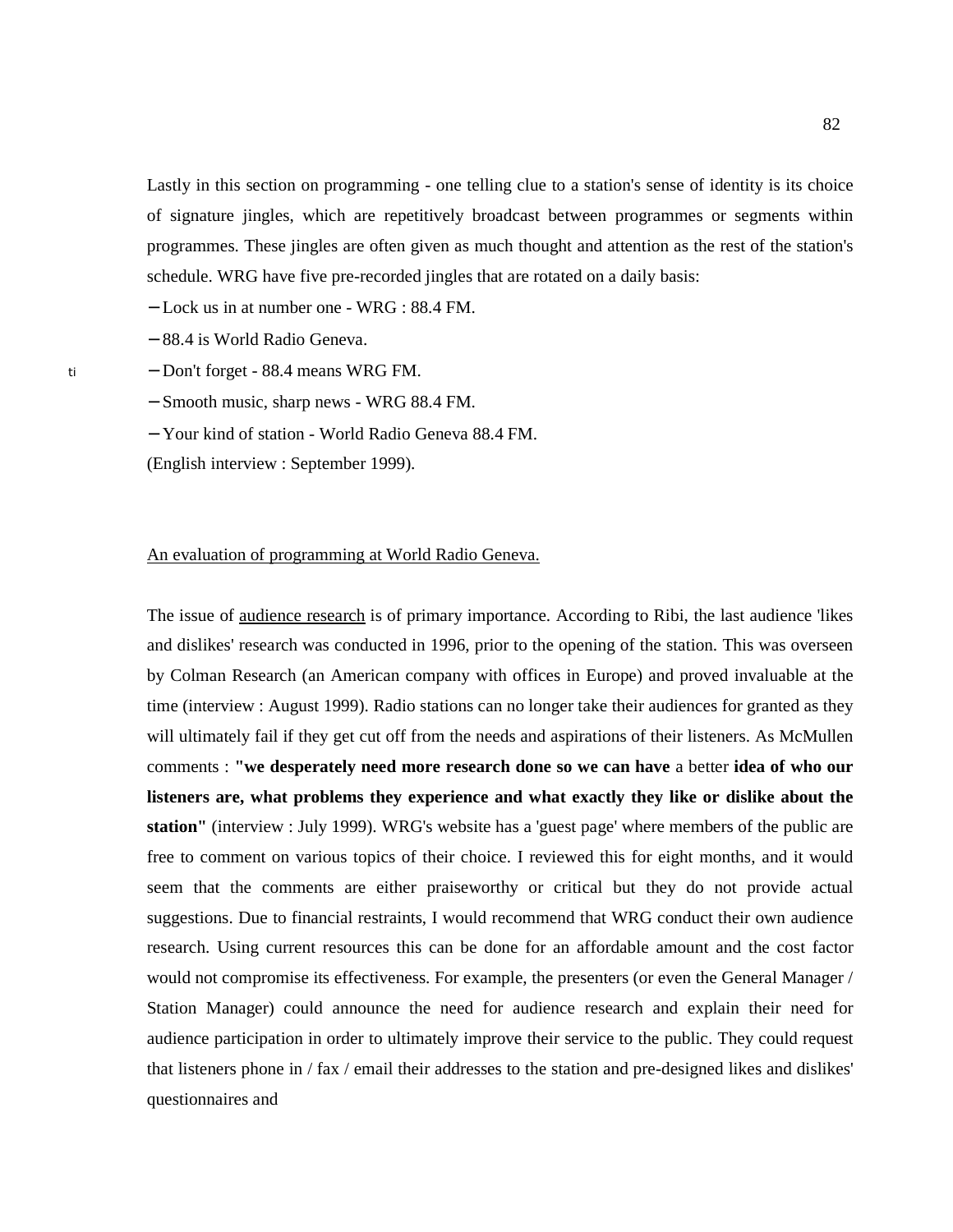prepaid envelopes could be mailed to the respondents. Phone-ins could also be arranged to allow members of the public to air their views on programmes, music played etc. Twice yearly, WRG produces a magazine called the WRG Guide'. The Guide has a distribution of 100,000 and a similar questionnaire could be inserted into this publication. Return rates for this type of research are normally low but a return rate of one percent would guarantee 1000 questionnaires and a five percent return rate would produce 5000 replies. This information would be invaluable to WRG and would enable them to obtain a clearer understanding of their listener market as well as allow the community to participate in possible changes and improvements at the station.

For some idea on audience 'likes and dislikes', let us review the respondents' answers to the question 'Is there anything you would like to have changed / included in the programming format?' Remembering that twenty one out of thirty two respondents listen to WRG, the most requests were for more 'live' programmes, followed by a call for more information on culture shock.

| Requests                                                                 |
|--------------------------------------------------------------------------|
| more 'live' programmes with presenters.                                  |
| more information specifically for expatriates coping with culture shock. |
| more updated modern music.                                               |
| more information on the Lausanne area, not only for Geneva.              |
| Respondents                                                              |
| do not wish anything to be changed.                                      |
| requested a better reception signal.                                     |
| said that they were not familiar enough with the programming to comment. |
|                                                                          |

Table Nineteen : Respondents - likes and dislikes of WRG programme format Source : The research questionnaire.

Due to the high music content WRG is an entertainment station, but it also provides some information which supports and aids the community, and this is essentially part of the 'social responsibility' requirement. There are daily weather reports, traffic updates and the What's On feature. WRG attempts to carry out its mission of integrating the expatriate community into Swiss society through this What's On programme. It provides free publicity to non-profit organizations and in turn provides information in the English language to the community. The programme has become part of the fabric of the expatriate audience and this **"free noticeboard to the area**" is part of **WRG's** social commitment policy (Ribi interview : August 1999). 'Info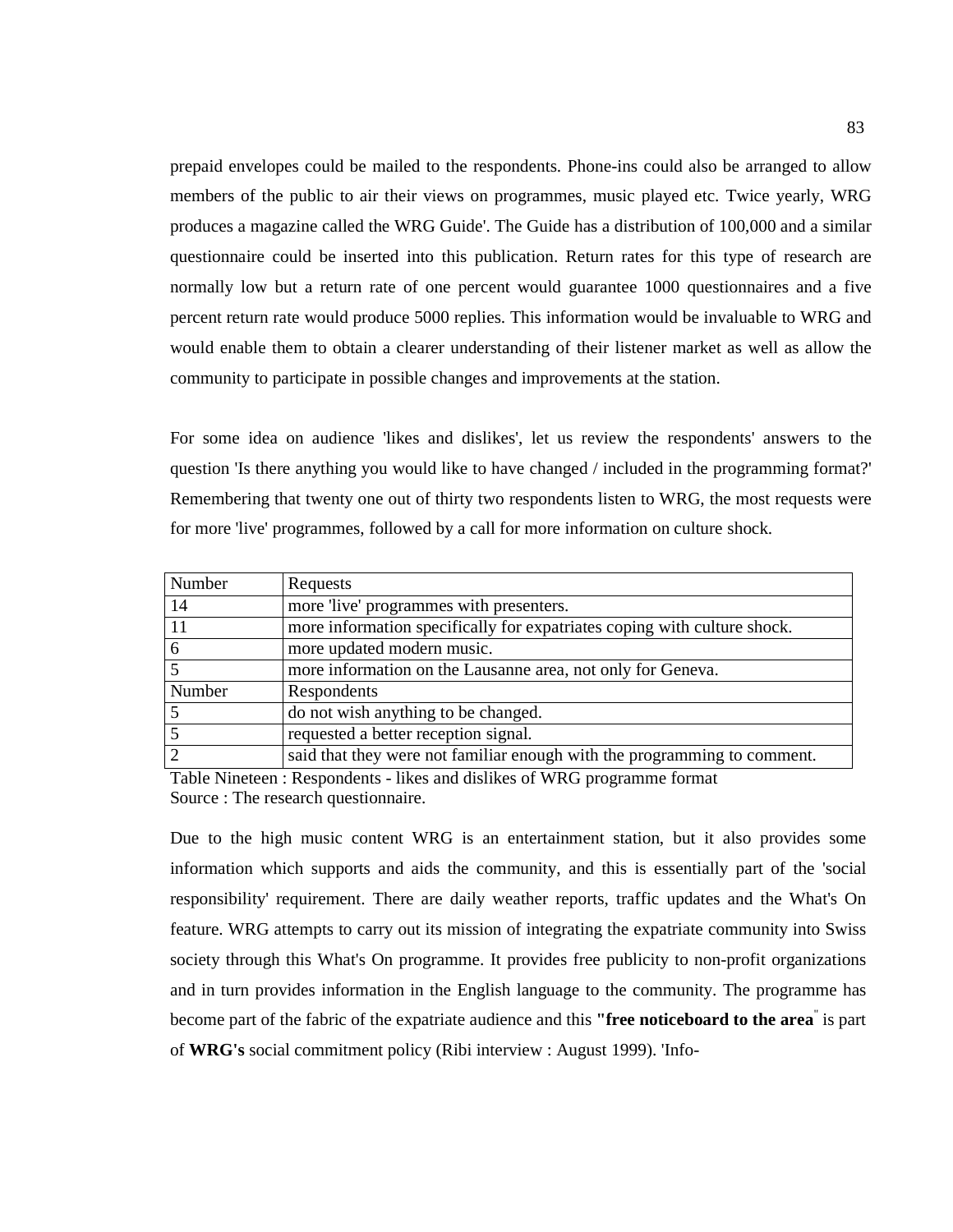nment' can work both ways. It provides an essential community service but at the same time serves WRG's commercial interests - by providing essential information you ensure goodwill, which provides the station with loyal listeners, which in turn attracts advertisers.

WRG's cover of international, national and local news is fairly complete and comprehensive. They provide daily newscasts from three different sources which is excellent for such a small radio station. A small area of concern relates to the production of the local news broadcasts. Local news is one of the primary platforms on which the 'localness' of local radio is based, and the local news journalist (Markus Berry) is close to the sources he uses such as the Geneva police, United Nations etc. This can be a disadvantage because he is dealing with more-or-less the same local authority officers / public relations personnel all the time. Berry cannot afford to offend these sources but should <sup>g</sup>uard against the possible monotony and sometimes bland coverage that can result from using the same sources on a regular basis.

Cross-cultural communication is an important area that needs to be addressed . I have identified a need (confirmed by the questionnaire survey) for programmes to be designed to meet the special requirements of the expatriate society - most specifically to address the culture shock that almost every newcomer experiences. The following section will be dealt with in some detail for a number of reasons : firstly, these programmes will be immensely beneficial to expatriates and will help them overcome the issues discussed in the first section of this dissertation on the 'Socio-cultural implications for expatriates'. Secondly, these programmes if implemented, will serve to function symbiotically as the personnel of WRG will become familiar with the problems experienced by their target market which will in turn allow them to be more focused and effective in their presentation. This will result in increased awareness and listener loyalty for WRG which can only improve their financial situation.

There is a need for cross-cultural orientation programmes that would prepare listeners to respond to unfamiliar situations and provide them with both the information and the reassurance they need. These programmes should be designed to expose members of the expatriate community to the basic concepts, attitudes, role perceptions, taboos and customs of the Swiss host culture. They can take many foul's : expert guest speakers discussing topics such as culture shock and the

tai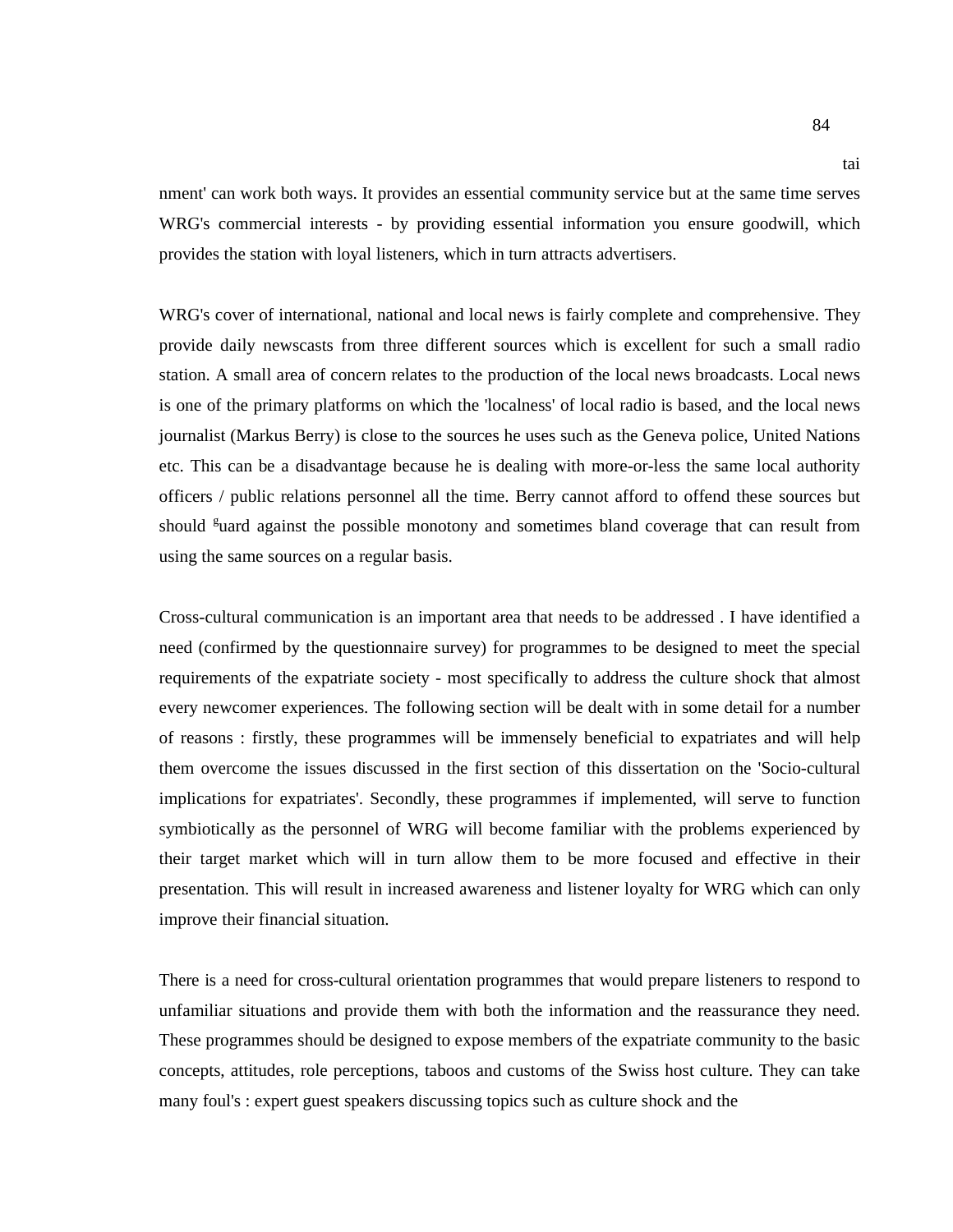various stages one can expect; interactive phone-ins where listeners could share their experiences and ask for advice; and suggestions made by WRG about the various titles and useful websites available. These programmes can also be validated and made more interesting by inviting persons of the host Swiss culture to respond to certain situations. Ideally I envision these programmes appealing to all expatriates but perhaps they would be of greater interest to the 'housewife' sector who do not have the support of a work environment. International exposure also has a particularly deep impact on children whose sense of core identity is still in development. A suggestion is to design programmes geared towards adolescents / teenagers and have them broadcast in the evening when they are home from school. A different programme for parents of small children  $(3 - 10)$ years) , dealing with how to help them build a sense of confidence and belonging, would also be useful.

In order to develop programmes with a cross-cultural orientation, some empirical research by WRG needs to be undertaken. This will determine the major dimensions of social perception and cognition that are used in Swiss culture. Culturally determined viewpoints could then be isolated as representative generalizations about the varying cultures. For example: generally the Swiss are respectful of authority, not all expatriates are; generally the Swiss aim to be punctual, not all expatriates do; generally the Swiss are more formal and introverted, and expatriates are less formal and more extroverted. The programmes should aim to be flexible, experimental and participative and would help to integrate the expatriate and the Swiss culture.

I have formulated some possible topics for the cross-cultural orientation programmes:

- 1. The history of Switzerland its social systems, politics, demographics, climate etc.
- 2. The history of the surrounding countries that are so accessible from Switzerland.
- 3. Cultural issues Swiss culture, myths and taboos.
- 4. Customs and information about the people and areas of Geneva and Lausanne.
- 5. The importance of language and specifically the French language and infonuation about courses to attend, prices, length of courses etc.
- 6. Family concerns medical care, medical insurance, house insurance, civil benefits insurance, taxes , housing, rules and regulations pertaining to rental.
- 7. Education information on the local schools, the education system, International schools etc.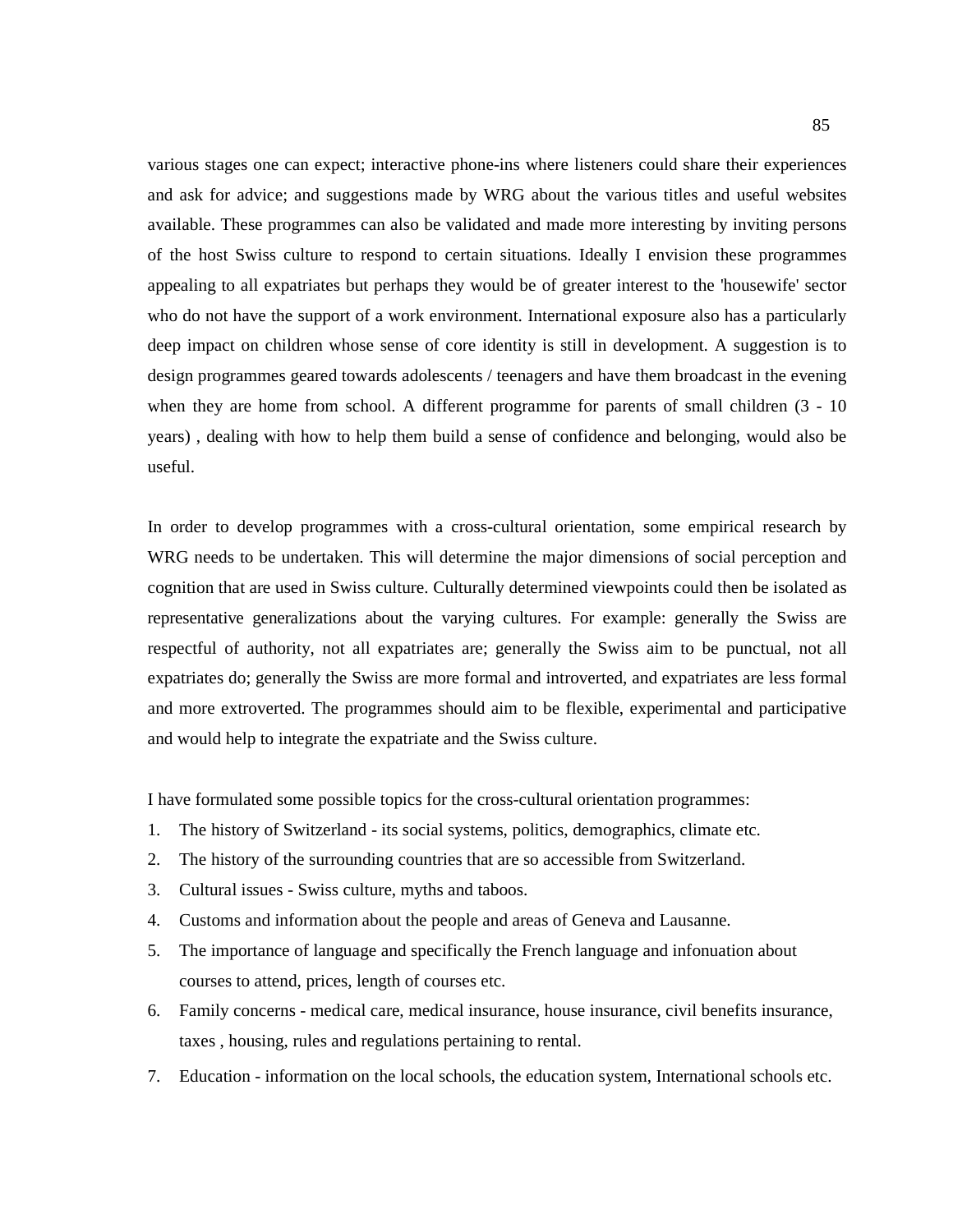- 8. Leisure and recreation, especially for family entertainment.
- 9. Local transport.
- 10. Shopping, banking and currency issues.
- 11. Travel prospects from Switzerland (to Italy, Germany, France and Austria the countries that surround Switzerland).
- 12. Travel prospects in Switzerland. These travel programmes lend themselves to becoming a regular feature.
- 13. Law enforcement.
- 14. Rules of the road, infoimation on applying for local licences, motorway taxes etc.
- 15. Currency restrictions between countries, custom limits and policies, visa and passport requirements.

Such programmes broadcast by WRG would prove useful in decreasing adjustment problems for expatriates as well as reducing personal trauma caused by lack of knowledge and information. They would also encourage expatriates to play a more participative role as I believe WRG must invite more members of the community to participate in programmes already selected. WRG must aim to broaden its objectives and programming so that the community will fulfill the role of truly active participants.

# An evaluation of the marketing and future plans of WRG.

WRG must place more emphasis on improving their signal and enlarging their reception area. Whilst the General Manager and management team are adamant that this is one of the station's main goals, there is a lack of priority and action being afforded to the issue. An increased reception area would unleash a large untapped potential for spreading understanding about common problems experienced by expatriates because of differences in cultural values and practices. Also, an increased listenership base would result in a concomitant increase in advertising interest and spend, which would ultimately benefit WRG.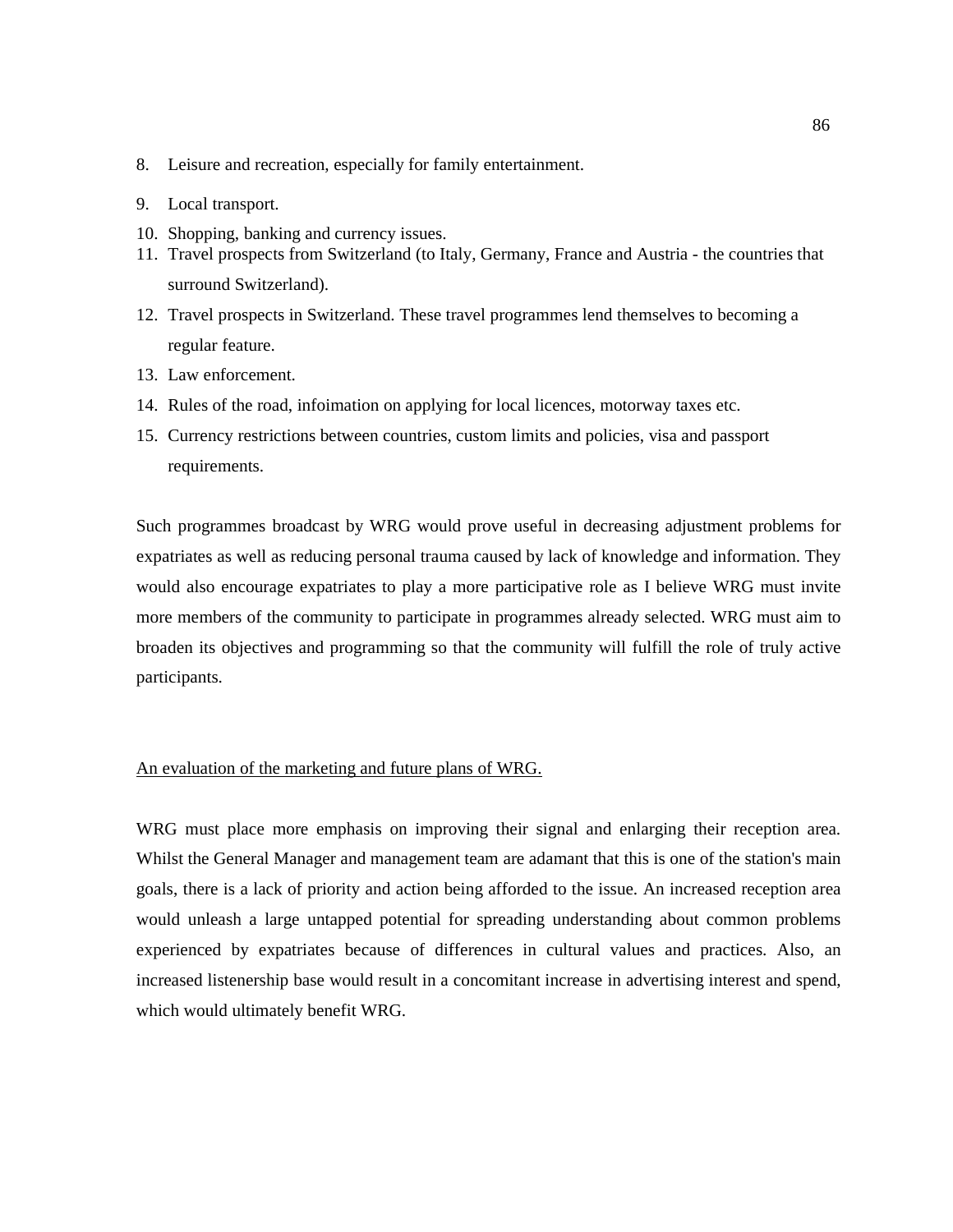Radio services, large and small, are predicted to expand dramatically in the future as a result of the advent of digital audio broadcasting (DAB) and through the Internet with the creation of 'Netcasting' (http://www.rnw.nl). There is also a growing awareness of the possibilities of radio distribution via satellite. The expansion of radio provides opportunities for an increased number of stations and for a wider range of programming shaped to meet the needs of specific groups, like the expatriate community in this area. An overwhelming twenty five out of thirty two respondents believed that the English language media have a function to fulfill in Switzerland. So, in a Europe whose frontiers are fast disappearing under the satellite gaze, WRG would do well to continue to consolidate their audience and prepare for future changes.

## The Problematic.

The final section deals with the study's overall problematic which is : WHETHER THE EXISTENCE OF AN ENGLISH LANGUAGE RADIO STATION PLAYS A PART IN THE LNTEGRAI'ION AND ADAPTATION PROCESS OF EXPATRIATES INTO A FOREIGN EUROPEAN SOCK F''-TY ?

We begin by analyzing the respondents answers to the questions 'Has WRG helped you to adjust to your new society / community? If so, how?' and 'Do you think the existence of an English language radio station plays a part in the integration and adaptation process of expatriates into this society?'

In the first question, out of twenty one WRG listeners, twelve said yes WRG had definitely helped; three replied that it hadn't and six were undecided. Following are extracts from the questionnaire :

## Yes - WRG has helped.

*Yes it's definitely provided a familiar platform to launch me into the Swiss way of living by providing me with information on places, people and events in my own language (female, aged 36).*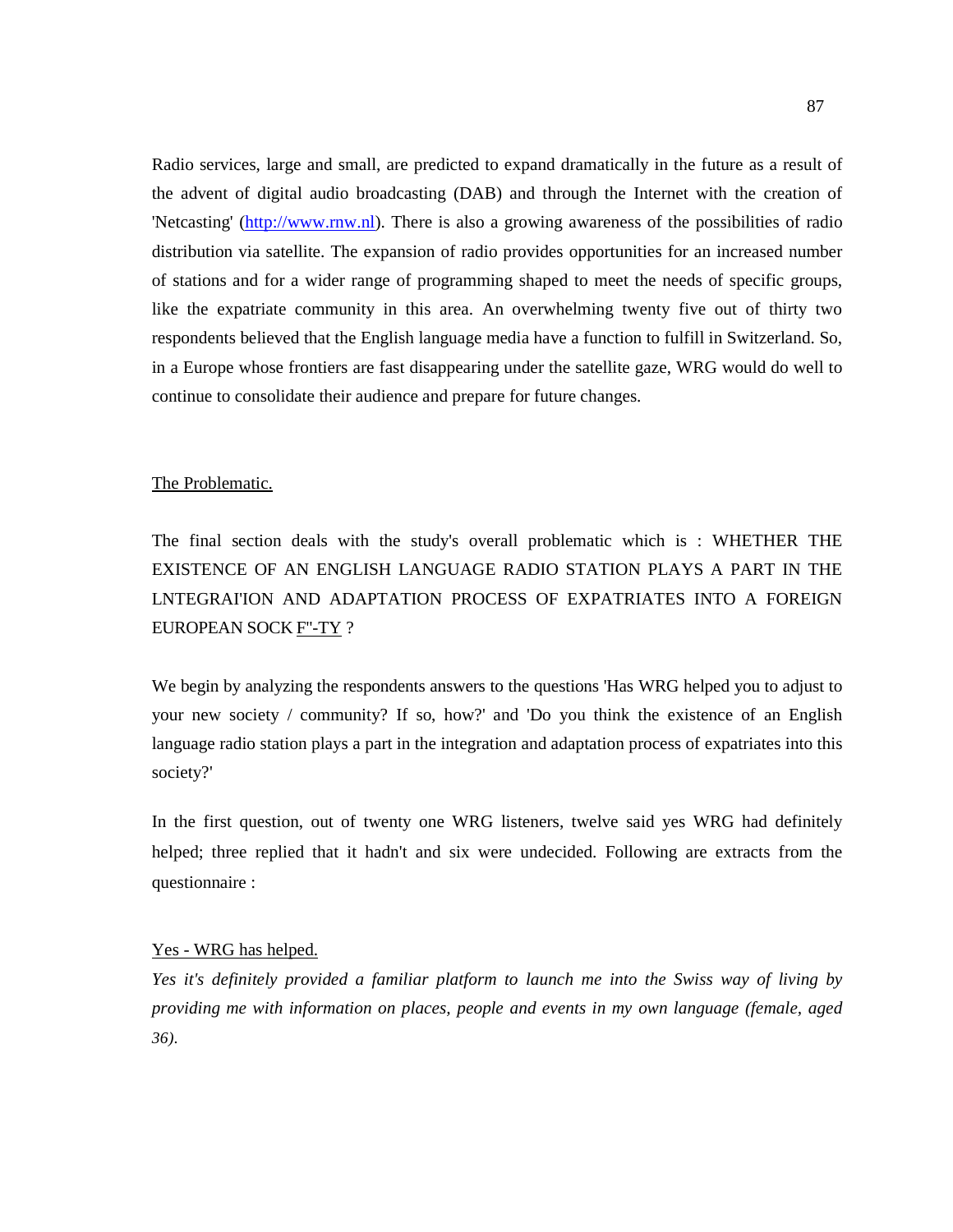*Yes, it makes you realize that there are a great number of other English expats out there and this has helped me to adjust (female, aged 34).* 

*It helps inform you of Swiss events and news and helps the expat to penetrate the Swiss culture (male, aged 36).* 

*It bridges the gap between the communities and this has helped me to fit in here (female, aged*  41).

No - WRG has not helped. *No because I lived here for four years prior to it setting up (female, 43).* 

*No, I arrived here before it began, but was glad when Ifound it (male, 49).* 

Of particular concern to WRG management should be the respondents who were undecided in answering this question. Their indifference is something that WRG must try to address :

Undecided on whether WRG helped. *Perhaps in a way - hearing English was very comforting but if it had specifically provided more* 

*programmes geared to expat adjustment it would have helped more (female, aged 31).* 

*Yes and no. Yes because the presence of English radio was familiar and nice. No because it didn't necessarily provide information for expats (male, aged 47).* 

*In a way WRG helped me but more info on culture shock would have helped me adjust more quickly (female, aged 35).* 

*Not really although the info re. events was useful. Perhaps WRG could put together some social expat functions which would bring English speakers together. This would help us adjust (female, aged 38).*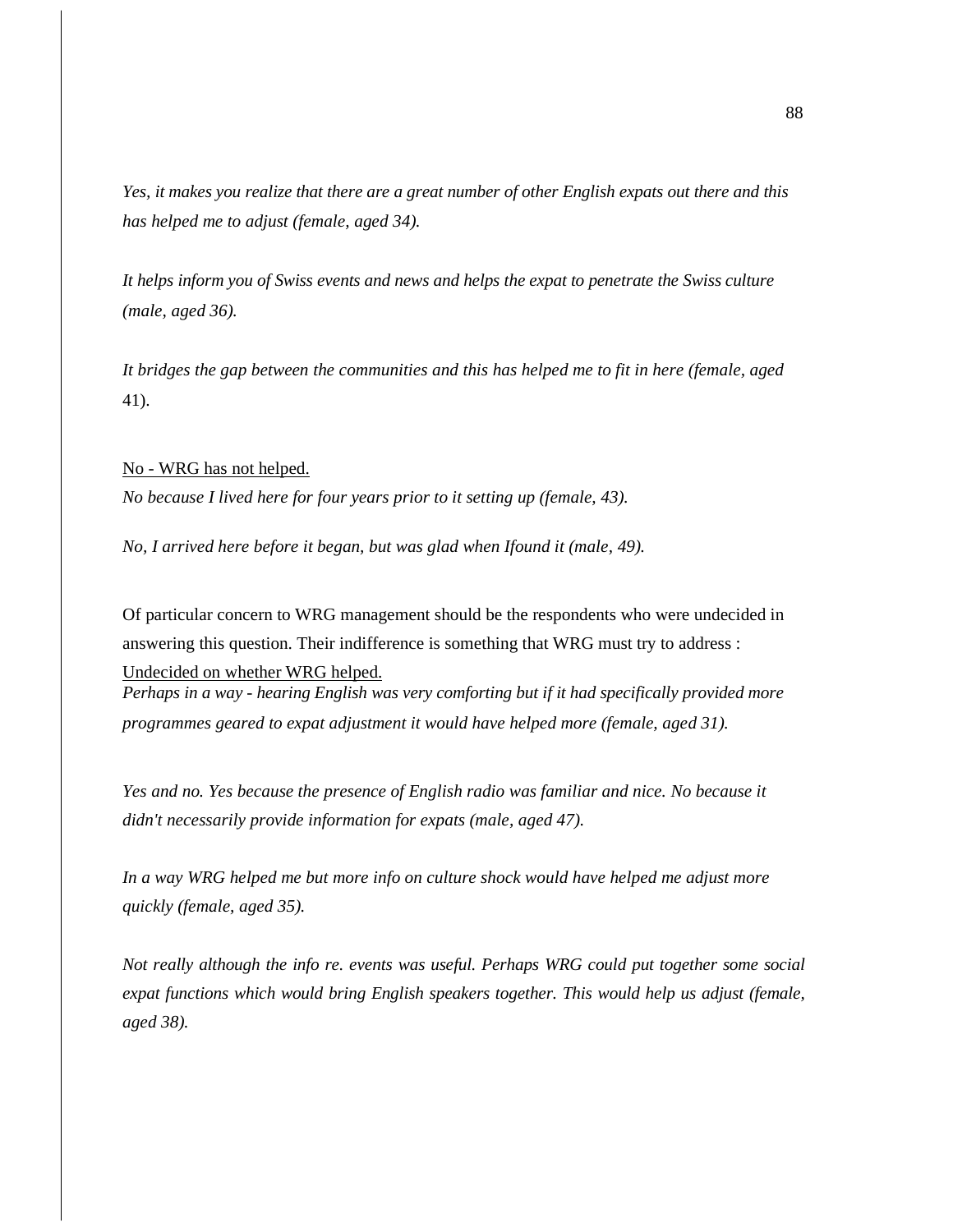The above responses correlated to the second similar question. Here, eleven said an English language station does play a part in the integration and adaptation process; two said no and eight said its role was limited.

Overall, WRG does play a significant role in the adaptation process of English-speaking expatriates into a foreign society. Withdrawal, alienation and hostility can be countered by increasing awareness and information and providing an enjoyable intercultural experience. WRG provides not only local and international news that aids the adjustment process, it is above all comforting and gives a section of the community a sense of belonging in an initially strange and foreign environment. It serves to render some new and unfamiliar occurrences intelligible and it is seen by many as helping to overcome anomie. WRG makes an acceptable but by no means solid contribution to the understanding of Switzerland's social and cultural spheres of society. As discussed in the programme evaluation, this area of cross-cultural awareness can be greatly improved. For this reason, I believe that the station only provides a framework for cultural syncretism between its listeners and their new environment. WRG should strive to be a more effective bridge builder between the different expatriate cultures and between the expatriate and host communities.

The affirmation of relatedness (something we understand, can relate and subscribe to) is a central function of WRG. By being a familiar and friendly English voice, WRG provides comfort and helps to facilitate the integration process of expatriates. This is probably one of the most important reasons why it is appreciated by its target audience, and one of the most important reasons it must continue to strive to fulfill its already pivotal position in this community.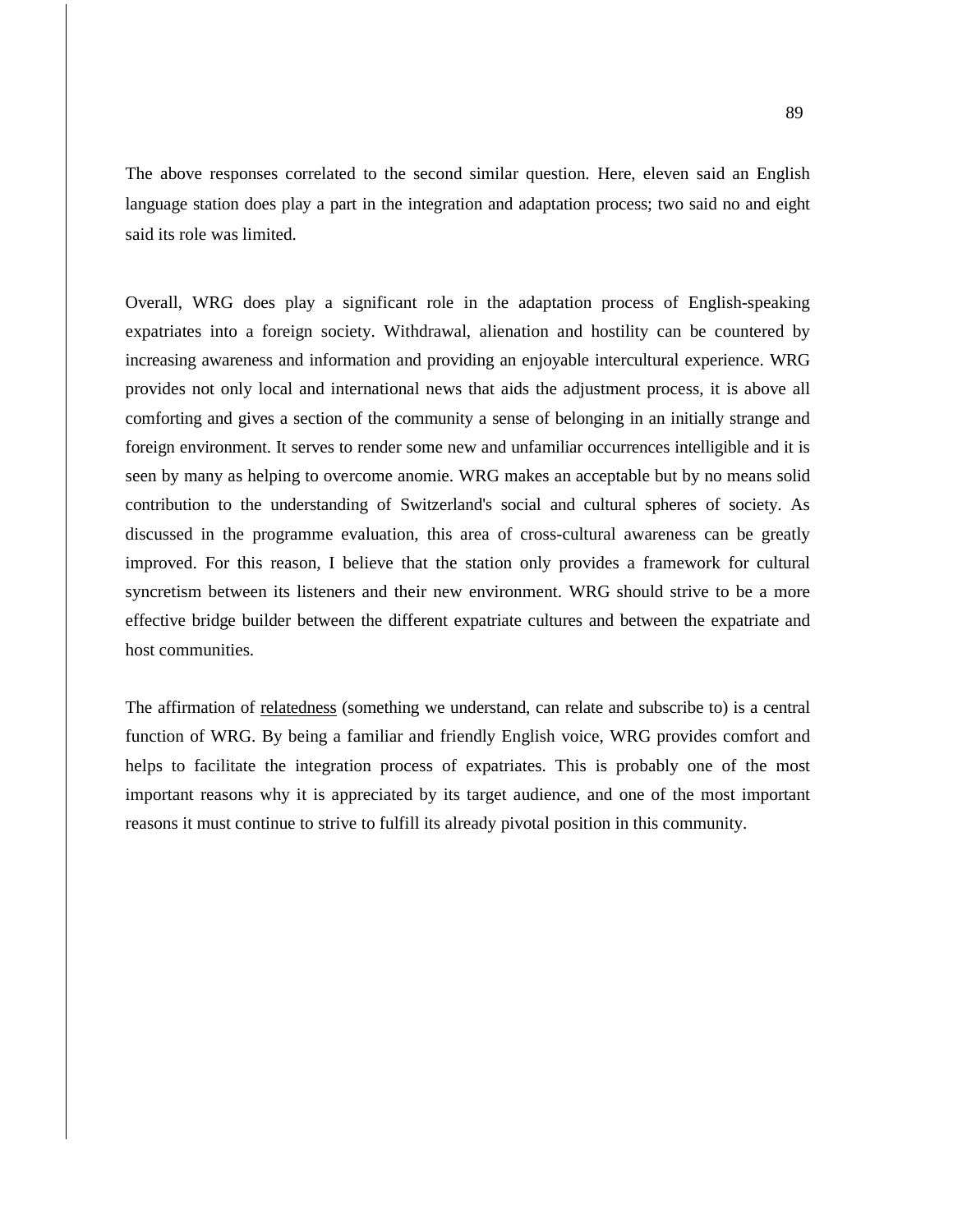## **CONCLUSION.**

So ends an academic journey that has explored the socio-cultural implications and experiences of expatriates living in Switzerland, and has established how an English-speaking radio station has helped with their integration and adaptation into a foreign European society.

The study of the expatriate experience and the need for a 'familiar voice' has allowed us to understand aspects of expatriatism in a clearer light and has alerted us to the enduring ties experienced by members of the Geneva / Lausanne expatriate community. Our sense of belonging springs more from common problems and overarching aims than from geographical proximity. Although in varying degrees for each individual, all thirty two questionnaire respondents, without exception, were of the opinion that being an expatriate had helped with their personal development.<sup>3</sup> WRG is a vital part of the radio landscape in that it provides a voice for the diverse English-speaking community it serves. Listeners depend on WRG for information, comfort, knovAedge and entertainment and now we can include-another-function and that is to help us adapt to new, ever-changing and often transitional environments.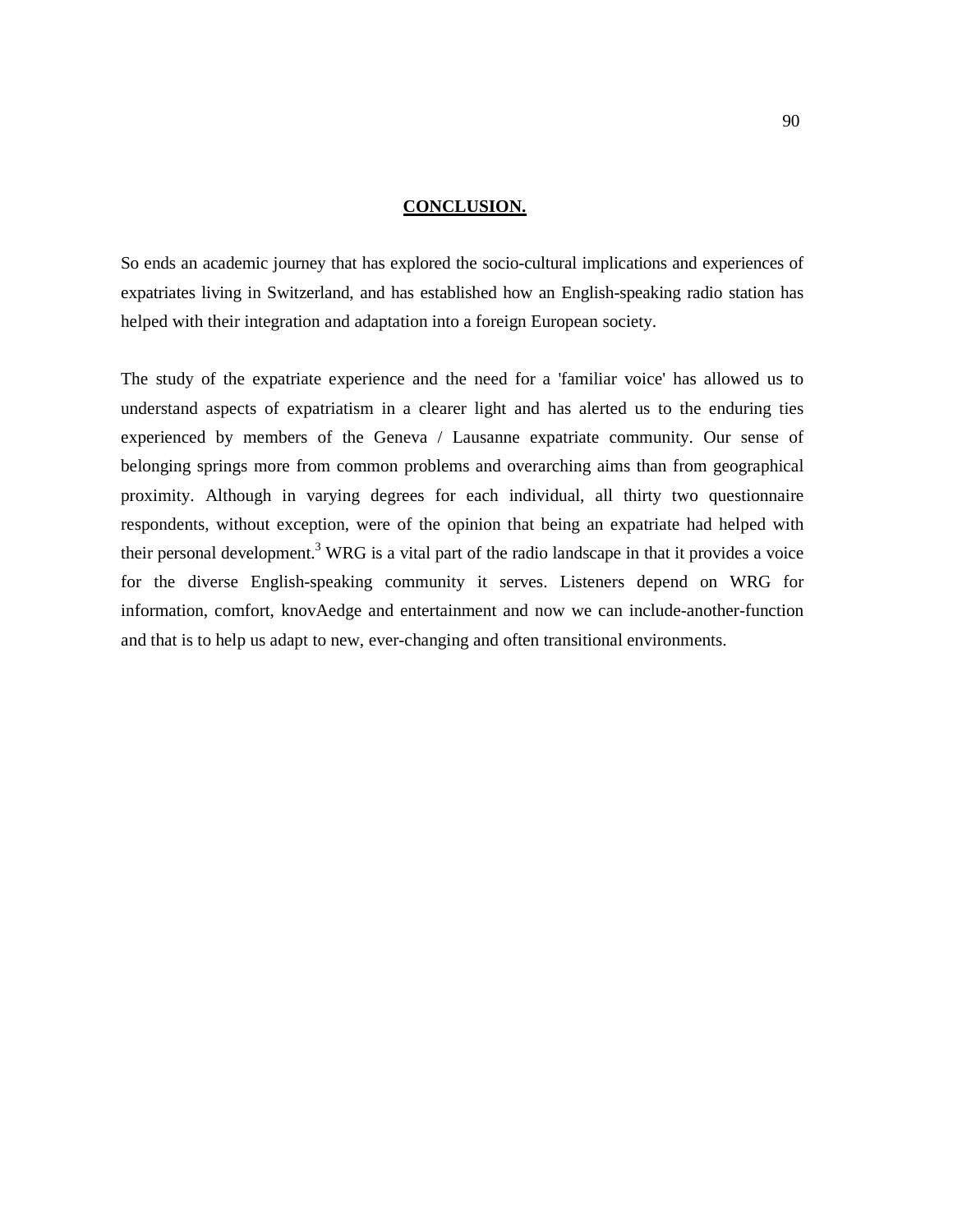## **ADDENDUM.**

For the time I find myself living in tranquil Switzerland which is a far cry from the often turbulent and violent environment of South Africa. At times I feel like a seedling - slowly putting down roots and European soil is very different to African soil. Expatriates have to acquire a new 'globally nomadic' culture which requires us not only to be receptive to change, but to build it into our social systems. This change begins with one's self and the single most important ingredient when building a constructive experience of cultural marginality is developing a sense of one's own truth; so that regardless of the cultural context in which expatriates find themselves, their inner truth and identity remains.

We owe it to ourselves and to one another to encourage the constructive experience of cultural marginality. There is so much power and so much to celebrate in the positive expression of the expatriate experience, and I marvel at the contradictions, frustrations and the possibilities that expatriatism holds.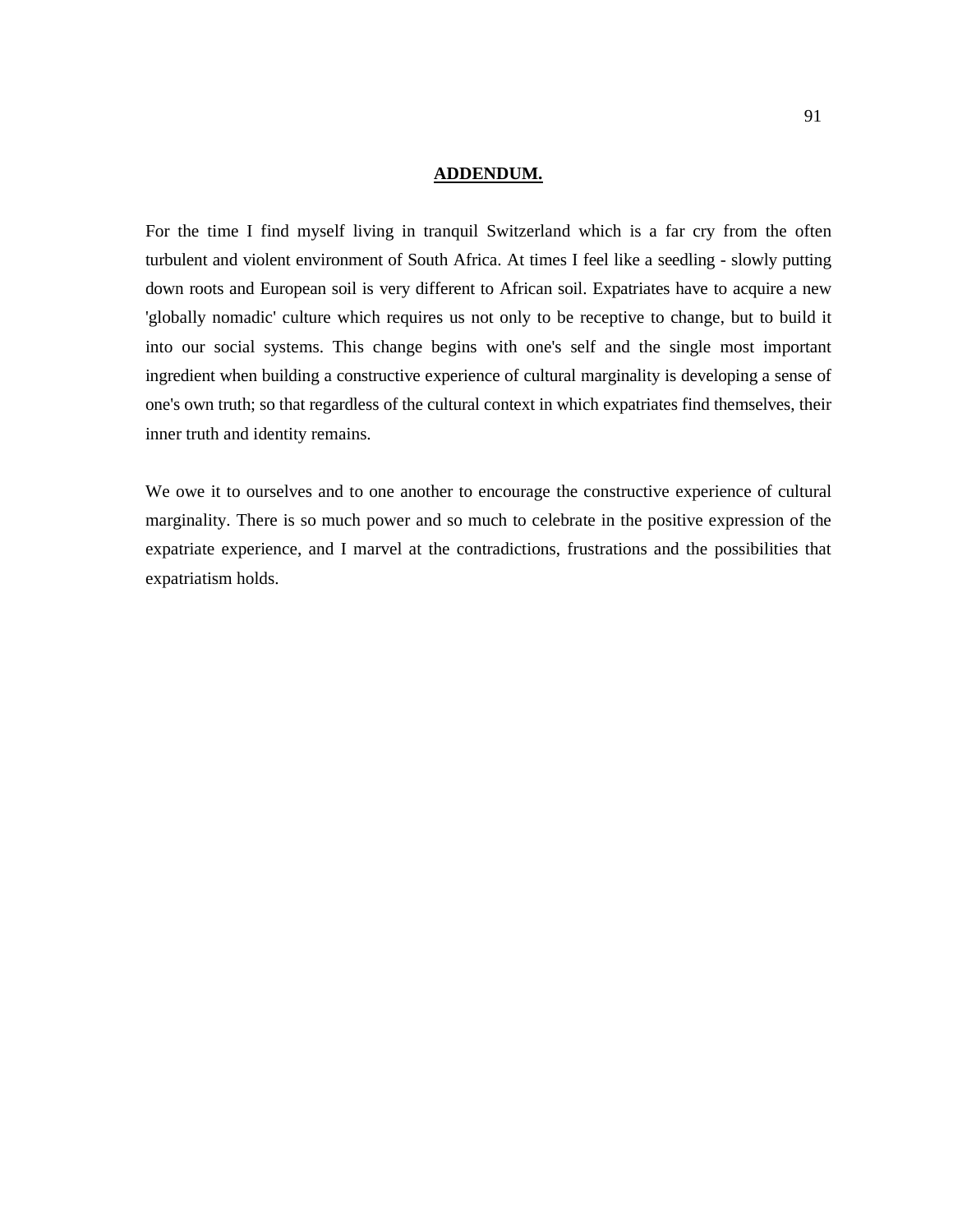Notes

1 Further extracts on culture shock from the research survey :

#### Experienced culture shock.

*Yes I experienced the whole gamut of emotions. Moving to a foreign country demands redefining oneself as well as dealing with the emotions one has left behind (female, aged 30).* 

*I feel isolated due to my lack of French language proficiency, the culture shock aspect is lessening but I am still completely socially dislocated (female, aged 37).* 

#### Ex<sup>p</sup>erienced no culture shock.

*No, the circumstances have been very favourable. Already before I arrived in Switzerland I knew where to live and had a job organized (female, aged 56).* 

*Having lived and worked in four other countries before I moved here made it easy to fit in. Speaking French is definitely an added advantage (female, aged 34).* 

#### Uncertain.

*No, not really culture shock The hardest part was building up a new social life - it took time and effort (female, aged 46).* 

*Maybe a little initially but don't think so... am single and joined sports and social clubs quickly so made friends. Plus the new and exciting job which helped (male, aged 28).* 

*Did not really experience culture shock-, maybe culture 'uncertainty' (female, aged 34).* 

#### Experienced only a sense of isolation and dislocation. not culture shock.

*Culture shock no. Sense of isolation, yes - because of the language problem and social dislocation too because of*  loss *of friends and family (male, aged 52).* 

2 Further information about the technical equipment used by World Radio Geneva :

Music Master - This is the system that schedules the music. You put in the criteria, for example, slow ballad, male, country and western, 1970s, American etc, and Music master will choose a song to Et the requirements. Approximately eight to twelve songs are scheduled per hour. You also put in where you want the station identity jingles, commercials etc. Interestingly, it is an offence if you change the music that Music Master has scheduled.

UDS - Universal Di<sup>g</sup>ital System - This system was developed between German and American companies. It is the software that takes the music scheduling system and allows the programme to be broadcast.

#### DCS - Di<sup>g</sup>ital Commercial System - This has two functions:

- a) all commercials are entered into the DCS system. When merged with the UDS system, it permits these commercials to be played.
- b) It is a basic news editing system as well, so journalists can select, cut, edit and enter their news bytes.

Ukimedia Traffic System - This is the software programme that allows the scheduling of the commercials.

SAW - Sound Audio Workshop - This is the software package that allows all major production work to be done, for example, the station identity jingles and commercials. It is a multi-functional and multi-tracking system. (English interview : September 1999).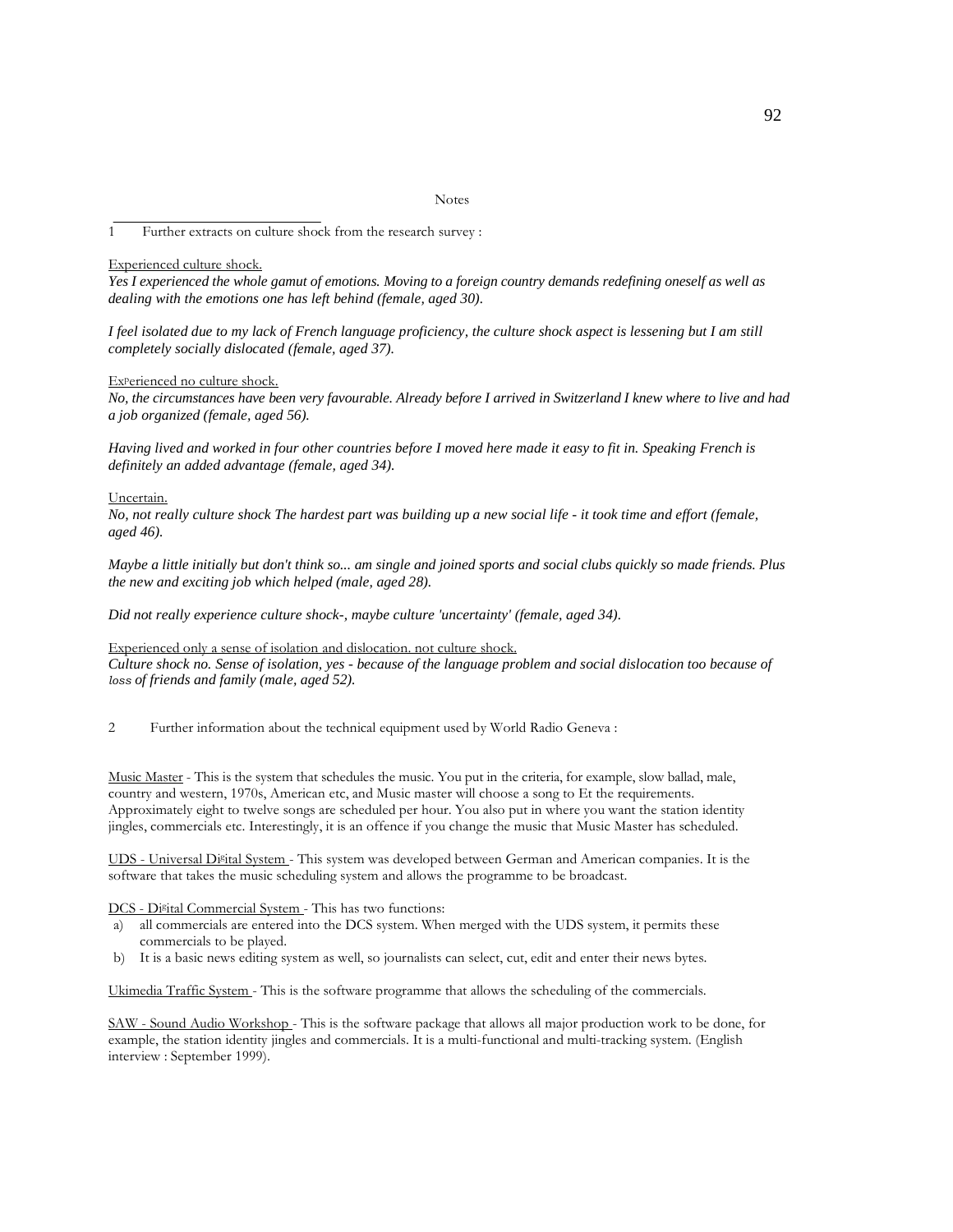3 Further extracts on expatriate personal development from the research survey :

I *learnt to get on with life and not wait for someone to help me or do it forme (female, aged 34). It has widened my perspective both socially and in the work environment (female, aged 56). I am more self-confident and now enjoy change in my life (female, aged 40).* 

*It forces you to make more effort to get to know people and broadens your horizons (female, aged 39).* 

*Absolutely, you gain a greater insight into the world and its people (male, aged 49).* 

*Yes, there must be a positive outcome when one moves away from one's comfortzone and has to start again (female, aged 27).* 

*Because you now understand the frustrations of being a 'foreigner'-you learn compassion for foreigners living in your own home country (female, aged 33).* 

*The confidence to handle change and feel comfortable with it (male, aged 36).* 

*I am much more aware of the complexities in a multi-cultural environment (male, aged 43).* 

*It has bought our family and teenage children closer together as we depend on each other more (female, aged 46).*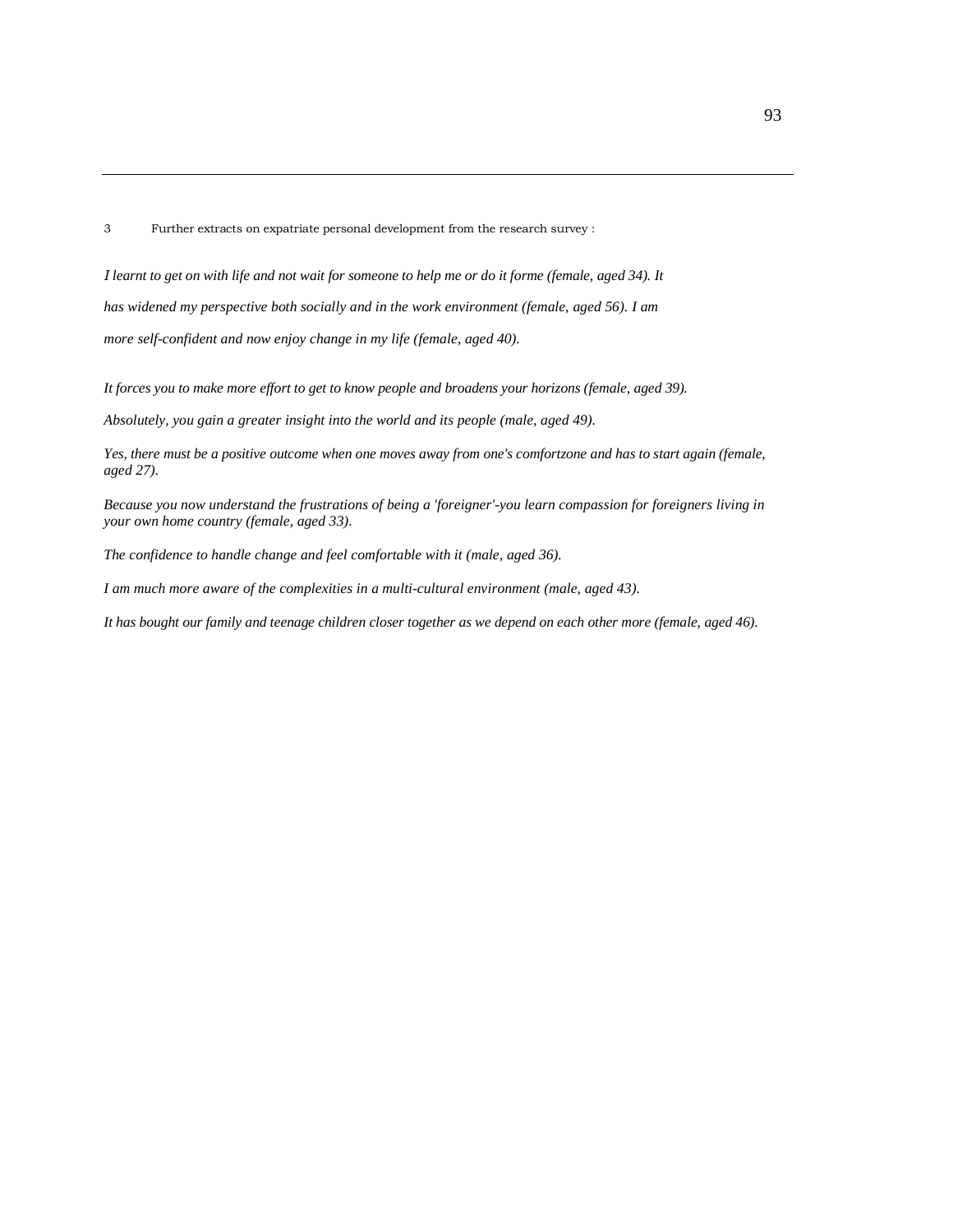2 Further extracts on culture shock from the research survey:

#### Experienced culture shock.

*Yes I experienced the whole gamut of emotions. Moving to a foreign country demands redefining oneself as well as dealing with the emotions one has left behind (female, aged 30).* 

*I feel isolated due to my lack of French language proficiency, the culture shock aspect is lessening but I am still completely socially dislocated (female, aged 37).* 

Experienced no culture shock.

*No, the circumstances have been very favourable. Already before I arrived in Switzerland I knew where to live and had a job organized (female, aged 56).* 

*Having lived and worked in four other countries before I moved here made it easy to fit in. Speaking French is definitely an added advantage (female, aged 34).* 

#### Uncertain.

*No, not really culture shock The hardest part was building up a new social life - it took time and effort (female, aged 46).* 

*Maybe a little initially but don't thinkso... am single and joined sports and social clubs quickly so made friends. Plus the new and exciting job which helped (male, aged 28).* 

*Did not really experience culture shock,, maybe culture 'uncertainty` (female, aged 34).* 

#### Experienced only a sense of isolation and dislocation, not culture shock.

*Culture shock no. Sense of isolation, yes - because of the language problem and social dislocation too because of loss of friends and family (male, aged 52).* 

2 3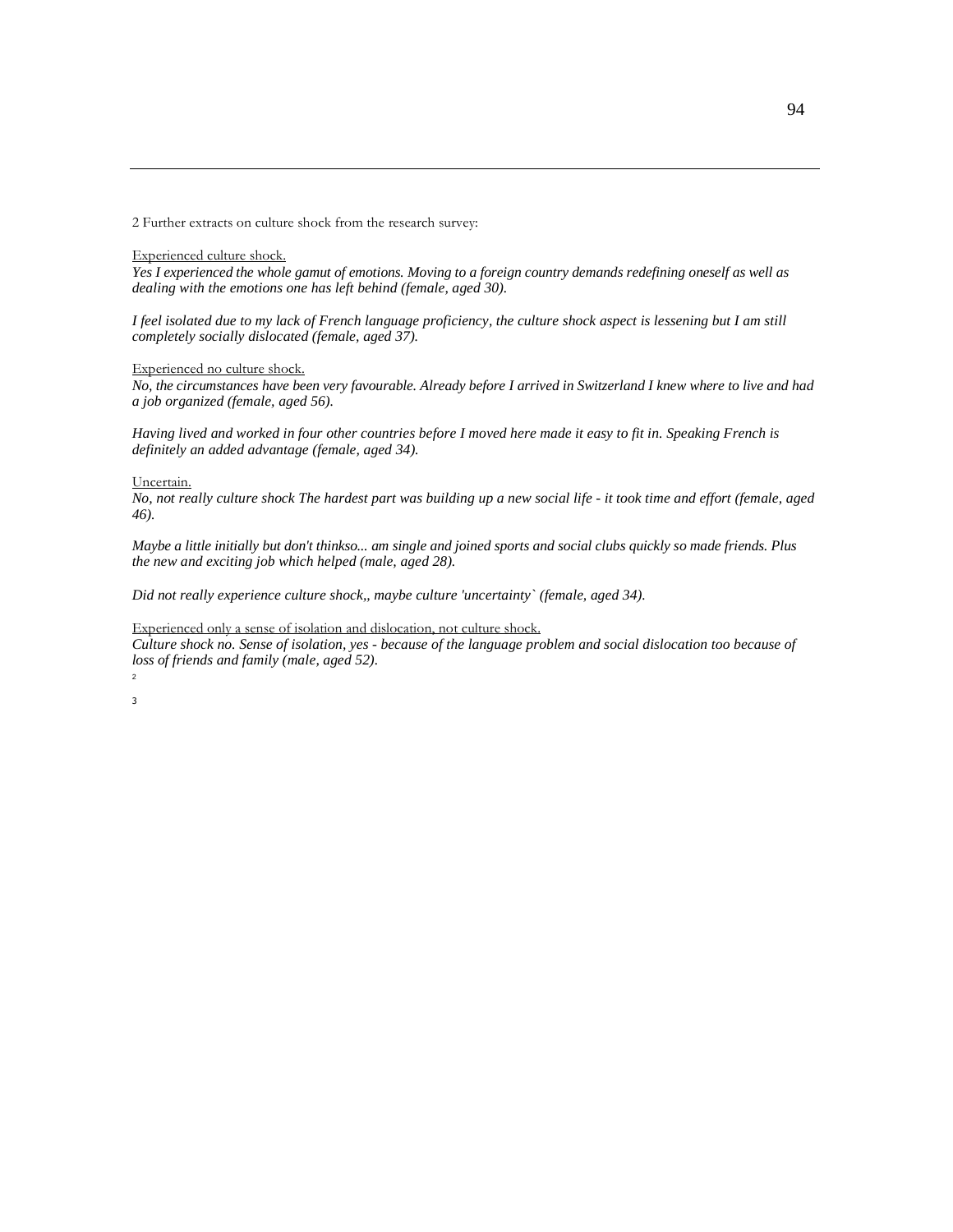# References

## **Research Questionnaires :**

uestionnaires received from thirty two English-speaking expatriate respondents.

Interviews :

1

Interview with Mark Butcher, Head of Programming, World Radio Geneva. July 1999.

Interview with Louise McMullen, Presenter and Journalist, World Radio Geneva. July 1999.

Interview with Pietro Ribi, General Manager, World Radio Geneva. August 1999.

Interview with Pierre Chevaillier, Administrative Manager, World Radio Geneva. August 1999.

Interview-with Paul En<sup>g</sup>lish,-Operations and Pic) ductionManager, World Radio Geneva. September 1999.

Interview with Loredana Coletti, Marketing and Sales Manager, World Radio Geneva. September 1999.

Interview (telephonic) with Michael Type, President, WRG-FM Community Service Association. October 1999.

# **World Radio Geneva material:**

The World Radio Geneva Project - Concession request. February 7 1995.

Federal Department of Transportation, Communication and Energy - Concession. September 25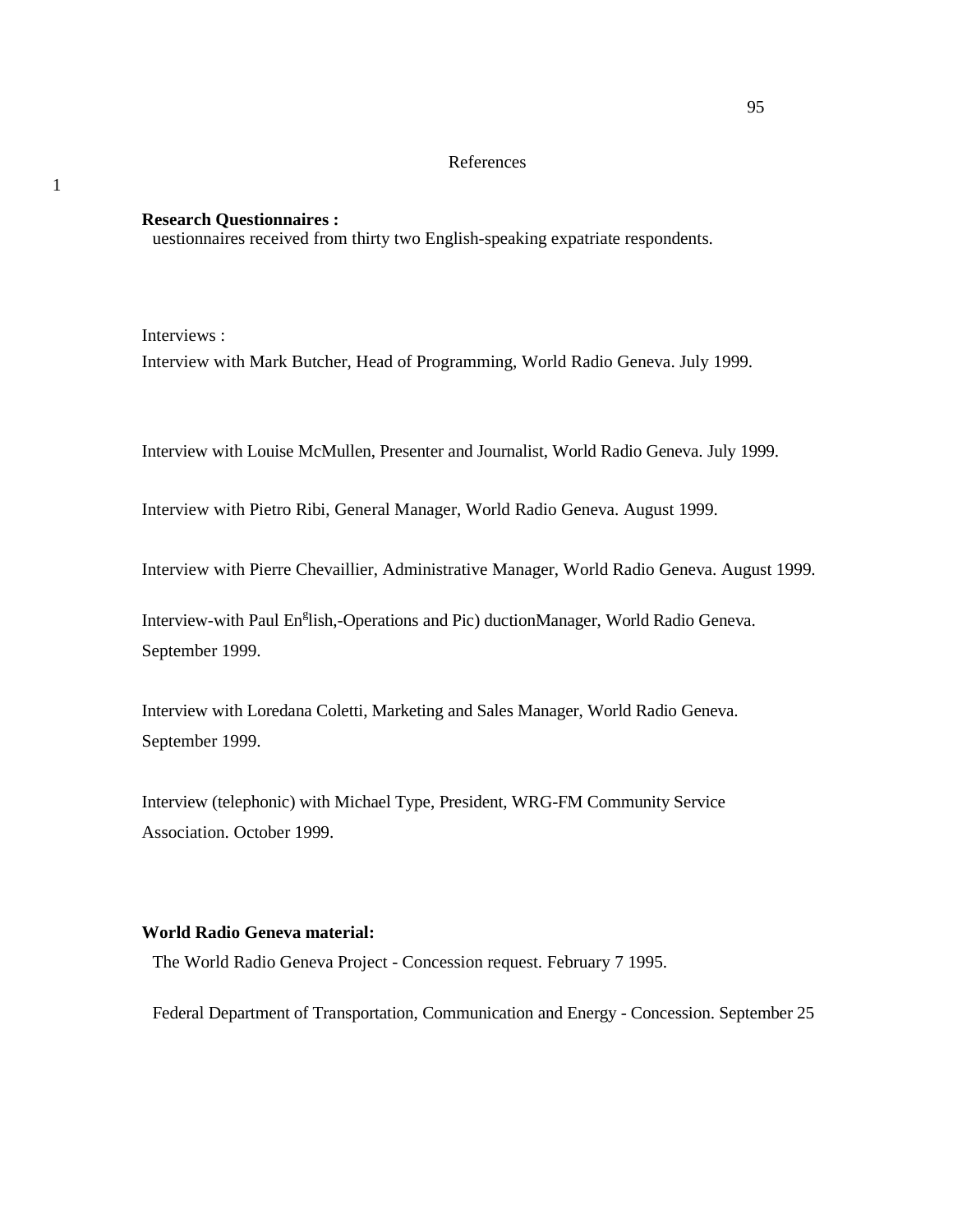1995.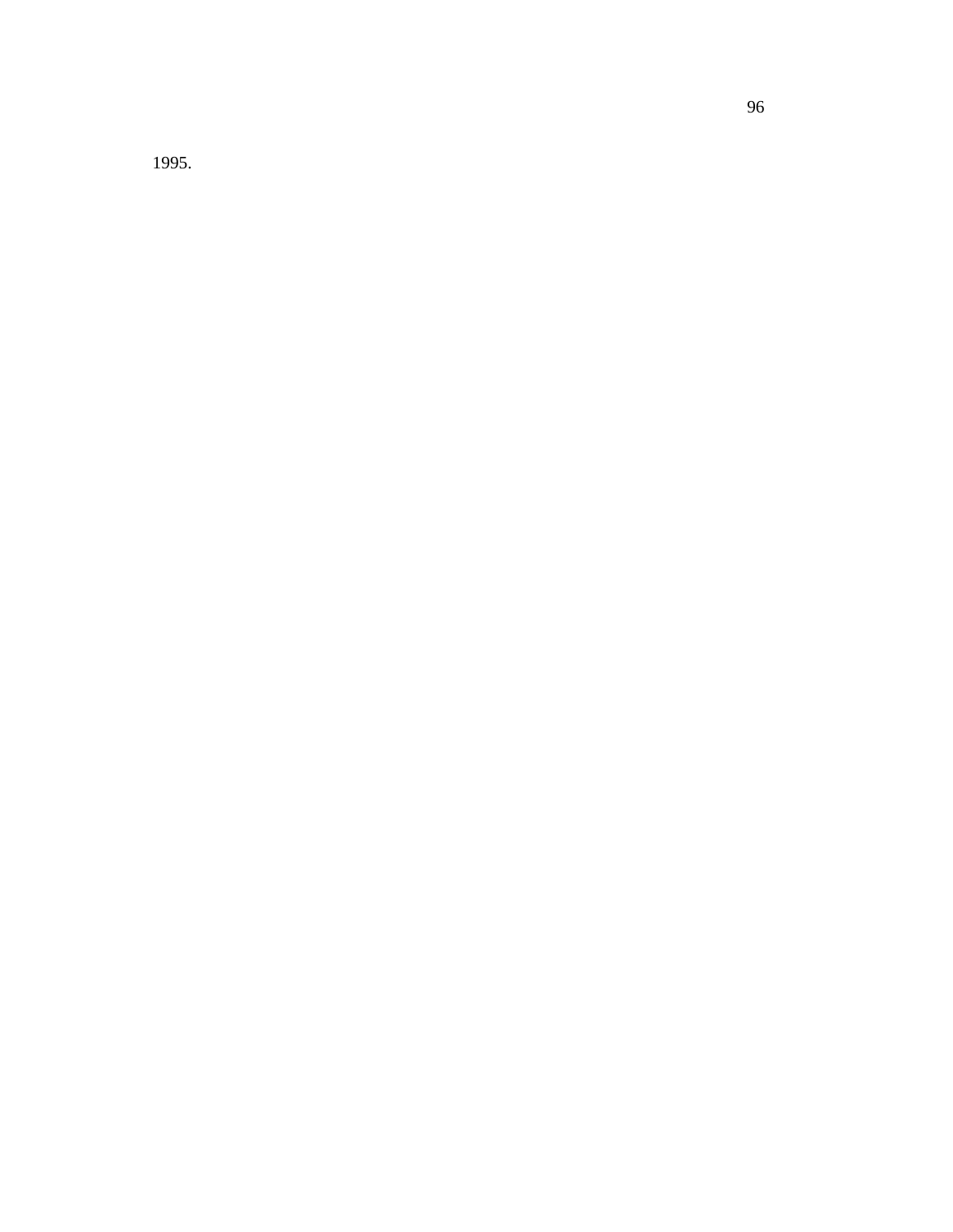Federal Department of Transportation, Communication and Energy - Appendix of concession of September 25 1995.

**The Internet :** 

http://www.about.ch/ http://wcvw.

globalnomads. association.corm/

http://www.transition-dynamics.com/

htt<sup>p</sup>://www.cnt.org/tnw/ 1 9/192radio. him.

http <u>J/wwtiv.</u> corn

h6; \*://www.rnw.nl/

# **Research data :**

Publicadata, Geneva, April 1998.

# **Articles :**

Dent, P. 1997. Euro-tongues wag. The Economist, 25 October, 27 - 8.

Hall, S. 1997. Random thoughts provoked by the Conference 'Identities, Democracy, Culture and Communication in Southern Africa'. Critical Arts, 11 (1-2) : 1 - 15.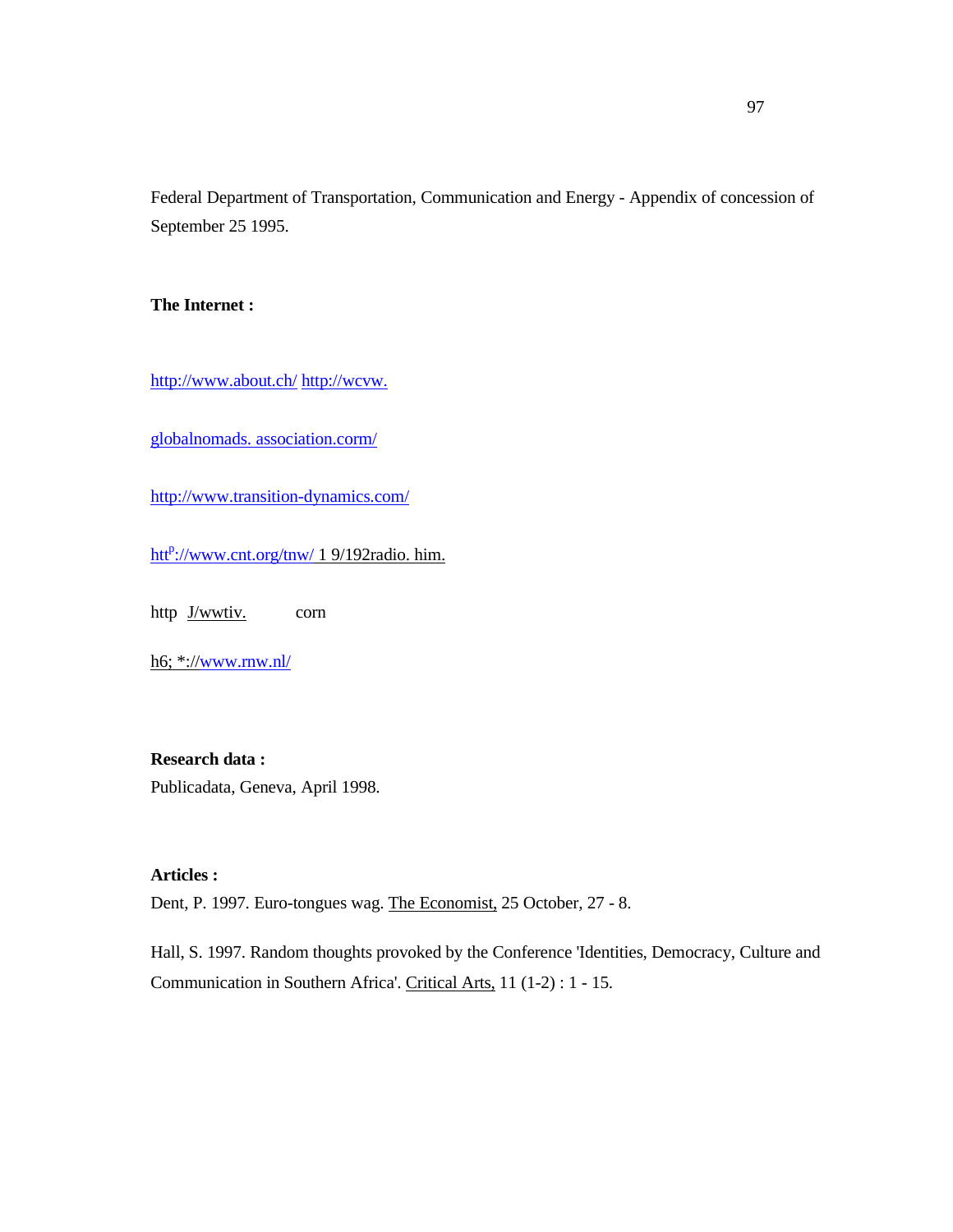Ronning, H. 1997. Democratization processes in Southern Africa and the role of the media. Paper presented atIdentities, Democracy, Culture and Communication in Southern Africa' conference. University of Natal, Durban.

Sanchez-Taberno, A. 1993. Media concentration in Europe : Commercial enterprise and the public interest. The European Institute of the Media, Monograph 16.

Strebel, P. 1996. Why do employees resist change? Harvard Business Review, May - June, 41 -49.

White, R. 1990. Community radio as an alternative to traditional broadcasting. Media Development, 4 (9) : 4 - 16.

Whitehall, C. 1999. International family issues. Mobility, May, 5 - 10.

### **Books and Chapters :**

Bennett, J. 1993. Cultural marginality : Identity issues in intercultural training. In M Paige (Ed.). Education for the intercultural experience. Yarmouth : Intercultural Press, 112 - 120.

Bilton, P. 1994. The perpetual tourist : In search of a Swiss role. Berne : Bergli.

Bleicher, J. 1980. Contemporary hermeneutics : Hermeneutics as method, philosophy and critique. London : Routledge and Kegan Paul.

Castells, M. 1997. The information age : Economy, society and culture. The power of identity volume 2. Massachusetts : Blackwell.

Crisell, A. 1994. Understanding radio second edition. London : Routledge.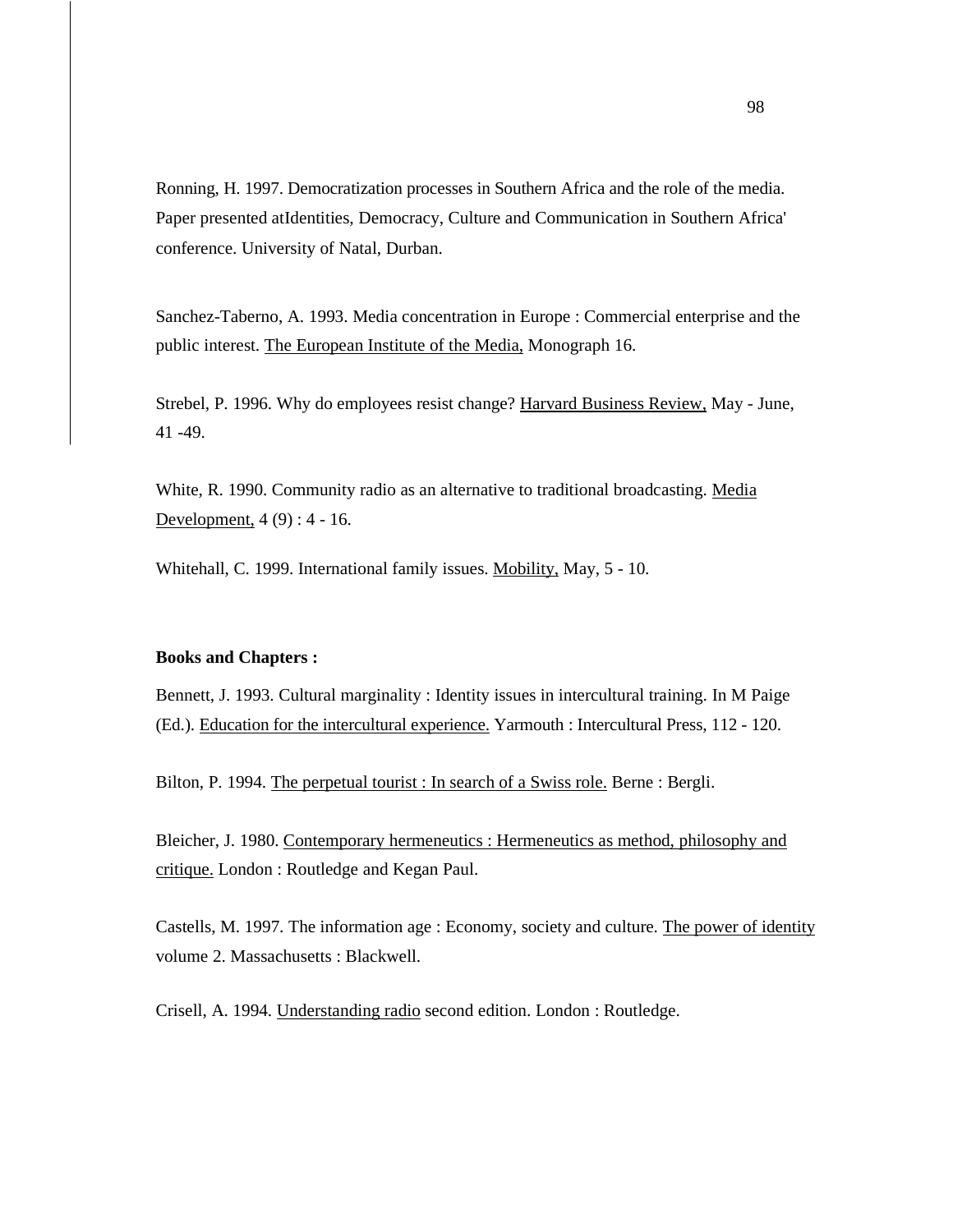De Villiers, C. 1993. Radio : Chameleon of the ether. In A. S. de Beer (Ed.), Mass media for the nineties : The South African handbook of mass communication. Pretoria : Van Schaik, 125 - 146.

Du Gay, P. 1996. Organizing identity : Entrepreneurial governance and public management. In Hall & du Gay 1996: 151 - 169.

Fiske, J. 1990. Introduction to communication studies second edition. London : Routledge.

Gallagher, M. 1982. Negotiation of control in media organizations and occupations. In Gurevitch et al 1982: 151 : 173.

Grossberg, L. 1996. Identity and cultural studies - Is that all there is? In Hall & du Gay 1996 : 87-107.

Gurevitch; M., Bennett; T., Curran, J. & Woollacott, J. (Eds.). 19.82. Culture society and the media. London : Routledge.

Hall, S. 1996. Introduction. Who needs identity? In Hall & du Gay 1996: 1 - 17.

Hall, S. & du Gay, P. (Eds.). 1996. Questions of cultural identity. London : Sage.

Harris, P. R & Moran, R. T. 1991. Managin<sup>g</sup> cultural differences : High performance strategies for a new world of business third edition. Houston : Gulf

Hofstede, G. 1994. Cultures and organizations : Intercultural cooperation and its importance for survival. London : Harper Collins.

Lewis, P. & Booth, J. 1989. The invisible medium : Public, cmmnercial and community radio. London : Macmillan.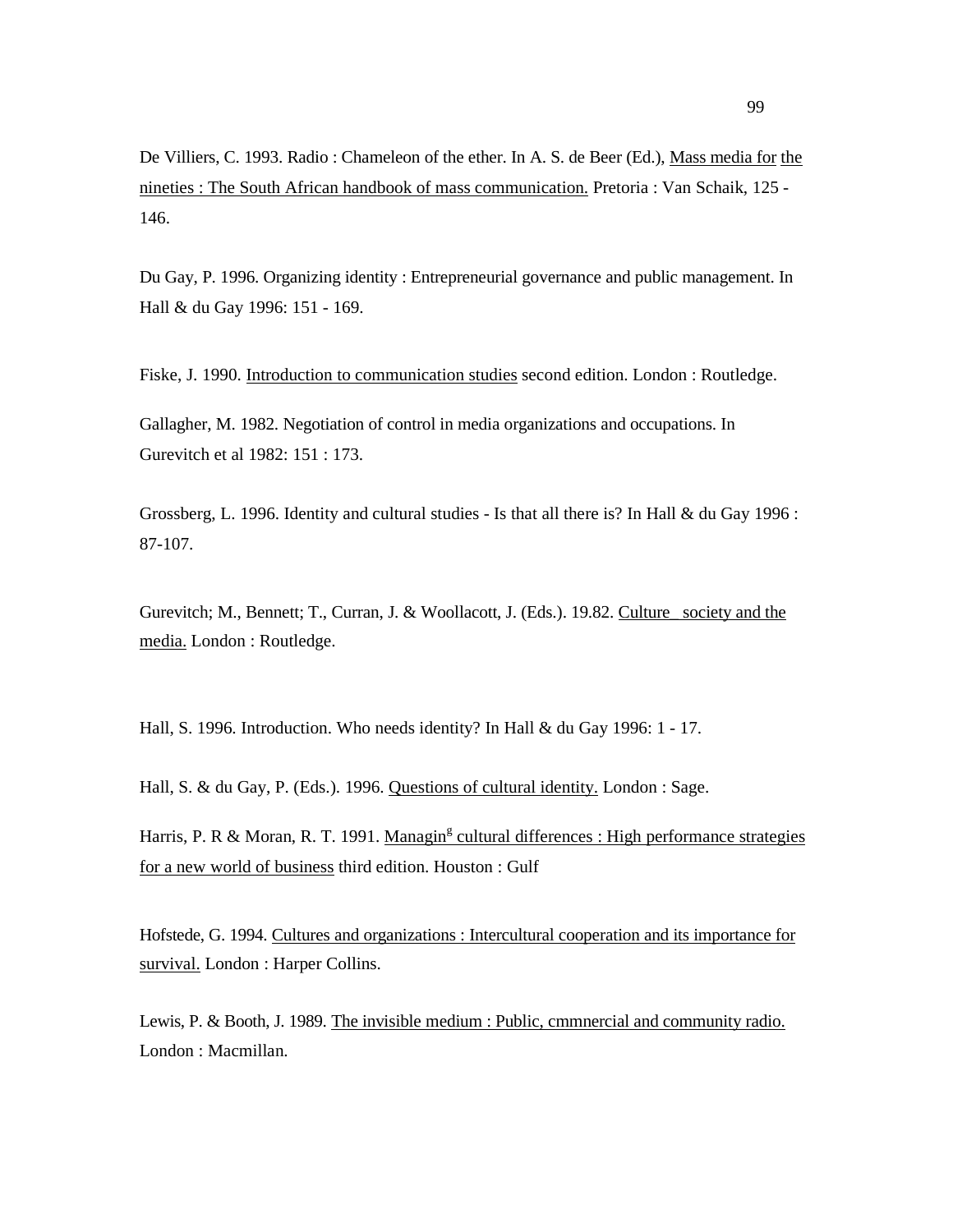Louw, P. (Ed.). 1993. South African media policy : Debates of the 1990s. Belville : Anthropos.

Lull, J. 1995. Media, communication. culture : A global approach. Cambridge : Polity. McQuail,

D. 1987. Mass communication theory : An introduction. London : Sage.

Melkote, S. 1991. Communication for development in the third world : Theory and practice. New Delhi : Sage.

Murdock, G. 1982. Large corporations and the control of the communications industry. In Gurevitch et al 1982: 118 - 150.

Oberg, K. 1979. Culture shock and the problem of adjustment in new cultural environments. In E. Smith & L. Luce (Eds.), Toward internationalism : Readings in cross-cultural communication. Massachusetts : Newbury, 43 - 45.

O' Sullivan, T., Dutton, B. & Rayner, P. 1998. Studying the media second edition. London : Arnold.

Rama, K. & Louw, E. 1993. Community radio : People's voice or activist dream? In E. Louw (Ed.), South African media policy : Debates of the 1990s. Belville : Anthropos, 71 - 78.

Rojek, C. & Urry, J. 1997. Transformations of travel and theory. In C. Rojek & J. Urry (Eds.). Tourin<sup>g</sup> cultures : Transformations of travel and theory. London : Routledge, 1 - 22.

Tomaselli, K. G. (Ed.). 1989. Rethinking culture. Belville : Anthropos.

White, R. 1995. Democratization of communication as a social movement process. In P. Lee (Ed.), The democratization of communication. Cardiff : University of Wales Press, 92 - 113.